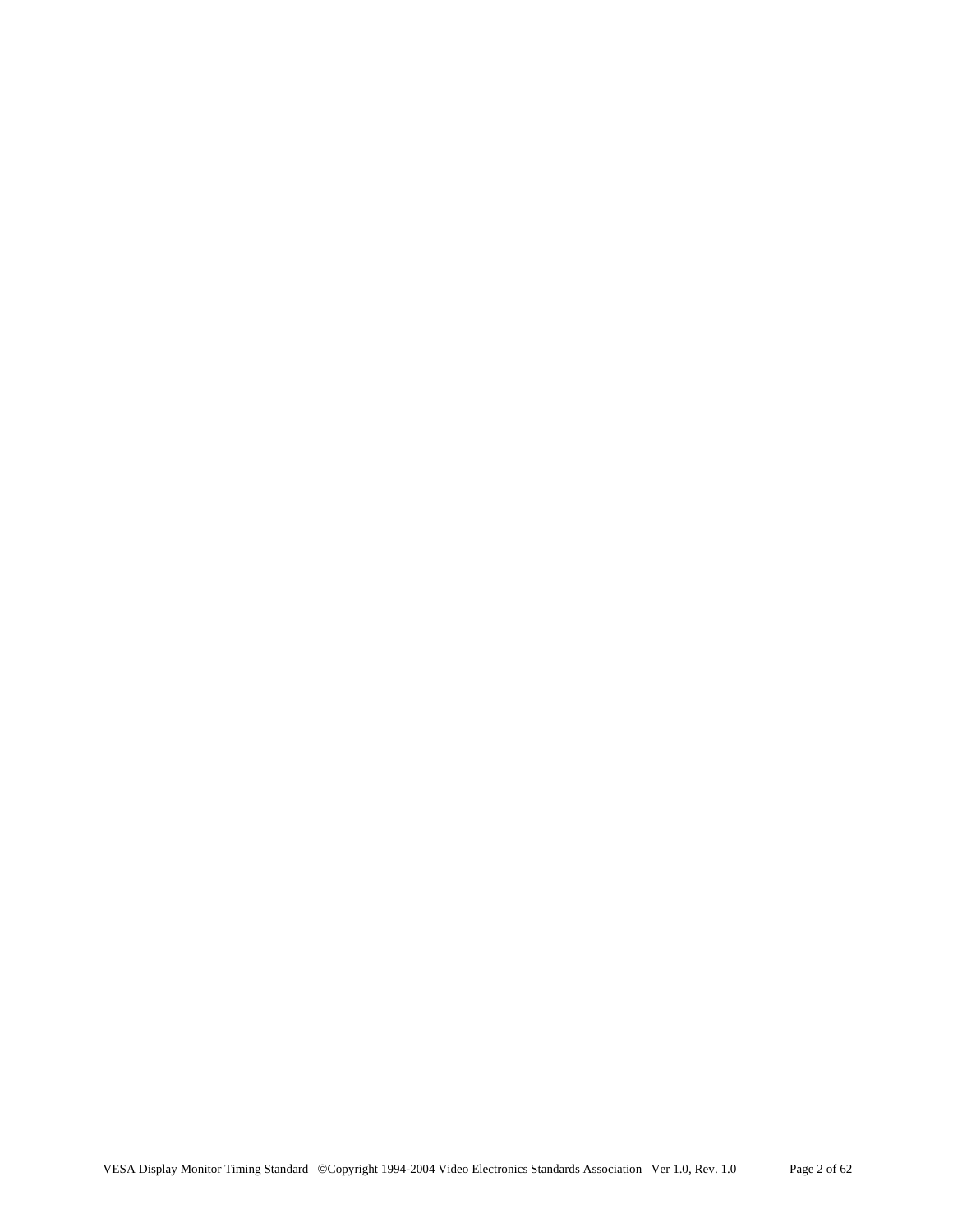# **Standards and Guidelines Summary**

|                   |                     | <b>Horizontal</b> | <b>Pixel</b> |                          | Original        |             |
|-------------------|---------------------|-------------------|--------------|--------------------------|-----------------|-------------|
| <b>Resolution</b> | <b>Refresh Rate</b> | <b>Frequency</b>  | Frequency    | <b>Standard Type</b>     | <b>Document</b> | <b>Date</b> |
| 640 x 350         | 85 Hz               | 37.9 kHz          | 31.500 MHz   | <b>VESA</b> Standard     | <b>VDMTPROP</b> | 3/1/96      |
| 640 x 400         | 85 Hz               | 37.9 kHz          | 31.500 MHz   | <b>VESA</b> Standard     | <b>VDMTPROP</b> | 3/1/96      |
| 720 x 400         | 85 Hz               | 37.9 kHz          | 35.500 MHz   | <b>VESA Standard</b>     | <b>VDMTPROP</b> | 3/1/96      |
| 640 x 480         | 60 Hz               | 31.5 kHz          | 25.175 MHz   | <b>Industry Standard</b> | n/a             | n/a         |
|                   | 72 Hz               | 37.9 kHz          | 31.500 MHz   | <b>VESA</b> Standard     | VS901101        | 12/2/92     |
|                   | 75 Hz               | 37.5 kHz          | 31.500 MHz   | <b>VESA</b> Standard     | VDMT75HZ        | 10/4/93     |
|                   | 85 Hz               | 43.3 kHz          | 36.000 MHz   | <b>VESA Standard</b>     | <b>VDMTPROP</b> | 3/1/96      |
| 800 x 600         | 56 Hz               | 35.1 kHz          | 36.000 MHz   | <b>VESA Guidelines</b>   | VG900601        | 8/6/90      |
|                   | 60 Hz               | 37.9 kHz          | 40.000 MHz   | <b>VESA Guidelines</b>   | VG900602        | 8/6/90      |
|                   | 72 Hz               | 48.1 kHz          | 50.000 MHz   | <b>VESA</b> Standard     | VS900603A       | 8/6/90      |
|                   | 75 Hz               | 46.9 kHz          | 49.500 MHz   | <b>VESA</b> Standard     | VDMT75HZ        | 10/4/93     |
|                   | 85 Hz               | 53.7 kHz          | 56.250 MHz   | <b>VESA Standard</b>     | <b>VDMTPROP</b> | 3/1/96      |
| 848 x 480         | 60 Hz               | 31.0 kHz          | 33.750 MHz   | <b>VESA Standard</b>     | AddDMT          | 3/4/03      |
| 1024 x 768        | 43 Hz Interlaced    | 35.5 kHz          | 44.900 MHz   | <b>Industry Standard</b> | n/a             | n/a         |
|                   | $60$ Hz             | 48.4 kHz          | 65.000 MHz   | <b>VESA Guidelines</b>   | VG901101A       | 9/10/91     |
|                   | 70 Hz               | 56.5 kHz          | 75.000 MHz   | <b>VESA Standard</b>     | VS910801-2      | 8/9/91      |
|                   | 75 Hz               | 60.0 kHz          | 78.750 MHz   | <b>VESA Standard</b>     | VDMT75HZ        | 10/4/93     |
|                   | 85 Hz               | 68.7 kHz          | 94.500 MHz   | <b>VESA</b> Standard     | <b>VDMTPROP</b> | 3/1/96      |
| 1152 x 864        | 75 Hz               | 67.5 kHz          | 108.000 MHz  | <b>VESA Standard</b>     | <b>VDMTPROP</b> | 3/1/96      |
| 1280 x 768        | 60 Hz               | 47.4 kHz          | 68.250 MHz   | CVT Red. Blanking        | AddDMT          | 3/4/03      |
|                   | 60 Hz               | 47.8 kHz          | 79.500 MHz   | <b>CVT</b>               | AddDMT          | 3/4/03      |
|                   | 75 Hz               | 60.3 kHz          | 102.250 MHz  | <b>CVT</b>               | AddDMT          | 3/4/03      |
|                   | 85 Hz               | 68.6 kHz          | 117.500 MHz  | <b>CVT</b>               | AddDMT          | 3/4/03      |
| 1280 x 960        | 60 Hz               | 60.0 kHz          | 108.000 MHz  | <b>VESA</b> Standard     | <b>VDMTPROP</b> | 3/1/96      |
|                   | 85 Hz               | 85.9 kHz          | 148.500 MHz  | <b>VESA</b> Standard     | <b>VDMTPROP</b> | 3/1/96      |
| 1280 x 1024       | 60 Hz               | 64.0 kHz          | 108.000 MHz  | <b>VESA</b> Standard     | <b>VDMTREV</b>  | 12/18/96    |
|                   | 75 Hz               | 80.0 kHz          | 135.000 MHz  | <b>VESA</b> Standard     | VDMT75HZ        | 10/4/93     |
|                   | 85 Hz               | 91.1 kHz          | 157.500 MHz  | <b>VESA Standard</b>     | <b>VDMTPROP</b> | 3/1/96      |
| 1360 x 768        | 60 Hz               | 47.7 kHz          | 85.500 MHz   | <b>VESA</b> Standard     | AddDMT          | 3/4/03      |
| 1400 x 1050       | 60 Hz               | 64.7 kHz          | 101.000 MHz  | CVT Red. Blanking        | AddDMT          | 5/13/03     |
|                   | $60$ Hz             | 65.3 kHz          | 121.750 MHz  | <b>CVT</b>               | AddDMT          | 3/4/03      |
|                   | 75 Hz               | 82.3 kHz          | 156.000 MHz  | <b>CVT</b>               | AddDMT          | 3/4/03      |
|                   | 85 Hz               | 85.0 kHz          | 179.500 MHz  | <b>CVT</b>               | AddDMT          | 3/4/03      |
| 1440 x 900        | $60$ Hz             | 55.5 kHz          | 88.750 MHz   | CVT Red. Blanking        | CVT 1.30MA      | 7/14/04     |
|                   | 60 Hz               | 59.9 kHz          | 106.500 MHz  | <b>CVT</b>               | CVT 1.30MA      | 7/14/04     |
|                   | 75 Hz               | 75.0 kHz          | 136.750 MHz  | <b>CVT</b>               | CVT 1.30MA      | 7/14/04     |
|                   | 85 Hz               | 84.8 kHz          | 157.000 MHz  | <b>CVT</b>               | CVT 1.30MA      | 7/14/04     |
| 1600 x 1200       | 60 Hz               | 75.0 kHz          | 162.000 MHz  | <b>VESA</b> Standard     | <b>VDMTREV</b>  | 12/18/96    |
|                   | 65 Hz               | 81.3 kHz          | 175.500 MHz  | <b>VESA</b> Standard     | <b>VDMTREV</b>  | 12/18/96    |
|                   | 70 Hz               | 87.5 kHz          | 189.000 MHz  | <b>VESA Standard</b>     | <b>VDMTREV</b>  | 12/18/96    |
|                   | 75 Hz               | 93.8 kHz          | 202.500 MHz  | <b>VESA Standard</b>     | <b>VDMTREV</b>  | 12/18/96    |
|                   | 85 Hz               | 106.3 kHz         | 229.500 MHz  | <b>VESA Standard</b>     | <b>VDMTREV</b>  | 12/18/96    |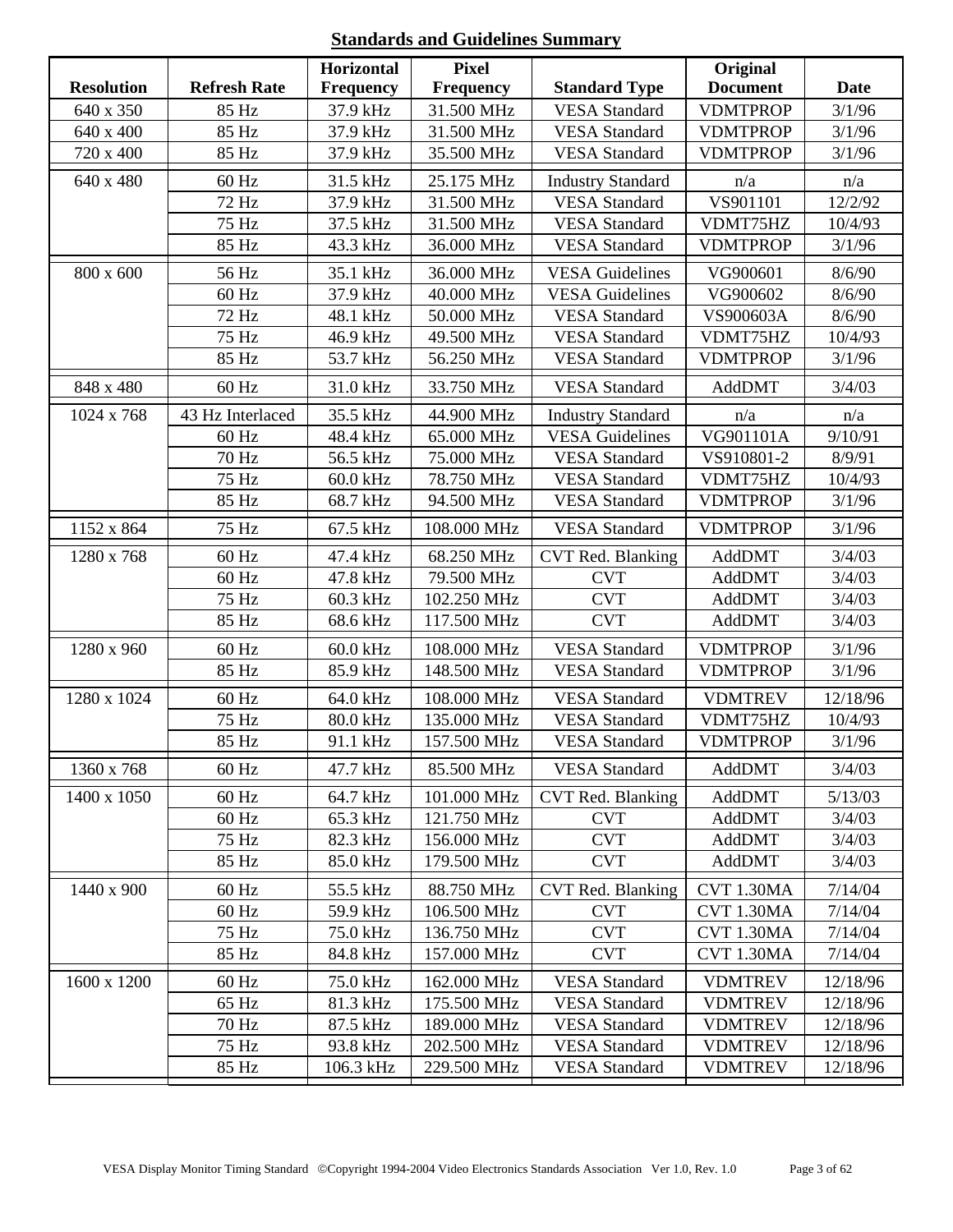|                   |                     | Horizontal       | <b>Pixel</b>     |                      | Original          |         |
|-------------------|---------------------|------------------|------------------|----------------------|-------------------|---------|
| <b>Resolution</b> | <b>Refresh Rate</b> | <b>Frequency</b> | <b>Frequency</b> | <b>Standard Type</b> | <b>Document</b>   | Date    |
| 1680 x 1050       | $60$ Hz             | 64.7 kHz         | 119.000 MHz      | CVT Red. Blanking    | <b>CVT 1.76MA</b> | 7/14/04 |
|                   | $60$ Hz             | 65.3 kHz         | 146.250 MHz      | <b>CVT</b>           | <b>CVT 1.76MA</b> | 7/14/04 |
|                   | 75 Hz               | 74.9 kHz         | 187.000 MHz      | <b>CVT</b>           | <b>CVT 1.76MA</b> | 7/14/04 |
|                   | 85 Hz               | 93.9 kHz         | 214.75 MHz       | <b>CVT</b>           | <b>CVT 1.76MA</b> | 7/14/04 |
| 1792 x 1344       | $60$ Hz             | 83.64 kHz        | 204.750 MHz      | <b>VESA Standard</b> | <b>VDMTREV</b>    | 9/17/98 |
|                   | 75 Hz               | 106.27 kHz       | 261.000 MHz      | <b>VESA Standard</b> | <b>VDMTREV</b>    | 9/17/98 |
| 1856 x 1392       | $60$ Hz             | 86.33 kHz        | 218.250 MHz      | <b>VESA Standard</b> | <b>VDMTREV</b>    | 9/17/98 |
|                   | 75 Hz               | 112.50 kHz       | 288.000 MHz      | <b>VESA Standard</b> | <b>VDMTREV</b>    | 9/17/98 |
| 1920 x 1200       | $60$ Hz             | 74.0 kHz         | 154.000 MHz      | CVT Red. Blanking    | AddDMT            | 3/4/03  |
|                   | $60$ Hz             | 74.6 kHz         | 193.250 MHz      | <b>CVT</b>           | AddDMT            | 3/4/03  |
|                   | 75 Hz               | 94.0 kHz         | 245.250 MHz      | <b>CVT</b>           | AddDMT            | 3/4/03  |
|                   | 85 Hz               | 107.2 kHz        | 281.250 MHz      | <b>CVT</b>           | AddDMT            | 3/4/03  |
| 1920 x 1440       | $60$ Hz             | 90.000 kHz       | 234.000 MHz      | <b>VESA Standard</b> | <b>VDMTREV</b>    | 9/17/98 |
|                   | 75 Hz               | 112.50 kHz       | 297.000 MHz      | <b>VESA Standard</b> | <b>VDMTREV</b>    | 9/17/98 |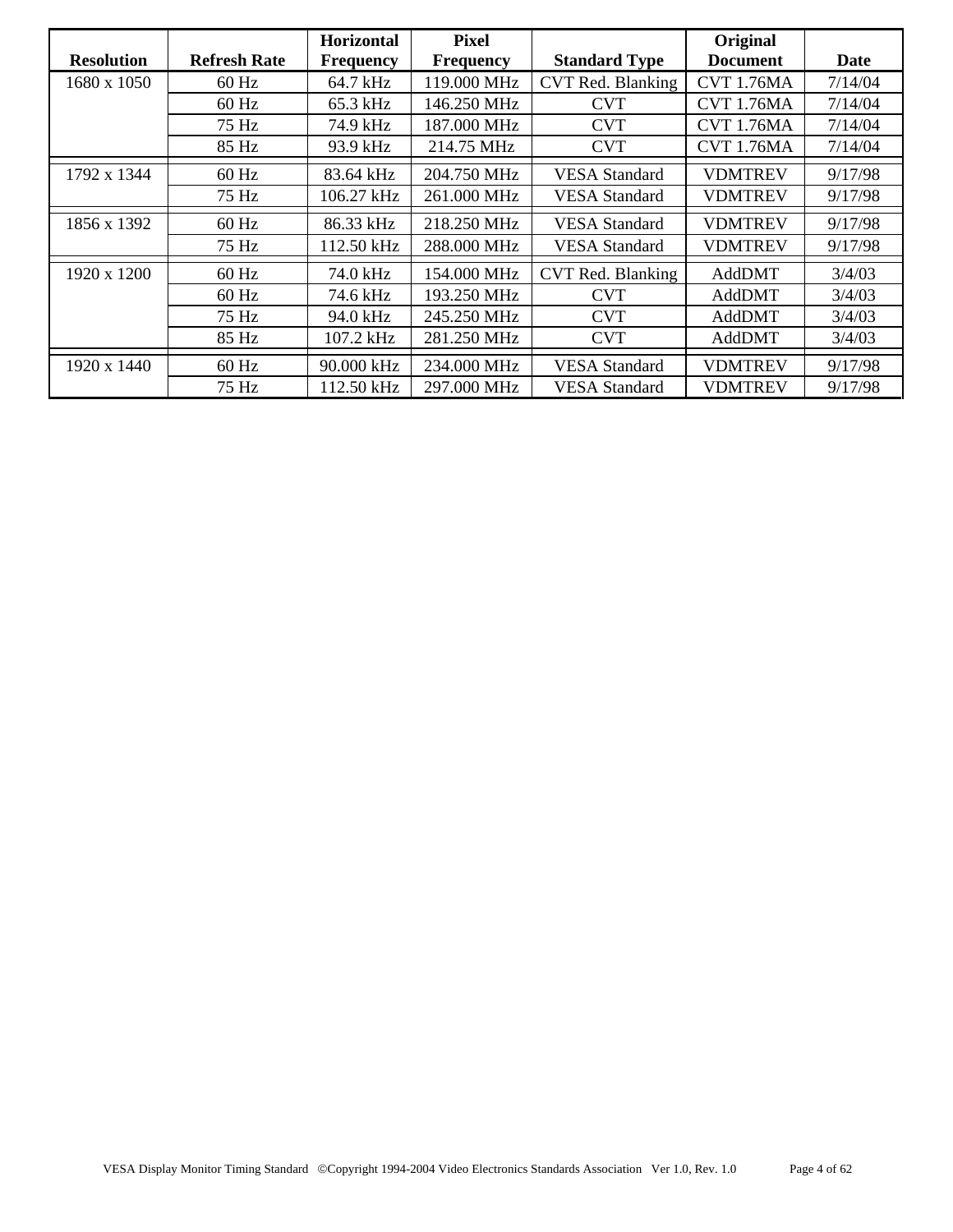## **Intellectual Property**

© Copyright 1994, 1995, 1996, 1998 – 2004 Video Electronics Standards Association. All other rights reserved.

While every precaution has been taken in the preparation of this standard, VESA and its contributors assume no responsibility for errors or omissions, and make no warranties, expressed or implied, of functionality or suitability for any purpose.

### **1. Trademarks**

All trademarks used in this document are property of their respective owners. VESA is a trademark of the Video Electronics Standards Association.

### **2. Patents**

VESA proposal and standards documents are adopted by the Video Electronics Standards Association without regard to whether their adoption may involve patents on articles, materials, or processes. Such adoption does not assume any liability to any patent owner, nor does it assume any obligation whatever to parties adopting the proposal or standards document.

## **3. Support**

If you have a product that incorporates any of the standards in this document, you should ask the company that manufactured your product for assistance. If you are a display or controller manufacturer, VESA can assist you with any clarifications you may require. All comments or reported errors should be submitted in writing to VESA using one of the following methods:

FAX: 408-957-9277, Technical Support

Email: support@vesa.org

Mail: Video Electronics Standards Association., 920 Hillview Ct., Suite 140, Milpitas, CA 95035

### **4. Revision History**

| Version 1.0 | Revision 0.0              | 9/12/94  | Initial Release                                                    |
|-------------|---------------------------|----------|--------------------------------------------------------------------|
| Version 1.0 | Revision 0.1              | 10/10/94 | Fixed sync polarity of $1024x768$ at 60 & 70 Hz.                   |
|             |                           |          | Removed page numbers so new timings can be added                   |
|             | Version 1.0 Revision 0.2  | 11/4/94  | Added notes & comments to clarify timing of                        |
|             |                           |          | interlaced                                                         |
|             |                           |          | modes                                                              |
|             | Version 1.0 Revision 0.3  | 2/16/95  | Fixed miscellaneous typos                                          |
| Version 1.0 | Revision 0.4              | 5/4/95   | Added EDID IDs for DDC; fixed 1024x768 Interlace<br>vertical times |
|             |                           |          |                                                                    |
| Version 1.0 | Revision 0.5              | 6/14/95  | Added BIOS Mode #'s; fixed miscellaneous typos                     |
| Version 1.0 | Revision 0.6              | 4/10/96  | Added new modes from VDMTPROP V1.0 R0.6                            |
|             |                           |          | passed on $3/96$ (85 Hz standards, $1152x864@75$ ,                 |
|             |                           |          | 1280x960@60                                                        |
|             | Version 1.0 Revision 0.6a | 9/8/96   | Reformatted to Word 6 for electronic distribution                  |
| Version 1.0 | Revision 0.7 12/18/96     |          | Added new modes from VDMTREV V1.0 R0.8                             |
|             |                           |          | passed on $12/96$ ( $1280x1024 \& 60$ , $1600x1200 \& 60$ ,        |
|             |                           |          | 65, 70, 75 and 85)                                                 |
|             | Version 1.0 Revision 0.8  | 7/22/98  | Added 1792x1344, 1856x1392, & 1920x1440, all at                    |
|             |                           |          | and 75 Hz. Corrected EDID code<br>60-<br>for                       |
|             |                           |          | 1600x1200@85 Hz                                                    |
|             | Version 1.0 Revision 0.9  | 8/21/03  | Added 848x480@60Hz, CVT 1280x768 timings,                          |
|             |                           |          | 1360x768@60Hz, CVT 1400x1050 timings, and CVT                      |
|             |                           |          | 1920x1200 timings based on US & Japan Timing                       |
|             |                           |          | Workgroup requests.                                                |
|             | Version 1.0 Revision 1.0  | 7/14/04  | Added CVT 1.30MA (1440 x 900) and CVT 1.76MA                       |
|             |                           |          | $(1680 \times 1050)$ formats.                                      |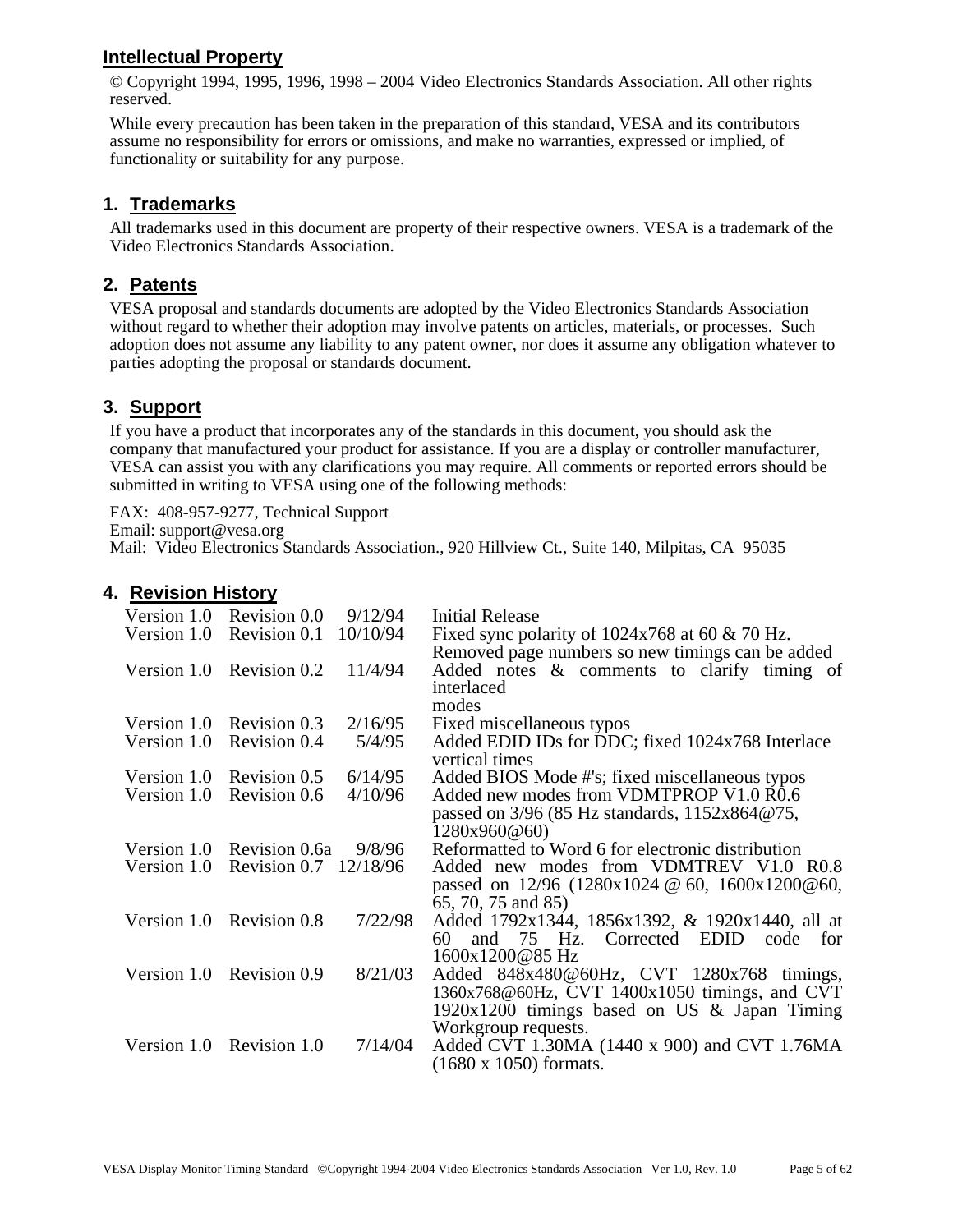# **Contents**

| 1. |  |
|----|--|
| 2. |  |
| 3. |  |
| 4. |  |
|    |  |
|    |  |
|    |  |
|    |  |
|    |  |
|    |  |
|    |  |
|    |  |
|    |  |
|    |  |
|    |  |
|    |  |
|    |  |
|    |  |
|    |  |
|    |  |
|    |  |
|    |  |
|    |  |
|    |  |
|    |  |
|    |  |
|    |  |
|    |  |
|    |  |
|    |  |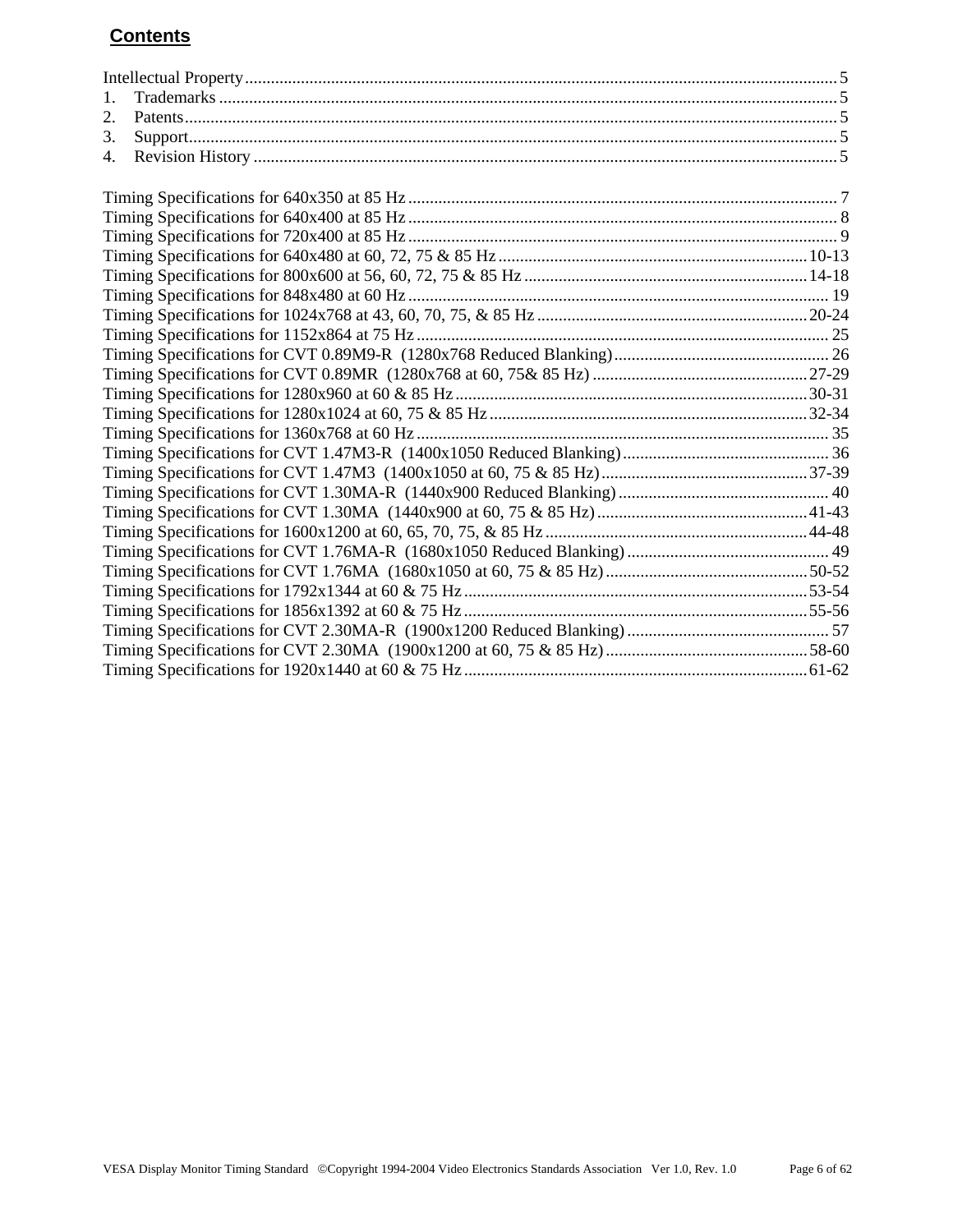| Proposed:          |                    | 5/7/95                 |                                                           |                               |                   |                           |                  |
|--------------------|--------------------|------------------------|-----------------------------------------------------------|-------------------------------|-------------------|---------------------------|------------------|
| Adopted:           |                    | 3/1/96                 |                                                           |                               |                   |                           |                  |
| Resolution:        |                    |                        | 640 x 350 at 85 Hz (non-interlaced)                       |                               |                   |                           |                  |
| EDID ID:           |                    | n/a                    |                                                           |                               |                   |                           |                  |
| <b>BIOS</b> Modes: |                    | n/a                    |                                                           |                               |                   |                           |                  |
| Method:            |                    |                        | *** NOT CVT COMPLIANT ***                                 |                               |                   |                           |                  |
|                    |                    |                        | Video Display Information Format (VDIF)                   |                               |                   |                           |                  |
|                    |                    |                        |                                                           | <b>Readjusted Timing Data</b> |                   |                           |                  |
|                    | <b>Timing Name</b> |                        | $= 640 \times 350 \text{ } \textcircled{a} 85 \text{Hz};$ |                               |                   |                           |                  |
|                    | <b>Hor Pixels</b>  |                        | $= 640;$                                                  | $\frac{1}{2}$ Pixels          |                   |                           |                  |
|                    | Ver Pixels         |                        | $= 350;$                                                  | $//$ Lines                    |                   |                           |                  |
|                    | Hor Frequency      |                        | $= 37.861;$                                               | $\frac{1}{K}$ KHz             | $=$               | $26.4$ usec               | $/$ line         |
|                    | Ver Frequency      |                        | $= 85.080;$                                               | $\frac{1}{1}$ Hz              | $=$               | 11.8 msec                 | $/$ frame        |
|                    | <b>Pixel Clock</b> |                        | $= 31.500;$                                               | $\frac{1}{1}$ MHz             | $=$               | $31.7$ nsec               | ± 0.5%           |
|                    |                    | <b>Character Width</b> | $= 8;$                                                    | $\frac{1}{2}$ Pixels          | $=$               | 254.0 nsec                |                  |
|                    | Scan Type          |                        | $=$ NONINTERLACED;                                        |                               |                   | // H Phase $=$            | 3.8 %            |
|                    |                    | Hor Sync Polarity      | $=$ POSITIVE;                                             | $//$ HBlank                   |                   | $= 23.1\%$ of HTotal      |                  |
|                    |                    | Ver Sync Polarity      | $=$ <b>NEGATIVE;</b> // VBlank                            |                               |                   | $= 21.3\%$ of VTotal      |                  |
|                    | Hor Total Time     |                        | $= 26.413;$                                               | $\frac{1}{2}$ (usec)          | $\equiv$          | $104$ chars =             | 832 Pixels       |
|                    | Hor Addr Time      |                        | $= 20.317;$                                               | $\frac{1}{2}$ (usec)          | $\equiv$          | $80 \text{ chars} =$      | 640 Pixels       |
|                    | Hor Blank Start    |                        | $= 20.317;$                                               | $\frac{1}{2}$ (usec)          | $\equiv$          | $80 \text{ chars} =$      | 640 Pixels       |
|                    |                    | Hor Blank Time         | $= 6.095;$                                                | $\frac{1}{2}$ (usec)          | $=$               | 24 chars $=$              | 192 Pixels       |
|                    | Hor Sync Start     |                        | $= 21.333;$                                               | $\frac{1}{2}$ (usec)          | $\equiv$          | $84$ chars =              | 672 Pixels       |
|                    |                    | // H Right Border      | $= 0.000;$                                                | $\frac{1}{2}$ (usec)          | $=$               | $\mathbf{0}$ chars =      | 0 Pixels         |
|                    |                    | // H Front Porch       | $= 1.016;$                                                | $\frac{1}{2}$ (usec)          | $=$               | 4 chars $=$               | 32 Pixels        |
|                    | Hor Sync Time      |                        | $= 2.032;$                                                | $\frac{1}{2}$ (usec)          | $\equiv$          | $8 \text{ chars} =$       | 64 Pixels        |
|                    | // H Back Porch    |                        | $= 3.048;$                                                | $\frac{1}{2}$ (usec)          | $=$               | 12 chars $=$              | 96 Pixels        |
|                    | // H Left Border   |                        | $= 0.000;$                                                | $\frac{1}{2}$ (usec)          | $\equiv$          | $chars =$<br>$\mathbf{0}$ | 0 Pixels         |
|                    | Ver Total Time     |                        | $= 11.754;$                                               | $\mathcal{U}$ (msec)          | $\equiv$          | 445 lines                 | $HT - (1.06xHA)$ |
|                    | Ver Addr Time      |                        | $= 9.244$ ;                                               | $\mathcal{U}$ (msec)          | $\qquad \qquad =$ | 350 lines                 | $= 4.88$         |
|                    | Ver Blank Start    |                        | $= 9.244$ ;                                               | $\frac{1}{\sqrt{2}}$ (msec)   | $=$               | 350 lines                 |                  |
|                    |                    | Ver Blank Time         | $= 2.509;$                                                | $\frac{1}{\tan(\theta)}$      | Ξ                 | 95 lines                  |                  |
|                    | Ver Sync Start     |                        | $= 10.090;$                                               | $\frac{1}{\sqrt{2}}$ (msec)   | $=$               | 382 lines                 |                  |
|                    |                    | // V Bottom Border     | $= 0.000;$                                                | $\frac{1}{\sqrt{2}}$ (msec)   | $=$               | 0 lines                   |                  |
|                    |                    | // V Front Porch       | $= 0.845$ ;                                               | $\frac{1}{\sqrt{2}}$ (msec)   | $=$               | 32 lines                  |                  |
|                    | Ver Sync Time      |                        | $= 0.079;$                                                | $\frac{1}{\tan(\theta)}$      | $=$               | 3 lines                   |                  |
|                    | // V Back Porch    |                        | $= 1.585;$                                                | $\frac{1}{\sqrt{2}}$ (msec)   | $\equiv$          | 60 lines                  |                  |
|                    | $// V$ Top Border  |                        | $= 0.000;$                                                | $\frac{1}{\sqrt{2}}$ (msec)   | $\equiv$          | <b>0</b> lines            |                  |

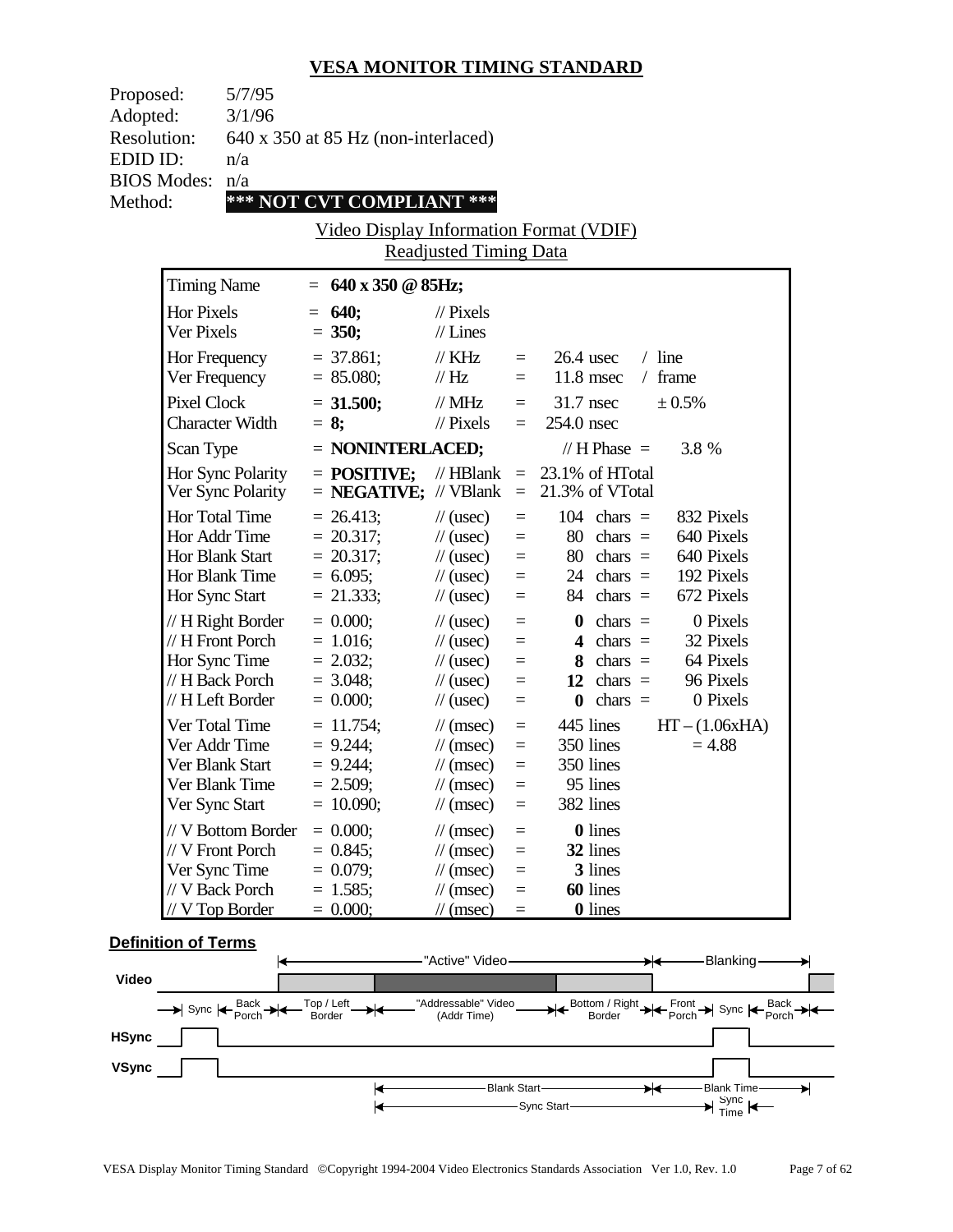| Proposed:                                  | 5/7/95                                                                                                                                              |                                                                                                                                               |                                                                                                                                                                                                                                              |                                                                                   |                                         |                                                                                                                                                                                                  |          |                                                                                                                                   |  |
|--------------------------------------------|-----------------------------------------------------------------------------------------------------------------------------------------------------|-----------------------------------------------------------------------------------------------------------------------------------------------|----------------------------------------------------------------------------------------------------------------------------------------------------------------------------------------------------------------------------------------------|-----------------------------------------------------------------------------------|-----------------------------------------|--------------------------------------------------------------------------------------------------------------------------------------------------------------------------------------------------|----------|-----------------------------------------------------------------------------------------------------------------------------------|--|
| Adopted:<br><b>Resolution:</b><br>EDID ID: | 3/1/96<br>n/a                                                                                                                                       | 640 x 400 at 85 Hz (non-interlaced)                                                                                                           |                                                                                                                                                                                                                                              |                                                                                   |                                         |                                                                                                                                                                                                  |          |                                                                                                                                   |  |
| <b>BIOS Modes:</b>                         | n/a                                                                                                                                                 |                                                                                                                                               |                                                                                                                                                                                                                                              |                                                                                   |                                         |                                                                                                                                                                                                  |          |                                                                                                                                   |  |
| Method:                                    |                                                                                                                                                     | *** NOT CVT COMPLIANT ***                                                                                                                     |                                                                                                                                                                                                                                              |                                                                                   |                                         |                                                                                                                                                                                                  |          |                                                                                                                                   |  |
|                                            |                                                                                                                                                     | Video Display Information Format (VDIF)                                                                                                       |                                                                                                                                                                                                                                              |                                                                                   |                                         |                                                                                                                                                                                                  |          |                                                                                                                                   |  |
|                                            |                                                                                                                                                     |                                                                                                                                               | Pre-Adjusted Timing Data                                                                                                                                                                                                                     |                                                                                   |                                         |                                                                                                                                                                                                  |          |                                                                                                                                   |  |
| <b>Timing Name</b>                         |                                                                                                                                                     | $= 640 \times 400 \text{ @ } 85 \text{Hz};$                                                                                                   |                                                                                                                                                                                                                                              |                                                                                   |                                         |                                                                                                                                                                                                  |          |                                                                                                                                   |  |
| Hor Pixels<br>Ver Pixels                   |                                                                                                                                                     | $= 640;$<br>$= 400;$                                                                                                                          | $\frac{1}{2}$ Pixels<br>$//$ Lines                                                                                                                                                                                                           |                                                                                   |                                         |                                                                                                                                                                                                  |          |                                                                                                                                   |  |
| Hor Frequency<br>Ver Frequency             |                                                                                                                                                     | $=$ 37.861;<br>$= 85.080;$                                                                                                                    | $\frac{1}{K}$ KHz<br>$\frac{1}{1}$ Hz                                                                                                                                                                                                        | $=$ $-$<br>$=$ $-$                                                                | $26.4$ usec                             | $11.8$ msec                                                                                                                                                                                      | $/$ line | $/$ frame                                                                                                                         |  |
| <b>Pixel Clock</b>                         | <b>Character Width</b>                                                                                                                              | $= 31.500;$<br>$= 8$ ;                                                                                                                        | $\frac{1}{1}$ MHz<br>$\frac{1}{2}$ Pixels                                                                                                                                                                                                    | $=$ $-$                                                                           | $=$ 31.7 nsec<br>254.0 nsec             |                                                                                                                                                                                                  |          | ± 0.5%                                                                                                                            |  |
| Scan Type                                  |                                                                                                                                                     | $=$ NONINTERLACED;                                                                                                                            |                                                                                                                                                                                                                                              |                                                                                   |                                         | // H Phase $=$                                                                                                                                                                                   |          | 3.8 %                                                                                                                             |  |
|                                            | Hor Sync Polarity<br>Ver Sync Polarity                                                                                                              | $=$ <b>NEGATIVE;</b> // HBlank<br>$=$ POSITIVE;                                                                                               | // VBlank                                                                                                                                                                                                                                    | $\equiv$                                                                          | $= 23.1\%$ of HTotal<br>10.1% of VTotal |                                                                                                                                                                                                  |          |                                                                                                                                   |  |
| Hor Total Time<br>Hor Sync Start           | Hor Addr Time<br>Hor Blank Start<br>Hor Blank Time<br>// H Right Border<br>// H Front Porch<br>Hor Sync Time<br>// H Back Porch<br>// H Left Border | $= 26.413;$<br>$= 20.317;$<br>$= 20.317$ ;<br>$= 6.095;$<br>$= 21.333;$<br>$= 0.000;$<br>$= 1.016;$<br>$= 2.032;$<br>$= 3.048;$<br>$= 0.000;$ | $\frac{1}{2}$ (usec)<br>$\frac{1}{2}$ (usec)<br>$\frac{1}{2}$ (usec)<br>$\frac{1}{2}$ (usec)<br>$\frac{1}{2}$ (usec)<br>$\frac{1}{2}$ (usec)<br>$\frac{1}{2}$ (usec)<br>$\frac{1}{2}$ (usec)<br>$\frac{1}{2}$ (usec)<br>$\frac{1}{2}$ (usec) | $=$<br>$\equiv$<br>$=$<br>$\equiv$<br>$=$<br>$=$<br>$\equiv$<br>$=$<br>$=$<br>$=$ | $\mathbf{0}$                            | $104$ chars =<br>$80 \text{ chars} =$<br>$80 \text{ chars} =$<br>$24 \text{ chars} =$<br>$84 \text{ chars} =$<br>$\mathbf{0}$ chars =<br>4 chars $=$<br>8 chars $=$<br>12 chars $=$<br>chars $=$ |          | 832 Pixels<br>640 Pixels<br>640 Pixels<br>192 Pixels<br>672 Pixels<br>0 Pixels<br>32 Pixels<br>64 Pixels<br>96 Pixels<br>0 Pixels |  |
| Ver Sync Start                             | Ver Total Time<br>Ver Addr Time<br>Ver Blank Start<br>Ver Blank Time<br>// V Bottom Border<br>// V Front Porch                                      | $= 11.754;$<br>$= 10.565$ ;<br>$= 10.565$ ;<br>$= 1.189;$<br>$= 10.591;$<br>$= 0.000;$<br>$= 0.026;$                                          | $\mathcal{U}$ (msec)<br>$\frac{1}{\sqrt{2}}$ (msec)<br>$\mathcal{U}$ (msec)<br>$\frac{1}{\sqrt{2}}$ (msec)<br>$\frac{1}{\sqrt{2}}$ (msec)<br>$\frac{1}{\sqrt{2}}$ (msec)<br>$\mathcal{N}(msec)$                                              | $\equiv$<br>$\equiv$<br>$\equiv$<br>$=$<br>$=$<br>$=$<br>$=$                      |                                         | 445 lines<br>400 lines<br>400 lines<br>45 lines<br>401 lines<br><b>0</b> lines<br>1 lines                                                                                                        |          | $HT - (1.06xHA)$<br>$= 4.88$                                                                                                      |  |
| Ver Sync Time                              | // V Back Porch<br>$// V$ Top Border                                                                                                                | $= 0.079;$<br>$= 1.083;$<br>$= 0.000;$                                                                                                        | $\frac{1}{\sqrt{2}}$ (msec)<br>$\frac{1}{\sqrt{2}}$ (msec)<br>$\frac{1}{\sqrt{2}}$ (msec)                                                                                                                                                    | $=$<br>$=$<br>$=$                                                                 |                                         | 3 lines<br>41 lines<br>0 lines                                                                                                                                                                   |          |                                                                                                                                   |  |

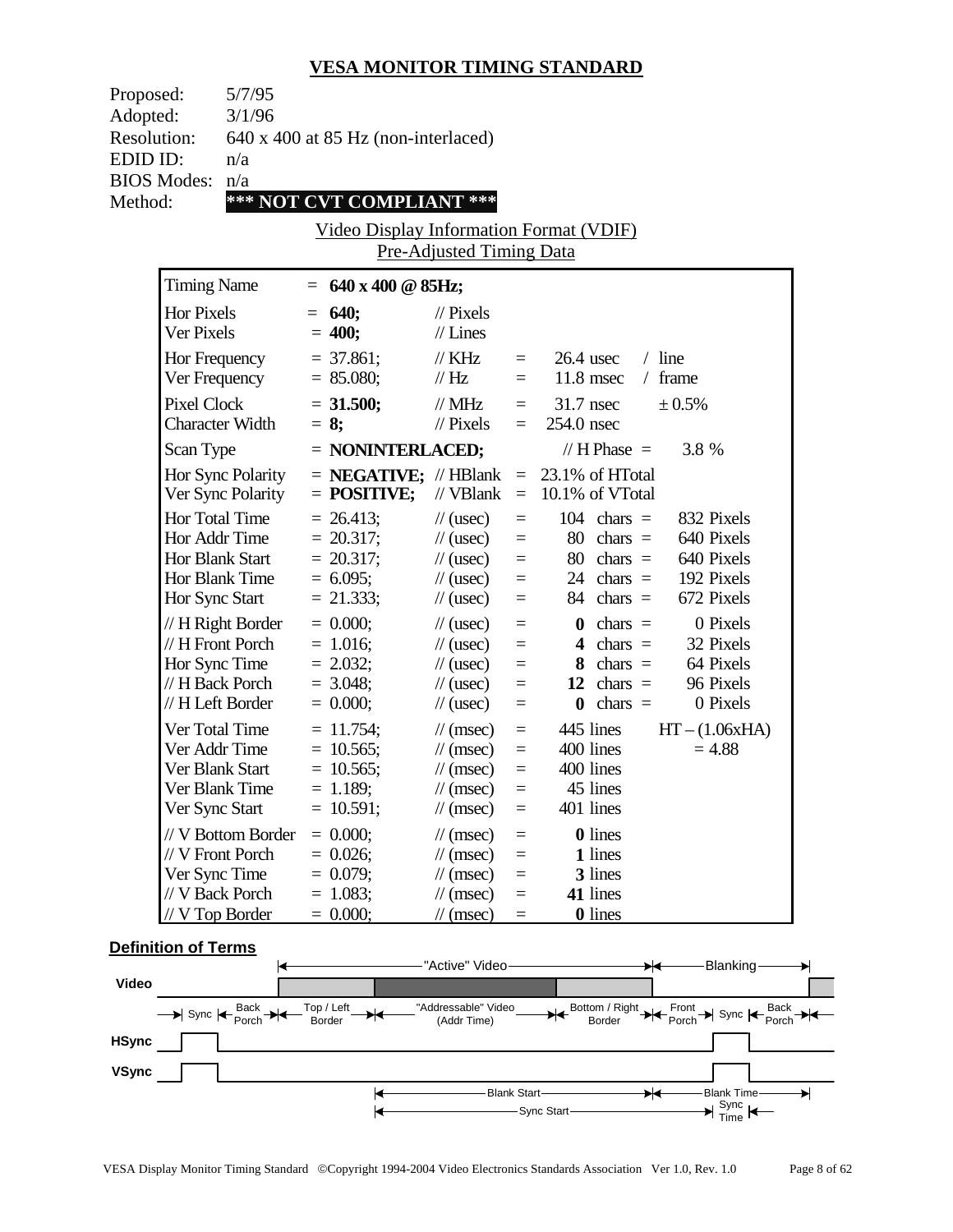| Proposed:          |                                  | 5/7/95             |                                             |                                                    |                 |                      |                                  |          |                        |  |
|--------------------|----------------------------------|--------------------|---------------------------------------------|----------------------------------------------------|-----------------|----------------------|----------------------------------|----------|------------------------|--|
| Adopted:           |                                  | 3/1/96             |                                             |                                                    |                 |                      |                                  |          |                        |  |
| <b>Resolution:</b> |                                  |                    | 720 x 400 at 85 Hz (non-interlaced)         |                                                    |                 |                      |                                  |          |                        |  |
| EDID ID:           |                                  | n/a                |                                             |                                                    |                 |                      |                                  |          |                        |  |
| <b>BIOS Modes:</b> |                                  | n/a                |                                             |                                                    |                 |                      |                                  |          |                        |  |
| Method:            |                                  |                    | *** NOT CVT COMPLIANT ***                   |                                                    |                 |                      |                                  |          |                        |  |
|                    |                                  |                    | Video Display Information Format (VDIF)     |                                                    |                 |                      |                                  |          |                        |  |
|                    |                                  |                    |                                             | <b>Pre-Adjusted Timing Data</b>                    |                 |                      |                                  |          |                        |  |
|                    | <b>Timing Name</b>               |                    | $= 720 \times 400 \text{ @ } 85 \text{Hz};$ |                                                    |                 |                      |                                  |          |                        |  |
|                    | Hor Pixels                       |                    | $= 720;$                                    | $\frac{1}{2}$ Pixels                               |                 |                      |                                  |          |                        |  |
|                    | Ver Pixels                       |                    | $= 400;$                                    | $//$ Lines                                         |                 |                      |                                  |          |                        |  |
|                    | Hor Frequency                    |                    | $= 37.927$ ;                                | $\frac{1}{K}$ KHz                                  | $=$ $-$         |                      | $26.4$ usec                      | $/$ line |                        |  |
|                    | Ver Frequency                    |                    | $= 85.039;$                                 | $\frac{1}{1}$ Hz                                   | $=$             |                      | $11.8$ msec                      |          | $/$ frame              |  |
|                    | Pixel Clock                      |                    | $= 35.500;$                                 | $\frac{1}{2}$ MHz                                  |                 | $= 28.2$ nsec        |                                  |          | $\pm 0.5\%$            |  |
|                    | <b>Character Width</b>           |                    | $= 9;$                                      | $\frac{1}{2}$ Pixels                               | $=$             | 253.5 nsec           |                                  |          |                        |  |
|                    | Scan Type                        |                    | $=$ NONINTERLACED;                          |                                                    |                 |                      | // H Phase $=$                   |          | 3.8 %                  |  |
|                    |                                  | Hor Sync Polarity  | $=$ <b>NEGATIVE;</b> // HBlank              |                                                    |                 | $= 23.1\%$ of HTotal |                                  |          |                        |  |
|                    |                                  | Ver Sync Polarity  | $=$ POSITIVE;                               | // VBlank                                          |                 | $=$ 10.3% of VTotal  |                                  |          |                        |  |
|                    | Hor Total Time                   |                    | $= 26.366$ ;                                | $\frac{1}{2}$ (usec)                               | $\equiv$        |                      | $104$ chars =                    |          | 936 Pixels             |  |
|                    | Hor Addr Time                    |                    | $= 20.282;$                                 | $\frac{1}{2}$ (usec)                               | $\equiv$        |                      | $80 \text{ chars} =$             |          | 720 Pixels             |  |
|                    | <b>Hor Blank Start</b>           |                    | $= 20.282;$                                 | $\frac{1}{2}$ (usec)                               | $\equiv$        |                      | $80 \text{ chars} =$             |          | 720 Pixels             |  |
|                    | Hor Blank Time                   |                    | $= 6.085;$                                  | $\frac{1}{2}$ (usec)                               | $\equiv$        |                      | $24 \text{ chars} =$             |          | 216 Pixels             |  |
|                    | Hor Sync Start                   |                    | $= 21.296;$                                 | $\frac{1}{2}$ (usec)                               | $\equiv$        |                      | $84$ chars =                     |          | 756 Pixels             |  |
|                    |                                  | // H Right Border  | $= 0.000;$                                  | $\frac{1}{2}$ (usec)                               | $\equiv$        |                      | $\theta$ chars =                 |          | 0 Pixels               |  |
|                    | // H Front Porch                 |                    | $= 1.014;$                                  | $\frac{1}{2}$ (usec)                               | $\equiv$        |                      | 4 chars $=$                      |          | 36 Pixels              |  |
|                    | Hor Sync Time<br>// H Back Porch |                    | $= 2.028;$                                  | $\frac{1}{2}$ (usec)                               | $=$             |                      |                                  |          | 8 chars $=$ 72 Pixels  |  |
|                    | // H Left Border                 |                    | $= 3.042;$<br>$= 0.000;$                    | $\frac{1}{2}$ (usec)<br>$\frac{1}{2}$ (usec)       | $\equiv$        |                      | 12 chars $=$<br>$\theta$ chars = |          | 108 Pixels<br>0 Pixels |  |
|                    |                                  |                    |                                             |                                                    | $\equiv$        |                      |                                  |          |                        |  |
|                    | Ver Total Time<br>Ver Addr Time  |                    | $= 11.759;$                                 | $\frac{1}{\tan(\theta)}$                           | $\equiv$        |                      | 446 lines                        |          | $HT - (1.06xHA)$       |  |
|                    | Ver Blank Start                  |                    | $= 10.546;$<br>$= 10.546;$                  | $\frac{1}{\tan(\theta)}$<br>$\mathcal{U}$ (msec)   | $=$<br>$\equiv$ |                      | 400 lines<br>400 lines           |          | $= 4.87$               |  |
|                    | Ver Blank Time                   |                    | $= 1.213;$                                  | $\frac{1}{\sqrt{2}}$ (msec)                        | $=$             |                      | 46 lines                         |          |                        |  |
|                    | Ver Sync Start                   |                    | $= 10.573;$                                 | $\frac{1}{\sqrt{2}}$ (msec)                        | $=$             |                      | 401 lines                        |          |                        |  |
|                    |                                  | // V Bottom Border | $= 0.000;$                                  |                                                    |                 |                      | <b>0</b> lines                   |          |                        |  |
|                    | // V Front Porch                 |                    | $= 0.026;$                                  | $\frac{1}{\sqrt{2}}$ (msec)<br>$\mathcal{N}(msec)$ | $=$<br>$\equiv$ |                      | 1 lines                          |          |                        |  |
|                    | Ver Sync Time                    |                    | $= 0.079;$                                  | $\mathcal{U}$ (msec)                               | $\equiv$        |                      | 3 lines                          |          |                        |  |
|                    | // V Back Porch                  |                    | $= 1.107$ ;                                 | $\frac{1}{\sqrt{2}}$ (msec)                        | $=$             |                      | 42 lines                         |          |                        |  |
|                    | $// V$ Top Border                |                    | $= 0.000;$                                  | $\frac{1}{\sqrt{2}}$ (msec)                        | $\equiv$        |                      | 0 lines                          |          |                        |  |
|                    |                                  |                    |                                             |                                                    |                 |                      |                                  |          |                        |  |

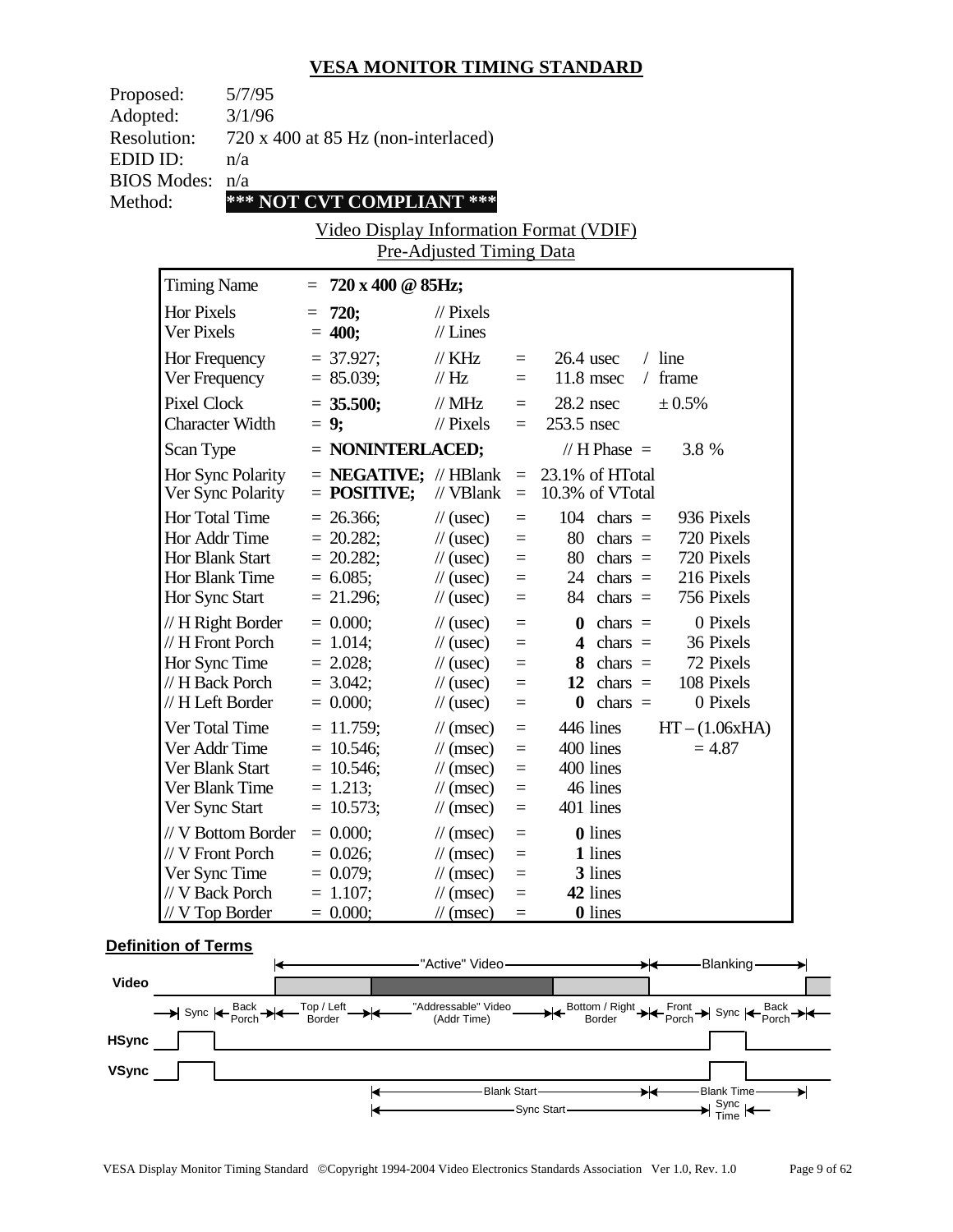| Adopted:<br>n/a ** For Reference Only - Not VESA Standard **<br><b>Resolution:</b><br>640 x 480 at 60 Hz (non-interlaced)<br>EDID ID:<br>031h, 040h<br><b>BIOS Modes:</b><br>11h, 12h, 101h, 110h, 111h, & 112h (1, 4, 8, 15, 16, & 24 bpp)<br>*** NOT CVT COMPLIANT ***<br>Method:<br>Video Display Information Format (VDIF)<br>Pre-Adjusted Timing Data |                                                                                               |         |                                                                          |                                                                                                                                                 |                                                         |                                                                                                                                                                                             |  |  |
|------------------------------------------------------------------------------------------------------------------------------------------------------------------------------------------------------------------------------------------------------------------------------------------------------------------------------------------------------------|-----------------------------------------------------------------------------------------------|---------|--------------------------------------------------------------------------|-------------------------------------------------------------------------------------------------------------------------------------------------|---------------------------------------------------------|---------------------------------------------------------------------------------------------------------------------------------------------------------------------------------------------|--|--|
| <b>Timing Name</b>                                                                                                                                                                                                                                                                                                                                         |                                                                                               |         | $= 640 \times 480 \text{ } \textcircled{a} 60 \text{Hz};$                |                                                                                                                                                 |                                                         |                                                                                                                                                                                             |  |  |
| <b>Hor Pixels</b><br>Ver Pixels                                                                                                                                                                                                                                                                                                                            |                                                                                               |         | $= 640;$<br>$= 480;$                                                     | $\frac{1}{2}$ Pixels<br>$//$ Lines                                                                                                              |                                                         |                                                                                                                                                                                             |  |  |
| Hor Frequency<br>Ver Frequency                                                                                                                                                                                                                                                                                                                             |                                                                                               |         | $= 31.469;$<br>$= 59.940;$                                               | $\mathcal{U}$ KHz<br>$\frac{1}{1}$ Hz                                                                                                           | $=$<br>$=$                                              | $/$ line<br>$31.8$ usec<br>16.7 msec<br>$/$ frame                                                                                                                                           |  |  |
| <b>Pixel Clock</b>                                                                                                                                                                                                                                                                                                                                         | <b>Character Width</b>                                                                        | $= 8$ ; | $= 25.175;$                                                              | $\text{/}/\text{/}$ MHz<br>$\frac{1}{2}$ Pixels                                                                                                 | $=$                                                     | $± 0.5\%$<br>$=$ 39.7 nsec<br>317.8 nsec                                                                                                                                                    |  |  |
| Scan Type                                                                                                                                                                                                                                                                                                                                                  |                                                                                               |         | $=$ NONINTERLACED;                                                       |                                                                                                                                                 |                                                         | // H Phase $=$<br>2.0 %                                                                                                                                                                     |  |  |
|                                                                                                                                                                                                                                                                                                                                                            | Hor Sync Polarity<br>Ver Sync Polarity                                                        |         | $=$ <b>NEGATIVE;</b> // VBlank $=$                                       |                                                                                                                                                 |                                                         | $=$ <b>NEGATIVE;</b> // HBlank $=$ 18.0% of HTotal<br>5.5% of VTotal                                                                                                                        |  |  |
| <b>Hor Total Time</b><br>Hor Sync Start                                                                                                                                                                                                                                                                                                                    | Hor Addr Time<br>Hor Blank Start<br>Hor Blank Time                                            |         | $= 31.778$ ;<br>$= 25.422;$<br>$= 25.740;$<br>$= 5.720;$<br>$= 26.058;$  | $\frac{1}{2}$ (usec)<br>$\frac{1}{2}$ (usec)<br>$\frac{1}{2}$ (usec)<br>$\frac{1}{2}$ (usec)<br>$\frac{1}{2}$ (usec)                            | $\equiv$<br>$\equiv$<br>$=$ $\qquad$<br>$\equiv$<br>$=$ | $100 \text{ chars} =$<br>800 Pixels<br>640 Pixels<br>$80 \text{ chars} =$<br>648 Pixels<br>$81 \text{ chars} =$<br>144 Pixels<br>$18 \text{ chars} =$<br>656 Pixels<br>$82 \text{ chars} =$ |  |  |
|                                                                                                                                                                                                                                                                                                                                                            | // H Right Border<br>// H Front Porch<br>Hor Sync Time<br>// H Back Porch<br>// H Left Border |         | $= 0.318;$<br>$= 0.318;$<br>$= 3.813;$<br>$= 1.589;$<br>$= 0.318;$       | $\frac{1}{2}$ (usec)<br>$\frac{1}{2}$ (usec)<br>$\frac{1}{2}$ (usec)<br>$\frac{1}{2}$ (usec)<br>$\frac{1}{2}$ (usec)                            | $\equiv$<br>$\equiv$<br>$\equiv$<br>$=$<br>$=$          | 8 Pixels<br>1 chars $=$<br>1 chars $=$<br>8 Pixels<br>12 chars $=$<br>96 Pixels<br>$5 \text{ chars} =$<br>40 Pixels<br>8 Pixels<br>1 chars $=$                                              |  |  |
| Ver Total Time                                                                                                                                                                                                                                                                                                                                             | Ver Addr Time<br>Ver Blank Start<br>Ver Blank Time<br>Ver Sync Start                          |         | $= 16.683;$<br>$= 15.253;$<br>$= 15.507$ ;<br>$= 0.922$ ;<br>$= 15.571;$ | $\frac{1}{\tan(\theta)}$<br>$\frac{1}{\tan(\theta)}$<br>$\frac{1}{\tan(\theta)}$<br>$\frac{1}{\tan(\theta)}$<br>$\frac{1}{\sqrt{2}}$ (msec)     | $\equiv$<br>$\equiv$<br>$\equiv$<br>$\equiv$            | 525 lines<br>$HT - (1.06xHA)$<br>480 lines<br>$= 4.83$<br>488 lines<br>29 lines<br>490 lines                                                                                                |  |  |
| Ver Sync Time                                                                                                                                                                                                                                                                                                                                              | // V Bottom Border<br>// V Front Porch<br>// V Back Porch<br>// V Top Border                  |         | $= 0.254;$<br>$= 0.064;$<br>$= 0.064;$<br>$= 0.794;$<br>$= 0.254;$       | $\frac{1}{\sqrt{2}}$ (msec)<br>$\frac{1}{\pi}$ (msec)<br>$\frac{1}{\sqrt{2}}$ (msec)<br>$\frac{1}{\sqrt{2}}$ (msec)<br>$\frac{1}{\tan(\theta)}$ | $=$<br>$=$<br>$=$<br>$=$<br>$=$                         | 8 lines<br>2 lines<br>2 lines<br>25 lines<br>8 lines                                                                                                                                        |  |  |

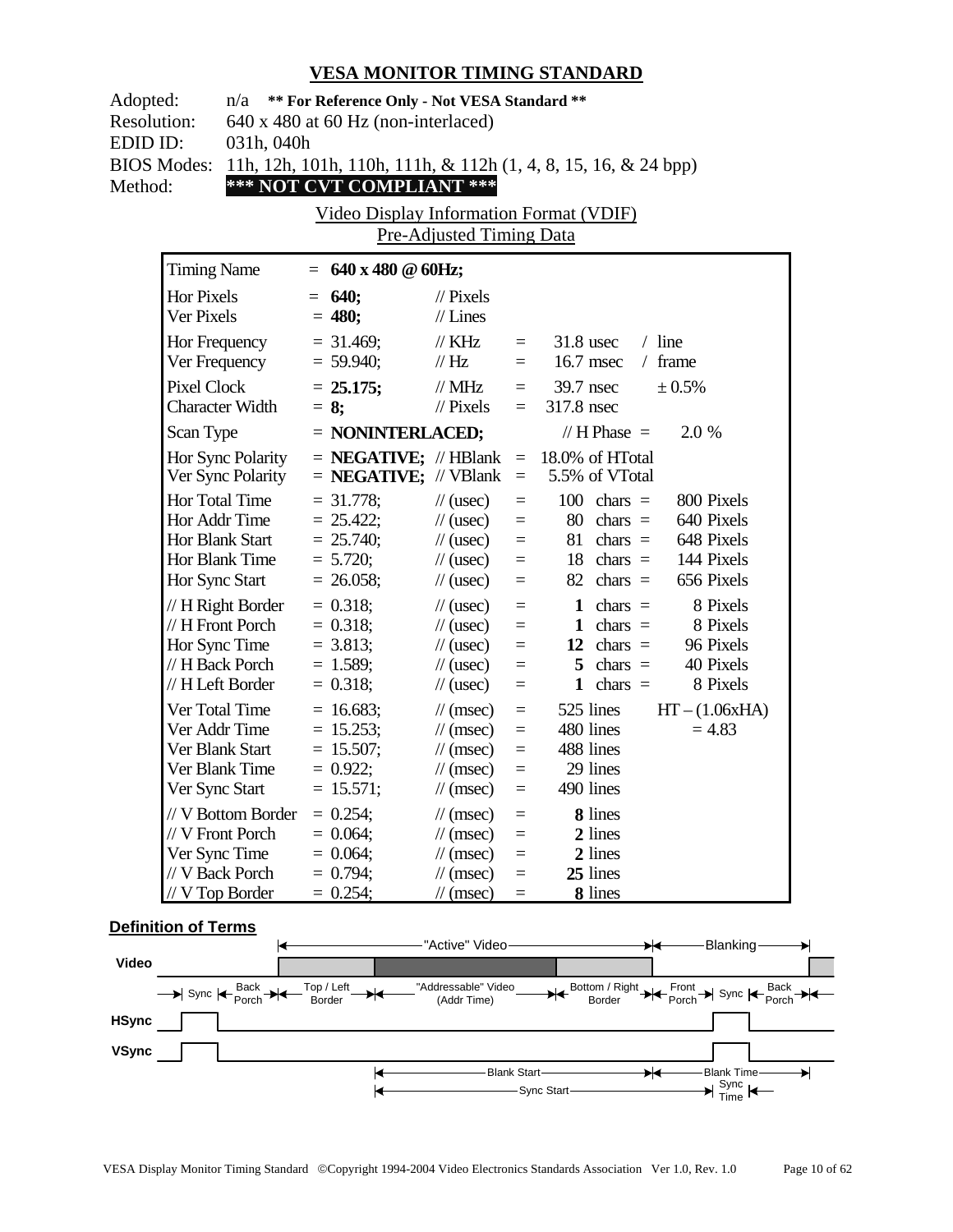| Adopted:<br><b>Resolution:</b><br>EDID ID:<br>Method: | 11/11/90 (VESA #901101)<br>640 x 480 at 72 Hz (non-interlaced)<br>031h, 04Ch<br><b>BIOS Modes:</b><br>11h, 12h, 101h, 110h, 111h, & 112h (1, 4, 8, 15, 16, & 24 bpp)<br>*** NOT CVT COMPLIANT ***<br>Video Display Information Format (VDIF)<br>Pre-Adjusted Timing Data |                                                                        |                                                                                                                                                    |                                                           |                                                                                                                                                                                                             |  |  |  |
|-------------------------------------------------------|--------------------------------------------------------------------------------------------------------------------------------------------------------------------------------------------------------------------------------------------------------------------------|------------------------------------------------------------------------|----------------------------------------------------------------------------------------------------------------------------------------------------|-----------------------------------------------------------|-------------------------------------------------------------------------------------------------------------------------------------------------------------------------------------------------------------|--|--|--|
|                                                       | <b>Timing Name</b>                                                                                                                                                                                                                                                       | $= 640 \times 480 \text{ @ } 72 \text{Hz};$                            |                                                                                                                                                    |                                                           |                                                                                                                                                                                                             |  |  |  |
|                                                       | <b>Hor Pixels</b><br>Ver Pixels                                                                                                                                                                                                                                          | $= 640;$<br>$= 480;$                                                   | $\frac{1}{2}$ Pixels<br>$//$ Lines                                                                                                                 |                                                           |                                                                                                                                                                                                             |  |  |  |
|                                                       | Hor Frequency<br>Ver Frequency                                                                                                                                                                                                                                           | $=$ 37.861;<br>$= 72.809;$                                             | $\frac{1}{K}$ KHz<br>$\mathcal{U}$ Hz                                                                                                              | $=$ $-$<br>$=$ $-$                                        | $26.4$ usec<br>$/$ line<br>13.7 msec<br>$/$ frame                                                                                                                                                           |  |  |  |
|                                                       | Pixel Clock<br><b>Character Width</b>                                                                                                                                                                                                                                    | $= 31.500;$<br>$= 8$ ;                                                 | $\text{/}\text{/}$ MHz<br>$\frac{1}{2}$ Pixels                                                                                                     | $=$                                                       | ± 0.5%<br>$=$ 31.7 nsec<br>254.0 nsec                                                                                                                                                                       |  |  |  |
|                                                       | Scan Type                                                                                                                                                                                                                                                                | $=$ NONINTERLACED;                                                     |                                                                                                                                                    |                                                           | // H Phase $=$<br>6.3 %                                                                                                                                                                                     |  |  |  |
|                                                       | Hor Sync Polarity<br>Ver Sync Polarity                                                                                                                                                                                                                                   | $=$ <b>NEGATIVE;</b> // VBlank                                         |                                                                                                                                                    | $\equiv$                                                  | $=$ <b>NEGATIVE;</b> // HBlank $=$ 21.2% of HTotal<br>4.6% of VTotal                                                                                                                                        |  |  |  |
|                                                       | <b>Hor Total Time</b><br>Hor Addr Time<br>Hor Blank Start<br>Hor Blank Time<br>Hor Sync Start                                                                                                                                                                            | $= 26.413;$<br>$= 20.317;$<br>$= 20.571;$<br>$= 5.587;$<br>$= 21.079;$ | $\frac{1}{2}$ (usec)<br>$\frac{1}{2}$ (usec)<br>$\frac{1}{2}$ (usec)<br>$\frac{1}{2}$ (usec)<br>$\frac{1}{2}$ (usec)                               | $\equiv$<br>$\equiv$<br>$\equiv$<br>$=$                   | 832 Pixels<br>$104 \text{ chars} =$<br>640 Pixels<br>$80 \text{ chars} =$<br>$=$ $\qquad$<br>648 Pixels<br>$81 \text{ chars} =$<br>176 Pixels<br>$22 \text{ chars} =$<br>664 Pixels<br>$83 \text{ chars} =$ |  |  |  |
|                                                       | // H Right Border<br>// H Front Porch<br>Hor Sync Time<br>// H Back Porch<br>// H Left Border                                                                                                                                                                            | $= 0.254$ ;<br>$= 0.508;$<br>$= 1.270;$<br>$= 3.810;$<br>$= 0.254;$    | $\frac{1}{2}$ (usec)<br>$\frac{1}{2}$ (usec)<br>$\frac{1}{2}$ (usec)<br>$\frac{1}{2}$ (usec)<br>$\frac{1}{2}$ (usec)                               | $\equiv$<br>$\equiv$<br>$\quad =$<br>$\equiv$<br>$\equiv$ | 8 Pixels<br>1 chars $=$<br>2 chars $=$<br>16 Pixels<br>5 chars $=$<br>40 Pixels<br>15 chars $=$<br>120 Pixels<br>8 Pixels<br>1 chars $=$                                                                    |  |  |  |
|                                                       | Ver Total Time<br>Ver Addr Time<br>Ver Blank Start<br>Ver Blank Time<br>Ver Sync Start                                                                                                                                                                                   | $= 13.735;$<br>$= 12.678;$<br>$= 12.889;$<br>$= 0.634;$<br>$= 12.916;$ | $\mathcal{U}$ (msec)<br>$\frac{1}{\tan(\theta)}$<br>$\frac{1}{\tan(\theta)}$<br>$\frac{1}{\tan(\theta)}$<br>$\frac{1}{\sqrt{2}}$ (msec)            | $=$<br>$\equiv$<br>$\equiv$<br>$=$                        | $HT - (1.06xHA)$<br>520 lines<br>$= 4.88$<br>480 lines<br>488 lines<br>24 lines<br>489 lines                                                                                                                |  |  |  |
|                                                       | // V Bottom Border<br>// V Front Porch<br>Ver Sync Time<br>// V Back Porch<br>$//V$ Top Border                                                                                                                                                                           | $= 0.211;$<br>$= 0.026;$<br>$= 0.079;$<br>$= 0.528;$<br>$= 0.211;$     | $\frac{1}{\pi}$ (msec)<br>$\frac{1}{\sqrt{2}}$ (msec)<br>$\frac{1}{\sqrt{2}}$ (msec)<br>$\frac{1}{\sqrt{2}}$ (msec)<br>$\frac{1}{\sqrt{2}}$ (msec) | $=$<br>$=$<br>$=$<br>$=$<br>$=$                           | 8 lines<br>1 lines<br>3 lines<br>20 lines<br>8 lines                                                                                                                                                        |  |  |  |

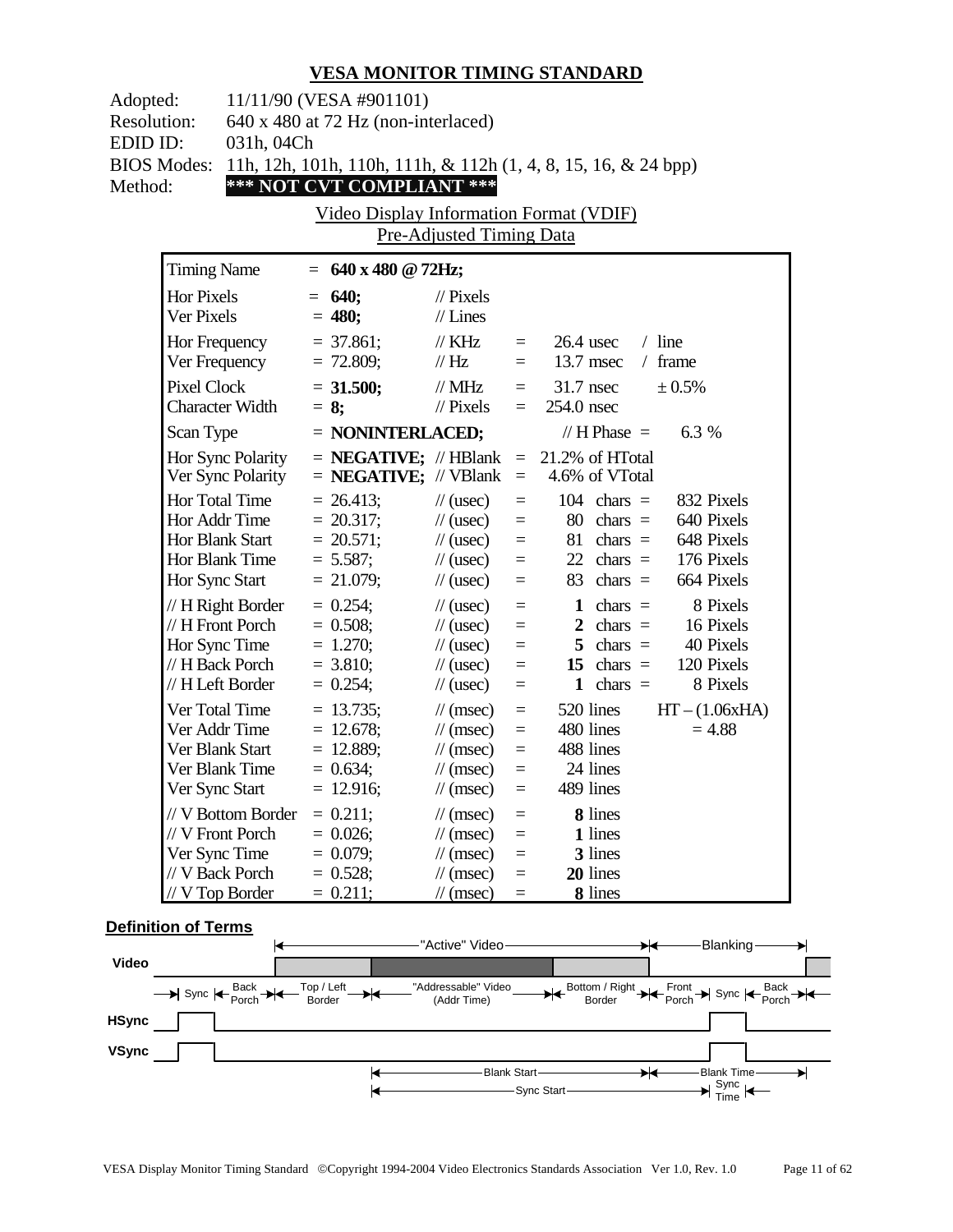| Adopted:<br><b>Resolution:</b> | 10/4/93                                | 640 x 480 at 75 Hz (non-interlaced)         |                                              |                      |                                                                      |
|--------------------------------|----------------------------------------|---------------------------------------------|----------------------------------------------|----------------------|----------------------------------------------------------------------|
| EDID ID:                       | 031h, 04Fh                             |                                             |                                              |                      |                                                                      |
| <b>BIOS Modes:</b>             |                                        |                                             |                                              |                      | 11h, 12h, 101h, 110h, 111h, & 112h (1, 4, 8, 15, 16, & 24 bpp)       |
| Method:                        |                                        | *** NOT CVT COMPLIANT ***                   |                                              |                      |                                                                      |
|                                |                                        | Video Display Information Format (VDIF)     |                                              |                      |                                                                      |
|                                |                                        |                                             | Pre-Adjusted Timing Data                     |                      |                                                                      |
|                                | <b>Timing Name</b>                     | $= 640 \times 480 \text{ @ } 75 \text{Hz};$ |                                              |                      |                                                                      |
|                                | Hor Pixels                             | $= 640;$                                    | $\frac{1}{2}$ Pixels                         |                      |                                                                      |
|                                | Ver Pixels                             | $= 480;$                                    | $//$ Lines                                   |                      |                                                                      |
|                                | Hor Frequency                          | $= 37.500;$                                 | $\frac{1}{K}$ KHz                            | $=$ $-$              | $26.7$ usec<br>$/$ line                                              |
|                                | Ver Frequency                          | $= 75.000;$                                 | $\frac{1}{1}$ Hz                             | $=$ $-$              | $13.3$ msec<br>/ frame                                               |
|                                | <b>Pixel Clock</b>                     | $= 31.500;$                                 | $\text{/}/\text{/}$ MHz                      |                      | $=$ 31.7 nsec<br>± 0.5%                                              |
|                                | <b>Character Width</b>                 | $= 8$ ;                                     | $\frac{1}{2}$ Pixels                         | $=$                  | 254.0 nsec                                                           |
|                                | Scan Type                              | $=$ NONINTERLACED;                          |                                              |                      | // H Phase $=$<br>$6.2\%$                                            |
|                                | Hor Sync Polarity<br>Ver Sync Polarity | $=$ <b>NEGATIVE;</b> // VBlank              |                                              | $\,=\,$              | $=$ <b>NEGATIVE;</b> // HBlank $=$ 23.8% of HTotal<br>4.0% of VTotal |
|                                | Hor Total Time                         | $= 26.667$ ;                                | $\frac{1}{2}$ (usec)                         | $\equiv$             | $105$ chars =<br>840 Pixels                                          |
|                                | Hor Addr Time                          | $= 20.317;$                                 | $\frac{1}{2}$ (usec)                         | $\equiv$             | $80 \text{ chars} =$<br>640 Pixels                                   |
|                                | Hor Blank Start                        | $= 20.317;$                                 | $\frac{1}{2}$ (usec)                         | $\equiv$             | $80 \text{ chars} =$<br>640 Pixels                                   |
|                                | Hor Blank Time                         | $= 6.349;$                                  | $\frac{1}{2}$ (usec)                         | $\equiv$             | 200 Pixels<br>$25$ chars $=$                                         |
|                                | Hor Sync Start                         | $= 20.825;$                                 | $\frac{1}{2}$ (usec)                         | $=$                  | $82 \text{ chars} =$<br>656 Pixels                                   |
|                                | $// H$ Right Border                    | $= 0.000;$                                  | $\frac{1}{2}$ (usec)                         | $\equiv$             | 0 Pixels<br>$\mathbf{0}$ chars =                                     |
|                                | // H Front Porch<br>Hor Sync Time      | $= 0.508;$<br>$= 2.032;$                    | $\frac{1}{2}$ (usec)<br>$\frac{1}{2}$ (usec) | $\equiv$             | 2 chars $=$<br>16 Pixels<br>$8 \text{ chars} =$<br>64 Pixels         |
|                                | // H Back Porch                        | $= 3.810;$                                  | $\frac{1}{2}$ (usec)                         | $\equiv$<br>$\equiv$ | 15 chars $=$<br>120 Pixels                                           |
|                                | // H Left Border                       | $= 0.000;$                                  | $\frac{1}{2}$ (usec)                         | $=$                  | 0 Pixels<br>$\theta$ chars =                                         |
|                                | Ver Total Time                         | $= 13.333$ ;                                | $\frac{1}{\tan(\theta)}$                     | $\equiv$             | 500 lines<br>$HT - (1.06xHA)$                                        |
|                                | Ver Addr Time                          | $= 12.800;$                                 | $\frac{1}{\sqrt{2}}$ (msec)                  | $\equiv$             | 480 lines<br>$= 5.13$                                                |
|                                | Ver Blank Start                        | $= 12.800;$                                 | $\frac{1}{\sqrt{2}}$ (msec)                  | $\equiv$             | 480 lines                                                            |
|                                | Ver Blank Time                         | $= 0.533;$                                  | $\frac{1}{\pi}$ (msec)                       | $\equiv$             | 20 lines                                                             |
|                                | Ver Sync Start                         | $= 12.827;$                                 | $\mathcal{U}$ (msec)                         | $=$                  | 481 lines                                                            |
|                                | // V Bottom Border                     | $= 0.000;$                                  | $\frac{1}{\pi}$ (msec)                       | $\equiv$             | <b>0</b> lines                                                       |
|                                | // V Front Porch                       | $= 0.027;$                                  | $\frac{1}{\pi}$ (msec)                       | $=$                  | 1 lines                                                              |
|                                | Ver Sync Time                          | $= 0.080;$                                  | $\frac{1}{\tan(\theta)}$                     | $=$                  | 3 lines                                                              |
|                                | // V Back Porch                        | $= 0.427;$                                  | $\frac{1}{\sqrt{2}}$ (msec)                  | $=$                  | 16 lines                                                             |
|                                | // V Top Border                        | $= 0.000;$                                  | $\frac{1}{\sqrt{2}}$ (msec)                  | $\equiv$             | <b>0</b> lines                                                       |

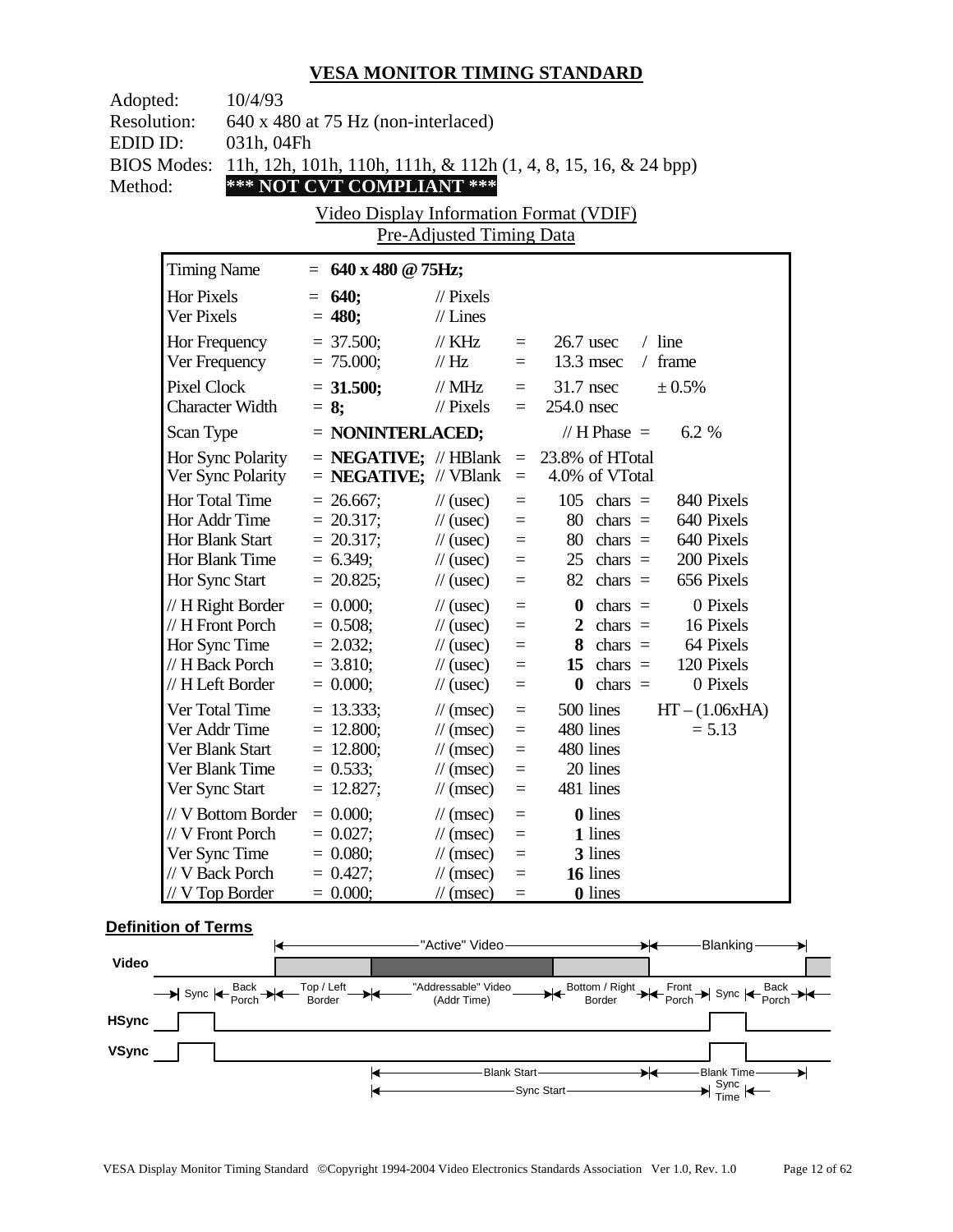| Proposed:          | 5/7/95                              |
|--------------------|-------------------------------------|
| Adopted:           | 3/1/96                              |
| <b>Resolution:</b> | 640 x 480 at 85 Hz (non-interlaced) |
| EDID ID:           | 031h, 059h                          |
| <b>BIOS Modes:</b> | n/a                                 |
| Method:            | *** NOT CVT COMPLIANT ***           |
|                    |                                     |

Video Display Information Format (VDIF) Pre-Adjusted Timing Data

| <b>Timing Name</b>                                                                              | $=$                                                                       | 640 x 480 @ 85Hz;                                                                                                                         |                                                |                                                                                                |                                                             |
|-------------------------------------------------------------------------------------------------|---------------------------------------------------------------------------|-------------------------------------------------------------------------------------------------------------------------------------------|------------------------------------------------|------------------------------------------------------------------------------------------------|-------------------------------------------------------------|
| Hor Pixels<br>Ver Pixels                                                                        | 640;<br>$=$<br>$= 480;$                                                   | $\frac{1}{2}$ Pixels<br>$//$ Lines                                                                                                        |                                                |                                                                                                |                                                             |
| Hor Frequency<br>Ver Frequency                                                                  | $= 43.269$ ;<br>$= 85.008;$                                               | $//$ KHz<br>// Hz                                                                                                                         | $=$<br>$=$                                     | $23.1$ usec<br>$/$ line<br>11.8 msec<br>$\sqrt{2}$                                             | frame                                                       |
| <b>Pixel Clock</b><br><b>Character Width</b>                                                    | $= 36.000;$<br>$= 8;$                                                     | $//$ MHz<br>$//$ Pixels                                                                                                                   | $=$<br>$=$                                     | $27.8$ nsec<br>222.2 nsec                                                                      | $\pm 0.5\%$                                                 |
| Scan Type                                                                                       |                                                                           | = NONINTERLACED;                                                                                                                          |                                                | // $H$ Phase $=$                                                                               | 1.4 %                                                       |
| Hor Sync Polarity<br>Ver Sync Polarity                                                          |                                                                           | $=$ <b>NEGATIVE;</b> // HBlank<br>$=$ <b>NEGATIVE;</b> // VBlank                                                                          | $\equiv$<br>$\equiv$                           | 23.1% of HTotal<br>5.7% of VTotal                                                              |                                                             |
| Hor Total Time<br>Hor Addr Time<br>Hor Blank Start<br>Hor Blank Time                            | $= 23.111;$<br>$= 17.778$ ;<br>$= 17.778$ ;<br>$= 5.333;$                 | $\frac{1}{2}$ (usec)<br>$\frac{1}{2}$ (usec)<br>$\frac{1}{2}$ (usec)<br>$\frac{1}{2}$ (usec)                                              | $=$<br>$\equiv$<br>$=$<br>$=$                  | 104<br>chars $=$<br>80<br>$chars =$<br>80<br>chars $=$<br>24<br>chars $=$                      | 832 Pixels<br>640 Pixels<br>640 Pixels<br>192 Pixels        |
| Hor Sync Start                                                                                  | $= 19.333;$                                                               | $\frac{1}{2}$ (usec)                                                                                                                      | $=$                                            | 87<br>chars $=$                                                                                | 696 Pixels                                                  |
| // H Right Border<br>// H Front Porch<br>Hor Sync Time<br>// H Back Porch<br>// H Left Border   | $= 0.000;$<br>$= 1.556;$<br>$= 1.556;$<br>$= 2.222$ ;<br>$= 0.000;$       | $\frac{1}{2}$ (usec)<br>$\frac{1}{2}$ (usec)<br>$\frac{1}{2}$ (usec)<br>$\frac{1}{2}$ (usec)<br>$\frac{1}{2}$ (usec)                      | $=$<br>$=$<br>Ξ<br>$=$<br>$=$                  | chars $=$<br>0<br>chars $=$<br>7<br>chars $=$<br>7<br>10<br>chars $=$<br>chars $=$<br>$\bf{0}$ | 0 Pixels<br>56 Pixels<br>56 Pixels<br>80 Pixels<br>0 Pixels |
| Ver Total Time<br>Ver Addr Time<br>Ver Blank Start<br>Ver Blank Time<br>Ver Sync Start          | $= 11.764$ ;<br>$= 11.093$ ;<br>$= 11.093$ ;<br>$= 0.670;$<br>$= 11.116;$ | $\frac{1}{\pi}$ (msec)<br>$\frac{1}{\pi}$ (msec)<br>$\frac{1}{\sqrt{2}}$ (msec)<br>$\frac{1}{\pi}$ (msec)<br>$\frac{1}{\sqrt{2}}$ (msec)  | $=$<br>$=$<br>$\equiv$<br>$\equiv$<br>$\equiv$ | 509 lines<br>480 lines<br>480 lines<br>29 lines<br>481 lines                                   | $HT - (1.06xHA)$<br>$= 4.27$                                |
| // V Bottom Border<br>// V Front Porch<br>Ver Sync Time<br>// V Back Porch<br>$//$ V Top Border | $= 0.000;$<br>$= 0.023$ ;<br>$= 0.069$ ;<br>$= 0.578;$<br>$= 0.000;$      | $\mathcal{U}$ (msec)<br>$\frac{1}{\sqrt{2}}$ (msec)<br>$\frac{1}{\sqrt{2}}$ (msec)<br>$\frac{1}{\sqrt{2}}$ (msec)<br>$\mathcal{U}$ (msec) | $=$<br>$=$<br>$\equiv$<br>$=$<br>$=$           | 0 lines<br>1 lines<br>3 lines<br>25 lines<br><b>0</b> lines                                    |                                                             |

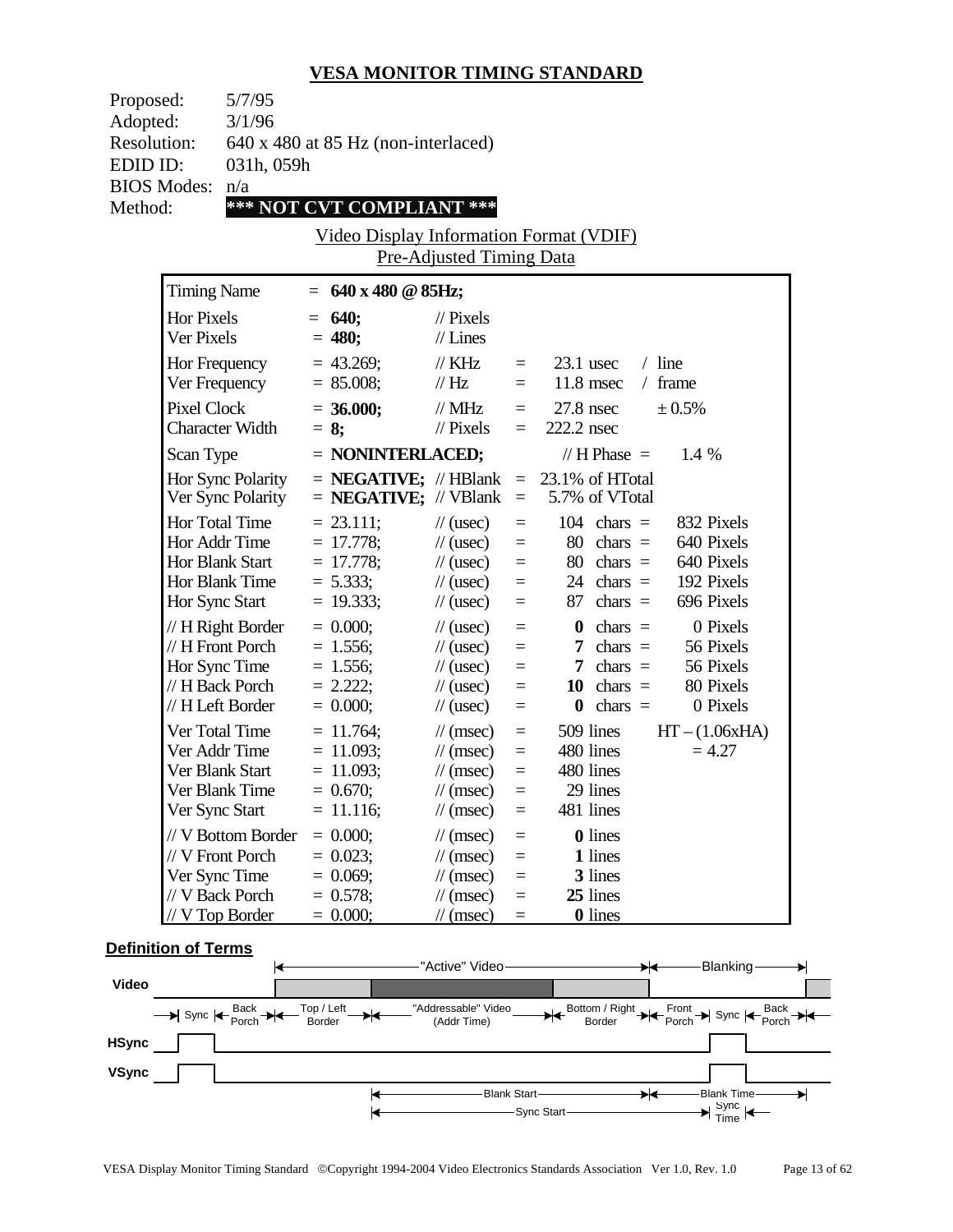| 8/7/90 (VESA #900601)<br>Adopted:<br><b>Resolution:</b><br>800 x 600 at 56 Hz (non-interlaced)<br>EDID ID:<br>n/a<br><b>BIOS Modes:</b><br>102h, 103h, 113h, 114h, & 115h (4, 8, 15, 16, & 24 bpp)<br>*** NOT CVT COMPLIANT ***<br>Method:<br>Video Display Information Format (VDIF)<br>Pre-Adjusted Timing Data |                                                                                               |                                                                          |                                                                                                                                                      |                                                          |                                                                                                                                                                                 |  |
|-------------------------------------------------------------------------------------------------------------------------------------------------------------------------------------------------------------------------------------------------------------------------------------------------------------------|-----------------------------------------------------------------------------------------------|--------------------------------------------------------------------------|------------------------------------------------------------------------------------------------------------------------------------------------------|----------------------------------------------------------|---------------------------------------------------------------------------------------------------------------------------------------------------------------------------------|--|
| <b>Timing Name</b>                                                                                                                                                                                                                                                                                                |                                                                                               | $= 800 \times 600 \text{ @ } 56$ Hz;                                     |                                                                                                                                                      |                                                          |                                                                                                                                                                                 |  |
| <b>Hor Pixels</b><br>Ver Pixels                                                                                                                                                                                                                                                                                   |                                                                                               | $= 800;$<br>$= 600;$                                                     | $\frac{1}{2}$ Pixels<br>$//$ Lines                                                                                                                   |                                                          |                                                                                                                                                                                 |  |
| Hor Frequency                                                                                                                                                                                                                                                                                                     | Ver Frequency                                                                                 | $= 35.156;$<br>$= 56.250;$                                               | $\frac{1}{K}$ KHz<br>$\frac{1}{1}$ Hz                                                                                                                | $=$ $-$<br>$=$                                           | $28.4$ usec<br>$/$ line<br>17.8 msec<br>$/$ frame                                                                                                                               |  |
| <b>Pixel Clock</b>                                                                                                                                                                                                                                                                                                | <b>Character Width</b>                                                                        | $= 36.000;$<br>$= 8$ ;                                                   | // $MHz$<br>$\frac{1}{2}$ Pixels                                                                                                                     | $=$                                                      | ± 0.5%<br>$= 27.8$ nsec<br>222.2 nsec                                                                                                                                           |  |
| Scan Type                                                                                                                                                                                                                                                                                                         |                                                                                               | $=$ NONINTERLACED;                                                       |                                                                                                                                                      |                                                          | // H Phase $=$<br>5.1 %                                                                                                                                                         |  |
|                                                                                                                                                                                                                                                                                                                   | Hor Sync Polarity<br>Ver Sync Polarity                                                        | $=$ POSITIVE;<br>$=$ POSITIVE;                                           | $//$ HBlank<br>// VBlank                                                                                                                             | $\equiv$                                                 | $= 21.9\%$ of HTotal<br>4.0% of VTotal                                                                                                                                          |  |
| Hor Total Time<br>Hor Sync Start                                                                                                                                                                                                                                                                                  | Hor Addr Time<br>Hor Blank Start<br>Hor Blank Time                                            | $= 28.444$ ;<br>$= 22.222;$<br>$= 22.222$ ;<br>$= 6.222;$<br>$= 22.889;$ | $\frac{1}{2}$ (usec)<br>$\frac{1}{2}$ (usec)<br>$\frac{1}{2}$ (usec)<br>$\frac{1}{2}$ (usec)<br>$\frac{1}{2}$ (usec)                                 | $\equiv$<br>$\equiv$<br>$\equiv$<br>$\equiv$<br>$\equiv$ | 128 chars $=$<br>1024 Pixels<br>800 Pixels<br>$100 \text{ chars} =$<br>$100 \text{ chars} =$<br>800 Pixels<br>224 Pixels<br>$28 \text{ chars} =$<br>824 Pixels<br>$103$ chars = |  |
|                                                                                                                                                                                                                                                                                                                   | // H Right Border<br>// H Front Porch<br>Hor Sync Time<br>// H Back Porch<br>// H Left Border | $= 0.000;$<br>$= 0.667;$<br>$= 2.000;$<br>$= 3.556;$<br>$= 0.000;$       | $\frac{1}{2}$ (usec)<br>$\frac{1}{2}$ (usec)<br>$\frac{1}{2}$ (usec)<br>$\frac{1}{2}$ (usec)<br>$\frac{1}{2}$ (usec)                                 | $\equiv$<br>$\equiv$<br>$\equiv$<br>$\equiv$<br>$\equiv$ | 0 Pixels<br>$\mathbf{0}$ chars =<br>24 Pixels<br>3 chars $=$<br>9 chars $=$<br>72 Pixels<br>128 Pixels<br>$16 \text{ chars} =$<br>0 Pixels<br>$\mathbf{0}$ chars =              |  |
|                                                                                                                                                                                                                                                                                                                   | Ver Total Time<br>Ver Addr Time<br>Ver Blank Start<br>Ver Blank Time<br>Ver Sync Start        | $= 17.778;$<br>$= 17.067;$<br>$= 17.067;$<br>$= 0.711;$<br>$= 17.095;$   | $\mathcal{U}$ (msec)<br>$\frac{1}{\tan(\theta)}$<br>$\frac{1}{\tan(\theta)}$<br>$\frac{1}{\tan(\theta)}$<br>$\frac{1}{\sqrt{2}}$ (msec)              | $\equiv$<br>$\equiv$<br>$\equiv$<br>$\equiv$<br>$\equiv$ | 625 lines<br>$HT - (1.06xHA)$<br>600 lines<br>$= 4.89$<br>600 lines<br>25 lines<br>601 lines                                                                                    |  |
| Ver Sync Time                                                                                                                                                                                                                                                                                                     | // V Bottom Border<br>// V Front Porch<br>// V Back Porch<br>// V Top Border                  | $= 0.000;$<br>$= 0.028;$<br>$= 0.057;$<br>$= 0.626;$<br>$= 0.000;$       | $\frac{1}{\sqrt{2}}$ (msec)<br>$\frac{1}{\sqrt{2}}$ (msec)<br>$\frac{1}{\tan(\theta)}$<br>$\frac{1}{\sqrt{2}}$ (msec)<br>$\frac{1}{\sqrt{2}}$ (msec) | $=$<br>$=$<br>$=$<br>$=$<br>$=$                          | <b>0</b> lines<br>1 lines<br>2 lines<br>22 lines<br><b>0</b> lines                                                                                                              |  |

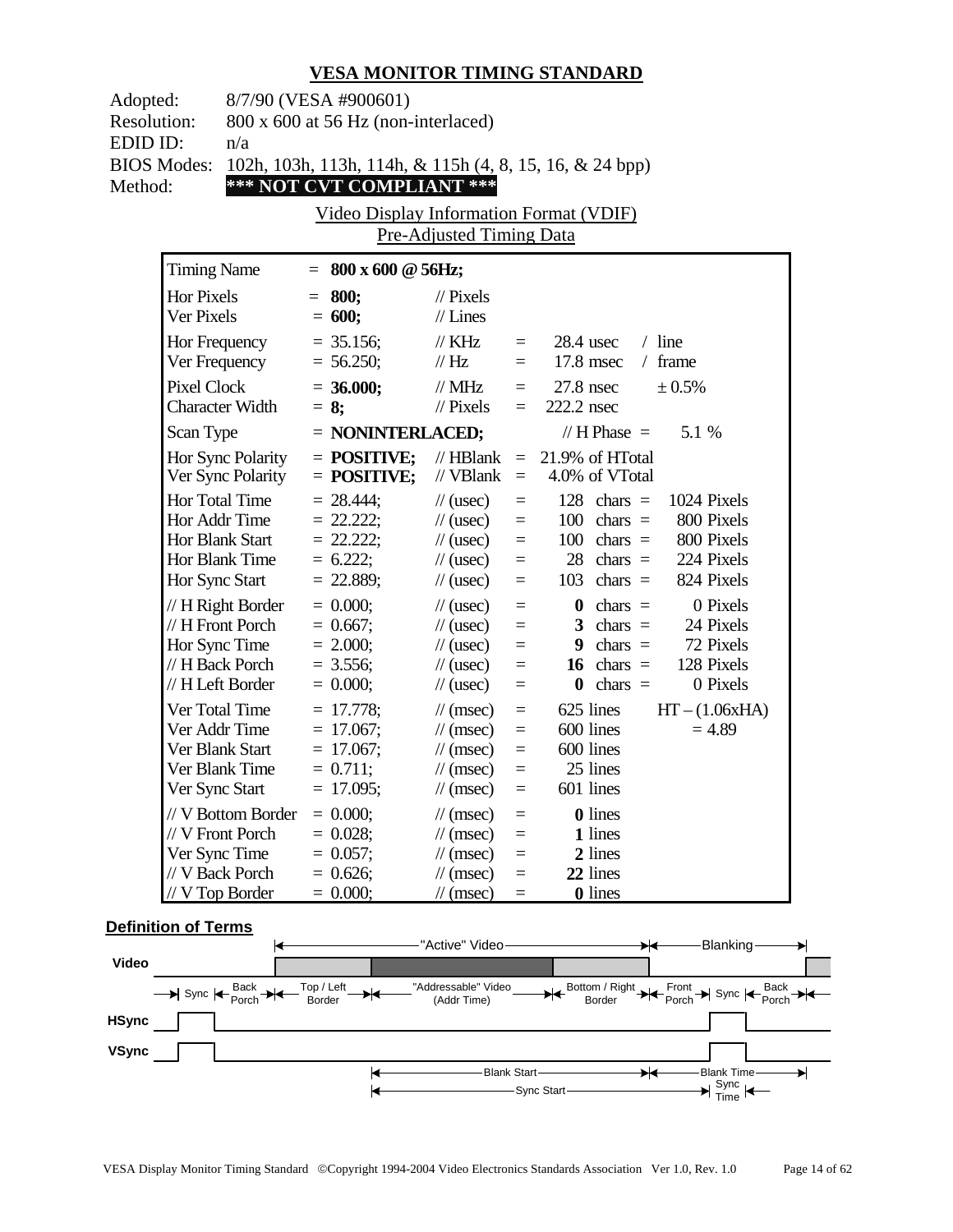| 8/7/90 (VESA #900602)<br>Adopted:<br><b>Resolution:</b><br>800 x 600 at 60 Hz (non-interlaced)<br>EDID ID:<br>045h, 040h<br><b>BIOS Modes:</b><br>102h, 103h, 113h, 114h, & 115h (4, 8, 15, 16, & 24 bpp)<br>*** NOT CVT COMPLIANT ***<br>Method:<br>Video Display Information Format (VDIF)<br><b>Pre-Adjusted Timing Data</b> |                                                                                                 |                                                                        |                                                                                                                                                      |                                                          |                                                                                                                                                                                 |  |
|---------------------------------------------------------------------------------------------------------------------------------------------------------------------------------------------------------------------------------------------------------------------------------------------------------------------------------|-------------------------------------------------------------------------------------------------|------------------------------------------------------------------------|------------------------------------------------------------------------------------------------------------------------------------------------------|----------------------------------------------------------|---------------------------------------------------------------------------------------------------------------------------------------------------------------------------------|--|
| <b>Timing Name</b>                                                                                                                                                                                                                                                                                                              |                                                                                                 | $= 800 \times 600 \text{ } @60 \text{Hz};$                             |                                                                                                                                                      |                                                          |                                                                                                                                                                                 |  |
| Hor Pixels<br>Ver Pixels                                                                                                                                                                                                                                                                                                        |                                                                                                 | $= 800;$<br>$= 600;$                                                   | $//$ Pixels<br>$//$ Lines                                                                                                                            |                                                          |                                                                                                                                                                                 |  |
| Hor Frequency                                                                                                                                                                                                                                                                                                                   | Ver Frequency                                                                                   | $= 37.879;$<br>$= 60.317;$                                             | $\frac{1}{K}$ KHz<br>$\frac{1}{1}$ Hz                                                                                                                | $=$ $-$<br>$=$ $-$                                       | $/$ line<br>$26.4$ usec<br>16.6 msec<br>frame<br>$\sqrt{2}$                                                                                                                     |  |
| <b>Pixel Clock</b>                                                                                                                                                                                                                                                                                                              | <b>Character Width</b>                                                                          | $= 40.000;$<br>$= 8:$                                                  | // $MHz$<br>$\frac{1}{2}$ Pixels                                                                                                                     | $=$<br>$=$                                               | $25.0$ nsec<br>± 0.5%<br>$200.0$ nsec                                                                                                                                           |  |
| Scan Type                                                                                                                                                                                                                                                                                                                       |                                                                                                 | $=$ NONINTERLACED;                                                     |                                                                                                                                                      |                                                          | // H Phase $=$<br>2.3 %                                                                                                                                                         |  |
|                                                                                                                                                                                                                                                                                                                                 | Hor Sync Polarity<br>Ver Sync Polarity                                                          | $=$ POSITIVE;<br>$=$ POSITIVE;                                         | $\mathcal{U}$ HBlank<br>// VBlank                                                                                                                    | $=$<br>$\equiv$                                          | 24.2% of HTotal<br>4.5% of VTotal                                                                                                                                               |  |
| Hor Sync Start                                                                                                                                                                                                                                                                                                                  | Hor Total Time<br>Hor Addr Time<br>Hor Blank Start<br>Hor Blank Time                            | $= 26.400;$<br>$= 20.000;$<br>$= 20.000;$<br>$= 6.400;$<br>$= 21.000;$ | $\frac{1}{2}$ (usec)<br>$\frac{1}{2}$ (usec)<br>$\frac{1}{2}$ (usec)<br>$\frac{1}{2}$ (usec)<br>$\frac{1}{2}$ (usec)                                 | $\equiv$<br>$\equiv$<br>$\equiv$<br>$\equiv$<br>$=$      | 1056 Pixels<br>132 chars $=$<br>$100 \text{ chars} =$<br>800 Pixels<br>800 Pixels<br>$100 \text{ chars} =$<br>256 Pixels<br>$32 \text{ chars} =$<br>840 Pixels<br>$105$ chars = |  |
|                                                                                                                                                                                                                                                                                                                                 | // H Right Border<br>// H Front Porch<br>Hor Sync Time<br>// H Back Porch<br>// H Left Border   | $= 0.000;$<br>$= 1.000;$<br>$= 3.200;$<br>$= 2.200;$<br>$= 0.000;$     | $\frac{1}{2}$ (usec)<br>$\frac{1}{2}$ (usec)<br>$\frac{1}{2}$ (usec)<br>$\frac{1}{2}$ (usec)<br>$\frac{1}{2}$ (usec)                                 | $\equiv$<br>$\equiv$<br>$\equiv$<br>$\equiv$<br>$\equiv$ | 0 Pixels<br>$\mathbf{0}$ chars =<br>$5 \text{ chars} =$<br>40 Pixels<br>128 Pixels<br>16 chars $=$<br>88 Pixels<br>11 chars $=$<br>0 Pixels<br>$\theta$ chars =                 |  |
|                                                                                                                                                                                                                                                                                                                                 | Ver Total Time<br>Ver Addr Time<br>Ver Blank Start<br>Ver Blank Time<br>Ver Sync Start          | $= 16.579;$<br>$= 15.840;$<br>$= 15.840;$<br>$= 0.739;$<br>$= 15.866;$ | $\mathcal{U}$ (msec)<br>$\frac{1}{\sqrt{2}}$ (msec)<br>$\frac{1}{\sqrt{2}}$ (msec)<br>$\frac{1}{\sqrt{2}}$ (msec)<br>$\frac{1}{2}$ (msec)            | $\equiv$<br>$\equiv$<br>$=$<br>$=$<br>$=$                | 628 lines<br>$HT - (1.06xHA)$<br>600 lines<br>$= 5.2$<br>600 lines<br>28 lines<br>601 lines                                                                                     |  |
|                                                                                                                                                                                                                                                                                                                                 | // V Bottom Border<br>// V Front Porch<br>Ver Sync Time<br>// V Back Porch<br>$// V$ Top Border | $= 0.000;$<br>$= 0.026;$<br>$= 0.106;$<br>$= 0.607;$<br>$= 0.000;$     | $\frac{1}{\sqrt{2}}$ (msec)<br>$\frac{1}{\sqrt{2}}$ (msec)<br>$\frac{1}{\sqrt{2}}$ (msec)<br>$\frac{1}{\tan(\theta)}$<br>$\frac{1}{\sqrt{2}}$ (msec) | $=$<br>$=$<br>$=$<br>$=$<br>$=$                          | 0 lines<br>1 lines<br>4 lines<br>23 lines<br><b>0</b> lines                                                                                                                     |  |

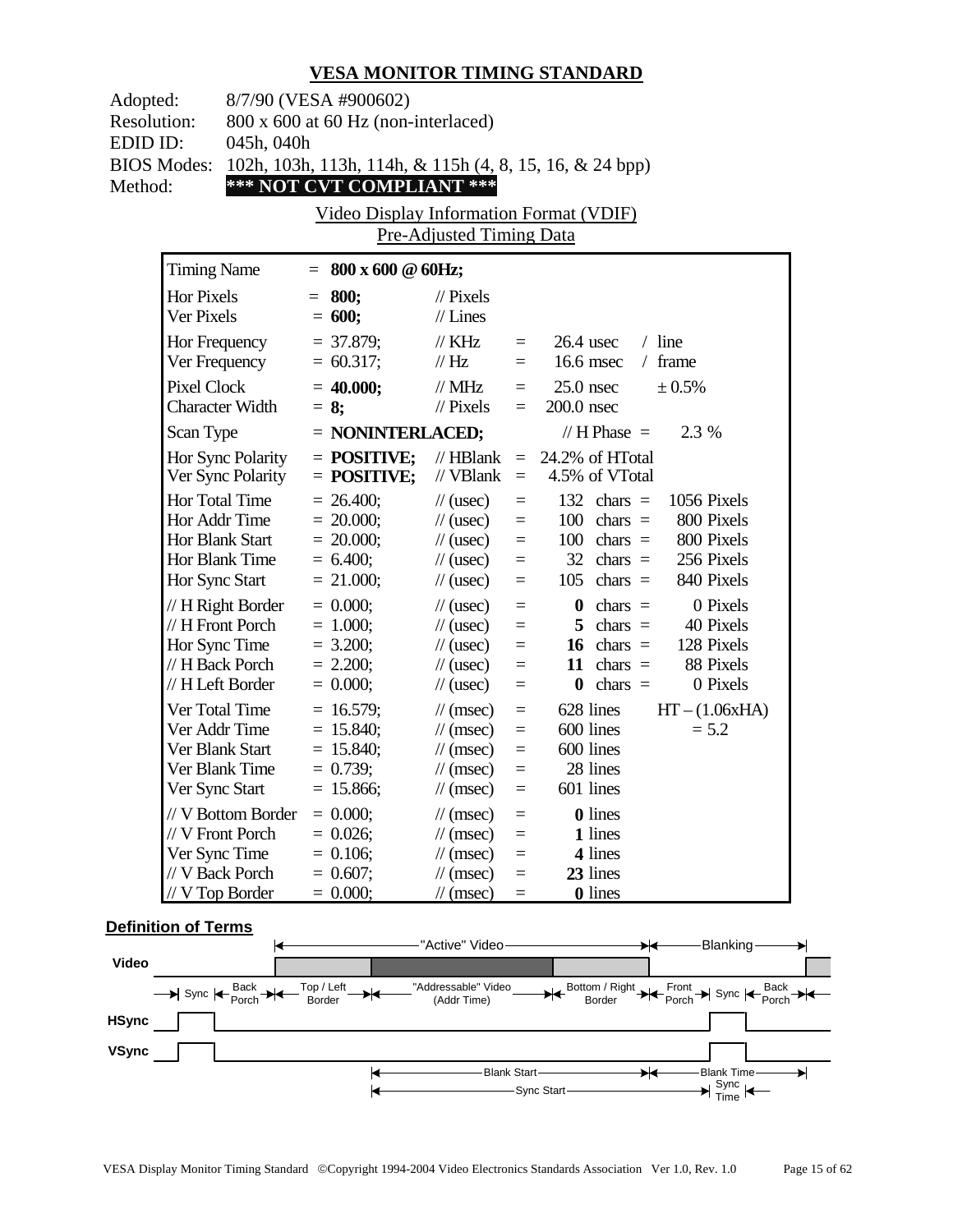| Adopted:<br><b>Resolution:</b><br>EDID ID:<br><b>BIOS Modes:</b><br>Method: | 9/10/91 (VESA #900603A)<br>800 x 600 at 72 Hz (non-interlaced)<br>045h, 04Ch<br>*** NOT CVT COMPLIANT *** | 102h, 103h, 113h, 114h, & 115h (4, 8, 15, 16, & 24 bpp)<br>Video Display Information Format (VDIF)<br>Pre-Adjusted Timing Data |                                                                                                                                                    |                                                     |                                                                                                                                                                                         |  |
|-----------------------------------------------------------------------------|-----------------------------------------------------------------------------------------------------------|--------------------------------------------------------------------------------------------------------------------------------|----------------------------------------------------------------------------------------------------------------------------------------------------|-----------------------------------------------------|-----------------------------------------------------------------------------------------------------------------------------------------------------------------------------------------|--|
| <b>Timing Name</b>                                                          |                                                                                                           | $= 800 \times 600 \text{ @ } 72 \text{Hz};$                                                                                    |                                                                                                                                                    |                                                     |                                                                                                                                                                                         |  |
| <b>Hor Pixels</b><br>Ver Pixels                                             |                                                                                                           | $= 800;$<br>$= 600;$                                                                                                           | $\frac{1}{2}$ Pixels<br>$//$ Lines                                                                                                                 |                                                     |                                                                                                                                                                                         |  |
| Hor Frequency                                                               | Ver Frequency                                                                                             | $= 48.077$ ;<br>$= 72.188;$                                                                                                    | $\frac{1}{K}$ KHz<br>$\frac{1}{1}$ Hz                                                                                                              | $=$ $-$<br>$\equiv$                                 | $20.8$ usec<br>$/$ line<br>$13.9$ msec<br>frame<br>$\sqrt{2}$                                                                                                                           |  |
| <b>Pixel Clock</b>                                                          | <b>Character Width</b>                                                                                    | $= 50.000;$<br>$= 8;$                                                                                                          | // $MHz$<br>$//$ Pixels                                                                                                                            | $\equiv$<br>$=$                                     | $20.0$ nsec<br>± 0.5%<br>$160.0$ nsec                                                                                                                                                   |  |
| Scan Type                                                                   |                                                                                                           | $=$ NONINTERLACED;                                                                                                             |                                                                                                                                                    |                                                     | // H Phase $=$<br>$0.4\%$                                                                                                                                                               |  |
|                                                                             | Hor Sync Polarity<br>Ver Sync Polarity                                                                    | $=$ POSITIVE;<br>$=$ POSITIVE;                                                                                                 | $//$ HBlank<br>// VBlank                                                                                                                           | $\equiv$<br>$\equiv$                                | 23.1% of HTotal<br>9.9% of VTotal                                                                                                                                                       |  |
| Hor Sync Start                                                              | Hor Total Time<br>Hor Addr Time<br>Hor Blank Start<br>Hor Blank Time                                      | $= 20.800;$<br>$= 16.000;$<br>$= 16.000;$<br>$= 4.800;$<br>$= 17.120;$                                                         | $\frac{1}{2}$ (usec)<br>$\frac{1}{2}$ (usec)<br>$\frac{1}{2}$ (usec)<br>$\frac{1}{2}$ (usec)<br>$\frac{1}{2}$ (usec)                               | $\equiv$<br>$\equiv$<br>$\equiv$<br>$\equiv$<br>$=$ | 130 chars $=$<br>1040 Pixels<br>$100 \text{ chars} =$<br>800 Pixels<br>$100 \text{ chars} =$<br>800 Pixels<br>240 Pixels<br>$30 \text{ chars} =$<br>856 Pixels<br>$107 \text{ chars} =$ |  |
|                                                                             | // H Right Border<br>// H Front Porch<br>Hor Sync Time<br>// H Back Porch<br>// H Left Border             | $= 0.000;$<br>$= 1.120;$<br>$= 2.400;$<br>$= 1.280;$<br>$= 0.000;$                                                             | $\frac{1}{2}$ (usec)<br>$\frac{1}{2}$ (usec)<br>$\frac{1}{2}$ (usec)<br>$\frac{1}{2}$ (usec)<br>$\frac{1}{2}$ (usec)                               | $=$<br>$\equiv$<br>$\equiv$<br>$=$<br>$\equiv$      | 0 Pixels<br>$\mathbf{0}$ chars =<br>56 Pixels<br>7 chars $=$<br>15 chars $=$<br>120 Pixels<br>$8 \text{ chars} =$<br>64 Pixels<br>$\theta$ chars =<br>0 Pixels                          |  |
|                                                                             | Ver Total Time<br>Ver Addr Time<br>Ver Blank Start<br>Ver Blank Time<br>Ver Sync Start                    | $= 13.853;$<br>$= 12.480;$<br>$= 12.480;$<br>$= 1.373;$<br>13.250;                                                             | $\frac{1}{\tan(\theta)}$<br>$\frac{1}{\pi}$ (msec)<br>$\frac{1}{\tan(\theta)}$<br>$\frac{1}{\sqrt{2}}$ (msec)<br>$\frac{1}{\sqrt{2}}$ (msec)       | $\equiv$<br>$\equiv$<br>$\equiv$<br>$\equiv$<br>$=$ | 666 lines<br>$HT - (1.06xHA)$<br>600 lines<br>$= 3.84$<br>600 lines<br>66 lines<br>637 lines                                                                                            |  |
|                                                                             | // V Bottom Border<br>// V Front Porch<br>Ver Sync Time<br>// V Back Porch<br>// V Top Border             | $= 0.000;$<br>$= 0.770;$<br>$= 0.125$ ;<br>$= 0.478;$<br>$= 0.000;$                                                            | $\frac{1}{\pi}$ (msec)<br>$\frac{1}{\sqrt{2}}$ (msec)<br>$\frac{1}{\sqrt{2}}$ (msec)<br>$\frac{1}{\sqrt{2}}$ (msec)<br>$\frac{1}{\sqrt{2}}$ (msec) | $=$<br>$=$<br>$=$<br>$=$<br>$=$                     | <b>0</b> lines<br>37 lines<br><b>6</b> lines<br>23 lines<br><b>0</b> lines                                                                                                              |  |

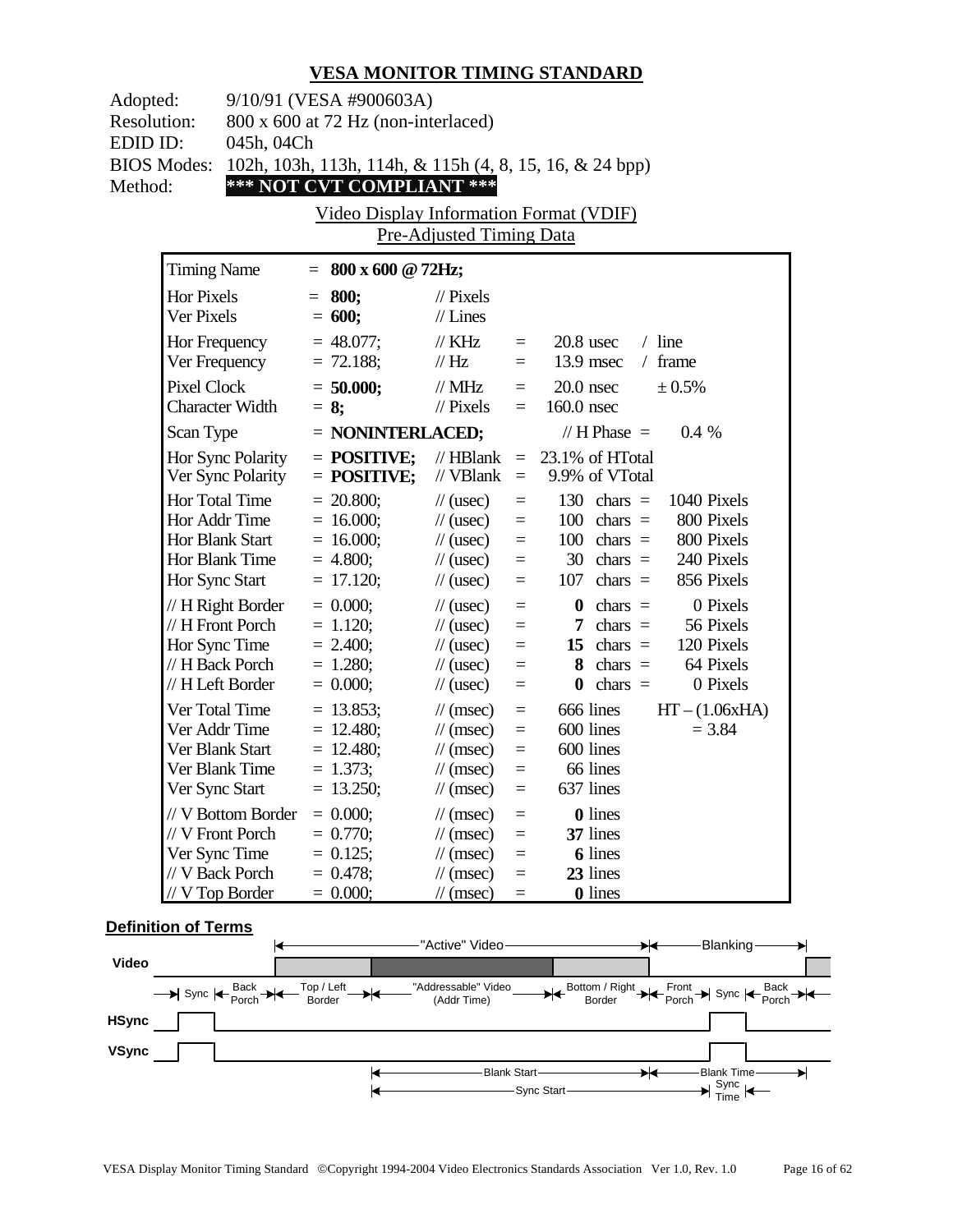| Adopted:           | 10/4/93                          |                                                         |                                                         |                 |                                                                         |  |
|--------------------|----------------------------------|---------------------------------------------------------|---------------------------------------------------------|-----------------|-------------------------------------------------------------------------|--|
| <b>Resolution:</b> |                                  | 800 x 600 at 75 Hz (non-interlaced)                     |                                                         |                 |                                                                         |  |
| EDID ID:           | 045h, 04Fh                       |                                                         |                                                         |                 |                                                                         |  |
| <b>BIOS Modes:</b> |                                  | 102h, 103h, 113h, 114h, & 115h (4, 8, 15, 16, & 24 bpp) |                                                         |                 |                                                                         |  |
| Method:            |                                  | *** NOT CVT COMPLIANT ***                               |                                                         |                 |                                                                         |  |
|                    |                                  | Video Display Information Format (VDIF)                 |                                                         |                 |                                                                         |  |
|                    |                                  |                                                         | Pre-Adjusted Timing Data                                |                 |                                                                         |  |
|                    | <b>Timing Name</b>               | $= 800 \times 600 \text{ @ } 75 \text{Hz};$             |                                                         |                 |                                                                         |  |
|                    | Hor Pixels                       | $= 800;$                                                | $\frac{1}{2}$ Pixels                                    |                 |                                                                         |  |
|                    | Ver Pixels                       | $= 600;$                                                | $//$ Lines                                              |                 |                                                                         |  |
|                    | Hor Frequency                    | $= 46.875$ ;                                            | $\frac{1}{K}$ KHz                                       | $=$             | $/$ line<br>$21.3$ usec                                                 |  |
|                    | Ver Frequency                    | $= 75.000;$                                             | $\frac{1}{1}$ Hz                                        | $=$             | $13.3$ msec<br>/ frame                                                  |  |
|                    | <b>Pixel Clock</b>               | $= 49.500;$                                             | // $MHz$                                                | $\equiv$        | ± 0.5%<br>$20.2$ nsec                                                   |  |
|                    | <b>Character Width</b>           | $= 8$ ;                                                 | $\frac{1}{2}$ Pixels                                    | $=$             | $161.6$ nsec                                                            |  |
|                    | Scan Type                        | $=$ NONINTERLACED;                                      |                                                         |                 | 6.8 %<br>// H Phase $=$                                                 |  |
|                    | Hor Sync Polarity                | $=$ POSITIVE;                                           | $//$ HBlank                                             | $\equiv$        | 24.2% of HTotal                                                         |  |
|                    | Ver Sync Polarity                | $=$ POSITIVE;                                           | // $VBlank =$                                           |                 | 4.0% of VTotal                                                          |  |
|                    | Hor Total Time                   | $= 21.333;$                                             | $\frac{1}{2}$ (usec)                                    | $\equiv$        | 132 chars $=$<br>1056 Pixels                                            |  |
|                    | Hor Addr Time                    | $= 16.162;$                                             | $\frac{1}{2}$ (usec)                                    | $\equiv$        | 800 Pixels<br>$100 \text{ chars} =$                                     |  |
|                    | Hor Blank Start                  | $= 16.162;$                                             | $\frac{1}{2}$ (usec)                                    | $\equiv$        | 800 Pixels<br>$100 \text{ chars} =$                                     |  |
|                    | Hor Blank Time                   | $= 5.172;$                                              | $\frac{1}{2}$ (usec)                                    | $=$             | 256 Pixels<br>$32 \text{ chars} =$                                      |  |
|                    | Hor Sync Start                   | $= 16.485;$                                             | $\frac{1}{2}$ (usec)                                    | $=$             | 816 Pixels<br>$102 \text{ chars} =$                                     |  |
|                    | // H Right Border                | $= 0.000;$                                              | $\frac{1}{2}$ (usec)                                    | $=$             | 0 Pixels<br>$\mathbf{0}$ chars =                                        |  |
|                    | // H Front Porch                 | $= 0.323;$                                              | $\frac{1}{2}$ (usec)                                    | $\equiv$        | 2 chars $=$<br>16 Pixels                                                |  |
|                    | Hor Sync Time<br>// H Back Porch | $= 1.616;$<br>$= 3.232;$                                | $\frac{1}{2}$ (usec)<br>$\frac{1}{2}$ (usec)            | $=$<br>$=$      | $10 \text{ chars} =$<br>80 Pixels<br>$20 \text{ chars} =$<br>160 Pixels |  |
|                    | // H Left Border                 | $= 0.000;$                                              | $\frac{1}{2}$ (usec)                                    | $=$             | 0 Pixels<br>$\theta$ chars =                                            |  |
|                    | Ver Total Time                   | $= 13.333;$                                             |                                                         |                 | 625 lines<br>$HT - (1.06xHA)$                                           |  |
|                    | Ver Addr Time                    | $= 12.800;$                                             | $\frac{1}{\tan(\theta)}$<br>$\frac{1}{\sqrt{2}}$ (msec) | $=$<br>$\equiv$ | 600 lines<br>$= 4.2$                                                    |  |
|                    | Ver Blank Start                  | $= 12.800;$                                             | $\frac{1}{\tan(\theta)}$                                | $\equiv$        | 600 lines                                                               |  |
|                    | Ver Blank Time                   | $= 0.533;$                                              | $\frac{1}{\sqrt{2}}$ (msec)                             | $=$             | 25 lines                                                                |  |
|                    | Ver Sync Start                   | 12.821;                                                 | $\frac{1}{2}$ (msec)                                    |                 | 601 lines                                                               |  |
|                    | // V Bottom Border               | $= 0.000;$                                              | $\frac{1}{\sqrt{2}}$ (msec)                             | $=$             | 0 lines                                                                 |  |
|                    | // V Front Porch                 | $= 0.021;$                                              | $\frac{1}{\sqrt{2}}$ (msec)                             | $=$             | 1 lines                                                                 |  |
|                    | Ver Sync Time                    | $= 0.064;$                                              | $\frac{1}{\sqrt{2}}$ (msec)                             | $=$             | 3 lines                                                                 |  |
|                    | // V Back Porch                  | $= 0.448;$                                              | $\frac{1}{\sqrt{2}}$ (msec)                             | $=$             | 21 lines                                                                |  |
|                    | $//V$ Top Border                 | $= 0.000;$                                              | $\frac{1}{\sqrt{2}}$ (msec)                             | $=$             | <b>0</b> lines                                                          |  |

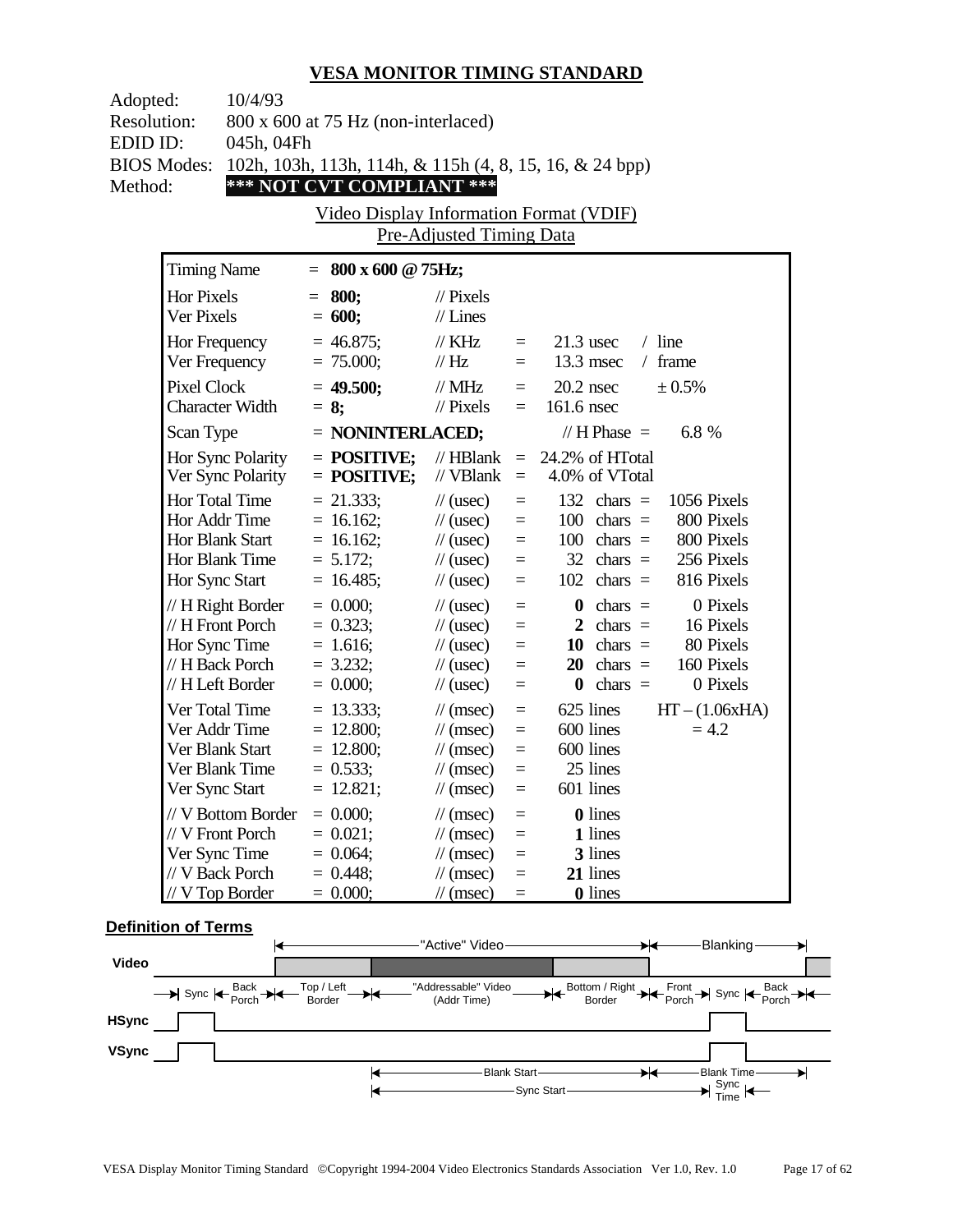| Proposed:          |                                 | 10/31/94               |                                             |                                    |                 |                            |              |
|--------------------|---------------------------------|------------------------|---------------------------------------------|------------------------------------|-----------------|----------------------------|--------------|
| Adopted:           |                                 | 3/1/96                 |                                             |                                    |                 |                            |              |
| Resolution:        |                                 |                        | $800 \times 600$ at 85 Hz (non-interlaced)  |                                    |                 |                            |              |
| EDID ID:           |                                 | 045h, 059h             |                                             |                                    |                 |                            |              |
| <b>BIOS</b> Modes: |                                 | n/a                    |                                             |                                    |                 |                            |              |
| Method:            |                                 |                        | *** NOT CVT COMPLIANT ***                   |                                    |                 |                            |              |
|                    |                                 |                        | Video Display Information Format (VDIF)     | Pre-Adjusted Timing Data           |                 |                            |              |
|                    | <b>Timing Name</b>              |                        | $= 800 \times 600 \text{ @ } 85 \text{Hz};$ |                                    |                 |                            |              |
|                    | <b>Hor Pixels</b><br>Ver Pixels |                        | $= 800;$<br>$= 600;$                        | $\mathcal{U}$ Pixels<br>$//$ Lines |                 |                            |              |
|                    | Hor Frequency<br>Ver Frequency  |                        | $= 53.674;$<br>$= 85.061$ ;                 | // KHz<br>$\mathcal{U}$ Hz         | $=$<br>$=$      | $18.6$ usec<br>$11.8$ msec | line<br>fran |
|                    | <b>Pixel Clock</b>              | <b>Character Width</b> | $= 56.250;$<br>$= 8$ ;                      | // MHz<br>$\mathcal{U}$ Pixels     | $\equiv$<br>$=$ | $17.8$ nsec<br>142.2 nsec  | $\pm 0.$     |

| That I requestly<br>Ver Frequency      | $-$ 00.01 T,<br>$= 85.061;$    | $\frac{1}{1}$ Hz                                | $\equiv$             | $11.8$ msec<br>frame<br>$\sqrt{2}$                |
|----------------------------------------|--------------------------------|-------------------------------------------------|----------------------|---------------------------------------------------|
| Pixel Clock<br>Character Width         | $= 56.250;$<br>$= 8;$          | $\text{/}/\text{/}$ MHz<br>$\frac{1}{2}$ Pixels | $=$<br>$=$           | $17.8$ nsec<br>$\pm 0.5\%$<br>142.2 nsec          |
| Scan Type                              | $=$ NONINTERLACED;             |                                                 |                      | // H Phase $=$<br>5.7 %                           |
| Hor Sync Polarity<br>Ver Sync Polarity | $=$ POSITIVE;<br>$=$ POSITIVE; | $\mathcal{U}$ HBlank<br>// VBlank               | $\equiv$<br>$\equiv$ | 23.7% of HTotal<br>4.9% of VTotal                 |
| Hor Total Time                         | $= 18.631;$                    | $\frac{1}{2}$ (usec)                            | $\equiv$             | 131<br>1048 Pixels<br>chars $=$                   |
| Hor Addr Time                          | $= 14.222;$                    | $\frac{1}{2}$ (usec)                            | $\equiv$             | 800 Pixels<br>100<br>chars $=$                    |
| Hor Blank Start                        | $= 14.222$ ;                   | $\frac{1}{2}$ (usec)                            | $=$                  | 100<br>800 Pixels<br>chars $=$                    |
| Hor Blank Time                         | $= 4.409;$                     | $\frac{1}{2}$ (usec)                            | $=$                  | 31<br>248 Pixels<br>chars $=$                     |
| Hor Sync Start                         | $= 14.791;$                    | $\frac{1}{2}$ (usec)                            | $=$                  | 832 Pixels<br>$104$ chars =                       |
| // H Right Border                      | $= 0.000;$                     | $\frac{1}{2}$ (usec)                            | $=$                  | 0 Pixels<br>$\theta$ chars =                      |
| // H Front Porch                       | $= 0.569$ ;                    | $\frac{1}{2}$ (usec)                            | $\equiv$             | chars $=$<br>32 Pixels<br>$\overline{\mathbf{4}}$ |
| Hor Sync Time                          | $= 1.138;$                     | $\frac{1}{2}$ (usec)                            | $=$                  | chars $=$<br>64 Pixels<br>8                       |
| // H Back Porch                        | $= 2.702;$                     | $\frac{1}{2}$ (usec)                            | $=$                  | 152 Pixels<br>$chars =$<br>19                     |
| // H Left Border                       | $= 0.000;$                     | $\frac{1}{2}$ (usec)                            | $=$                  | chars $=$<br>0 Pixels<br>$\bf{0}$                 |
| Ver Total Time                         | $= 11.756$ ;                   | $\mathcal{U}$ (msec)                            | $\equiv$             | $HT - (1.06xHA)$<br>631 lines                     |
| Ver Addr Time                          | $= 11.179;$                    | $\frac{1}{\pi}$ (msec)                          | $=$                  | 600 lines<br>$= 3.56$                             |
| Ver Blank Start                        | $= 11.179;$                    | $\mathcal{U}$ (msec)                            | $=$                  | 600 lines                                         |
| Ver Blank Time                         | $= 0.578;$                     | $\mathcal{U}$ (msec)                            | $=$                  | 31 lines                                          |
| Ver Sync Start                         | $= 11.197;$                    | $\mathcal{U}$ (msec)                            | $=$                  | 601 lines                                         |
| // V Bottom Border                     | $= 0.000$ ;                    | $\mathcal{U}$ (msec)                            | $\equiv$             | <b>0</b> lines                                    |
| // V Front Porch                       | $= 0.019$ ;                    | $\mathcal{U}$ (msec)                            | $\equiv$             | 1 lines                                           |
| Ver Sync Time                          | $= 0.056;$                     | $\frac{1}{\sqrt{2}}$ (msec)                     | $\equiv$             | 3 lines                                           |
| // V Back Porch                        | $= 0.503$ ;                    | $\mathcal{U}$ (msec)                            | $=$                  | 27 lines                                          |
| $//V$ Top Border                       | $= 0.000;$                     | $\frac{1}{\pi}$ (msec)                          | $=$                  | <b>0</b> lines                                    |

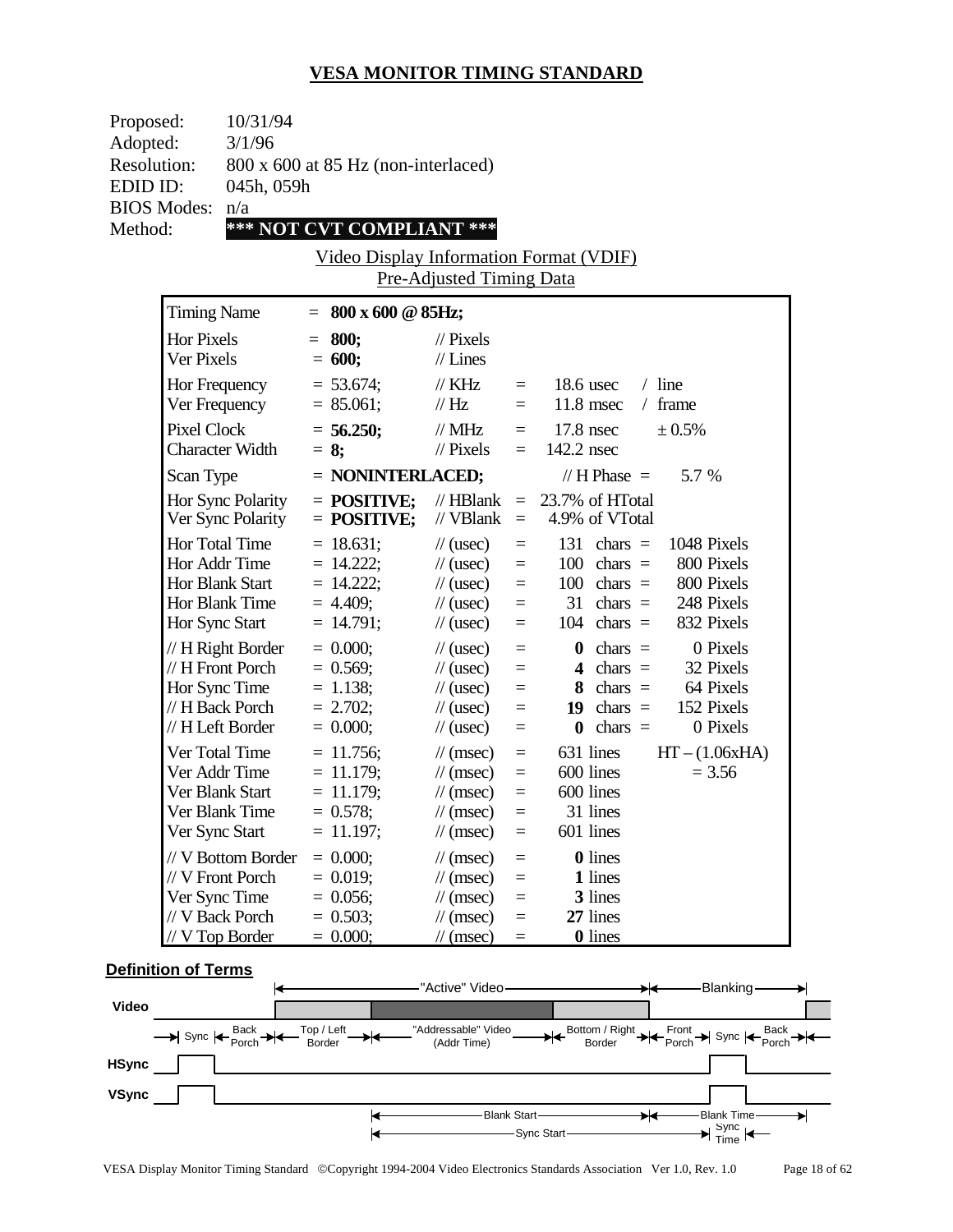| Proposed:          | 3/4/03                              |
|--------------------|-------------------------------------|
| Adopted:           | 8/21/03                             |
| <b>Resolution:</b> | 848 x 480 at 60 Hz (non-interlaced) |
| EDID ID:           | 4Bh, C0h                            |
| <b>BIOS Modes:</b> | n/a                                 |
| Method:            | *** NOT CVT COMPLIANT ***           |

Video Display Information Format (VDIF) Pre-Adjusted Timing Data

| <b>Timing Name</b>                                                                              | $= 848 \times 480 \text{ } \textcircled{a} 60 \text{Hz};$                |                                                                                                                                           |                                      |                                                                                                                                                                 |
|-------------------------------------------------------------------------------------------------|--------------------------------------------------------------------------|-------------------------------------------------------------------------------------------------------------------------------------------|--------------------------------------|-----------------------------------------------------------------------------------------------------------------------------------------------------------------|
| <b>Hor Pixels</b><br>Ver Pixels                                                                 | 848;<br>$=$<br>$= 480;$                                                  | $\frac{1}{2}$ Pixels<br>$//$ Lines                                                                                                        |                                      |                                                                                                                                                                 |
| Hor Frequency<br>Ver Frequency                                                                  | $= 31.020$ ;<br>$= 60.000;$                                              | // KHz<br>$\frac{1}{1}$ Hz                                                                                                                | $=$<br>$=$                           | $/$ line<br>$32.2$ usec<br>16.7 msec<br>frame<br>$\sqrt{2}$                                                                                                     |
| <b>Pixel Clock</b><br><b>Character Width</b>                                                    | $= 33.750;$<br>$= 8$ ;                                                   | $\frac{1}{M}$ MHz<br>$\frac{1}{2}$ Pixels                                                                                                 | $=$<br>$=$                           | $29.6$ nsec<br>± 0.5%<br>237.0 nsec                                                                                                                             |
| Scan Type                                                                                       | = NONINTERLACED;                                                         |                                                                                                                                           |                                      | $// H Phase =$<br>4.4 %                                                                                                                                         |
| Hor Sync Polarity<br>Ver Sync Polarity                                                          | $=$ POSITIVE;<br>$=$ POSITIVE;                                           | $//$ HBlank<br>// VBlank                                                                                                                  | $\equiv$<br>$\equiv$                 | 22.1% of HTotal<br>7.2% of VTotal                                                                                                                               |
| Hor Total Time<br>Hor Addr Time<br>Hor Blank Start<br>Hor Blank Time<br>Hor Sync Start          | $= 32.237$ ;<br>$= 25.126;$<br>$= 25.126$ ;<br>$= 7.111;$<br>$= 25.600;$ | $\frac{1}{2}$ (usec)<br>$\frac{1}{2}$ (usec)<br>$\frac{1}{2}$ (usec)<br>$\frac{1}{2}$ (usec)<br>$\frac{1}{2}$ (usec)                      | $=$<br>$=$<br>$=$<br>$=$<br>$=$      | 136 chars $=$<br>1088 Pixels<br>848 Pixels<br>$106$ chars =<br>848 Pixels<br>$106$ chars =<br>$30 \text{ chars} =$<br>240 Pixels<br>864 Pixels<br>$108$ chars = |
| // H Right Border<br>// H Front Porch<br>Hor Sync Time<br>// H Back Porch<br>// H Left Border   | $= 0.000;$<br>$= 0.474$ ;<br>$= 3.319;$<br>$= 3.319$ ;<br>$= 0.000;$     | $\frac{1}{2}$ (usec)<br>$\frac{1}{2}$ (usec)<br>$\frac{1}{2}$ (usec)<br>$\frac{1}{2}$ (usec)<br>$\frac{1}{2}$ (usec)                      | $=$<br>$=$<br>$=$<br>$=$<br>$=$      | 0 Pixels<br>$\bf{0}$<br>$chars =$<br>2 chars $=$<br>16 Pixels<br>112 Pixels<br>14 chars $=$<br>14 chars $=$<br>112 Pixels<br>$chars =$<br>0 Pixels<br>$\bf{0}$  |
| Ver Total Time<br>Ver Addr Time<br>Ver Blank Start<br>Ver Blank Time<br>Ver Sync Start          | $= 16.667$ ;<br>$= 15.474;$<br>$= 15.474$ ;<br>$= 1.193;$<br>$= 15.667;$ | $\mathcal{U}$ (msec)<br>$\frac{1}{\tan(\theta)}$<br>$\frac{1}{\pi}$ (msec)<br>$\frac{1}{\pi}$ (msec)<br>$\frac{1}{\tan(\theta)}$          | $\equiv$<br>$=$<br>$=$<br>$=$<br>$=$ | 517 lines<br>$HT - (1.06xHA)$<br>480 lines<br>$= 5.6$<br>480 lines<br>37 lines<br>486 lines                                                                     |
| // V Bottom Border<br>// V Front Porch<br>Ver Sync Time<br>// V Back Porch<br>$//$ V Top Border | $= 0.000;$<br>$= 0.193$ ;<br>$= 0.258;$<br>$= 0.741$ ;<br>$= 0.000;$     | $\frac{1}{\tan(\theta)}$<br>$\frac{1}{\tan(\theta)}$<br>$\frac{1}{\tan(\theta)}$<br>$\frac{1}{\pi}$ (msec)<br>$\frac{1}{\sqrt{2}}$ (msec) | $=$<br>$=$<br>$=$<br>$=$<br>$=$      | <b>0</b> lines<br>6 lines<br>8 lines<br>23 lines<br>0 lines                                                                                                     |

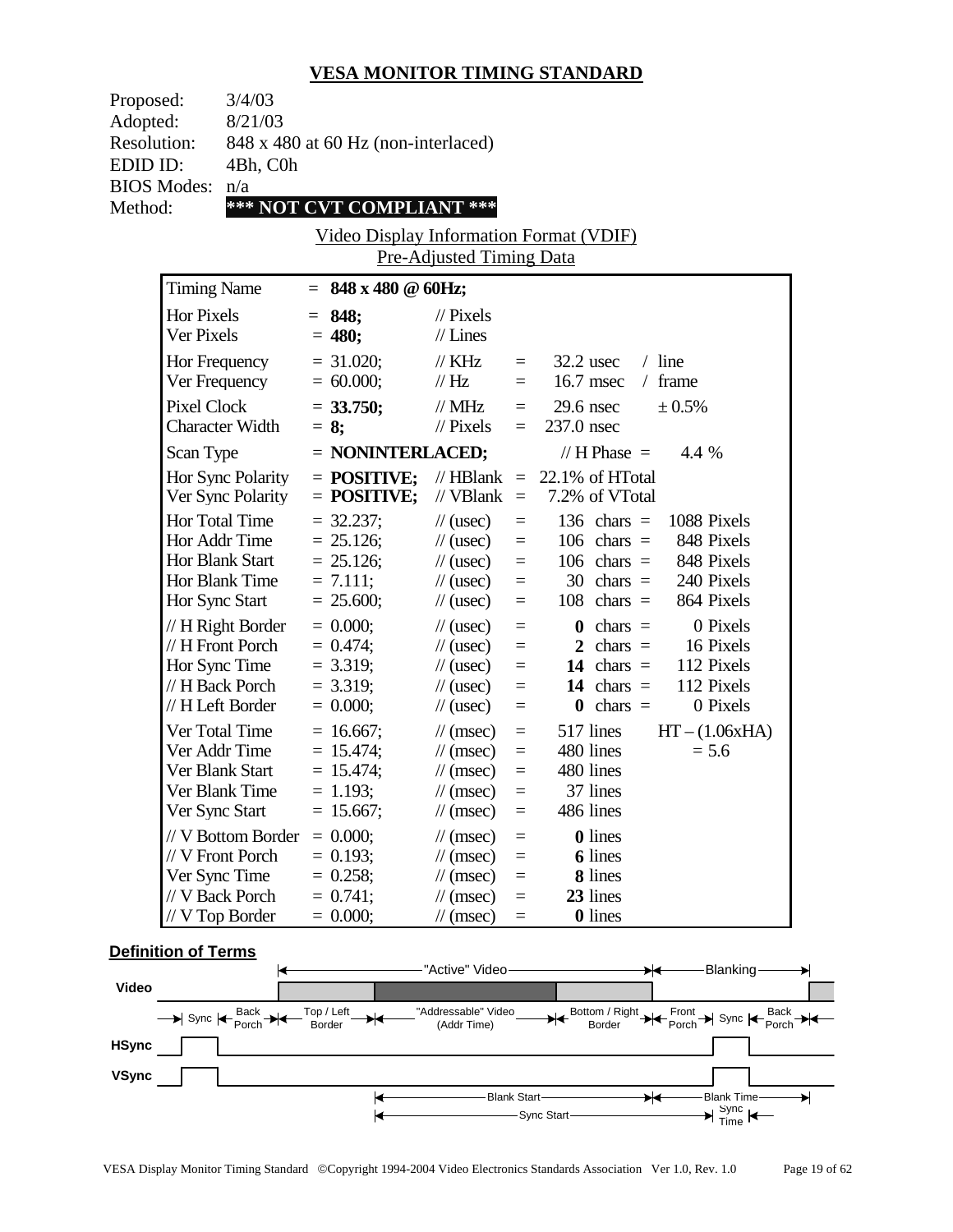| Adopted:           | n/a                    | ** For Reference Only - Not VESA Standard **            |                             |     |                                       |
|--------------------|------------------------|---------------------------------------------------------|-----------------------------|-----|---------------------------------------|
| <b>Resolution:</b> |                        | 1024 x 768 at 43 Hz (interlaced)                        |                             |     |                                       |
| EDID ID:           | n/a                    |                                                         |                             |     |                                       |
|                    | <b>BIOS Modes:</b>     | 104h, 105h, 116h, 117h, & 118h (4, 8, 15, 16, & 24 bpp) |                             |     |                                       |
| Method:            |                        | *** NOT CVT COMPLIANT ***                               |                             |     |                                       |
|                    |                        | Video Display Information Format (VDIF)                 |                             |     |                                       |
|                    |                        |                                                         | Pre-Adjusted Timing Data    |     |                                       |
|                    | <b>Timing Name</b>     | $= 1024 \times 768 \text{ } @43 \text{Hz};$             |                             |     |                                       |
|                    | <b>Hor Pixels</b>      | 1024;<br>$=$                                            | $//$ Pixels                 |     |                                       |
|                    | Ver Pixels             | $= 768;$                                                | $//$ Lines                  |     |                                       |
|                    | Hor Frequency          | $= 35.522$ ;                                            | $//$ KHz                    | $=$ | $/$ line<br>28.2 usec                 |
|                    | Ver Frequency          | $= 86.957;$                                             | // Hz                       | $=$ | $11.5$ msec<br>$/$ field              |
|                    | <b>Pixel Clock</b>     | $= 44.900;$                                             | $//$ MHz                    | $=$ | $22.3$ nsec<br>± 0.5%                 |
|                    | <b>Character Width</b> | $= 8$ ;                                                 | $//$ Pixels                 | $=$ | 178.2 nsec                            |
|                    | Scan Type              | = INTERLACED;                                           |                             |     |                                       |
|                    | Hor Sync Polarity      | $=$ POSITIVE;                                           | $//$ HBlank                 | $=$ | 19.0% of HTotal                       |
|                    | Ver Sync Polarity      | $=$ POSITIVE;                                           | // VBlank                   | $=$ | 5.9% of VTotal                        |
|                    | Hor Total Time         | $= 28.151$ ;                                            | $\frac{1}{2}$ (usec)        | $=$ | 158 chars $=$<br>1264 Pixels          |
|                    | Hor Addr Time          | $= 22.806$ ;                                            | $\frac{1}{2}$ (usec)        | $=$ | 128 chars $=$<br>1024 Pixels          |
|                    | Hor Blank Start        | $= 22.806$ ;                                            | $\frac{1}{2}$ (usec)        | $=$ | 128 chars $=$<br>1024 Pixels          |
|                    | Hor Blank Time         | $= 5.345$ ;                                             | $\frac{1}{2}$ (usec)        | $=$ | 240 Pixels<br>$30$ chars =            |
|                    | Hor Sync Start         | $= 22.984;$                                             | $\frac{1}{2}$ (usec)        | $=$ | 1032 Pixels<br>129 chars $=$          |
|                    | // H Right Border      | $= 0.000;$                                              | $\frac{1}{2}$ (usec)        | $=$ | 0 Pixels<br>$chars =$<br>$\bf{0}$     |
|                    | // H Front Porch       | $= 0.178$ ;                                             | $\frac{1}{2}$ (usec)        | $=$ | 8 Pixels<br>chars $=$<br>$\mathbf{1}$ |
|                    | Hor Sync Time          | $= 3.920;$                                              | $\frac{1}{2}$ (usec)        | $=$ | 22 chars $=$<br>176 Pixels            |
|                    | // H Back Porch        | $= 1.247$ ;                                             | $\frac{1}{2}$ (usec)        | $=$ | $chars =$<br>56 Pixels<br>7           |
|                    | // H Left Border       | $= 0.000;$                                              | $\frac{1}{2}$ (usec)        | $=$ | $chars =$<br>0 Pixels<br>0            |
|                    | Ver Total Time         | $= 23.000;$                                             | $\frac{1}{\pi}$ (msec)      | $=$ | 817 lines<br>(Per Frame)              |
|                    | Ver Addr Time          | $= 21.620;$                                             | $\frac{1}{\sqrt{2}}$ (msec) | $=$ | 768 lines<br>(Per Frame)              |
|                    | Ver Blank Start        | $= 21.620$ ;                                            | $\frac{1}{\sqrt{2}}$ (msec) | $=$ | 768 lines<br>(Per Frame)              |
|                    | Ver Blank Time         | $= 0.676$ ;                                             | $\frac{1}{\sqrt{2}}$ (msec) | $=$ | 24 lines<br>(Per Field)               |
|                    | Ver Sync Start         | $= 21.620;$                                             | $\frac{1}{\sqrt{2}}$ (msec) | $=$ | 768 lines<br>(Per Frame)              |
|                    | // V Bottom Border     | $= 0.000;$                                              | $\frac{1}{\sqrt{2}}$ (msec) | $=$ | <b>0</b> lines<br>(Odd Field)         |
|                    | // V Front Porch       | $= 0.000;$                                              | $\frac{1}{\sqrt{2}}$ (msec) | $=$ | <b>0</b> lines<br>(Odd Field)         |
|                    | Ver Sync Time          | $= 0.113$ ;                                             | $\frac{1}{\sqrt{2}}$ (msec) | $=$ | 4 lines<br>(Both Fields)              |
|                    | // V Back Porch        | $= 0.563$ ;                                             | $\frac{1}{\sqrt{2}}$ (msec) | $=$ | (Odd Field)<br>20 lines               |
|                    | // V Top Border        | $= 0.000;$                                              | $\frac{1}{\sqrt{2}}$ (msec) | $=$ | <b>0</b> lines<br>(Odd Field)         |

The vertical refresh rate is defined as the 'Frame' rate where a frame is made up of two fields (odd and even). The blank timing above is defined for the 'odd' field (even field blanking has one additional line). Therefore: Vertical Total = Ver Addr Time +  $(2 * Ver Blank Time) + 1$ 

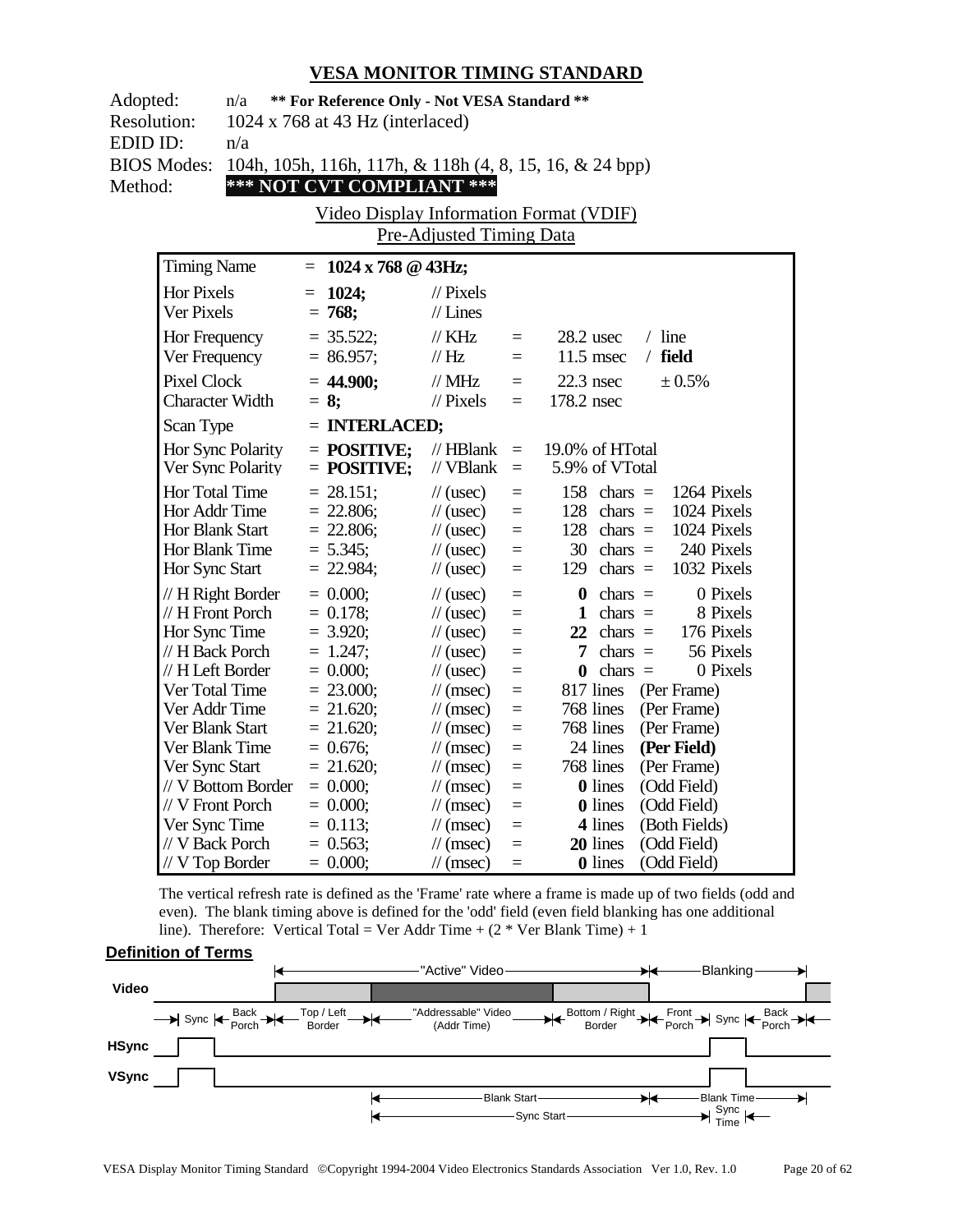| Adopted:<br><b>Resolution:</b><br>EDID ID:<br><b>BIOS Modes:</b><br>Method: | 9/10/91 (VESA #901101A)<br>1024 x 768 at 60 Hz (non-interlaced)<br>061h, 040h<br>104h, 105h, 116h, 117h, & 118h (4, 8, 15, 16, & 24 bpp)<br>*** NOT CVT COMPLIANT ***<br>Video Display Information Format (VDIF) |                                                                                       |                                                                                                                                                      |                                                          |                                                                                                                                                                         |  |
|-----------------------------------------------------------------------------|------------------------------------------------------------------------------------------------------------------------------------------------------------------------------------------------------------------|---------------------------------------------------------------------------------------|------------------------------------------------------------------------------------------------------------------------------------------------------|----------------------------------------------------------|-------------------------------------------------------------------------------------------------------------------------------------------------------------------------|--|
|                                                                             |                                                                                                                                                                                                                  |                                                                                       | Pre-Adjusted Timing Data                                                                                                                             |                                                          |                                                                                                                                                                         |  |
| Hor Pixels<br>Ver Pixels                                                    | <b>Timing Name</b>                                                                                                                                                                                               | $= 1024 \times 768 \text{ } \textcircled{ } 60 \text{ Hz};$<br>$= 1024$ ;<br>$= 768;$ | // Pixels<br>$//$ Lines                                                                                                                              |                                                          |                                                                                                                                                                         |  |
|                                                                             | Hor Frequency<br>Ver Frequency                                                                                                                                                                                   | $= 48.363;$<br>$= 60.004;$                                                            | $\frac{1}{K}$ KHz<br>$\frac{1}{1}$ Hz                                                                                                                | $=$<br>$=$                                               | $/$ line<br>$20.7$ usec<br>16.7 msec<br>$/$ frame                                                                                                                       |  |
| <b>Pixel Clock</b>                                                          | <b>Character Width</b>                                                                                                                                                                                           | $= 65.000;$<br>$= 8;$                                                                 | $\frac{1}{2}$ MHz<br>$\frac{1}{2}$ Pixels                                                                                                            | $\equiv$<br>$=$                                          | $15.4$ nsec<br>± 0.5%<br>$123.1$ nsec                                                                                                                                   |  |
| Scan Type                                                                   |                                                                                                                                                                                                                  | $=$ NONINTERLACED;                                                                    |                                                                                                                                                      |                                                          | // H Phase $=$<br>5.1 %                                                                                                                                                 |  |
|                                                                             | Hor Sync Polarity<br>Ver Sync Polarity                                                                                                                                                                           | $=$ <b>NEGATIVE;</b> // VBlank                                                        |                                                                                                                                                      | $\equiv$                                                 | $=$ <b>NEGATIVE;</b> // HBlank $=$ 23.8% of HTotal<br>4.7% of VTotal                                                                                                    |  |
|                                                                             | Hor Total Time<br>Hor Addr Time<br>Hor Blank Start<br>Hor Blank Time<br>Hor Sync Start                                                                                                                           | $= 20.677$ ;<br>$= 15.754;$<br>$= 15.754;$<br>$= 4.923;$<br>$= 16.123;$               | $\frac{1}{2}$ (usec)<br>$\frac{1}{2}$ (usec)<br>$\frac{1}{2}$ (usec)<br>$\frac{1}{2}$ (usec)<br>$\frac{1}{2}$ (usec)                                 | $\equiv$<br>$\equiv$<br>$\equiv$<br>$\equiv$<br>$\equiv$ | $168$ chars =<br>1344 Pixels<br>1024 Pixels<br>$128$ chars =<br>$128$ chars =<br>1024 Pixels<br>$40 \text{ chars} = 320 \text{ Pixels}$<br>1048 Pixels<br>$131$ chars = |  |
|                                                                             | $// H$ Right Border<br>// H Front Porch<br>Hor Sync Time<br>// H Back Porch<br>// H Left Border                                                                                                                  | $= 0.000;$<br>$= 0.369;$<br>$= 2.092;$<br>$= 2.462;$<br>$= 0.000;$                    | $\frac{1}{2}$ (usec)<br>$\frac{1}{2}$ (usec)<br>$\frac{1}{2}$ (usec)<br>$\frac{1}{2}$ (usec)<br>$\frac{1}{2}$ (usec)                                 | $\equiv$<br>$\equiv$<br>$=$<br>$\equiv$<br>$\equiv$      | 0 Pixels<br>$\theta$ chars =<br>24 Pixels<br>3 chars $=$<br>17 chars $=$<br>136 Pixels<br>160 Pixels<br>$20 \text{ chars} =$<br>$chars =$<br>0 Pixels<br>$\mathbf{0}$   |  |
|                                                                             | Ver Total Time<br>Ver Addr Time<br>Ver Blank Start<br>Ver Blank Time<br>Ver Sync Start                                                                                                                           | $= 16.666;$<br>$= 15.880;$<br>$= 15.880;$<br>$= 0.786;$<br>$= 15.942;$                | $\frac{1}{\sqrt{2}}$ (msec)<br>$\frac{1}{\sqrt{2}}$ (msec)<br>$\frac{1}{\tan(\theta)}$<br>$\frac{1}{\sqrt{2}}$ (msec)<br>$\frac{1}{\sqrt{2}}$ (msec) | $\equiv$<br>$\equiv$<br>$\equiv$<br>$\equiv$<br>$=$      | 806 lines<br>$HT - (1.06xHA)$<br>768 lines<br>$= 3.98$<br>768 lines<br>38 lines<br>771 lines                                                                            |  |
|                                                                             | // V Bottom Border<br>// V Front Porch<br>Ver Sync Time<br>// V Back Porch<br>// V Top Border                                                                                                                    | $= 0.000;$<br>$= 0.062;$<br>$= 0.124;$<br>$= 0.600;$<br>$= 0.000;$                    | $\frac{1}{\pi}$ (msec)<br>$\frac{1}{\sqrt{2}}$ (msec)<br>$\frac{1}{\sqrt{2}}$ (msec)<br>$\frac{1}{\sqrt{2}}$ (msec)<br>$\frac{1}{\sqrt{2}}$ (msec)   | $=$<br>$\equiv$<br>$=$<br>$=$<br>$=$                     | <b>0</b> lines<br>3 lines<br><b>6</b> lines<br>29 lines<br><b>0</b> lines                                                                                               |  |

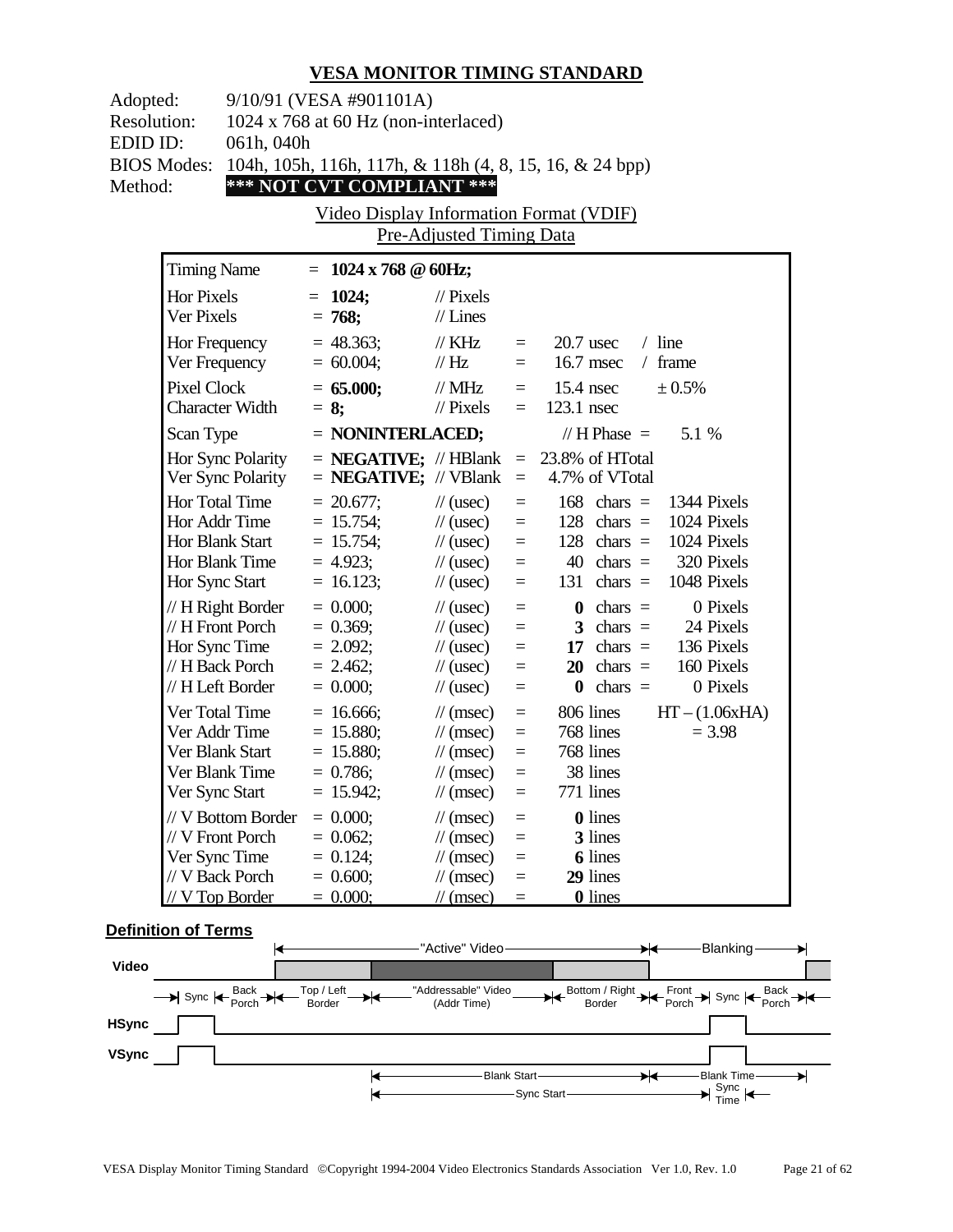| Adopted:<br><b>Resolution:</b><br>EDID ID:<br><b>BIOS Modes:</b><br>Method: | 061h, 04Ah                                                                                    | 8/9/91 (VESA #910801-2)<br>1024 x 768 at 70 Hz (non-interlaced)<br>104h, 105h, 116h, 117h, & 118h (4, 8, 15, 16, & 24 bpp)<br>*** NOT CVT COMPLIANT ***<br>Video Display Information Format (VDIF) | Pre-Adjusted Timing Data                                                                                                                          |                                                     |                                                                                                                                                                                 |  |
|-----------------------------------------------------------------------------|-----------------------------------------------------------------------------------------------|----------------------------------------------------------------------------------------------------------------------------------------------------------------------------------------------------|---------------------------------------------------------------------------------------------------------------------------------------------------|-----------------------------------------------------|---------------------------------------------------------------------------------------------------------------------------------------------------------------------------------|--|
|                                                                             | <b>Timing Name</b>                                                                            | $= 1024 \times 768 \text{ @ } 70 \text{Hz};$                                                                                                                                                       |                                                                                                                                                   |                                                     |                                                                                                                                                                                 |  |
|                                                                             | <b>Hor Pixels</b><br>Ver Pixels                                                               | $= 1024;$<br>$= 768;$                                                                                                                                                                              | $\frac{1}{2}$ Pixels<br>$//$ Lines                                                                                                                |                                                     |                                                                                                                                                                                 |  |
|                                                                             | Hor Frequency<br>Ver Frequency                                                                | $= 56.476;$<br>$= 70.069;$                                                                                                                                                                         | $\frac{1}{K}$ KHz<br>$\frac{1}{1}$ Hz                                                                                                             | $=$ $-$<br>$=$ $-$                                  | $/$ line<br>$17.7$ usec<br>14.3 msec<br>$/$ frame                                                                                                                               |  |
|                                                                             | <b>Pixel Clock</b><br><b>Character Width</b>                                                  | $= 75.000;$<br>$= 8;$                                                                                                                                                                              | $\frac{1}{2}$ MHz<br>$\frac{1}{2}$ Pixels                                                                                                         | $\equiv$<br>$=$                                     | $13.3$ nsec<br>± 0.5%<br>106.7 nsec                                                                                                                                             |  |
|                                                                             | Scan Type                                                                                     | $=$ NONINTERLACED;                                                                                                                                                                                 |                                                                                                                                                   |                                                     | // H Phase $=$<br>4.5 %                                                                                                                                                         |  |
|                                                                             | Hor Sync Polarity<br>Ver Sync Polarity                                                        | $=$ <b>NEGATIVE;</b> // VBlank                                                                                                                                                                     |                                                                                                                                                   | $\equiv$                                            | $=$ <b>NEGATIVE;</b> // HBlank $=$ 22.9% of HTotal<br>4.7% of VTotal                                                                                                            |  |
|                                                                             | Hor Total Time<br>Hor Addr Time<br>Hor Blank Start<br>Hor Blank Time<br>Hor Sync Start        | $= 17.707$ ;<br>$= 13.653;$<br>$= 13.653;$<br>$= 4.053;$<br>$= 13.973;$                                                                                                                            | $\frac{1}{2}$ (usec)<br>$\frac{1}{2}$ (usec)<br>$\frac{1}{2}$ (usec)<br>$\frac{1}{2}$ (usec)<br>$\frac{1}{2}$ (usec)                              | $\equiv$<br>$\equiv$<br>$=$<br>$\equiv$<br>$\equiv$ | $166 \text{ chars} =$<br>1328 Pixels<br>$128$ chars =<br>1024 Pixels<br>$128$ chars =<br>1024 Pixels<br>$38 \text{ chars} = 304 \text{ Pixels}$<br>$131$ chars =<br>1048 Pixels |  |
|                                                                             | // H Right Border<br>// H Front Porch<br>Hor Sync Time<br>// H Back Porch<br>// H Left Border | $= 0.000;$<br>$= 0.320;$<br>$= 1.813;$<br>$= 1.920;$<br>$= 0.000;$                                                                                                                                 | $\frac{1}{2}$ (usec)<br>$\frac{1}{2}$ (usec)<br>$\frac{1}{2}$ (usec)<br>$\frac{1}{2}$ (usec)<br>$\frac{1}{2}$ (usec)                              | $=$<br>$\equiv$<br>$\equiv$<br>$\equiv$<br>$=$      | 0 Pixels<br>$\theta$ chars =<br>3 chars $=$<br>24 Pixels<br>17 chars $=$ 136 Pixels<br>18 chars $=$<br>144 Pixels<br>0 Pixels<br>$\theta$ chars =                               |  |
|                                                                             | Ver Total Time<br>Ver Addr Time<br>Ver Blank Start<br>Ver Blank Time<br>Ver Sync Start        | $= 14.272$ ;<br>$= 13.599;$<br>$= 13.599$ ;<br>$= 0.673$ ;<br>13.652;                                                                                                                              | $\frac{1}{\pi}$ (msec)<br>$\frac{1}{\sqrt{2}}$ (msec)<br>$\mathcal{U}$ (msec)<br>$\frac{1}{\sqrt{2}}$ (msec)<br>$\frac{1}{2}$ (msec)              | $\equiv$<br>$=$<br>$\equiv$<br>$=$<br>$=$           | 806 lines<br>$HT - (1.06xHA)$<br>768 lines<br>$= 3.23$<br>768 lines<br>38 lines<br>771 lines                                                                                    |  |
|                                                                             | // V Bottom Border<br>// V Front Porch<br>Ver Sync Time<br>// V Back Porch<br>// V Top Border | $= 0.000;$<br>$= 0.053;$<br>$= 0.106;$<br>$= 0.513;$<br>$= 0.000;$                                                                                                                                 | $\frac{1}{\sqrt{2}}$ (msec)<br>$\frac{1}{\sqrt{2}}$ (msec)<br>$\frac{1}{\tan(\theta)}$<br>$\frac{1}{\tan(\theta)}$<br>$\frac{1}{\sqrt{2}}$ (msec) | $=$<br>$=$<br>$=$<br>$=$<br>$=$                     | 0 lines<br>3 lines<br><b>6</b> lines<br>29 lines<br><b>0</b> lines                                                                                                              |  |

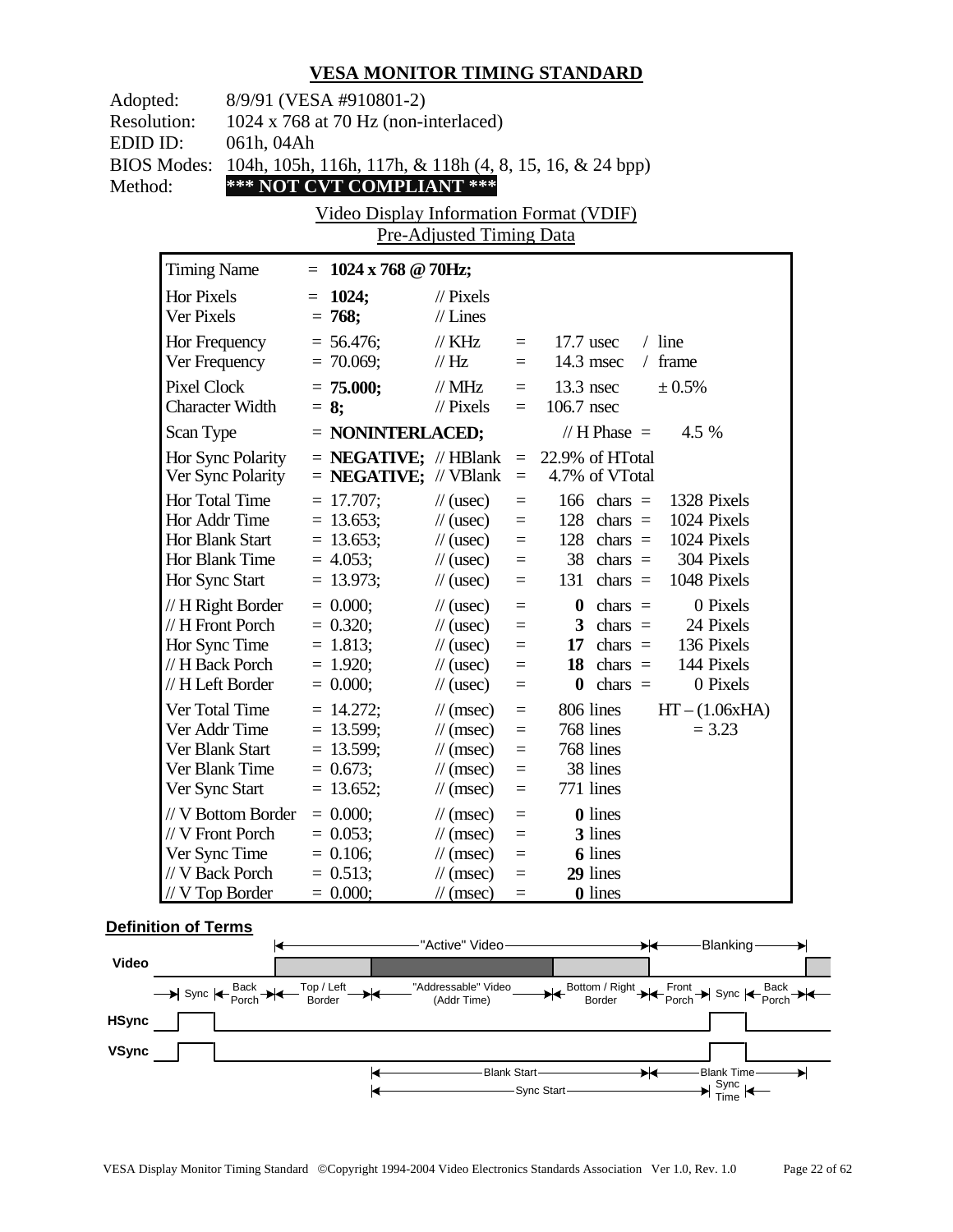| Adopted:           | 10/4/93                |                                                         |                             |          |                                  |  |  |
|--------------------|------------------------|---------------------------------------------------------|-----------------------------|----------|----------------------------------|--|--|
| <b>Resolution:</b> |                        | 1024 x 768 at 75 Hz (non-interlaced)                    |                             |          |                                  |  |  |
|                    | EDID ID:<br>061h, 04Fh |                                                         |                             |          |                                  |  |  |
| <b>BIOS Modes:</b> |                        | 104h, 105h, 116h, 117h, & 118h (4, 8, 15, 16, & 24 bpp) |                             |          |                                  |  |  |
| Method:            |                        | *** NOT CVT COMPLIANT ***                               |                             |          |                                  |  |  |
|                    |                        |                                                         |                             |          |                                  |  |  |
|                    |                        | Video Display Information Format (VDIF)                 |                             |          |                                  |  |  |
|                    |                        |                                                         | Pre-Adjusted Timing Data    |          |                                  |  |  |
|                    | <b>Timing Name</b>     | $= 1024 \times 768 \text{ @ } 75 \text{Hz};$            |                             |          |                                  |  |  |
|                    | <b>Hor Pixels</b>      | 1024;<br>Ξ                                              | $//$ Pixels                 |          |                                  |  |  |
|                    | Ver Pixels             | $= 768;$                                                | $//$ Lines                  |          |                                  |  |  |
|                    | Hor Frequency          | $= 60.023$ ;                                            | // $\rm{KHz}$               | $=$      | $/$ line<br>$16.7$ usec          |  |  |
|                    | Ver Frequency          | $= 75.029$ ;                                            | // Hz                       | $=$      | $13.3$ msec<br>/ frame           |  |  |
|                    | <b>Pixel Clock</b>     | $= 78.750;$                                             | $//$ MHz                    | $=$      | ± 0.5%<br>$12.7$ nsec            |  |  |
|                    | <b>Character Width</b> | $= 8;$                                                  | $//$ Pixels                 | $=$      | 101.6 nsec                       |  |  |
|                    | Scan Type              | $=$ NONINTERLACED;                                      |                             |          | // H Phase $=$<br>6.1 %          |  |  |
|                    | Hor Sync Polarity      | $=$ POSITIVE;                                           | $//$ HBlank                 | $=$      | 22.0% of HTotal                  |  |  |
|                    | Ver Sync Polarity      | $=$ POSITIVE;                                           | // VBlank                   | $=$      | 4.0% of VTotal                   |  |  |
|                    | Hor Total Time         | $= 16.660;$                                             | $\frac{1}{2}$ (usec)        | $=$      | 1312 Pixels<br>$164$ chars =     |  |  |
|                    | Hor Addr Time          | $= 13.003;$                                             | $\frac{1}{2}$ (usec)        | $=$      | 128 chars $=$<br>1024 Pixels     |  |  |
|                    | Hor Blank Start        | $= 13.003$ ;                                            | $\frac{1}{2}$ (usec)        | $=$      | 128 chars $=$<br>1024 Pixels     |  |  |
|                    | Hor Blank Time         | $= 3.657$ ;                                             | $\frac{1}{2}$ (usec)        | $=$      | 288 Pixels<br>$36$ chars =       |  |  |
|                    | Hor Sync Start         | $= 13.206;$                                             | $\frac{1}{2}$ (usec)        | $=$      | 1040 Pixels<br>130<br>chars $=$  |  |  |
|                    | // H Right Border      | $= 0.000;$                                              | $\frac{1}{2}$ (usec)        | $=$      | 0 Pixels<br>$\mathbf{0}$ chars = |  |  |
|                    | // H Front Porch       | $= 0.203$ ;                                             | $\frac{1}{2}$ (usec)        | $=$      | 2 chars $=$<br>16 Pixels         |  |  |
|                    | Hor Sync Time          | $= 1.219$ ;                                             | $\frac{1}{2}$ (usec)        | $=$      | 12 chars $=$<br>96 Pixels        |  |  |
|                    | // H Back Porch        | $= 2.235;$                                              | $\frac{1}{2}$ (usec)        | $=$      | 176 Pixels<br>22<br>$chars =$    |  |  |
|                    | // H Left Border       | $= 0.000;$                                              | $\frac{1}{\sqrt{2}}$ (usec) | $=$      | $\theta$ chars =<br>0 Pixels     |  |  |
|                    | Ver Total Time         | $= 13.328;$                                             | $\frac{1}{\sqrt{2}}$ (msec) | $=$      | 800 lines<br>$HT - (1.06xHA)$    |  |  |
|                    | Ver Addr Time          | $= 12.795$ ;                                            | $\frac{1}{\sqrt{2}}$ (msec) | $=$      | 768 lines<br>$= 2.88$            |  |  |
|                    | Ver Blank Start        | $= 12.795$ ;                                            | $\frac{1}{\sqrt{2}}$ (msec) | $=$      | 768 lines                        |  |  |
|                    | Ver Blank Time         | $= 0.533;$                                              | $\frac{1}{\sqrt{2}}$ (msec) | $\equiv$ | 32 lines                         |  |  |
|                    | Ver Sync Start         | $= 12.812;$                                             | $\frac{1}{\sqrt{2}}$ (msec) | $=$      | 769 lines                        |  |  |
|                    | // V Bottom Border     | $= 0.000;$                                              | $\frac{1}{\sqrt{2}}$ (msec) | $=$      | 0 lines                          |  |  |
|                    | // V Front Porch       | $= 0.017;$                                              | $\frac{1}{\sqrt{2}}$ (msec) | $=$      | 1 lines                          |  |  |
|                    | Ver Sync Time          | $= 0.050;$                                              | $\frac{1}{\sqrt{2}}$ (msec) | $=$      | 3 lines                          |  |  |
|                    | // V Back Porch        | $= 0.466$ ;                                             | $\frac{1}{\sqrt{2}}$ (msec) | $=$      | 28 lines                         |  |  |
|                    | // V Top Border        | $= 0.000$                                               | $\frac{1}{\sqrt{2}}$ (msec) | $=$      | 0 lines                          |  |  |

The above 1024x768 timing is intended to come as close as possible to 75.000 Hz refresh within the constraints of an integer pixel clock and 8-pixel characters. This timing is already very close to the ideal rate with the integer clock; achieving exactly 75.000 Hz with the same parameters requires a 78.720 MHz pixel clock.

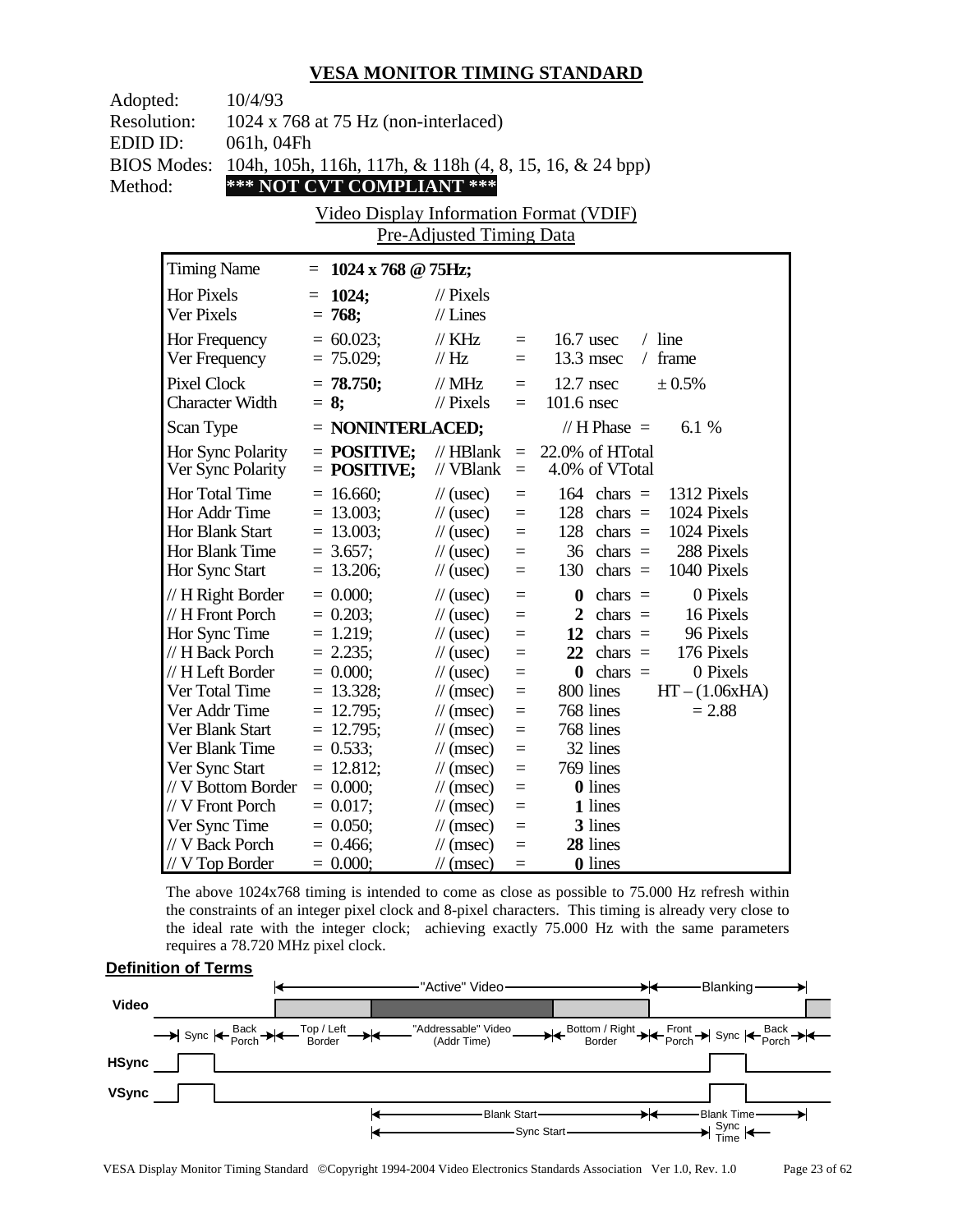| Proposed:<br>Adopted:    | 10/31/94<br>3/1/96                                                                                   |                                                                         |                                                                                                                                                      |                                                                   |                                                                                                                                                                         |  |
|--------------------------|------------------------------------------------------------------------------------------------------|-------------------------------------------------------------------------|------------------------------------------------------------------------------------------------------------------------------------------------------|-------------------------------------------------------------------|-------------------------------------------------------------------------------------------------------------------------------------------------------------------------|--|
| <b>Resolution:</b>       |                                                                                                      | $1024 \times 768$ at 85 Hz (non-interlaced)                             |                                                                                                                                                      |                                                                   |                                                                                                                                                                         |  |
| EDID ID:<br>Method:      | 061h, 059h                                                                                           | *** NOT CVT COMPLIANT ***                                               |                                                                                                                                                      |                                                                   |                                                                                                                                                                         |  |
|                          |                                                                                                      | Video Display Information Format (VDIF)                                 |                                                                                                                                                      |                                                                   |                                                                                                                                                                         |  |
|                          |                                                                                                      |                                                                         | Pre-Adjusted Timing Data                                                                                                                             |                                                                   |                                                                                                                                                                         |  |
|                          | <b>Timing Name</b>                                                                                   | $= 1024 \times 768 \text{ } \textcircled{ } 85 \text{Hz};$              |                                                                                                                                                      |                                                                   |                                                                                                                                                                         |  |
| Hor Pixels<br>Ver Pixels |                                                                                                      | $= 1024;$<br>$= 768;$                                                   | $//$ Pixels<br>$//$ Lines                                                                                                                            |                                                                   |                                                                                                                                                                         |  |
|                          | Hor Frequency<br>Ver Frequency                                                                       | $= 68.677;$<br>$= 84.997;$                                              | $\frac{1}{K}$ KHz<br>$\mathcal{U}$ Hz                                                                                                                | $=$                                                               | $/$ line<br>$=$ 14.6 usec<br>$11.8$ msec<br>$/$ frame                                                                                                                   |  |
| <b>Pixel Clock</b>       | <b>Character Width</b>                                                                               | $= 94.500;$<br>$= 8:$                                                   | $\frac{1}{2}$ MHz<br>$\mathcal{U}$ Pixels                                                                                                            | $=$                                                               | ± 0.5%<br>$=$ 10.6 nsec<br>84.7 nsec                                                                                                                                    |  |
| Scan Type                |                                                                                                      | $=$ NONINTERLACED;                                                      |                                                                                                                                                      |                                                                   | $// H Phase =$<br>5.8 %                                                                                                                                                 |  |
|                          | Hor Sync Polarity<br>Ver Sync Polarity                                                               | $=$ POSITIVE;<br>$=$ POSITIVE;                                          | // $VBlank =$                                                                                                                                        |                                                                   | // HBlank = $25.6\%$ of HTotal<br>5.0% of VTotal                                                                                                                        |  |
|                          | <b>Hor Total Time</b><br>Hor Addr Time<br><b>Hor Blank Start</b><br>Hor Blank Time<br>Hor Sync Start | $= 14.561;$<br>$= 10.836;$<br>$= 10.836;$<br>$= 3.725;$<br>$= 11.344;$  | $\frac{1}{2}$ (usec)<br>$\frac{1}{2}$ (usec)<br>$\frac{1}{2}$ (usec)<br>$\frac{1}{2}$ (usec)<br>$\frac{1}{2}$ (usec)                                 | $\equiv$<br>$\equiv$<br>$\qquad \qquad =$<br>$\equiv$<br>$\equiv$ | $172 \text{ chars} =$<br>1376 Pixels<br>1024 Pixels<br>$128$ chars =<br>1024 Pixels<br>$128$ chars =<br>44 chars $=$ 352 Pixels<br>1072 Pixels<br>$134 \text{ chars} =$ |  |
|                          | // H Right Border<br>$// H$ Front Porch<br>Hor Sync Time<br>// H Back Porch<br>// H Left Border      | $= 0.000;$<br>$= 0.508;$<br>$= 1.016;$<br>$= 2.201;$<br>$= 0.000;$      | $\frac{1}{2}$ (usec)<br>$\frac{1}{2}$ (usec)<br>$\frac{1}{2}$ (usec)<br>$\frac{1}{2}$ (usec)<br>$\frac{1}{2}$ (usec)                                 | $\equiv$<br>$\equiv$<br>$\equiv$<br>$\equiv$<br>$=$               | 0 Pixels<br>$\mathbf{0}$ chars =<br>6 chars $=$<br>48 Pixels<br>12 chars $=$<br>96 Pixels<br>$26 \text{ chars} =$<br>208 Pixels<br>0 Pixels<br>$\theta$ chars =         |  |
|                          | Ver Total Time<br>Ver Addr Time<br>Ver Blank Start<br>Ver Blank Time<br>Ver Sync Start               | $= 11.765$ ;<br>$= 11.183;$<br>$= 11.183;$<br>$= 0.582;$<br>$= 11.197;$ | $\mathcal{U}$ (msec)<br>$\mathcal{U}$ (msec)<br>$\frac{1}{\tan(\theta)}$<br>$\frac{1}{\sqrt{2}}$ (msec)<br>$\frac{1}{2}$ (msec) =                    | $\equiv$<br>$\qquad \qquad =$<br>$\qquad \qquad =$<br>$=$         | 808 lines<br>$HT - (1.06xHA)$<br>768 lines<br>$= 3.07$<br>768 lines<br>40 lines<br>769 lines                                                                            |  |
|                          | // V Bottom Border<br>// V Front Porch<br>Ver Sync Time<br>// V Back Porch<br>$// V$ Top Border      | $= 0.000;$<br>$= 0.015;$<br>$= 0.044;$<br>$= 0.524;$<br>$= 0.000;$      | $\frac{1}{\sqrt{2}}$ (msec)<br>$\frac{1}{\sqrt{2}}$ (msec)<br>$\frac{1}{\sqrt{2}}$ (msec)<br>$\frac{1}{\tan(\theta)}$<br>$\frac{1}{\sqrt{2}}$ (msec) | $=$<br>$=$<br>$=$<br>$=$<br>$\equiv$                              | <b>0</b> lines<br>1 lines<br>3 lines<br>36 lines<br><b>0</b> lines                                                                                                      |  |

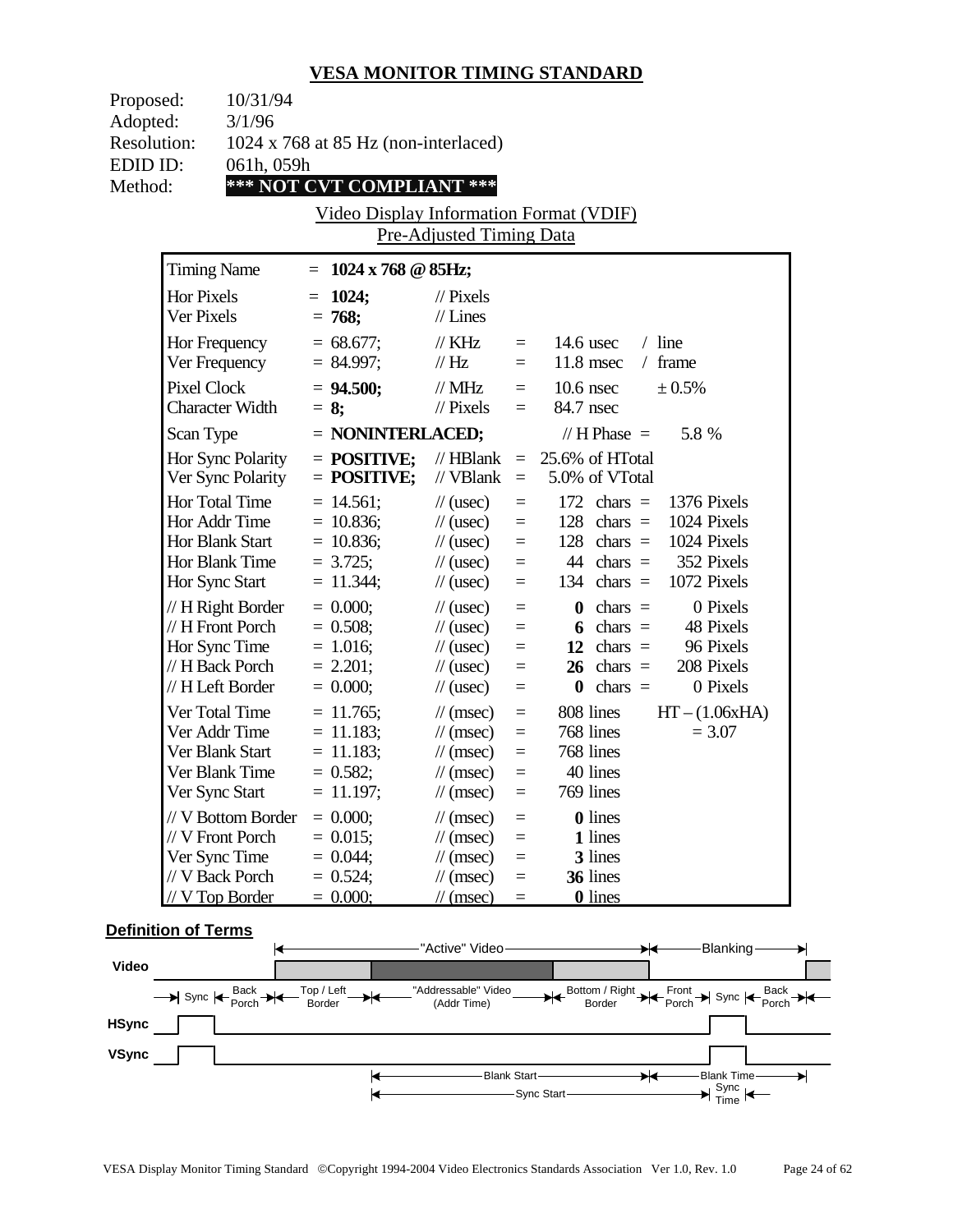| Proposed:                      | 10/31/94                               |                                                    |                                                         |                      |                                                                 |  |
|--------------------------------|----------------------------------------|----------------------------------------------------|---------------------------------------------------------|----------------------|-----------------------------------------------------------------|--|
| Adopted:<br><b>Resolution:</b> | 3/1/96                                 |                                                    |                                                         |                      |                                                                 |  |
| EDID ID:                       | 071h, 04Fh                             | 1152 x 864 at 75 Hz (non-interlaced)               |                                                         |                      |                                                                 |  |
| Method:                        |                                        | *** NOT CVT COMPLIANT ***                          |                                                         |                      |                                                                 |  |
|                                |                                        | Video Display Information Format (VDIF)            |                                                         |                      |                                                                 |  |
|                                |                                        |                                                    | <b>Pre-Adjusted Timing Data</b>                         |                      |                                                                 |  |
|                                | <b>Timing Name</b>                     | $= 1152 \times 864 \text{ } \textcircled{g}$ 75Hz; |                                                         |                      |                                                                 |  |
|                                | Hor Pixels                             | $= 1152;$                                          | $\frac{1}{2}$ Pixels                                    |                      |                                                                 |  |
|                                | Ver Pixels                             | $= 864;$                                           | $//$ Lines                                              |                      |                                                                 |  |
|                                | Hor Frequency                          | $= 67.500;$                                        | $\frac{1}{K}$ KHz                                       |                      | $/$ line<br>$=$ 14.8 usec                                       |  |
|                                | Ver Frequency                          | $= 75.000;$                                        | $\mathcal{U}$ Hz                                        | $=$                  | $13.3$ msec<br>$/$ frame                                        |  |
|                                | <b>Pixel Clock</b>                     | $= 108.000;$                                       | $\text{/}/\text{/}$ MHz                                 | $=$                  | $9.3$ nsec<br>± 0.5%                                            |  |
|                                | <b>Character Width</b>                 | $= 8;$                                             | $\frac{1}{2}$ Pixels                                    | $=$                  | 74.1 nsec                                                       |  |
|                                | Scan Type                              | $=$ NONINTERLACED;                                 |                                                         |                      | 6.0%<br>$// H Phase =$                                          |  |
|                                | Hor Sync Polarity<br>Ver Sync Polarity | $=$ POSITIVE;<br>$=$ POSITIVE;                     | // $VBlank =$                                           |                      | // HBlank = $28.0\%$ of HTotal<br>4.0% of VTotal                |  |
|                                | Hor Total Time                         | $= 14.815$ ;                                       | $\frac{1}{2}$ (usec)                                    | $=$                  | 1600 Pixels<br>$200 \text{ chars} =$                            |  |
|                                | Hor Addr Time                          | $= 10.667;$                                        | $\frac{1}{2}$ (usec)                                    | $\equiv$             | 1152 Pixels<br>$144 \text{ chars} =$                            |  |
|                                | Hor Blank Start                        | $= 10.667;$                                        | $\frac{1}{2}$ (usec)                                    | $\equiv$             | 144 chars $=$<br>1152 Pixels                                    |  |
|                                | Hor Blank Time<br>Hor Sync Start       | $= 4.148;$<br>$= 11.259;$                          | $\frac{1}{2}$ (usec)<br>$\frac{1}{2}$ (usec)            | $\equiv$<br>$\equiv$ | 56 chars $=$ 448 Pixels<br>1216 Pixels<br>$152 \text{ chars} =$ |  |
|                                | // H Right Border                      | $= 0.000;$                                         | $\frac{1}{2}$ (usec)                                    | $=$                  | 0 Pixels<br>$\mathbf{0}$ chars =                                |  |
|                                | $// H$ Front Porch                     | $= 0.593;$                                         | $\frac{1}{2}$ (usec)                                    | $=$                  | 8 chars $=$<br>64 Pixels                                        |  |
|                                | Hor Sync Time                          | $= 1.185$ ;                                        | $\frac{1}{2}$ (usec)                                    | $=$                  | 16 chars $=$ 128 Pixels                                         |  |
|                                | // H Back Porch                        | $= 2.370;$                                         | $\frac{1}{2}$ (usec)                                    | $=$                  | $32 \text{ chars} =$<br>256 Pixels                              |  |
|                                | // H Left Border                       | $= 0.000;$                                         | $\frac{1}{2}$ (usec)                                    | $=$                  | 0 Pixels<br>$\theta$ chars =                                    |  |
|                                | Ver Total Time                         | $= 13.333;$                                        | $\mathcal{U}$ (msec)                                    | $\equiv$             | 900 lines<br>$HT - (1.06xHA)$                                   |  |
|                                | Ver Addr Time                          | $= 12.800;$                                        | $\frac{1}{\sqrt{2}}$ (msec)                             | $\equiv$             | 864 lines<br>$= 3.51$                                           |  |
|                                | Ver Blank Start                        | $= 12.800;$                                        | $\frac{1}{\sqrt{2}}$ (msec)                             | $\quad \  \  =$      | 864 lines                                                       |  |
|                                | Ver Blank Time<br>Ver Sync Start       | $= 0.533;$<br>$= 12.815;$                          | $\mathcal{U}$ (msec)<br>$\frac{1}{\sqrt{2}}$ (msec)     | $\equiv$<br>$\equiv$ | 36 lines<br>865 lines                                           |  |
|                                |                                        |                                                    |                                                         |                      |                                                                 |  |
|                                | // V Bottom Border<br>// V Front Porch | $= 0.000;$<br>$= 0.015$ ;                          | $\frac{1}{\sqrt{2}}$ (msec)<br>$\frac{1}{\tan(\theta)}$ | $=$<br>$=$           | <b>0</b> lines<br>1 lines                                       |  |
|                                | Ver Sync Time                          | $= 0.044;$                                         | $\frac{1}{\sqrt{2}}$ (msec)                             | $=$                  | 3 lines                                                         |  |
|                                | // V Back Porch                        | $= 0.474;$                                         | $\frac{1}{\sqrt{2}}$ (msec)                             | $=$                  | 32 lines                                                        |  |
|                                | $// V$ Top Border                      | $= 0.000;$                                         | $\frac{1}{\sqrt{2}}$ (msec)                             | $=$                  | <b>0</b> lines                                                  |  |
|                                |                                        |                                                    |                                                         |                      |                                                                 |  |

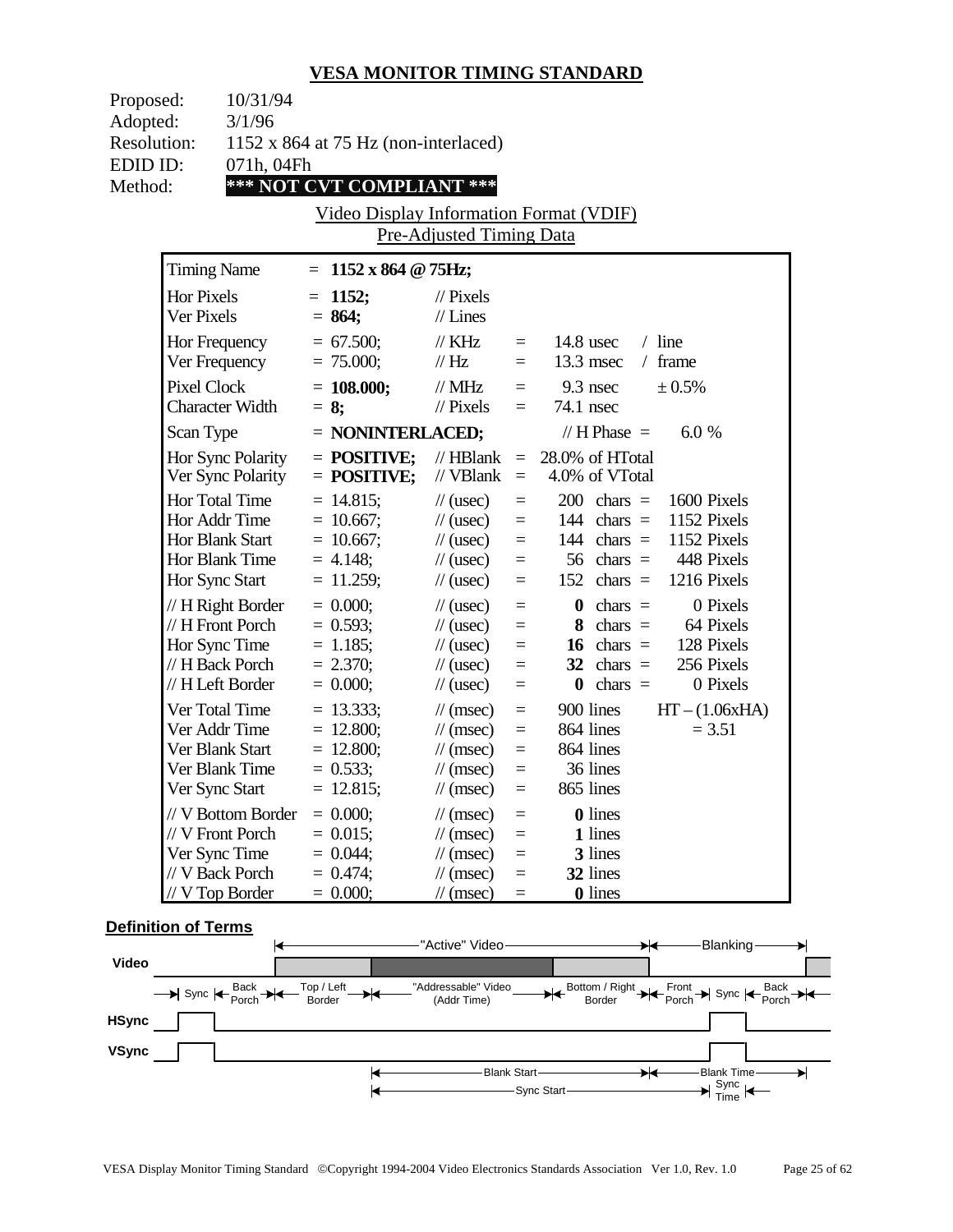| Proposed:          |                       | 3/4/03                          |                                                       |                                                      |                      |                |                                      |                                           |                              |
|--------------------|-----------------------|---------------------------------|-------------------------------------------------------|------------------------------------------------------|----------------------|----------------|--------------------------------------|-------------------------------------------|------------------------------|
| Adopted:           |                       | 8/21/03                         |                                                       |                                                      |                      |                |                                      |                                           |                              |
| <b>Resolution:</b> |                       |                                 | 1280 x 768 at 60 Hz (non-interlaced) REDUCED BLANKING |                                                      |                      |                |                                      |                                           |                              |
| EDID ID:           |                       | n/a                             |                                                       |                                                      |                      |                |                                      |                                           |                              |
| <b>BIOS Modes:</b> |                       | n/a                             |                                                       |                                                      |                      |                |                                      |                                           |                              |
| Method:            |                       |                                 | <b>CVT Reduced Blanking</b>                           |                                                      |                      |                |                                      |                                           |                              |
|                    |                       |                                 | <b>Video Display Information Format (VDIF)</b>        |                                                      |                      |                |                                      |                                           |                              |
|                    |                       |                                 |                                                       | Pre-Adjusted Timing Data                             |                      |                |                                      |                                           |                              |
|                    | <b>Timing Name</b>    |                                 | $= 0.98M9-R (1280x768$ Reduced Blanking);             |                                                      |                      |                |                                      |                                           |                              |
|                    | Hor Pixels            |                                 | $= 1280;$                                             | $\frac{1}{2}$ Pixels                                 |                      |                |                                      |                                           |                              |
|                    | Ver Pixels            |                                 | $= 768;$                                              | $//$ Lines                                           |                      |                |                                      |                                           |                              |
|                    |                       | Hor Frequency                   | $= 47.396$ ;                                          | $\frac{1}{K}$ KHz                                    | $=$                  |                | $21.1$ usec                          | $/$ line                                  |                              |
|                    |                       | Ver Frequency                   | $= 59.995;$                                           | $\frac{1}{1}$ Hz                                     | $=$                  |                | $16.7$ msec                          | / frame                                   |                              |
|                    | Pixel Clock           |                                 | $= 68.250;$                                           | $\frac{1}{2}$ MHz                                    |                      | $=$ 14.7 nsec  |                                      | ± 0.5%                                    |                              |
|                    |                       | <b>Character Width</b>          | $= 8:$                                                | $\frac{1}{2}$ Pixels                                 | $=$                  | $117.2$ nsec   |                                      |                                           |                              |
|                    | Scan Type             |                                 | $=$ NONINTERLACED;                                    |                                                      |                      |                | // H Phase $=$                       | 1.1 %                                     |                              |
|                    |                       | Hor Sync Polarity               | $=$ POSITIVE:                                         | // HBlank $=$ 11.1% of HTotal                        |                      |                |                                      |                                           |                              |
|                    |                       | Ver Sync Polarity               | $=$ <b>NEGATIVE</b> // VBlank $=$                     |                                                      |                      | 2.8% of VTotal |                                      |                                           |                              |
|                    | <b>Hor Total Time</b> |                                 | $= 21.099;$                                           | $\frac{1}{2}$ (usec)                                 | $\equiv$             |                |                                      | 180 chars $=$ 1440 Pixels                 |                              |
|                    |                       | Hor Addr Time                   | $= 18.755$ ;                                          | $\frac{1}{2}$ (usec)                                 | $\equiv$             |                |                                      | $160 \text{ chars} = 1280 \text{ Pixels}$ |                              |
|                    | Hor Blank Start       |                                 | $= 18.755;$                                           | $\frac{1}{2}$ (usec)                                 | $\equiv$             |                |                                      | $160 \text{ chars} = 1280 \text{ Pixels}$ |                              |
|                    |                       | Hor Blank Time                  | $= 2.344;$                                            | $\frac{1}{2}$ (usec)                                 | $\equiv$             |                |                                      | $20 \text{ chars} = 160 \text{ Pixels}$   |                              |
|                    | Hor Sync Start        |                                 | $= 19.458;$                                           | $\frac{1}{2}$ (usec)                                 | $\equiv$             |                |                                      | 166 chars $=$ 1328 Pixels                 |                              |
|                    |                       | // H Right Border               | $= 0.000;$                                            | $\frac{1}{2}$ (usec)                                 | $\equiv$             |                | $\mathbf{0}$ chars =                 |                                           | 0 Pixels                     |
|                    |                       | // H Front Porch                | $= 0.703;$                                            | $\frac{1}{2}$ (usec)                                 | $\equiv$             |                | 6 chars $=$                          |                                           | 48 Pixels                    |
|                    |                       | Hor Sync Time                   | $= 0.469;$                                            | $\frac{1}{2}$ (usec)                                 | $\equiv$             |                | 4 chars $=$                          |                                           | 32 Pixels                    |
|                    | // H Left Border      | // H Back Porch                 | $= 1.172$ ;<br>$= 0.000;$                             | $\frac{1}{2}$ (usec)<br>$\frac{1}{2}$ (usec)         | $\equiv$<br>$\equiv$ |                | 10 chars $=$<br>$\mathbf{0}$ chars = |                                           | 80 Pixels<br>0 Pixels        |
|                    |                       |                                 |                                                       |                                                      |                      |                |                                      |                                           |                              |
|                    |                       | Ver Total Time<br>Ver Addr Time | $= 16.668;$<br>$= 16.204$ ;                           | $\frac{1}{\tan(\theta)}$                             | $\equiv$<br>$\equiv$ |                | 790 lines<br>768 lines               |                                           | $HT - (1.06xHA)$<br>$= 1.22$ |
|                    | Ver Blank Start       |                                 | $= 16.204$ ;                                          | $\frac{1}{\tan(\theta)}$<br>$\frac{1}{\tan(\theta)}$ | $\equiv$             |                | 768 lines                            |                                           |                              |
|                    |                       | Ver Blank Time                  | $= 0.464;$                                            | $\frac{1}{\sqrt{2}}$ (msec)                          | $=$                  |                | 22 lines                             |                                           |                              |
|                    | Ver Sync Start        |                                 | $= 16.267;$                                           | $\frac{1}{\sqrt{2}}$ (msec)                          | $=$                  |                | 771 lines                            |                                           |                              |
|                    |                       | // V Bottom Border              | $= 0.000;$                                            | $\frac{1}{\sqrt{2}}$ (msec)                          | $=$                  |                | <b>0</b> lines                       |                                           |                              |
|                    | // V Front Porch      |                                 | $= 0.063;$                                            | $\frac{1}{\sqrt{2}}$ (msec)                          | $=$                  |                | 3 lines                              |                                           |                              |
|                    | Ver Sync Time         |                                 | $= 0.148$ ;                                           | $\frac{1}{\sqrt{2}}$ (msec)                          | $=$                  |                | 7 lines                              |                                           |                              |
|                    | // V Back Porch       |                                 | $= 0.253;$                                            | $\frac{1}{\sqrt{2}}$ (msec)                          | $=$                  |                | 12 lines                             |                                           |                              |
|                    | $//$ V Top Border     |                                 | $= 0.000;$                                            | $\frac{1}{\sqrt{2}}$ (msec)                          | $=$                  |                | <b>0</b> lines                       |                                           |                              |
|                    |                       |                                 |                                                       |                                                      |                      |                |                                      |                                           |                              |

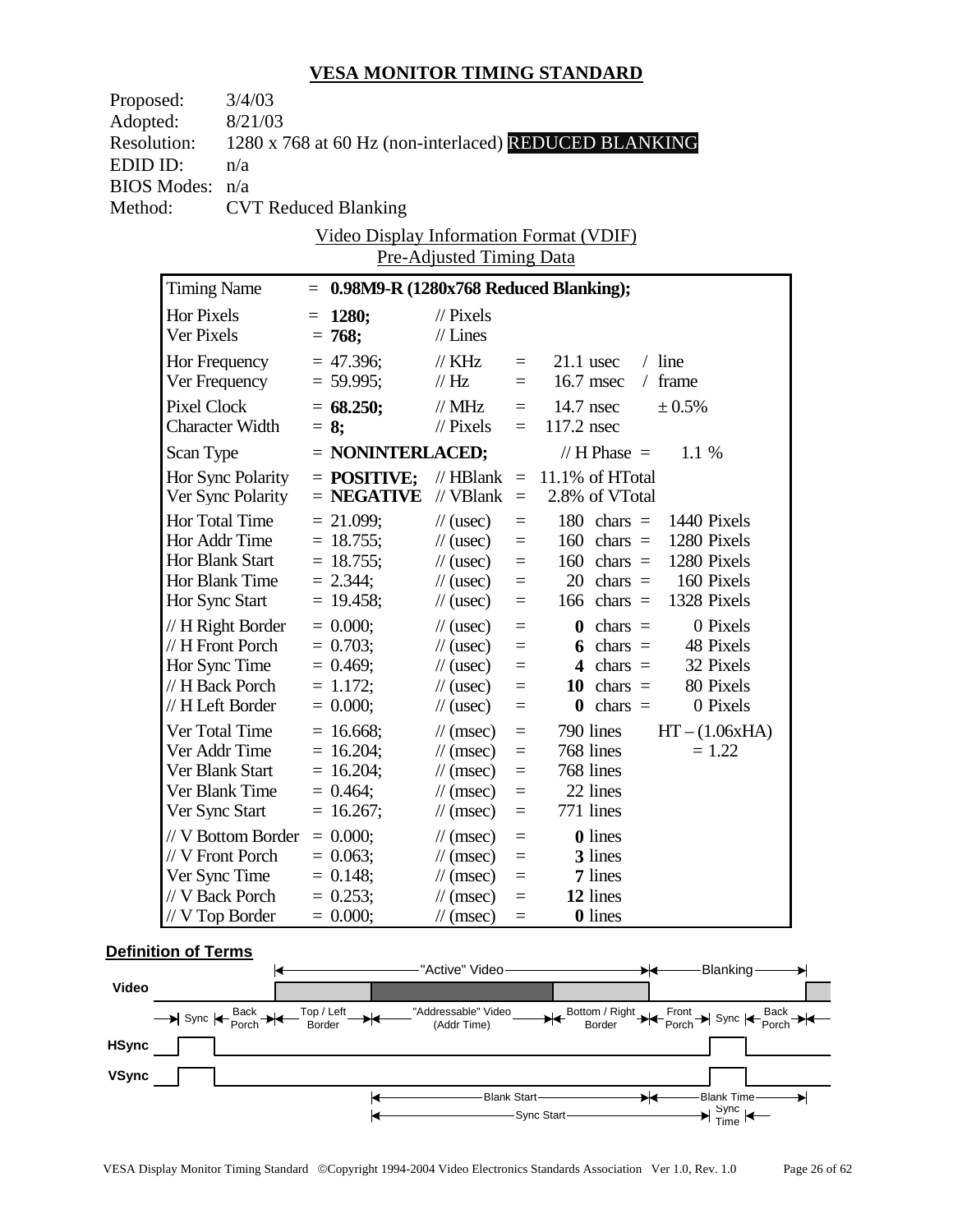| Proposed:          | 3/4/03                 |                                       |                             |          |                                                  |                                         |
|--------------------|------------------------|---------------------------------------|-----------------------------|----------|--------------------------------------------------|-----------------------------------------|
| Adopted:           | 8/21/03                |                                       |                             |          |                                                  |                                         |
| <b>Resolution:</b> |                        | 1280 x 768 at 60 Hz (non-interlaced)  |                             |          |                                                  |                                         |
| EDID ID:           | n/a                    |                                       |                             |          |                                                  |                                         |
| <b>BIOS Modes:</b> | n/a                    |                                       |                             |          |                                                  |                                         |
| Method:            | <b>CVT</b> Compliant   |                                       |                             |          |                                                  |                                         |
|                    |                        |                                       |                             |          | Video Display Information Format (VDIF)          |                                         |
|                    |                        |                                       | Pre-Adjusted Timing Data    |          |                                                  |                                         |
|                    | <b>Timing Name</b>     | $= 0.98M9 \text{ } @60Hz (1280x768);$ |                             |          |                                                  |                                         |
|                    | Hor Pixels             | $= 1280;$                             | $\frac{1}{2}$ Pixels        |          |                                                  |                                         |
|                    | Ver Pixels             | $= 768;$                              | $//$ Lines                  |          |                                                  |                                         |
|                    | Hor Frequency          | $= 47.776$ ;                          | $\frac{1}{K}$ KHz           | $=$ $-$  | $20.9$ usec                                      | $/$ line                                |
|                    | Ver Frequency          | $= 59.870;$                           | $\frac{1}{1}$ Hz            | $=$      | $16.7$ msec                                      | $/$ frame                               |
|                    | Pixel Clock            | $= 79.500;$                           | $\frac{1}{2}$ MHz           | $=$      | $12.6$ nsec                                      | ± 0.5%                                  |
|                    | <b>Character Width</b> | $= 8$ ;                               | $//$ Pixels                 | $=$      | 100.6 nsec                                       |                                         |
|                    | Scan Type              | $=$ NONINTERLACED;                    |                             |          | // H Phase $=$                                   | 3.8 %                                   |
|                    | Hor Sync Polarity      |                                       |                             |          | $=$ <b>NEGATIVE</b> //HBlank $=$ 23.1% of HTotal |                                         |
|                    | Ver Sync Polarity      | $=$ POSITIVE;                         | // $VBlank =$               |          | 3.8% of VTotal                                   |                                         |
|                    | Hor Total Time         | $= 20.931$ ;                          | $\frac{1}{2}$ (usec)        | $\equiv$ | $208$ chars =                                    | 1664 Pixels                             |
|                    | Hor Addr Time          | $= 16.101;$                           | $\frac{1}{2}$ (usec)        | $\equiv$ | $160 \text{ chars} =$                            | 1280 Pixels                             |
|                    | Hor Blank Start        | $= 16.101;$                           | $\frac{1}{2}$ (usec)        | $\equiv$ |                                                  | $160$ chars = 1280 Pixels               |
|                    | Hor Blank Time         | $= 4.830;$                            | $\frac{1}{2}$ (usec)        | $\equiv$ |                                                  | $48 \text{ chars} = 384 \text{ Pixels}$ |
|                    | Hor Sync Start         | $= 16.906;$                           | $\frac{1}{2}$ (usec)        | $\equiv$ | $168$ chars =                                    | 1344 Pixels                             |
|                    | // H Right Border      | $= 0.000;$                            | $\frac{1}{2}$ (usec)        | $\equiv$ | $\mathbf{0}$ chars =                             | 0 Pixels                                |
|                    | // H Front Porch       | $= 0.805;$                            | $\frac{1}{2}$ (usec)        | $\equiv$ | 8 chars $=$                                      | 64 Pixels                               |
|                    | Hor Sync Time          | $= 1.610;$                            | $\frac{1}{2}$ (usec)        | $=$      |                                                  | 16 chars $=$ 128 Pixels                 |
|                    | // H Back Porch        | $= 2.415$ ;                           | $\frac{1}{2}$ (usec)        | $=$      | $24$ chars =                                     | 192 Pixels                              |
|                    | // H Left Border       | $= 0.000;$                            | $\frac{1}{2}$ (usec)        | $\equiv$ | $chars =$<br>$\bf{0}$                            | 0 Pixels                                |
|                    | Ver Total Time         | $= 16.703;$                           | $\frac{1}{\tan(\theta)}$    | $\equiv$ | 798 lines                                        | $HT - (1.06xHA)$                        |
|                    | Ver Addr Time          | $= 16.075$ ;                          | $\frac{1}{\tan(\theta)}$    | $\equiv$ | 768 lines                                        | $= 3.86$                                |
|                    | Ver Blank Start        | $= 16.075$ ;                          | $\frac{1}{\tan(\theta)}$    | $\equiv$ | 768 lines                                        |                                         |
|                    | Ver Blank Time         | $= 0.628;$                            | $\frac{1}{\tan(\theta)}$    | $=$      | 30 lines                                         |                                         |
|                    | Ver Sync Start         | $= 16.138;$                           | $\frac{1}{\sqrt{2}}$ (msec) | $=$      | 771 lines                                        |                                         |
|                    | // V Bottom Border     | $= 0.000;$                            | $\frac{1}{\pi}$ (msec)      | $=$      | <b>0</b> lines                                   |                                         |
|                    | // V Front Porch       | $= 0.063;$                            | $\frac{1}{\sqrt{2}}$ (msec) | $=$      | 3 lines                                          |                                         |
|                    | Ver Sync Time          | $= 0.147$ ;                           | $\frac{1}{\sqrt{2}}$ (msec) | $=$      | 7 lines                                          |                                         |
|                    | // V Back Porch        | $= 0.419$ ;                           | $\frac{1}{\sqrt{2}}$ (msec) | $=$      | 20 lines                                         |                                         |
|                    | $// V$ Top Border      | $= 0.000;$                            | $\frac{1}{\sqrt{2}}$ (msec) | $\equiv$ | <b>0</b> lines                                   |                                         |

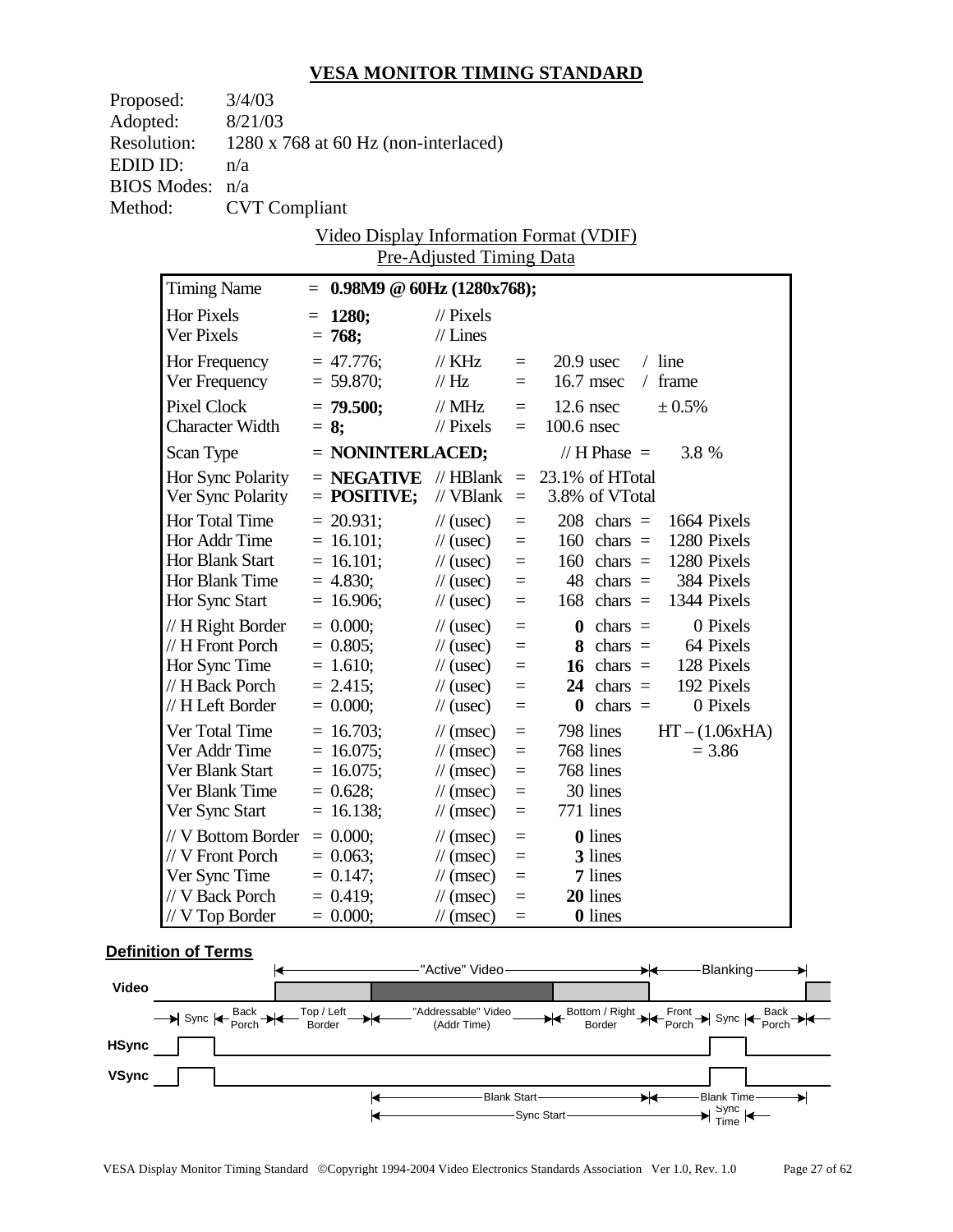| Proposed:          |                                                       | 3/4/03                 |  |                                                   |                                                            |            |                |                            |                                           |                  |
|--------------------|-------------------------------------------------------|------------------------|--|---------------------------------------------------|------------------------------------------------------------|------------|----------------|----------------------------|-------------------------------------------|------------------|
| Adopted:           |                                                       | 8/21/03                |  |                                                   |                                                            |            |                |                            |                                           |                  |
| <b>Resolution:</b> |                                                       |                        |  | $1280 \times 768$ at 75 Hz (non-interlaced)       |                                                            |            |                |                            |                                           |                  |
| EDID ID:           |                                                       | n/a                    |  |                                                   |                                                            |            |                |                            |                                           |                  |
|                    | <b>BIOS Modes:</b>                                    | n/a                    |  |                                                   |                                                            |            |                |                            |                                           |                  |
| Method:            |                                                       | <b>CVT</b> Compliant   |  |                                                   |                                                            |            |                |                            |                                           |                  |
|                    | Video Display Information Format (VDIF)               |                        |  |                                                   |                                                            |            |                |                            |                                           |                  |
|                    |                                                       |                        |  |                                                   | <b>Pre-Adjusted Timing Data</b>                            |            |                |                            |                                           |                  |
|                    | <b>Timing Name</b><br>$= 0.98M9 \t@ 75Hz (1280x768);$ |                        |  |                                                   |                                                            |            |                |                            |                                           |                  |
|                    | Hor Pixels                                            |                        |  | $= 1280;$                                         | $\frac{1}{2}$ Pixels                                       |            |                |                            |                                           |                  |
|                    | Ver Pixels                                            |                        |  | $= 768;$                                          | $//$ Lines                                                 |            |                |                            |                                           |                  |
|                    |                                                       | Hor Frequency          |  | $= 60.289;$                                       | $\frac{1}{K}$ KHz                                          | $=$        |                | $16.6$ usec                | $/$ line                                  |                  |
|                    |                                                       | Ver Frequency          |  | $= 74.893;$                                       | $\frac{1}{1}$ Hz                                           | $=$        |                | $13.4$ msec                | $/$ frame                                 |                  |
|                    | Pixel Clock                                           |                        |  | $= 102.250;$                                      | $\frac{1}{2}$ MHz                                          | $=$        | $9.8$ nsec     |                            | ± 0.5%                                    |                  |
|                    |                                                       | <b>Character Width</b> |  | $= 8$ ;                                           | $\frac{1}{2}$ Pixels                                       | $=$        | 78.2 nsec      |                            |                                           |                  |
|                    | Scan Type                                             |                        |  | $=$ NONINTERLACED;                                |                                                            |            |                | // H Phase $=$             | 3.8 %                                     |                  |
|                    |                                                       | Hor Sync Polarity      |  | $=$ <b>NEGATIVE</b> // HBlank $=$ 24.5% of HTotal |                                                            |            |                |                            |                                           |                  |
|                    |                                                       | Ver Sync Polarity      |  | $=$ POSITIVE;                                     | // $VBlank =$                                              |            | 4.6% of VTotal |                            |                                           |                  |
|                    |                                                       | Hor Total Time         |  | $= 16.587;$                                       | $\frac{1}{2}$ (usec)                                       | $\equiv$   |                |                            | $212 \text{ chars} = 1696 \text{ Pixels}$ |                  |
|                    |                                                       | Hor Addr Time          |  | $= 12.518;$                                       | $\frac{1}{2}$ (usec)                                       | $\equiv$   |                |                            | $160$ chars = $1280$ Pixels               |                  |
|                    |                                                       | <b>Hor Blank Start</b> |  | $= 12.518;$                                       | $\frac{1}{2}$ (usec)                                       | $\equiv$   |                |                            | $160 \text{ chars} = 1280 \text{ Pixels}$ |                  |
|                    |                                                       | Hor Blank Time         |  | $= 4.068;$                                        | $\frac{1}{2}$ (usec)                                       | $=$        |                | $52 \text{ chars} =$       |                                           | 416 Pixels       |
|                    | Hor Sync Start                                        |                        |  | $= 13.301;$                                       | $\frac{1}{2}$ (usec)                                       | $\equiv$   |                |                            | $170$ chars = $1360$ Pixels               |                  |
|                    |                                                       | // H Right Border      |  | $= 0.000;$                                        | $\frac{1}{2}$ (usec)                                       | $=$        |                | $\mathbf{0}$ chars =       |                                           | 0 Pixels         |
|                    |                                                       | // H Front Porch       |  | $= 0.782;$                                        | $\frac{1}{2}$ (usec)                                       | $=$        |                | 10 chars $=$               |                                           | 80 Pixels        |
|                    |                                                       | Hor Sync Time          |  | $= 1.252;$                                        | $\frac{1}{2}$ (usec)                                       | $\equiv$   |                |                            | 16 chars $=$ 128 Pixels                   |                  |
|                    | // H Back Porch                                       |                        |  | $= 2.034;$                                        | $\frac{1}{2}$ (usec)                                       | $\equiv$   |                | $26 \text{ chars} =$       |                                           | 208 Pixels       |
|                    |                                                       | // H Left Border       |  | $= 0.000;$                                        | $\frac{1}{2}$ (usec)                                       | $=$        |                | $\mathbf{0}$ chars =       |                                           | 0 Pixels         |
|                    |                                                       | Ver Total Time         |  | $= 13.352;$                                       | $\frac{1}{\tan(\theta)}$                                   | $\equiv$   |                | 805 lines                  |                                           | $HT - (1.06xHA)$ |
|                    |                                                       | Ver Addr Time          |  | $= 12.739;$                                       | $\frac{1}{\tan(\theta)}$                                   | $\equiv$   |                | 768 lines                  |                                           | $= 3.32$         |
|                    | Ver Blank Start                                       |                        |  | $= 12.739;$                                       | $\frac{1}{\tan(\theta)}$                                   | $\equiv$   |                | 768 lines                  |                                           |                  |
|                    |                                                       | Ver Blank Time         |  | $= 0.614;$                                        | $\frac{1}{\tan \sec }$ =                                   |            |                | 37 lines                   |                                           |                  |
|                    | Ver Sync Start                                        |                        |  | $= 12.788;$                                       | $\frac{1}{\sqrt{2}}$ (msec)                                | $=$        |                | 771 lines                  |                                           |                  |
|                    |                                                       | // V Bottom Border     |  | $= 0.000;$                                        | $\frac{1}{\sqrt{2}}$ (msec)                                | $=$        |                | <b>0</b> lines             |                                           |                  |
|                    | // V Front Porch                                      |                        |  | $= 0.050;$                                        | $\frac{1}{\sqrt{2}}$ (msec)                                | $=$        |                | 3 lines                    |                                           |                  |
|                    | Ver Sync Time<br>// V Back Porch                      |                        |  | $= 0.116;$                                        | $\frac{1}{\sqrt{2}}$ (msec)                                | $=$        |                | 7 lines                    |                                           |                  |
|                    | $//V$ Top Border                                      |                        |  | $= 0.448;$<br>$= 0.000;$                          | $\frac{1}{\sqrt{2}}$ (msec)<br>$\frac{1}{\sqrt{2}}$ (msec) | $=$<br>$=$ |                | 27 lines<br><b>0</b> lines |                                           |                  |
|                    |                                                       |                        |  |                                                   |                                                            |            |                |                            |                                           |                  |

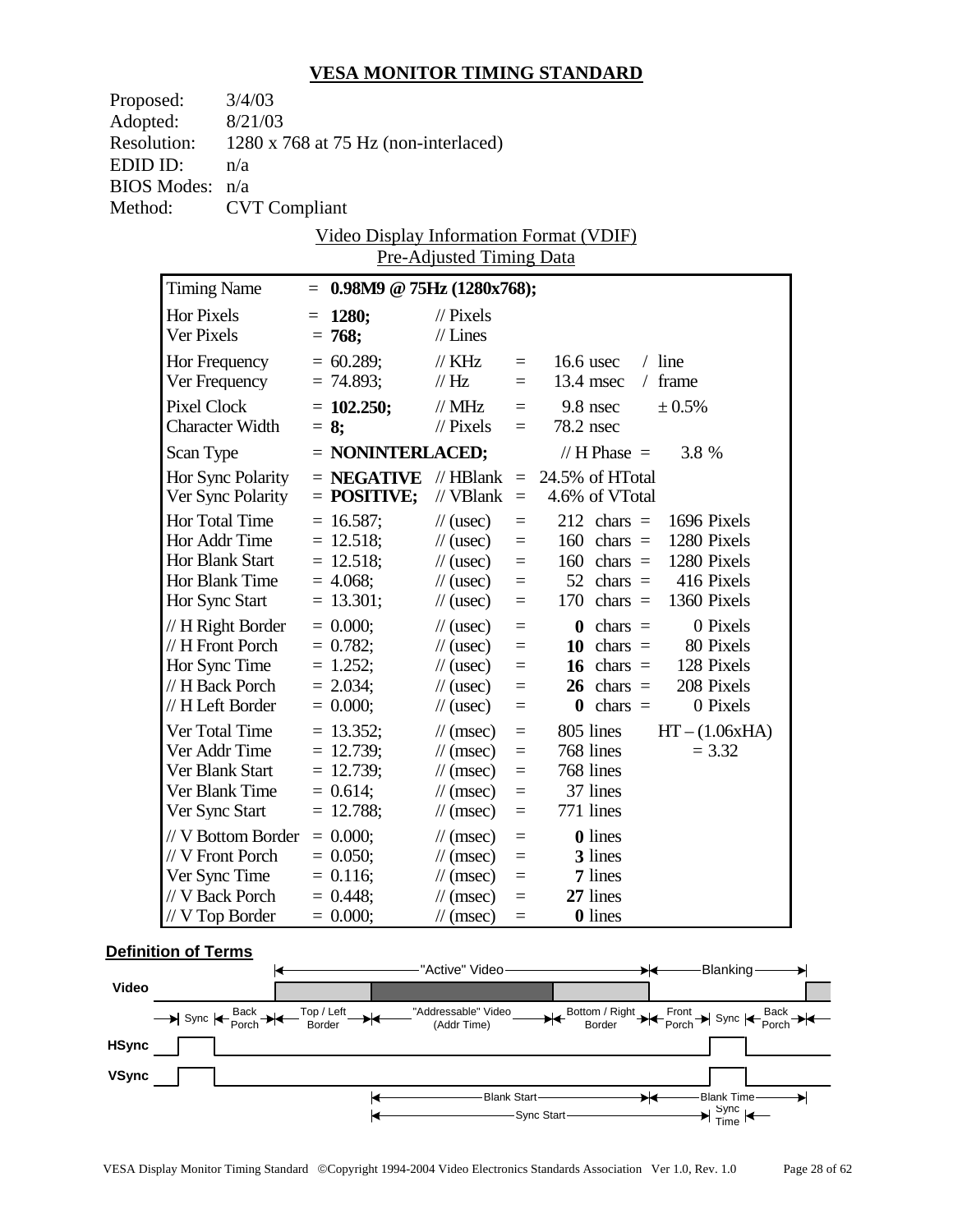| Proposed:          | 3/4/03                                                                            |  |                                      |                                                      |                      |                                                                         |  |
|--------------------|-----------------------------------------------------------------------------------|--|--------------------------------------|------------------------------------------------------|----------------------|-------------------------------------------------------------------------|--|
| Adopted:           | 8/21/03                                                                           |  |                                      |                                                      |                      |                                                                         |  |
| <b>Resolution:</b> |                                                                                   |  | 1280 x 768 at 85 Hz (non-interlaced) |                                                      |                      |                                                                         |  |
| EDID ID:           | n/a                                                                               |  |                                      |                                                      |                      |                                                                         |  |
| <b>BIOS Modes:</b> | n/a                                                                               |  |                                      |                                                      |                      |                                                                         |  |
| Method:            | <b>CVT</b> Compliant                                                              |  |                                      |                                                      |                      |                                                                         |  |
|                    |                                                                                   |  |                                      |                                                      |                      | Video Display Information Format (VDIF)                                 |  |
|                    |                                                                                   |  |                                      |                                                      |                      |                                                                         |  |
|                    | Pre-Adjusted Timing Data<br><b>Timing Name</b><br>$= 0.98M9 \t@ 85Hz (1280x768);$ |  |                                      |                                                      |                      |                                                                         |  |
|                    | Hor Pixels                                                                        |  | $= 1280;$                            | $\frac{1}{2}$ Pixels                                 |                      |                                                                         |  |
|                    | Ver Pixels                                                                        |  | $= 768;$                             | $//$ Lines                                           |                      |                                                                         |  |
|                    |                                                                                   |  | $= 68.633;$                          | $\frac{1}{K}$ KHz                                    |                      | $/$ line<br>14.6 usec                                                   |  |
|                    | Hor Frequency<br>Ver Frequency                                                    |  | $= 84.837;$                          | $\frac{1}{1}$ Hz                                     | $=$ $-$<br>$=$ $-$   | $11.8$ msec<br>$/$ frame                                                |  |
|                    |                                                                                   |  |                                      |                                                      |                      |                                                                         |  |
|                    | <b>Pixel Clock</b><br><b>Character Width</b>                                      |  | $= 117.500;$<br>$= 8$ ;              | $\frac{1}{2}$ MHz<br>$\frac{1}{2}$ Pixels            | $=$<br>$=$           | ± 0.5%<br>$8.5$ nsec<br>68.1 nsec                                       |  |
|                    |                                                                                   |  |                                      |                                                      |                      |                                                                         |  |
|                    | Scan Type                                                                         |  | $=$ NONINTERLACED;                   |                                                      |                      | // H Phase $=$<br>$4.0\%$                                               |  |
|                    | Hor Sync Polarity                                                                 |  |                                      |                                                      |                      | $=$ <b>NEGATIVE</b> // HBlank $=$ 25.2% of HTotal                       |  |
|                    | Ver Sync Polarity                                                                 |  | $=$ POSITIVE;                        |                                                      |                      | // $VBlank = 5.1\%$ of VTotal                                           |  |
|                    | Hor Total Time                                                                    |  | $= 14.570$ ;                         | $\frac{1}{2}$ (usec)                                 | $\equiv$             | $214$ chars =<br>1712 Pixels                                            |  |
|                    | Hor Addr Time                                                                     |  | $= 10.894;$                          | $\frac{1}{2}$ (usec)                                 | $\equiv$             | 1280 Pixels<br>$160 \text{ chars} =$                                    |  |
|                    | Hor Blank Start                                                                   |  | $= 10.894;$                          | $\frac{1}{2}$ (usec)                                 | $\equiv$             | $160 \text{ chars} = 1280 \text{ Pixels}$                               |  |
|                    | Hor Blank Time                                                                    |  | $= 3.677;$<br>$= 11.574;$            | $\frac{1}{2}$ (usec)                                 | $\equiv$             | $54 \text{ chars} = 432 \text{ Pixels}$<br>170 chars $=$<br>1360 Pixels |  |
|                    | Hor Sync Start                                                                    |  |                                      | $\frac{1}{2}$ (usec)                                 | $\equiv$             |                                                                         |  |
|                    | // H Right Border                                                                 |  | $= 0.000;$                           | $\frac{1}{2}$ (usec)                                 | $\equiv$             | 0 Pixels<br>$\mathbf{0}$ chars =                                        |  |
|                    | // H Front Porch                                                                  |  | $= 0.681;$                           | $\frac{1}{2}$ (usec)                                 | $\equiv$             | 10 chars $=$<br>80 Pixels                                               |  |
|                    | Hor Sync Time<br>// H Back Porch                                                  |  | $= 1.157;$                           | $\frac{1}{2}$ (usec)                                 | $=$                  | 17 chars $=$ 136 Pixels<br>216 Pixels<br>$27 \text{ chars} =$           |  |
|                    | // H Left Border                                                                  |  | $= 1.838;$<br>$= 0.000;$             | $\frac{1}{2}$ (usec)<br>$\frac{1}{2}$ (usec)         | $=$<br>$\equiv$      | $\mathbf{0}$ chars =<br>0 Pixels                                        |  |
|                    |                                                                                   |  |                                      |                                                      |                      |                                                                         |  |
|                    | Ver Total Time<br>Ver Addr Time                                                   |  | $= 11.787;$                          | $\frac{1}{\tan(\theta)}$                             | $\equiv$             | 809 lines<br>$HT - (1.06xHA)$                                           |  |
|                    | Ver Blank Start                                                                   |  | $= 11.190;$<br>$= 11.190;$           | $\frac{1}{\tan(\theta)}$<br>$\frac{1}{\tan(\theta)}$ | $\equiv$<br>$\equiv$ | 768 lines<br>$= 3.02$<br>768 lines                                      |  |
|                    | Ver Blank Time                                                                    |  | $= 0.597;$                           | $\frac{1}{\tan(\theta)}$                             | $=$                  | 41 lines                                                                |  |
|                    | Ver Sync Start                                                                    |  | $= 11.234;$                          | $\frac{1}{\sqrt{2}}$ (msec)                          | $=$                  | 771 lines                                                               |  |
|                    |                                                                                   |  |                                      |                                                      |                      |                                                                         |  |
|                    | // V Bottom Border<br>// V Front Porch                                            |  | $= 0.000;$<br>$= 0.044;$             | $\frac{1}{\pi}$ (msec)<br>$\frac{1}{\pi}$ (msec)     | $=$                  | <b>0</b> lines<br>3 lines                                               |  |
|                    | Ver Sync Time                                                                     |  | $= 0.102;$                           | $\frac{1}{\sqrt{2}}$ (msec)                          | $=$<br>$=$           | 7 lines                                                                 |  |
|                    | // V Back Porch                                                                   |  | $= 0.452;$                           | $\frac{1}{\sqrt{2}}$ (msec)                          | $=$                  | 31 lines                                                                |  |
|                    | // V Top Border                                                                   |  | $= 0.000;$                           | $\frac{1}{\sqrt{2}}$ (msec)                          | $\equiv$             | <b>0</b> lines                                                          |  |
|                    |                                                                                   |  |                                      |                                                      |                      |                                                                         |  |

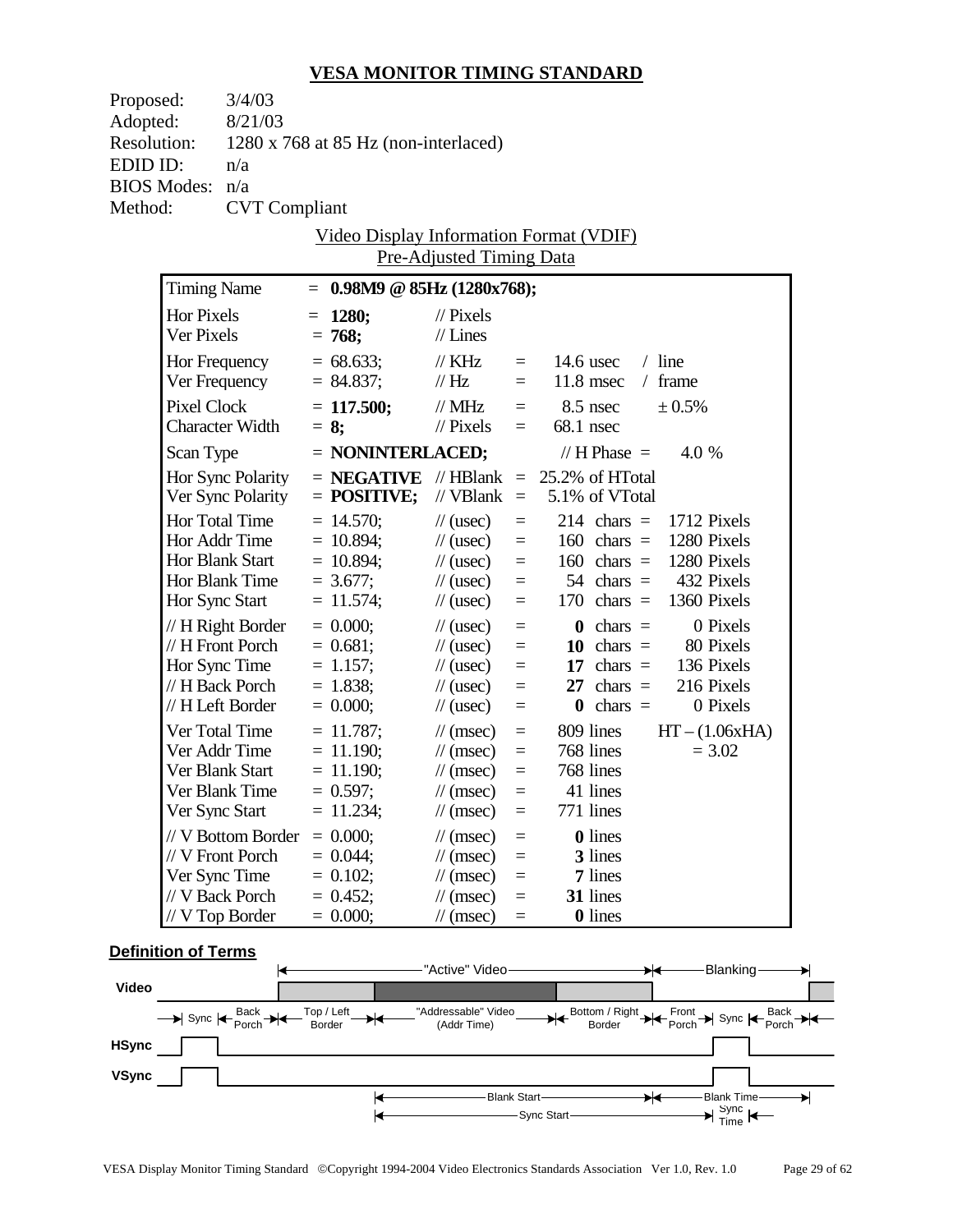| Proposed:          | 10/31/94                                    |
|--------------------|---------------------------------------------|
| Adopted:           | 3/1/96                                      |
| <b>Resolution:</b> | $1280 \times 960$ at 60 Hz (non-interlaced) |
| EDID ID:           | 081h, 040h                                  |
| BIOS Modes: n/a    |                                             |
| Method:            | *** NOT CVT COMPLIANT ***                   |
|                    |                                             |

Video Display Information Format (VDIF) Pre-Adjusted Timing Data

| <b>Timing Name</b>                                                                            | $1280 \times 960 \text{ } @60Hz;$                                         |                                                                                                                                           |                                                |                                                                                                                                                                                  |
|-----------------------------------------------------------------------------------------------|---------------------------------------------------------------------------|-------------------------------------------------------------------------------------------------------------------------------------------|------------------------------------------------|----------------------------------------------------------------------------------------------------------------------------------------------------------------------------------|
| Hor Pixels<br>Ver Pixels                                                                      | 1280;<br>$= 960;$                                                         | $\frac{1}{2}$ Pixels<br>$//$ Lines                                                                                                        |                                                |                                                                                                                                                                                  |
| Hor Frequency<br>Ver Frequency                                                                | $= 60.000;$<br>$= 60.000;$                                                | $//$ KHz<br>$\frac{1}{1}$ Hz                                                                                                              | $=$<br>$=$                                     | $16.7$ usec<br>$/$ line<br>16.7 msec<br>frame<br>$\sqrt{2}$                                                                                                                      |
| <b>Pixel Clock</b><br><b>Character Width</b>                                                  | $= 108.000;$<br>$= 8;$                                                    | $//$ MHz<br>$\frac{1}{2}$ Pixels                                                                                                          | $=$<br>$=$                                     | $9.3$ nsec<br>± 0.5%<br>74.1 nsec                                                                                                                                                |
| Scan Type                                                                                     | = NONINTERLACED;                                                          |                                                                                                                                           |                                                | // H Phase $=$<br>6.0%                                                                                                                                                           |
| Hor Sync Polarity<br>Ver Sync Polarity                                                        | $=$ POSITIVE;<br>$=$ POSITIVE;                                            | $//$ HBlank<br>// VBlank                                                                                                                  | $\equiv$<br>$\equiv$                           | 28.9% of HTotal<br>4.0% of VTotal                                                                                                                                                |
| Hor Total Time<br>Hor Addr Time<br>Hor Blank Start<br>Hor Blank Time<br>Hor Sync Start        | $= 16.667$ ;<br>$= 11.852;$<br>$= 11.852$ ;<br>$= 4.815$ ;<br>$= 12.741;$ | $\frac{1}{2}$ (usec)<br>$\frac{1}{2}$ (usec)<br>$\frac{1}{2}$ (usec)<br>$\frac{1}{2}$ (usec)<br>$\frac{1}{2}$ (usec)                      | $=$<br>$=$<br>$=$<br>$=$<br>$=$                | 225<br>1800 Pixels<br>chars $=$<br>1280 Pixels<br>160<br>chars $=$<br>160<br>1280 Pixels<br>chars $=$<br>520 Pixels<br>65<br>chars $=$<br>1376 Pixels<br>172<br>chars $=$        |
| // H Right Border<br>// H Front Porch<br>Hor Sync Time<br>// H Back Porch<br>// H Left Border | $= 0.000;$<br>$= 0.889;$<br>$= 1.037;$<br>$= 2.889;$<br>$= 0.000;$        | $\frac{1}{2}$ (usec)<br>$\frac{1}{2}$ (usec)<br>$\frac{1}{2}$ (usec)<br>$\frac{1}{2}$ (usec)<br>$\frac{1}{2}$ (usec)                      | $=$<br>$=$<br>$=$<br>$=$<br>$=$                | 0 Pixels<br>$\boldsymbol{0}$<br>chars $=$<br>12<br>$chars =$<br>96 Pixels<br>112 Pixels<br>14<br>chars $=$<br>312 Pixels<br>39<br>chars $=$<br>0 Pixels<br>$chars =$<br>$\bf{0}$ |
| Ver Total Time<br>Ver Addr Time<br>Ver Blank Start<br>Ver Blank Time<br>Ver Sync Start        | $= 16.667$ ;<br>$= 16.000;$<br>$= 16.000;$<br>$= 0.667;$<br>$= 16.017;$   | $\frac{1}{\sqrt{2}}$ (msec)<br>$\frac{1}{\pi}$ (msec)<br>$\frac{1}{\pi}$ (msec)<br>$\frac{1}{\pi}$ (msec)<br>$\frac{1}{\sqrt{2}}$ (msec)  | $\equiv$<br>$=$<br>$\equiv$<br>$\equiv$<br>$=$ | 1000 lines<br>$HT - (1.06xHA)$<br>960 lines<br>$= 4.1$<br>960 lines<br>40 lines<br>961 lines                                                                                     |
| // V Bottom Border<br>// V Front Porch<br>Ver Sync Time<br>// V Back Porch<br>// V Top Border | $= 0.000;$<br>$= 0.017$ ;<br>$= 0.050$ ;<br>$= 0.600;$<br>$= 0.000;$      | $\mathcal{U}$ (msec)<br>$\frac{1}{\sqrt{2}}$ (msec)<br>$\frac{1}{\sqrt{2}}$ (msec)<br>$\frac{1}{\sqrt{2}}$ (msec)<br>$\mathcal{U}$ (msec) | $=$<br>$=$<br>$=$<br>$=$<br>$=$                | 0 lines<br>1 lines<br>3 lines<br>36 lines<br>0 lines                                                                                                                             |

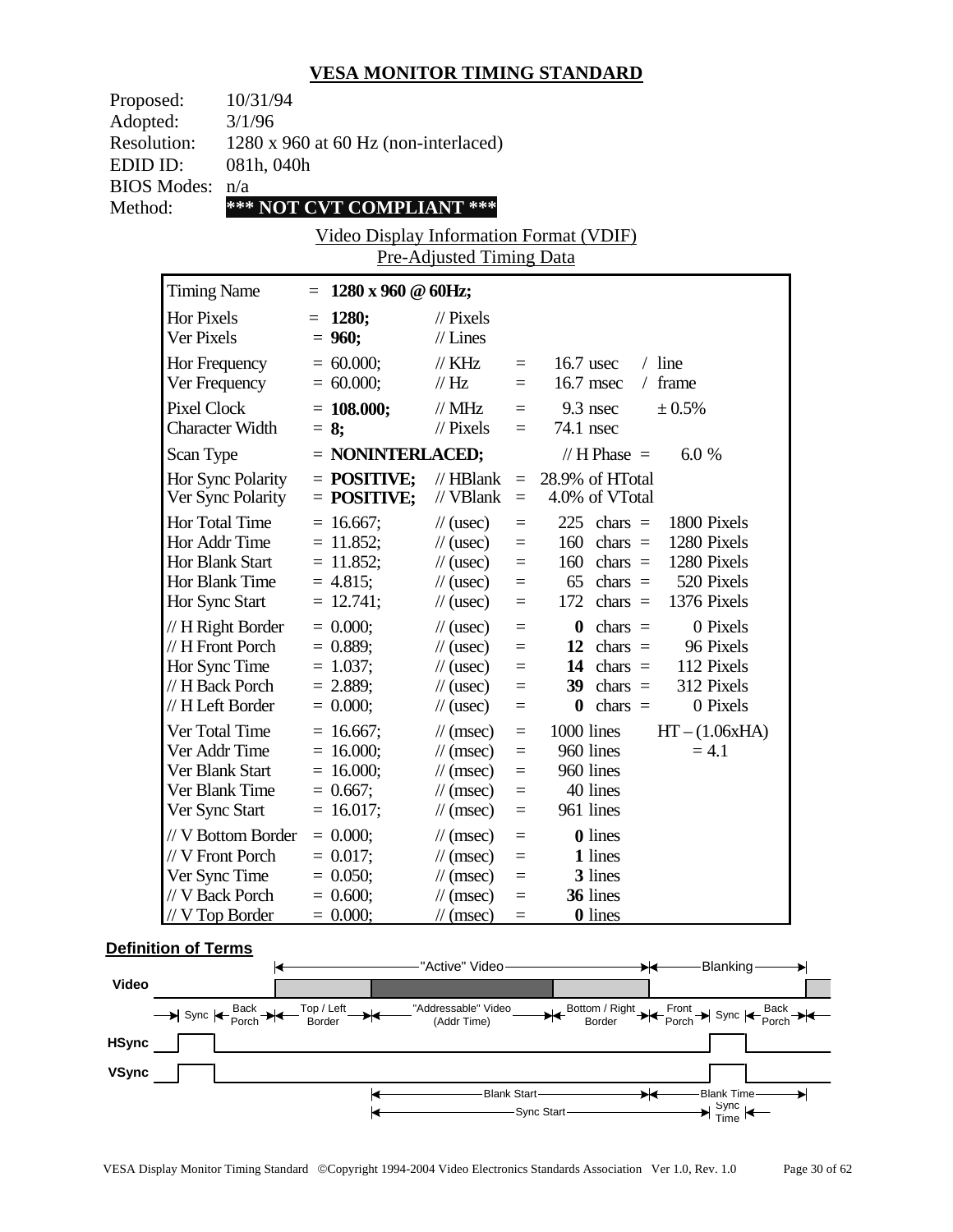| Proposed:          | 10/10/95                                    |
|--------------------|---------------------------------------------|
| Adopted:           | 3/1/96                                      |
| <b>Resolution:</b> | $1280 \times 960$ at 85 Hz (non-interlaced) |
| EDID ID:           | 081h, 059h                                  |
| BIOS Modes: n/a    |                                             |
| Method:            | *** NOT CVT COMPLIANT ***                   |

Video Display Information Format (VDIF) Pre-Adjusted Timing Data

| <b>Timing Name</b>                                                                              | 1280 x 960 @ 85Hz;<br>$=$                                               |                                                                                                                                        |                                 |                                                                                                                                                                                         |
|-------------------------------------------------------------------------------------------------|-------------------------------------------------------------------------|----------------------------------------------------------------------------------------------------------------------------------------|---------------------------------|-----------------------------------------------------------------------------------------------------------------------------------------------------------------------------------------|
| Hor Pixels<br>Ver Pixels                                                                        | 1280;<br>$=$<br>$= 960;$                                                | $\mathcal{U}$ Pixels<br>$//$ Lines                                                                                                     |                                 |                                                                                                                                                                                         |
| Hor Frequency<br>Ver Frequency                                                                  | $= 85.938;$<br>$= 85.002;$                                              | $//$ KHz<br>$\frac{1}{1}$ Hz                                                                                                           | $\equiv$<br>$=$                 | $11.6$ usec<br>$/$ line<br>11.8 msec<br>frame<br>$\sqrt{2}$                                                                                                                             |
| <b>Pixel Clock</b><br><b>Character Width</b>                                                    | $= 148.500;$<br>$= 8;$                                                  | $//$ MHz<br>$\frac{1}{2}$ Pixels                                                                                                       | $=$<br>$=$                      | $6.7$ nsec<br>± 0.5%<br>53.9 nsec                                                                                                                                                       |
| Scan Type                                                                                       | $=$ NONINTERLACED;                                                      |                                                                                                                                        |                                 | // $H$ Phase $=$<br>4.6 %                                                                                                                                                               |
| Hor Sync Polarity<br>Ver Sync Polarity                                                          | $=$ POSITIVE;<br>$=$ POSITIVE;                                          | $//$ HBlank<br>// VBlank                                                                                                               | $\equiv$<br>$\equiv$            | 25.9% of HTotal<br>5.0% of VTotal                                                                                                                                                       |
| Hor Total Time<br>Hor Addr Time<br>Hor Blank Start<br>Hor Blank Time<br>Hor Sync Start          | $= 11.636$ ;<br>$= 8.620;$<br>$= 8.620$ ;<br>$= 3.017$ ;<br>$= 9.051$ ; | $\frac{1}{2}$ (usec)<br>$\frac{1}{2}$ (usec)<br>$\frac{1}{2}$ (usec)<br>$\frac{1}{2}$ (usec)<br>$\frac{1}{2}$ (usec)                   | $=$<br>$=$<br>$=$<br>$=$<br>$=$ | $216$ chars =<br>1728 Pixels<br>1280 Pixels<br>160<br>chars $=$<br>160<br>1280 Pixels<br>chars $=$<br>448 Pixels<br>56<br>chars $=$<br>168<br>chars $=$<br>1344 Pixels                  |
| // H Right Border<br>// H Front Porch<br>Hor Sync Time<br>// H Back Porch<br>// H Left Border   | $= 0.000;$<br>$= 0.431$ ;<br>$= 1.077;$<br>$= 1.508;$<br>$= 0.000;$     | $\frac{1}{2}$ (usec)<br>$\frac{1}{2}$ (usec)<br>$\frac{1}{2}$ (usec)<br>$\frac{1}{2}$ (usec)<br>$\frac{1}{2}$ (usec)                   | $=$<br>$=$<br>$=$<br>$=$<br>$=$ | 0 Pixels<br>$\boldsymbol{0}$<br>chars $=$<br>8<br>chars $=$<br>64 Pixels<br>20<br>chars $=$<br>160 Pixels<br>224 Pixels<br>28<br>chars $=$<br>chars $=$<br>0 Pixels<br>$\boldsymbol{0}$ |
| Ver Total Time<br>Ver Addr Time<br>Ver Blank Start<br>Ver Blank Time<br>Ver Sync Start          | $= 11.764$ ;<br>$= 11.171;$<br>$= 11.171;$<br>$= 0.593;$<br>$= 11.183;$ | $\frac{1}{\pi}$ (msec)<br>$\frac{1}{\pi}$ (msec)<br>$\frac{1}{\pi}$ (msec)<br>$\frac{1}{\pi}$ (msec)<br>$\frac{1}{\sqrt{2}}$ (msec)    | $=$<br>$=$<br>$=$<br>$=$<br>$=$ | 1011 lines<br>$HT - (1.06xHA)$<br>960 lines<br>$= 2.5$<br>960 lines<br>51 lines<br>961 lines                                                                                            |
| // V Bottom Border<br>// V Front Porch<br>Ver Sync Time<br>// V Back Porch<br>$//$ V Top Border | $= 0.000;$<br>$= 0.012$ ;<br>$= 0.035$ ;<br>$= 0.547;$<br>$= 0.000$     | $\frac{1}{\pi}$ (msec)<br>$\frac{1}{\pi}$ (msec)<br>$\frac{1}{\sqrt{2}}$ (msec)<br>$\frac{1}{\sqrt{2}}$ (msec)<br>$\mathcal{U}$ (msec) | $=$<br>$=$<br>$=$<br>$=$<br>$=$ | 0 lines<br>1 lines<br>3 lines<br>47 lines<br><b>0</b> lines                                                                                                                             |

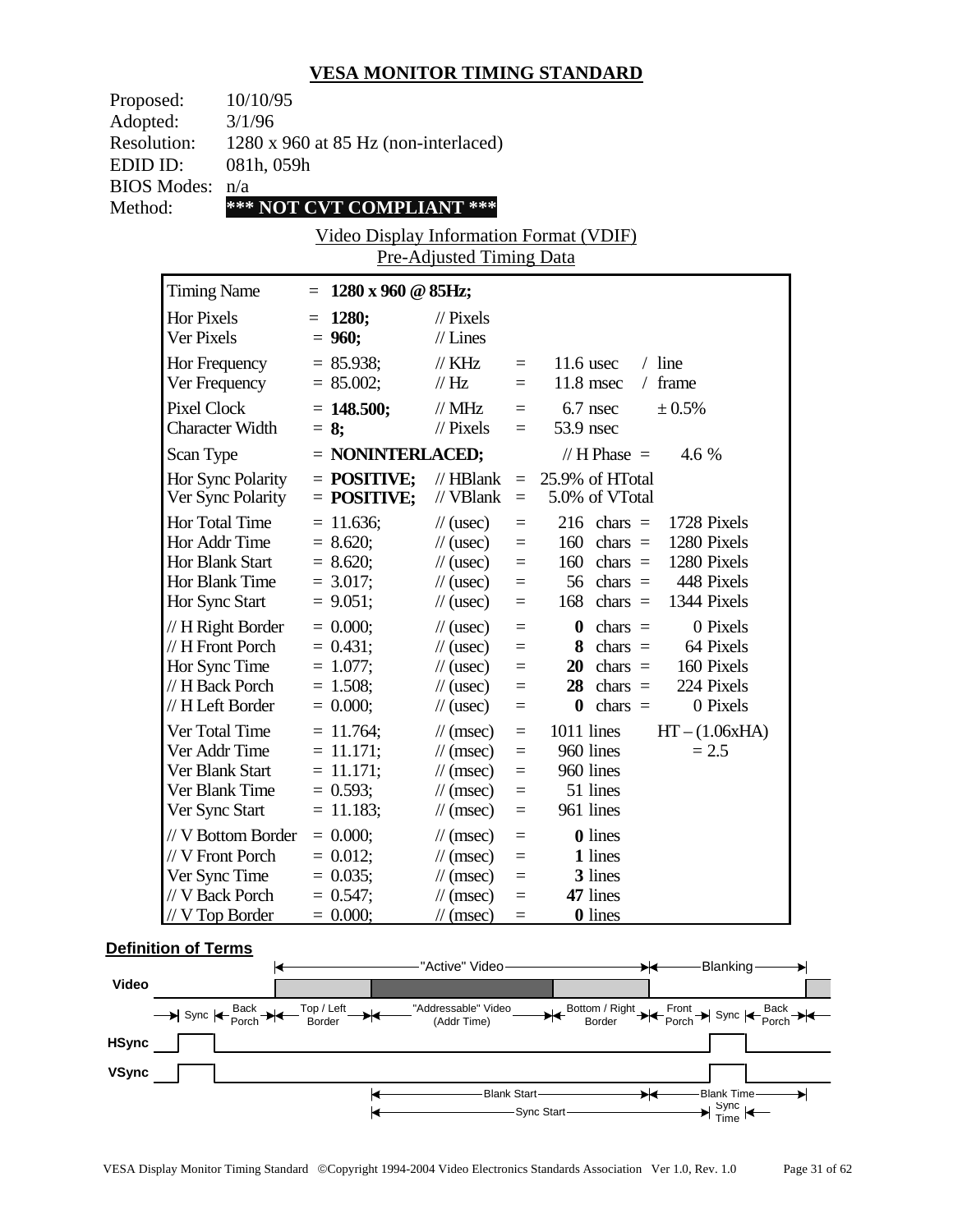| Adopted:<br><b>Resolution:</b>            | 12/18/96                                                                                        | $1280 \times 1024$ at 60 Hz (non-interlaced)                              |                                                                                                                                                         |                                                          |                                                                                                                                                                                    |  |
|-------------------------------------------|-------------------------------------------------------------------------------------------------|---------------------------------------------------------------------------|---------------------------------------------------------------------------------------------------------------------------------------------------------|----------------------------------------------------------|------------------------------------------------------------------------------------------------------------------------------------------------------------------------------------|--|
| EDID ID:<br><b>BIOS Modes:</b><br>Method: | 081h, 080h                                                                                      | *** NOT CVT COMPLIANT ***                                                 |                                                                                                                                                         |                                                          | 106h, 107h, 119h, 11Ah, & 11Bh (4, 8, 15, 16, & 24 bpp)                                                                                                                            |  |
|                                           |                                                                                                 | Video Display Information Format (VDIF)                                   | Pre-Adjusted Timing Data                                                                                                                                |                                                          |                                                                                                                                                                                    |  |
|                                           | <b>Timing Name</b>                                                                              | $= 1280 \times 1024 \text{ } \textcircled{a}$ 60Hz;                       |                                                                                                                                                         |                                                          |                                                                                                                                                                                    |  |
|                                           | <b>Hor Pixels</b><br>Ver Pixels                                                                 | $= 1280;$<br>$= 1024;$                                                    | $\frac{1}{2}$ Pixels<br>$//$ Lines                                                                                                                      |                                                          |                                                                                                                                                                                    |  |
|                                           | Hor Frequency<br>Ver Frequency                                                                  | $= 63.981;$<br>$= 60.020;$                                                | $\frac{1}{K}$ KHz<br>$\frac{1}{1}$ Hz                                                                                                                   | $=$<br>$=$                                               | $/$ line<br>15.6 usec<br>$16.7$ msec<br>$/$ frame                                                                                                                                  |  |
|                                           | <b>Pixel Clock</b><br><b>Character Width</b>                                                    | $= 108.000;$<br>$= 8$ ;                                                   | $\frac{1}{2}$ MHz<br>$\frac{1}{2}$ Pixels                                                                                                               | $=$<br>$=$                                               | $9.3$ nsec<br>± 0.5%<br>74.1 nsec                                                                                                                                                  |  |
|                                           | Scan Type                                                                                       | = NONINTERLACED;                                                          |                                                                                                                                                         |                                                          | 5.9 %<br>// $H$ Phase $=$                                                                                                                                                          |  |
|                                           | Hor Sync Polarity<br>Ver Sync Polarity                                                          | $=$ POSITIVE;<br>$=$ POSITIVE;                                            | $//$ HBlank<br>// VBlank                                                                                                                                | $=$<br>$\equiv$                                          | 24.2% of HTotal<br>3.9% of VTotal                                                                                                                                                  |  |
|                                           | Hor Total Time<br>Hor Addr Time<br>Hor Blank Start<br>Hor Blank Time<br>Hor Sync Start          | $= 15.630;$<br>$= 11.852;$<br>$= 11.852$ ;<br>$= 3.778;$<br>$= 12.296;$   | $\frac{1}{2}$ (usec)<br>$\frac{1}{2}$ (usec)<br>$\frac{1}{2}$ (usec)<br>$\frac{1}{2}$ (usec)<br>$\frac{1}{2}$ (usec)                                    | $\equiv$<br>$=$<br>$\equiv$<br>$\equiv$<br>$\equiv$      | $211$ chars =<br>1688 Pixels<br>1280 Pixels<br>$160 \text{ chars} =$<br>$160 \text{ chars} =$<br>1280 Pixels<br>408 Pixels<br>$51$ chars =<br>$166 \text{ chars} =$<br>1328 Pixels |  |
|                                           | // H Right Border<br>$// H$ Front Porch<br>Hor Sync Time<br>// H Back Porch<br>// H Left Border | $= 0.000;$<br>$= 0.444$ ;<br>$= 1.037;$<br>$= 2.296$ ;<br>$= 0.000;$      | $\frac{1}{2}$ (usec)<br>$\frac{1}{2}$ (usec)<br>$\frac{1}{2}$ (usec)<br>$\frac{1}{2}$ (usec)<br>$\frac{1}{2}$ (usec)                                    | $\equiv$<br>$=$<br>$\equiv$<br>$=$<br>$=$                | 0 Pixels<br>$\theta$ chars =<br>6 chars $=$<br>48 Pixels<br>14 chars $=$<br>112 Pixels<br>31 chars $=$<br>248 Pixels<br>0 Pixels<br>$\theta$ chars =                               |  |
|                                           | Ver Total Time<br>Ver Addr Time<br>Ver Blank Start<br>Ver Blank Time<br>Ver Sync Start          | $= 16.661;$<br>$= 16.005$ ;<br>$= 16.005$ ;<br>$= 0.656$ ;<br>$= 16.020;$ | $\mathcal{U}$ (msec)<br>$\frac{1}{\tan(\theta)}$<br>$\frac{1}{\tan(\theta)}$<br>$\frac{1}{\tan(\theta)}$<br>$\frac{1}{2}$ (msec)                        | $\equiv$<br>$\equiv$<br>$\equiv$<br>$\equiv$<br>$\equiv$ | 1066 lines<br>$HT - (1.06xHA)$<br>$1024$ lines<br>$= 3.07$<br>1024 lines<br>42 lines<br>1025 lines                                                                                 |  |
|                                           | // V Bottom Border<br>// V Front Porch<br>Ver Sync Time<br>// V Back Porch<br>$//$ V Top Border | $= 0.000;$<br>$= 0.016;$<br>$= 0.047;$<br>$= 0.594$ ;<br>$= 0.000;$       | $\frac{1}{\sqrt{2}}$ (msec)<br>$\frac{1}{\sqrt{2}}$ (msec)<br>$\frac{1}{\sqrt{2}}$ (msec)<br>$\frac{1}{\sqrt{2}}$ (msec)<br>$\frac{1}{\sqrt{2}}$ (msec) | $=$<br>$\equiv$<br>$=$<br>$=$<br>$=$                     | <b>0</b> lines<br>1 lines<br>3 lines<br>38 lines<br><b>0</b> lines                                                                                                                 |  |

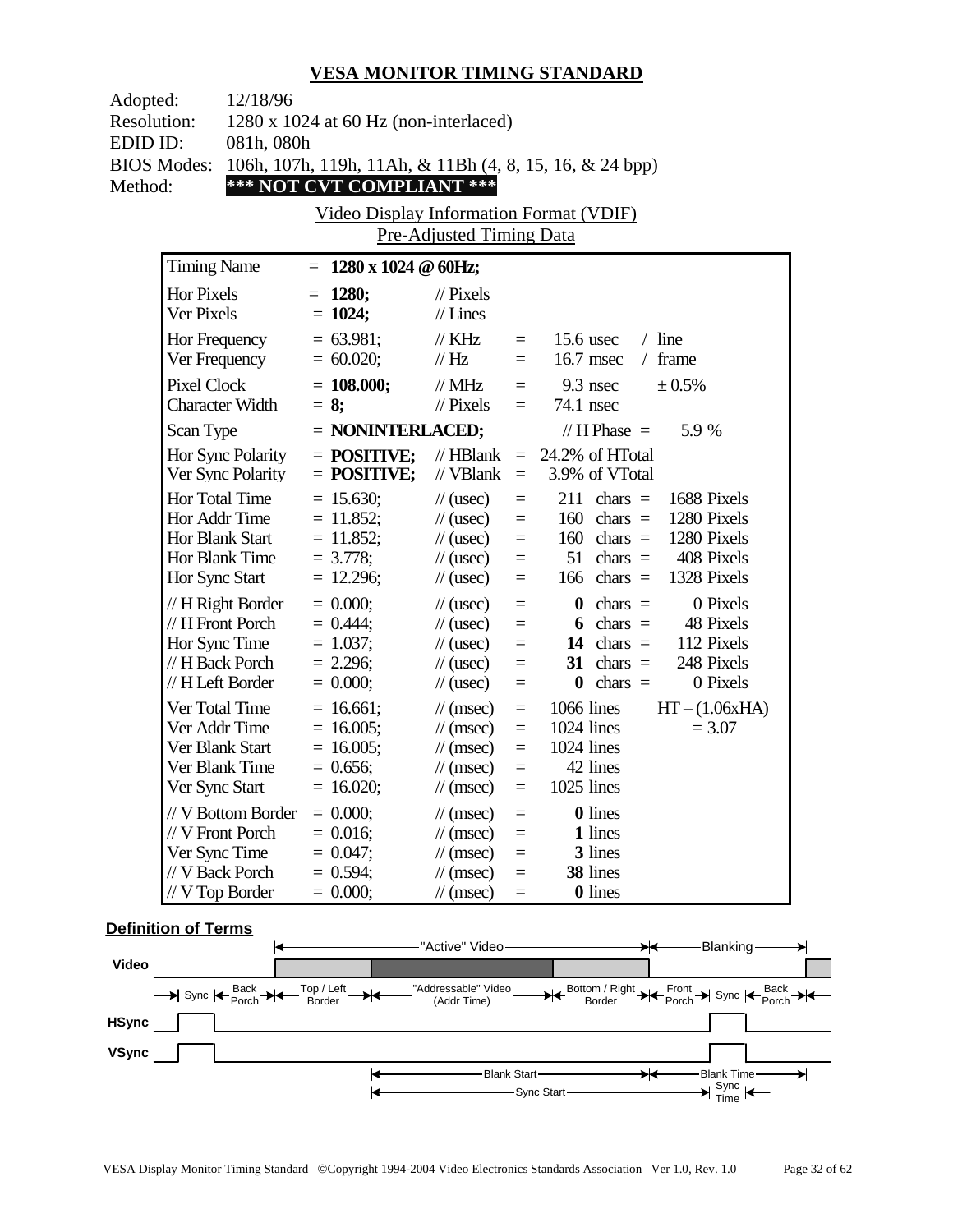| Adopted:           | 10/4/93                                                             |                                       |                                                            |            |                                                         |  |  |  |
|--------------------|---------------------------------------------------------------------|---------------------------------------|------------------------------------------------------------|------------|---------------------------------------------------------|--|--|--|
| <b>Resolution:</b> |                                                                     | 1280 x 1024 at 75 Hz (non-interlaced) |                                                            |            |                                                         |  |  |  |
| EDID ID:           | 081h, 08Fh                                                          |                                       |                                                            |            |                                                         |  |  |  |
| <b>BIOS Modes:</b> |                                                                     |                                       |                                                            |            | 106h, 107h, 119h, 11Ah, & 11Bh (4, 8, 15, 16, & 24 bpp) |  |  |  |
| Method:            |                                                                     | *** NOT CVT COMPLIANT ***             |                                                            |            |                                                         |  |  |  |
|                    |                                                                     |                                       |                                                            |            |                                                         |  |  |  |
|                    | Video Display Information Format (VDIF)<br>Pre-Adjusted Timing Data |                                       |                                                            |            |                                                         |  |  |  |
|                    |                                                                     |                                       |                                                            |            |                                                         |  |  |  |
|                    | <b>Timing Name</b>                                                  | $1280 \times 1024$ @ 75Hz;<br>$=$     |                                                            |            |                                                         |  |  |  |
|                    | Hor Pixels                                                          | 1280;<br>$=$                          | $//$ Pixels                                                |            |                                                         |  |  |  |
|                    | Ver Pixels                                                          | $= 1024;$                             | $//$ Lines                                                 |            |                                                         |  |  |  |
|                    | Hor Frequency                                                       | $= 79.976$ ;                          | $\frac{1}{K}$ KHz                                          | $=$        | $12.5$ usec<br>$/$ line                                 |  |  |  |
|                    | Ver Frequency                                                       | $= 75.025;$                           | // Hz                                                      | $=$        | 13.3 msec<br>/ frame                                    |  |  |  |
|                    | <b>Pixel Clock</b>                                                  | $= 135.000;$                          | $//$ MHz                                                   | $=$        | 7.4 nsec<br>± 0.5%                                      |  |  |  |
|                    | <b>Character Width</b>                                              | $= 8;$                                | $\mathcal{U}$ Pixels                                       | $=$        | 59.3 nsec                                               |  |  |  |
|                    | Scan Type                                                           | $=$ NONINTERLACED;                    |                                                            |            | // $H$ Phase $=$<br>6.9%                                |  |  |  |
|                    | Hor Sync Polarity                                                   | $=$ POSITIVE;                         | $//$ HBlank                                                | $=$        | 24.2% of HTotal                                         |  |  |  |
|                    | Ver Sync Polarity                                                   | $=$ POSITIVE;                         | // VBlank                                                  | $=$        | 3.9% of VTotal                                          |  |  |  |
|                    | Hor Total Time                                                      | $= 12.504$ ;                          | $\frac{1}{2}$ (usec)                                       | $=$        | $211$ chars =<br>1688 Pixels                            |  |  |  |
|                    | Hor Addr Time                                                       | $= 9.481;$                            | $\frac{1}{2}$ (usec)                                       | $=$        | 1280 Pixels<br>$160 \text{ chars} =$                    |  |  |  |
|                    | Hor Blank Start                                                     | $= 9.481;$                            | $\frac{1}{2}$ (usec)                                       | $=$        | 1280 Pixels<br>160<br>chars $=$                         |  |  |  |
|                    | Hor Blank Time                                                      | $= 3.022;$                            | $\frac{1}{2}$ (usec)                                       | $=$        | 51<br>chars $=$<br>408 Pixels                           |  |  |  |
|                    | Hor Sync Start                                                      | $= 9.600;$                            | $\frac{1}{2}$ (usec)                                       | $=$        | 1296 Pixels<br>162<br>chars $=$                         |  |  |  |
|                    | // H Right Border                                                   | $= 0.000;$                            | $\frac{1}{2}$ (usec)                                       | $=$        | chars $=$<br>0 Pixels<br>$\bf{0}$                       |  |  |  |
|                    | // H Front Porch                                                    | $= 0.119;$                            | $\frac{1}{2}$ (usec)                                       | $=$        | 2 chars $=$<br>16 Pixels                                |  |  |  |
|                    | Hor Sync Time                                                       | $= 1.067;$                            | $\frac{1}{2}$ (usec)                                       | $=$        | 18 chars $=$<br>144 Pixels                              |  |  |  |
|                    | // H Back Porch                                                     | $= 1.837;$                            | $\frac{1}{2}$ (usec)                                       | $=$        | 31 chars $=$<br>248 Pixels                              |  |  |  |
|                    | // H Left Border                                                    | $= 0.000;$                            | $\frac{1}{2}$ (usec)                                       | $=$        | chars $=$<br>0 Pixels<br>$\bf{0}$                       |  |  |  |
|                    | Ver Total Time                                                      | $= 13.329;$                           | $\frac{1}{\sqrt{2}}$ (msec)                                | $=$        | 1066 lines<br>$HT - (1.06xHA)$                          |  |  |  |
|                    | Ver Addr Time                                                       | $= 12.804$ ;                          | $\frac{1}{\sqrt{2}}$ (msec)                                | $=$        | 1024 lines<br>$= 2.45$                                  |  |  |  |
|                    | Ver Blank Start                                                     | $= 12.804$ ;                          | $\frac{1}{\sqrt{2}}$ (msec)                                | $=$        | 1024 lines                                              |  |  |  |
|                    | Ver Blank Time                                                      | $= 0.525$ ;                           | $\frac{1}{\sqrt{2}}$ (msec)                                | $=$        | 42 lines<br>1025 lines                                  |  |  |  |
|                    | Ver Sync Start                                                      | $= 12.816;$                           | $\frac{1}{\sqrt{2}}$ (msec)                                | $=$        |                                                         |  |  |  |
|                    | // V Bottom Border                                                  | $= 0.000;$                            | $\frac{1}{\tan(\theta)}$                                   | $=$        | 0 lines                                                 |  |  |  |
|                    | // V Front Porch                                                    | $= 0.013;$                            | $\frac{1}{\sqrt{2}}$ (msec)                                | $=$        | 1 lines                                                 |  |  |  |
|                    | Ver Sync Time<br>// V Back Porch                                    | $= 0.038;$<br>$= 0.475$ ;             | $\frac{1}{\sqrt{2}}$ (msec)<br>$\frac{1}{\sqrt{2}}$ (msec) | $=$<br>$=$ | 3 lines<br>38 lines                                     |  |  |  |
|                    | $//$ V Top Border                                                   | $= 0.000;$                            | $\frac{1}{\sqrt{2}}$ (msec)                                | $=$        | <b>0</b> lines                                          |  |  |  |
|                    |                                                                     |                                       |                                                            |            |                                                         |  |  |  |

The above 1280x1024 timing is intended to come as close as possible to 75.000 Hz refresh within the constraints of an integer pixel clock and 8-pixel characters. This timing is already very close to the ideal rate with the integer clock; achieving exactly 75.000 Hz with the same parameters requires a 134.956 MHz pixel clock.

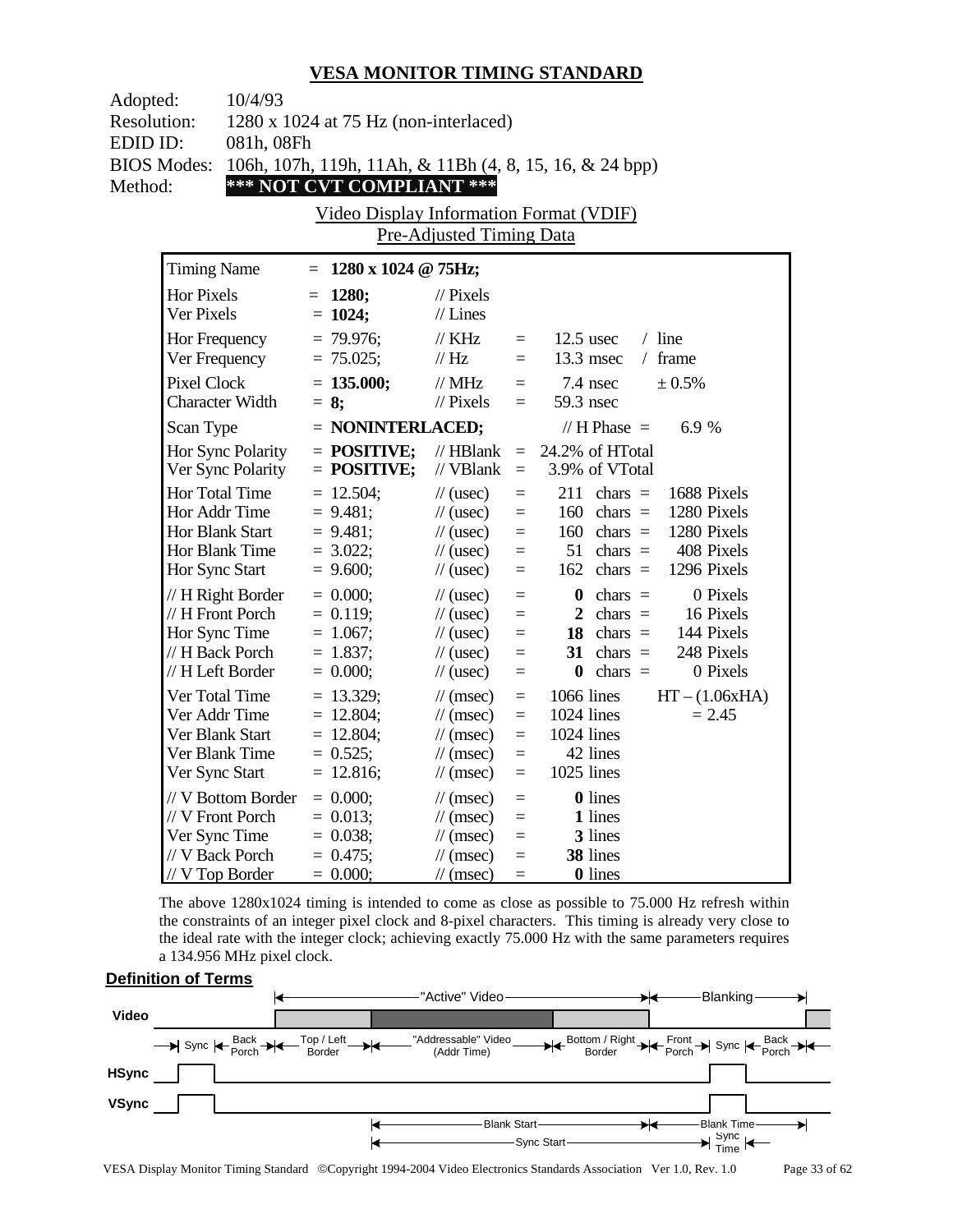| Proposed:           | 10/10/95                                     |
|---------------------|----------------------------------------------|
| Adopted:            | 3/1/96                                       |
| <b>Resolution:</b>  | $1280 \times 1024$ at 85 Hz (non-interlaced) |
| EDID ID:            | 081h, 099h                                   |
| $BIOS$ Modes: $n/a$ |                                              |
| Method:             | *** NOT CVT COMPLIANT ***                    |
|                     |                                              |

Video Display Information Format (VDIF) Pre-Adjusted Timing Data

| <b>Timing Name</b>                                                                              | $1280 \times 1024 \odot 85$ Hz;<br>$=$                                    |                                                                                                                                               |                                                          |                                                                                                                                                                                 |
|-------------------------------------------------------------------------------------------------|---------------------------------------------------------------------------|-----------------------------------------------------------------------------------------------------------------------------------------------|----------------------------------------------------------|---------------------------------------------------------------------------------------------------------------------------------------------------------------------------------|
| <b>Hor Pixels</b><br>Ver Pixels                                                                 | 1280;<br>$=$<br>$= 1024;$                                                 | $\frac{1}{2}$ Pixels<br>$//$ Lines                                                                                                            |                                                          |                                                                                                                                                                                 |
| Hor Frequency<br>Ver Frequency                                                                  | $= 91.146$ ;<br>$= 85.024$ ;                                              | $//$ KHz<br>// Hz                                                                                                                             | $=$<br>$=$                                               | $/$ line<br>$11.0$ usec<br>11.8 msec<br>frame<br>$\sqrt{2}$                                                                                                                     |
| <b>Pixel Clock</b><br><b>Character Width</b>                                                    | $= 157.500;$<br>$= 8;$                                                    | $\frac{1}{1}$ MHz<br>$\frac{1}{2}$ Pixels                                                                                                     | $=$<br>$=$                                               | 6.3 nsec<br>$\pm 0.5\%$<br>50.8 nsec                                                                                                                                            |
| Scan Type                                                                                       | = NONINTERLACED;                                                          |                                                                                                                                               |                                                          | // H Phase $=$<br>4.6 %                                                                                                                                                         |
| Hor Sync Polarity<br>Ver Sync Polarity                                                          | $=$ POSITIVE;<br>$=$ POSITIVE;                                            | $//$ HBlank<br>// VBlank                                                                                                                      | $\equiv$<br>$\equiv$                                     | 25.9% of HTotal<br>4.5% of VTotal                                                                                                                                               |
| Hor Total Time<br>Hor Addr Time<br>Hor Blank Start<br>Hor Blank Time<br>Hor Sync Start          | $= 10.971$ ;<br>$= 8.127;$<br>$= 8.127$ ;<br>$= 2.844;$<br>$= 8.533;$     | $\frac{1}{2}$ (usec)<br>$\frac{1}{2}$ (usec)<br>$\frac{1}{2}$ (usec)<br>$\frac{1}{2}$ (usec)<br>$\frac{1}{2}$ (usec)                          | $\equiv$<br>$\equiv$<br>$=$<br>$=$<br>$=$                | 216<br>1728 Pixels<br>$chars =$<br>160<br>1280 Pixels<br>chars $=$<br>160<br>1280 Pixels<br>chars $=$<br>448 Pixels<br>56<br>chars $=$<br>1344 Pixels<br>168<br>chars $=$       |
| // H Right Border<br>// H Front Porch<br>Hor Sync Time<br>// H Back Porch<br>// H Left Border   | $= 0.000;$<br>$= 0.406$ ;<br>$= 1.016;$<br>$= 1.422$ ;<br>$= 0.000;$      | $\frac{1}{2}$ (usec)<br>$\frac{1}{2}$ (usec)<br>$\frac{1}{2}$ (usec)<br>$\frac{1}{2}$ (usec)<br>$\frac{1}{2}$ (usec)                          | $=$<br>$=$<br>$=$<br>$\equiv$<br>$=$                     | 0 Pixels<br>$\boldsymbol{0}$<br>chars $=$<br>64 Pixels<br>8<br>chars $=$<br>160 Pixels<br>20<br>chars $=$<br>chars $=$<br>224 Pixels<br>28<br>0 Pixels<br>chars $=$<br>$\bf{0}$ |
| Ver Total Time<br>Ver Addr Time<br>Ver Blank Start<br>Ver Blank Time<br>Ver Sync Start          | $= 11.761$ ;<br>$= 11.235$ ;<br>$= 11.235;$<br>$= 0.527;$<br>$= 11.246$ ; | $\frac{1}{\sqrt{2}}$ (msec)<br>$\frac{1}{\pi}$ (msec)<br>$\frac{1}{\pi}$ (msec)<br>$\frac{1}{\sqrt{2}}$ (msec)<br>$\frac{1}{\sqrt{2}}$ (msec) | $\equiv$<br>$\equiv$<br>$\equiv$<br>$\equiv$<br>$\equiv$ | 1072 lines<br>$HT - (1.06xHA)$<br>1024 lines<br>$= 2.36$<br>1024 lines<br>48 lines<br>1025 lines                                                                                |
| // V Bottom Border<br>// V Front Porch<br>Ver Sync Time<br>// V Back Porch<br>$//$ V Top Border | $= 0.000;$<br>$= 0.011;$<br>$= 0.033$ ;<br>$= 0.483;$<br>$= 0.000;$       | $\frac{1}{\pi}$ (msec)<br>$\frac{1}{\sqrt{2}}$ (msec)<br>$\frac{1}{\sqrt{2}}$ (msec)<br>$\frac{1}{\sqrt{2}}$ (msec)<br>$\mathcal{U}$ (msec)   | $=$<br>$=$<br>$\equiv$<br>$=$<br>$=$                     | <b>0</b> lines<br>1 lines<br>3 lines<br>44 lines<br><b>0</b> lines                                                                                                              |

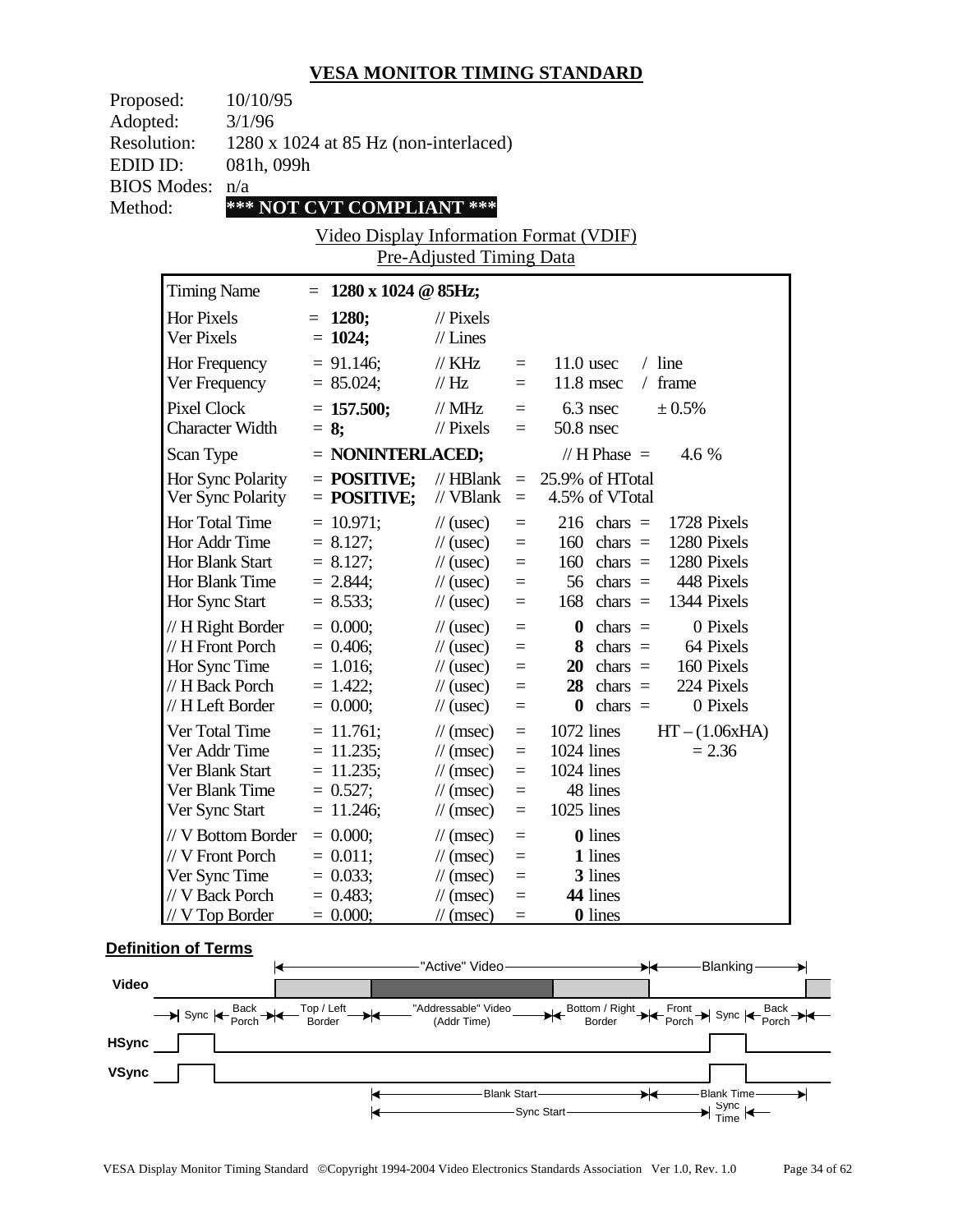| Proposed:<br>Adopted:<br><b>Resolution:</b><br>EDID ID:<br><b>BIOS Modes:</b><br>Method: | 3/4/03<br>8/21/03<br>8Bh, C0h<br>n/a                                         | 1360 x 768 at 60 Hz (non-interlaced)<br>*** NOT CVT COMPLIANT ***        | Pre-Adjusted Timing Data                                                                                                                                |                                                                   | <u>Video Display Information Format (VDIF)</u>                                                                                                                               |
|------------------------------------------------------------------------------------------|------------------------------------------------------------------------------|--------------------------------------------------------------------------|---------------------------------------------------------------------------------------------------------------------------------------------------------|-------------------------------------------------------------------|------------------------------------------------------------------------------------------------------------------------------------------------------------------------------|
| <b>Timing Name</b>                                                                       |                                                                              | $= 1360x768$ @ 60Hz;                                                     |                                                                                                                                                         |                                                                   |                                                                                                                                                                              |
| <b>Hor Pixels</b><br>Ver Pixels                                                          |                                                                              | $= 1360;$<br>$= 768;$                                                    | $\frac{1}{2}$ Pixels<br>$//$ Lines                                                                                                                      |                                                                   |                                                                                                                                                                              |
| Ver Frequency                                                                            | Hor Frequency                                                                | $= 47.712;$<br>$= 60.015;$                                               | $\frac{1}{K}$ KHz<br>$\frac{1}{1}$ Hz                                                                                                                   | $=$<br>$=$                                                        | $21.0$ usec<br>$/$ line<br>/ frame<br>16.7 msec                                                                                                                              |
| <b>Pixel Clock</b>                                                                       | <b>Character Width</b>                                                       | $= 85.500;$<br>$= 8$ ;                                                   | $\frac{1}{2}$ MHz<br>$//$ Pixels                                                                                                                        | $=$ $-$<br>$=$                                                    | $11.7$ nsec<br>$\pm 0.5\%$<br>93.6 nsec                                                                                                                                      |
| Scan Type                                                                                |                                                                              | $=$ NONINTERLACED;                                                       |                                                                                                                                                         |                                                                   | // H Phase $=$<br>5.4 %                                                                                                                                                      |
|                                                                                          | Hor Sync Polarity<br>Ver Sync Polarity                                       | $=$ POSITIVE;<br>$=$ POSITIVE;                                           | $//$ HBlank<br>// VBlank                                                                                                                                | $\equiv$ .                                                        | $= 24.1\%$ of HTotal<br>3.4% of VTotal                                                                                                                                       |
| Hor Total Time<br>Hor Addr Time<br>Hor Blank Start<br>Hor Sync Start                     | Hor Blank Time                                                               | $= 20.959$ ;<br>$= 15.906;$<br>$= 15.906;$<br>$= 5.053;$<br>$= 16.655;$  | $\frac{1}{2}$ (usec)<br>$\frac{1}{2}$ (usec)<br>$\frac{1}{2}$ (usec)<br>$\frac{1}{2}$ (usec)<br>$\frac{1}{2}$ (usec)                                    | $=$<br>$\equiv$<br>$\equiv$<br>$\equiv$<br>$\equiv$               | 224 chars $=$ 1792 Pixels<br>$170 \text{ chars} =$<br>1360 Pixels<br>170 chars $=$ 1360 Pixels<br>432 Pixels<br>$54 \text{ chars} =$<br>$178$ chars =<br>1424 Pixels         |
| Hor Sync Time                                                                            | // H Right Border<br>// H Front Porch<br>// H Back Porch<br>// H Left Border | $= 0.000;$<br>$= 0.749;$<br>$= 1.310;$<br>$= 2.994;$<br>$= 0.000;$       | $\frac{1}{2}$ (usec)<br>$\frac{1}{\sqrt{2}}$ (usec)<br>$\frac{1}{2}$ (usec)<br>$\frac{1}{2}$ (usec)<br>$\frac{1}{2}$ (usec)                             | $\equiv$<br>$\qquad \qquad =$<br>$\equiv$<br>$\equiv$<br>$\equiv$ | 0 Pixels<br>$\mathbf{0}$ chars =<br>$8 \text{ chars} =$<br>64 Pixels<br>112 Pixels<br>14 chars $=$<br>$32 \text{ chars} =$<br>256 Pixels<br>$\mathbf{0}$ chars =<br>0 Pixels |
| Ver Total Time<br>Ver Addr Time<br>Ver Blank Start<br>Ver Sync Start                     | Ver Blank Time                                                               | $= 16.662$ ;<br>$= 16.097;$<br>$= 16.097$ ;<br>$= 0.566;$<br>$= 16.159;$ | $\frac{1}{\tan(\theta)}$<br>$\frac{1}{\tan(\theta)}$<br>$\frac{1}{\tan(\theta)}$<br>$\frac{1}{\sqrt{2}}$ (msec)<br>$\frac{1}{\sqrt{2}}$ (msec)          | $\equiv$<br>$\equiv$<br>$=$<br>$=$<br>$\equiv$                    | 795 lines<br>$HT - (1.06xHA)$<br>768 lines<br>$= 4.1$<br>768 lines<br>27 lines<br>771 lines                                                                                  |
| Ver Sync Time<br>// V Back Porch<br>$//$ V Top Border                                    | // V Bottom Border<br>// V Front Porch                                       | $= 0.000;$<br>$= 0.063$ ;<br>$= 0.126$ ;<br>$= 0.377;$<br>$= 0.000;$     | $\frac{1}{\sqrt{2}}$ (msec)<br>$\frac{1}{\sqrt{2}}$ (msec)<br>$\frac{1}{\sqrt{2}}$ (msec)<br>$\frac{1}{\sqrt{2}}$ (msec)<br>$\frac{1}{\sqrt{2}}$ (msec) | $\equiv$<br>$\equiv$<br>$\equiv$<br>$\equiv$<br>$\equiv$          | 0 lines<br>3 lines<br><b>6</b> lines<br>18 lines<br><b>0</b> lines                                                                                                           |

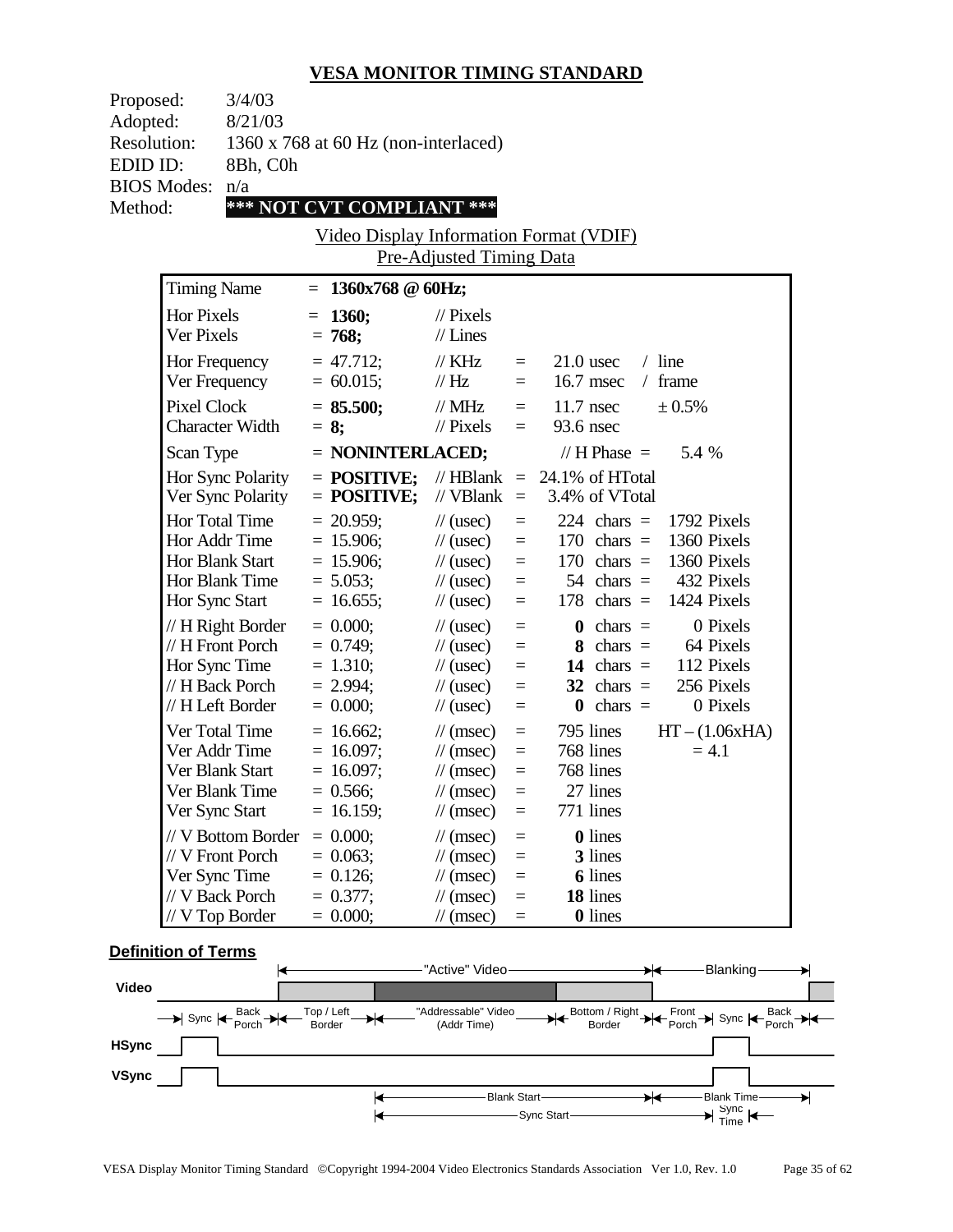| Proposed:          |                    | 5/13/03                |                                                        |                                 |          |                 |                      |                           |          |
|--------------------|--------------------|------------------------|--------------------------------------------------------|---------------------------------|----------|-----------------|----------------------|---------------------------|----------|
| Adopted:           |                    | 8/21/03                |                                                        |                                 |          |                 |                      |                           |          |
| <b>Resolution:</b> |                    |                        | 1400 x 1050 at 60 Hz (non-interlaced) REDUCED BLANKING |                                 |          |                 |                      |                           |          |
| EDID ID:           |                    | n/a                    |                                                        |                                 |          |                 |                      |                           |          |
|                    | <b>BIOS Modes:</b> | n/a                    |                                                        |                                 |          |                 |                      |                           |          |
| Method:            |                    |                        | <b>CVT Reduced Blanking</b>                            |                                 |          |                 |                      |                           |          |
|                    |                    |                        | Video Display Information Format (VDIF)                |                                 |          |                 |                      |                           |          |
|                    |                    |                        |                                                        | <b>Pre-Adjusted Timing Data</b> |          |                 |                      |                           |          |
|                    | <b>Timing Name</b> |                        | $= 1.47M3-R (1400x1050$ Reduced Blanking);             |                                 |          |                 |                      |                           |          |
|                    | Hor Pixels         |                        | $= 1400;$                                              | $//$ Pixels                     |          |                 |                      |                           |          |
|                    | Ver Pixels         |                        | $= 1050;$                                              | $//$ Lines                      |          |                 |                      |                           |          |
|                    | Hor Frequency      |                        | $= 64.744;$                                            | $\frac{1}{K}$ KHz               | $=$      |                 | $15.4$ usec          | $/$ line                  |          |
|                    |                    | Ver Frequency          | $= 59.948;$                                            | $\frac{1}{1}$ Hz                | $=$      |                 | $16.7$ msec          | / frame                   |          |
|                    | <b>Pixel Clock</b> |                        | $= 101.000;$                                           | $\frac{1}{2}$ MHz               | $\equiv$ | $9.9$ nsec      |                      | ± 0.5%                    |          |
|                    |                    | <b>Character Width</b> | $= 8$ ;                                                | $\frac{1}{2}$ Pixels            | $=$      | 79.2 nsec       |                      |                           |          |
|                    | Scan Type          |                        | $=$ NONINTERLACED;                                     |                                 |          |                 | // H Phase $=$       | 1.0%                      |          |
|                    |                    | Hor Sync Polarity      | $=$ POSITIVE:                                          | // $HBlank =$                   |          | 10.3% of HTotal |                      |                           |          |
|                    |                    | Ver Sync Polarity      | $=$ NEGATIVE                                           | // $VB$ lank =                  |          |                 | 2.8% of VTotal       |                           |          |
|                    | Hor Total Time     |                        | $= 15.446;$                                            | $\frac{1}{2}$ (usec)            | $\equiv$ |                 | 195 chars $=$        | 1560 Pixels               |          |
|                    | Hor Addr Time      |                        | $= 13.861;$                                            | $\frac{1}{2}$ (usec)            | $\equiv$ |                 |                      | 175 chars $=$ 1400 Pixels |          |
|                    | Hor Blank Start    |                        | $= 13.861;$                                            | $\frac{1}{2}$ (usec)            | $\equiv$ |                 | $175$ chars =        | 1400 Pixels               |          |
|                    | Hor Blank Time     |                        | $= 1.584;$                                             | $\frac{1}{2}$ (usec)            | $\equiv$ |                 | $20 \text{ chars} =$ | 160 Pixels                |          |
|                    | Hor Sync Start     |                        | $= 14.337;$                                            | $\frac{1}{2}$ (usec)            | $\equiv$ |                 |                      | 181 chars $=$ 1448 Pixels |          |
|                    |                    | // H Right Border      | $= 0.000;$                                             | $\frac{1}{2}$ (usec)            | $\equiv$ |                 | $\mathbf{0}$ chars = |                           | 0 Pixels |
|                    | // H Front Porch   |                        | $= 0.475$ ;                                            | $\frac{1}{2}$ (usec)            | $\equiv$ |                 | 6 chars $=$          | 48 Pixels                 |          |
|                    | Hor Sync Time      |                        | $= 0.317;$                                             | $\frac{1}{2}$ (usec)            | $=$      |                 | 4 chars $=$          | 32 Pixels                 |          |
|                    | // H Back Porch    |                        | $= 0.792;$                                             | $\frac{1}{2}$ (usec)            | $\equiv$ |                 | 10 chars $=$         | 80 Pixels                 |          |
|                    | // H Left Border   |                        | $= 0.000;$                                             | $\frac{1}{2}$ (usec)            | $\equiv$ |                 | $\mathbf{0}$ chars = |                           | 0 Pixels |
|                    | Ver Total Time     |                        | $= 16.681;$                                            | $\frac{1}{\tan(\theta)}$        | $\equiv$ | 1080 lines      |                      | $HT - (1.06xHA)$          |          |
|                    | Ver Addr Time      |                        | $= 16.218;$                                            | $\frac{1}{\tan(\theta)}$        | $\equiv$ | $1050$ lines    |                      | $= 0.75$                  |          |
|                    | Ver Blank Start    |                        | $= 16.218;$                                            | $\frac{1}{\tan(\theta)}$        | $\equiv$ | 1050 lines      |                      |                           |          |
|                    | Ver Blank Time     |                        | $= 0.463;$                                             | $\frac{1}{\sqrt{2}}$ (msec)     | $\equiv$ |                 | 30 lines             |                           |          |
|                    | Ver Sync Start     |                        | $= 16.264;$                                            | $\frac{1}{\sqrt{2}}$ (msec)     | $=$      | 1053 lines      |                      |                           |          |
|                    |                    | // V Bottom Border     | $= 0.000;$                                             | $\frac{1}{\sqrt{2}}$ (msec)     | $=$      |                 | <b>0</b> lines       |                           |          |
|                    | // V Front Porch   |                        | $= 0.046$ ;                                            | $\frac{1}{\sqrt{2}}$ (msec)     | $=$      |                 | 3 lines              |                           |          |
|                    | Ver Sync Time      |                        | $= 0.062$ ;                                            | $\frac{1}{\sqrt{2}}$ (msec)     | $=$      |                 | 4 lines              |                           |          |
|                    | // V Back Porch    |                        | $= 0.355;$                                             | $\frac{1}{\sqrt{2}}$ (msec)     | $=$      |                 | 23 lines             |                           |          |
|                    | // V Top Border    |                        | $= 0.000;$                                             | $\frac{1}{\sqrt{2}}$ (msec)     | $=$      |                 | <b>0</b> lines       |                           |          |
|                    |                    |                        |                                                        |                                 |          |                 |                      |                           |          |

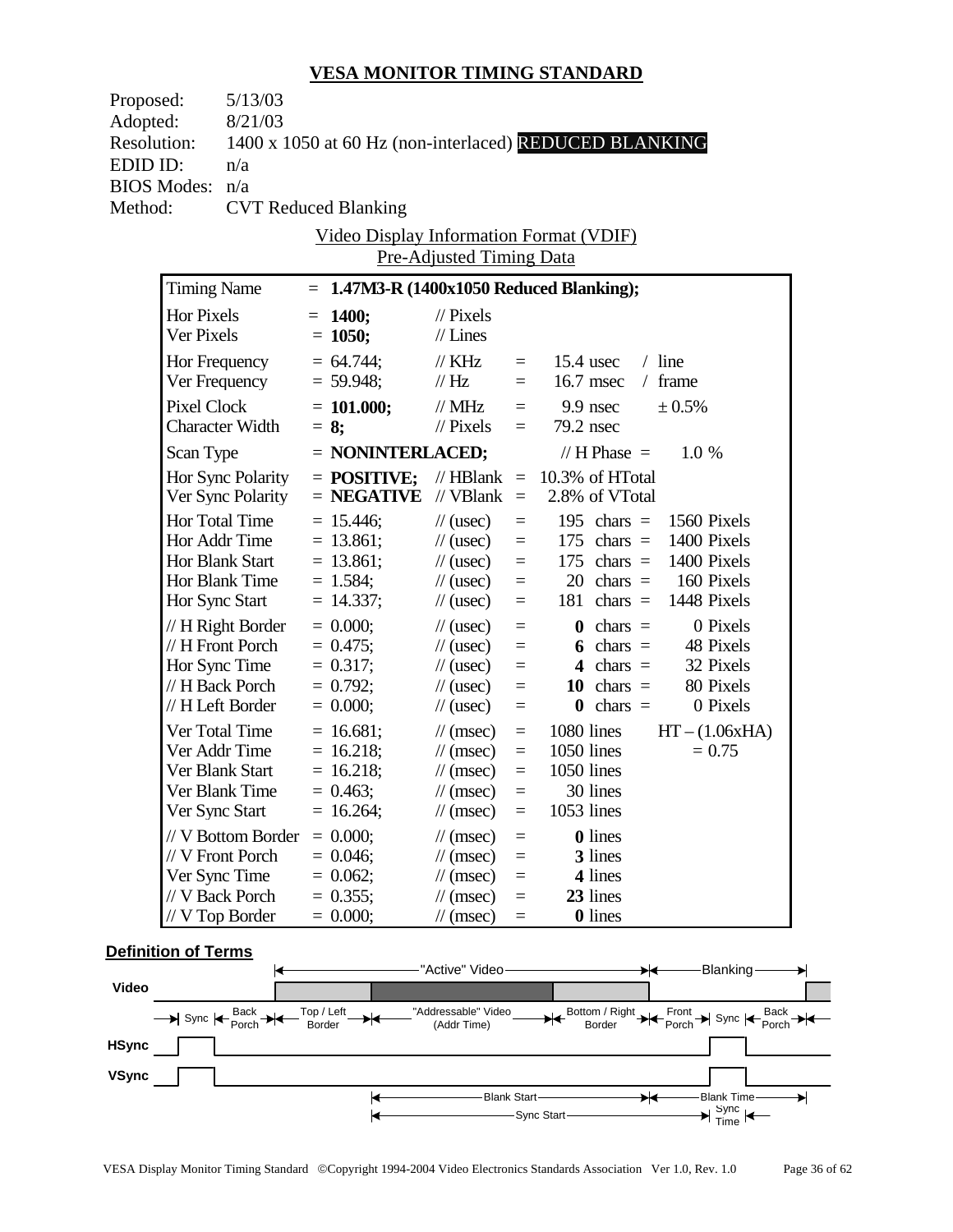| Proposed:          |                    | 5/13/03                                |                                                   |                                              |                      |             |                       |                                                        |                  |
|--------------------|--------------------|----------------------------------------|---------------------------------------------------|----------------------------------------------|----------------------|-------------|-----------------------|--------------------------------------------------------|------------------|
| Adopted:           |                    | 8/21/03                                |                                                   |                                              |                      |             |                       |                                                        |                  |
| <b>Resolution:</b> |                    |                                        | 1400 x 1050 at 60 Hz (non-interlaced)             |                                              |                      |             |                       |                                                        |                  |
| EDID ID:           |                    | 90h, 40h                               |                                                   |                                              |                      |             |                       |                                                        |                  |
| <b>BIOS Modes:</b> |                    | n/a                                    |                                                   |                                              |                      |             |                       |                                                        |                  |
| Method:            |                    | <b>CVT</b> Compliant                   |                                                   |                                              |                      |             |                       |                                                        |                  |
|                    |                    |                                        | Video Display Information Format (VDIF)           |                                              |                      |             |                       |                                                        |                  |
|                    |                    |                                        |                                                   | Pre-Adjusted Timing Data                     |                      |             |                       |                                                        |                  |
|                    | <b>Timing Name</b> |                                        | $= 1.47M3 \ @ \ 60Hz \ (1400x1050);$              |                                              |                      |             |                       |                                                        |                  |
|                    | Hor Pixels         |                                        | $= 1400;$                                         | $\frac{1}{2}$ Pixels                         |                      |             |                       |                                                        |                  |
|                    | Ver Pixels         |                                        | $= 1050;$                                         | $//$ Lines                                   |                      |             |                       |                                                        |                  |
|                    |                    | Hor Frequency                          | $= 65.317;$                                       | $\frac{1}{K}$ KHz                            | $=$ $-$              | $15.3$ usec |                       | $/$ line                                               |                  |
|                    |                    | Ver Frequency                          | $= 59.978;$                                       | $\frac{1}{1}$ Hz                             | $=$                  |             | $16.7$ msec           | $/$ frame                                              |                  |
|                    | <b>Pixel Clock</b> |                                        | $= 121.750;$                                      | $\frac{1}{2}$ MHz                            |                      |             | 8.2 nsec              | ± 0.5%                                                 |                  |
|                    |                    | <b>Character Width</b>                 | $= 8$ ;                                           | $//$ Pixels                                  | $=$<br>$=$           | 65.7 nsec   |                       |                                                        |                  |
|                    |                    |                                        |                                                   |                                              |                      |             |                       | 3.9 %                                                  |                  |
|                    | Scan Type          |                                        | $=$ NONINTERLACED;                                |                                              |                      |             | // H Phase $=$        |                                                        |                  |
|                    |                    | Hor Sync Polarity<br>Ver Sync Polarity | $=$ <b>NEGATIVE</b> // HBlank $=$ 24.9% of HTotal | // VBlank $=$ 3.6% of VTotal                 |                      |             |                       |                                                        |                  |
|                    |                    |                                        | $=$ POSITIVE;                                     |                                              |                      |             |                       |                                                        |                  |
|                    |                    | Hor Total Time                         | $= 15.310;$                                       | $\frac{1}{2}$ (usec)                         | $\equiv$             |             | $233 \text{ chars} =$ |                                                        | 1864 Pixels      |
|                    |                    | Hor Addr Time<br>Hor Blank Start       | $= 11.499;$<br>$= 11.499;$                        | $\frac{1}{2}$ (usec)<br>$\frac{1}{2}$ (usec) | $\equiv$<br>$\equiv$ |             |                       | 175 chars $=$ 1400 Pixels<br>175 chars $=$ 1400 Pixels |                  |
|                    |                    | Hor Blank Time                         | $= 3.811;$                                        | $\frac{1}{2}$ (usec)                         | $\equiv$             |             |                       | 58 chars $=$ 464 Pixels                                |                  |
|                    | Hor Sync Start     |                                        | $= 12.222;$                                       | $\frac{1}{2}$ (usec)                         | $\equiv$             |             | 186 chars $=$         | 1488 Pixels                                            |                  |
|                    |                    | // H Right Border                      | $= 0.000;$                                        | $\frac{1}{2}$ (usec)                         | $\equiv$             |             | $\mathbf{0}$ chars =  |                                                        | 0 Pixels         |
|                    |                    | // H Front Porch                       | $= 0.723;$                                        | $\frac{1}{2}$ (usec)                         | $\equiv$             |             | 11 chars $=$          |                                                        | 88 Pixels        |
|                    |                    | Hor Sync Time                          | $= 1.183$ ;                                       | $\frac{1}{2}$ (usec)                         | $\equiv$             |             |                       | 18 chars $=$ 144 Pixels                                |                  |
|                    |                    | // H Back Porch                        | $= 1.906$ ;                                       | $\frac{1}{2}$ (usec)                         | $=$                  |             | $29 \text{ chars} =$  |                                                        | 232 Pixels       |
|                    |                    | // H Left Border                       | $= 0.000;$                                        | $\frac{1}{2}$ (usec)                         | $\equiv$             |             | $\mathbf{0}$ chars =  |                                                        | 0 Pixels         |
|                    |                    | Ver Total Time                         | $= 16.673;$                                       | $\frac{1}{\tan(\theta)}$                     | $\equiv$             | 1089 lines  |                       |                                                        | $HT - (1.06xHA)$ |
|                    |                    | Ver Addr Time                          | $= 16.076;$                                       | $\frac{1}{\tan(\theta)}$                     | $\equiv$             | 1050 lines  |                       |                                                        | $= 3.12$         |
|                    |                    | Ver Blank Start                        | $= 16.076$ ;                                      | $\frac{1}{\tan(\theta)}$                     | $\equiv$             | 1050 lines  |                       |                                                        |                  |
|                    |                    | Ver Blank Time                         | $= 0.597;$                                        | $\frac{1}{\sqrt{2}}$ (msec)                  | $=$                  |             | 39 lines              |                                                        |                  |
|                    | Ver Sync Start     |                                        | $= 16.121;$                                       | $\frac{1}{\sqrt{2}}$ (msec)                  | $=$                  | 1053 lines  |                       |                                                        |                  |
|                    |                    | // V Bottom Border                     | $= 0.000;$                                        | $\frac{1}{\sqrt{2}}$ (msec)                  | $=$                  |             | <b>0</b> lines        |                                                        |                  |
|                    |                    | // V Front Porch                       | $= 0.046;$                                        | $\frac{1}{\sqrt{2}}$ (msec)                  | $=$                  |             | 3 lines               |                                                        |                  |
|                    | Ver Sync Time      |                                        | $= 0.061;$                                        | $\frac{1}{\sqrt{2}}$ (msec)                  | $=$                  |             | 4 lines               |                                                        |                  |
|                    |                    | // V Back Porch                        | $= 0.490;$                                        | $\frac{1}{\sqrt{2}}$ (msec)                  | $=$                  |             | 32 lines              |                                                        |                  |
|                    |                    | // V Top Border                        | $= 0.000;$                                        | $\frac{1}{\sqrt{2}}$ (msec)                  | $=$                  |             | <b>0</b> lines        |                                                        |                  |

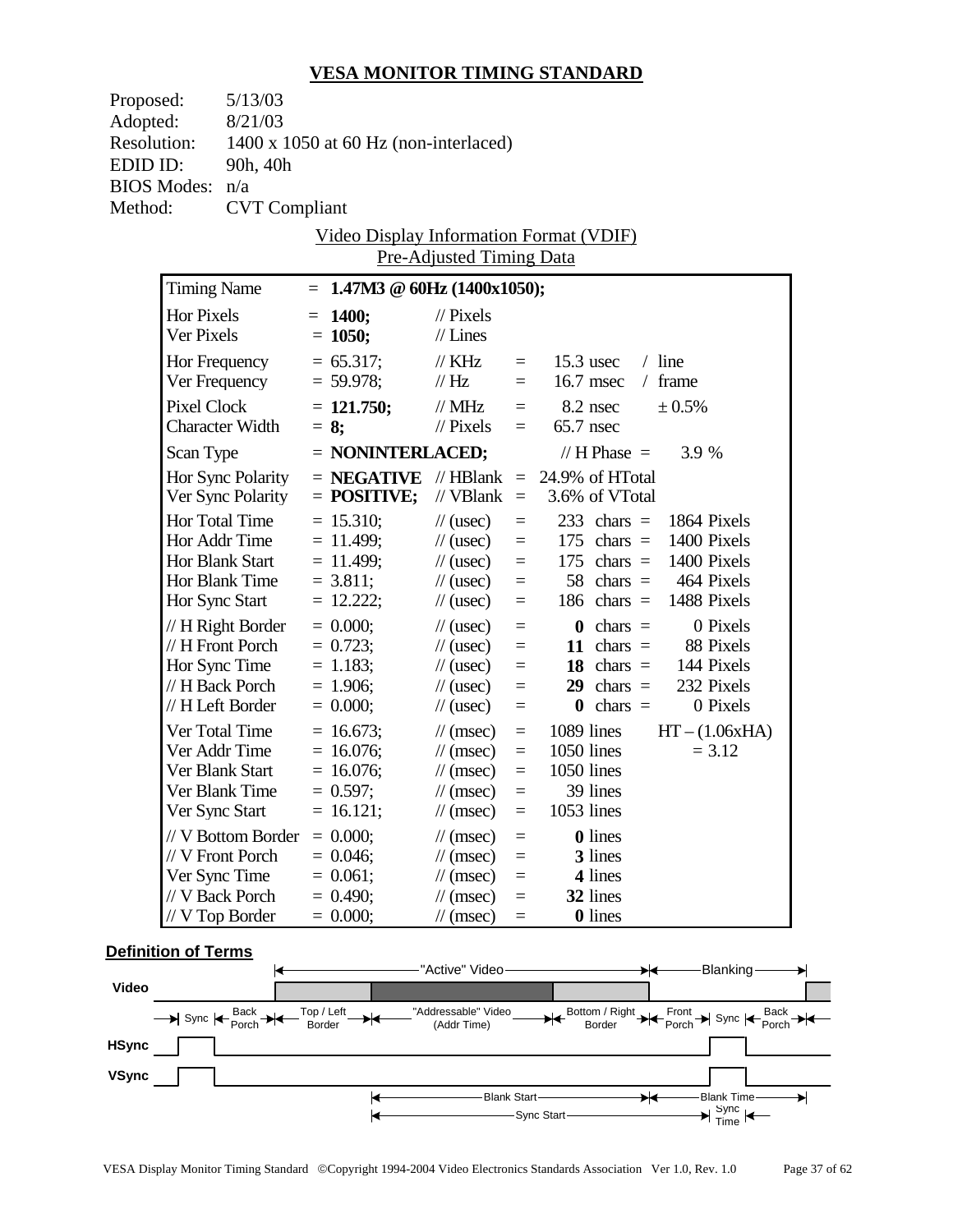| Proposed:          |                        | 5/13/03              |                                         |                             |          |                 |                       |                           |                  |
|--------------------|------------------------|----------------------|-----------------------------------------|-----------------------------|----------|-----------------|-----------------------|---------------------------|------------------|
| Adopted:           |                        | 8/21/03              |                                         |                             |          |                 |                       |                           |                  |
| <b>Resolution:</b> |                        |                      | 1400x1050 at 75 Hz (non-interlaced)     |                             |          |                 |                       |                           |                  |
| EDID ID:           |                        | 90h, 4Fh             |                                         |                             |          |                 |                       |                           |                  |
| <b>BIOS Modes:</b> |                        | n/a                  |                                         |                             |          |                 |                       |                           |                  |
| Method:            |                        | <b>CVT</b> Compliant |                                         |                             |          |                 |                       |                           |                  |
|                    |                        |                      | Video Display Information Format (VDIF) |                             |          |                 |                       |                           |                  |
|                    |                        |                      |                                         | Pre-Adjusted Timing Data    |          |                 |                       |                           |                  |
|                    |                        |                      |                                         |                             |          |                 |                       |                           |                  |
|                    | <b>Timing Name</b>     |                      | $= 1.47M3 \t@ 75Hz (1400x1050);$        |                             |          |                 |                       |                           |                  |
|                    | Hor Pixels             |                      | $= 1400;$                               | $\frac{1}{2}$ Pixels        |          |                 |                       |                           |                  |
|                    | Ver Pixels             |                      | $= 1050;$                               | $//$ Lines                  |          |                 |                       |                           |                  |
|                    | Hor Frequency          |                      | $= 82.278;$                             | $\frac{1}{K}$ KHz           | $=$      |                 | $12.2$ usec           | $/$ line                  |                  |
|                    |                        | Ver Frequency        | $= 74.867;$                             | $\frac{1}{1}$ Hz            | $=$      |                 | $13.4$ msec           | / frame                   |                  |
|                    | Pixel Clock            |                      | $= 156.000;$                            | $\frac{1}{2}$ MHz           | $=$      | $6.4$ nsec      |                       | ± 0.5%                    |                  |
|                    | <b>Character Width</b> |                      | $= 8$ ;                                 | $\frac{1}{2}$ Pixels        | $=$      | $51.3$ nsec     |                       |                           |                  |
|                    | Scan Type              |                      | $=$ NONINTERLACED;                      |                             |          |                 | // H Phase $=$        | 3.8 %                     |                  |
|                    |                        | Hor Sync Polarity    | $=$ <b>NEGATIVE</b> // HBlank $=$       |                             |          | 26.2% of HTotal |                       |                           |                  |
|                    |                        | Ver Sync Polarity    | $=$ POSITIVE;                           | // $VBlank =$               |          |                 | 4.5% of VTotal        |                           |                  |
|                    | Hor Total Time         |                      | $= 12.154;$                             | $\frac{1}{2}$ (usec)        | $\equiv$ |                 | $237 \text{ chars} =$ | 1896 Pixels               |                  |
|                    | Hor Addr Time          |                      | $= 8.974$ ;                             | $\frac{1}{2}$ (usec)        | $\equiv$ |                 | $175$ chars =         | 1400 Pixels               |                  |
|                    | Hor Blank Start        |                      | $= 8.974;$                              | $\frac{1}{2}$ (usec)        | $\equiv$ |                 | $175$ chars =         | 1400 Pixels               |                  |
|                    | Hor Blank Time         |                      | $= 3.179;$                              | $\frac{1}{2}$ (usec)        | $\equiv$ |                 | $62 \text{ chars} =$  | 496 Pixels                |                  |
|                    | Hor Sync Start         |                      | $= 9.641;$                              | $\frac{1}{2}$ (usec)        | $=$      |                 |                       | 188 chars $=$ 1504 Pixels |                  |
|                    |                        | // H Right Border    | $= 0.000;$                              | $\frac{1}{2}$ (usec)        | $\equiv$ |                 | $\mathbf{0}$ chars =  |                           | 0 Pixels         |
|                    | // H Front Porch       |                      | $= 0.667;$                              | $\frac{1}{2}$ (usec)        | $\equiv$ |                 | 13 chars $=$          | 104 Pixels                |                  |
|                    | Hor Sync Time          |                      | $= 0.923;$                              | $\frac{1}{2}$ (usec)        | $=$      |                 |                       | 18 chars $=$ 144 Pixels   |                  |
|                    | // H Back Porch        |                      | $= 1.590;$                              | $\frac{1}{2}$ (usec)        | $\equiv$ |                 | 31 chars $=$          | 248 Pixels                |                  |
|                    | // H Left Border       |                      | $= 0.000;$                              | $\frac{1}{2}$ (usec)        | $\equiv$ |                 | $\mathbf{0}$ chars =  |                           | 0 Pixels         |
|                    | Ver Total Time         |                      | $= 13.357;$                             | $\frac{1}{\tan(\theta)}$    | $\equiv$ | $1099$ lines    |                       |                           | $HT - (1.06xHA)$ |
|                    | Ver Addr Time          |                      | $= 12.762$ ;                            | $\frac{1}{\tan(\theta)}$    | $\equiv$ | 1050 lines      |                       |                           | $= 2.64$         |
|                    | Ver Blank Start        |                      | $= 12.762;$                             | $\frac{1}{\tan(\theta)}$    | $\equiv$ | 1050 lines      |                       |                           |                  |
|                    | Ver Blank Time         |                      | $= 0.596;$                              | $\frac{1}{\sqrt{2}}$ (msec) | $=$      |                 | 49 lines              |                           |                  |
|                    | Ver Sync Start         |                      | $= 12.798$ ;                            | $\frac{1}{\sqrt{2}}$ (msec) | $=$      | 1053 lines      |                       |                           |                  |
|                    |                        | // V Bottom Border   | $= 0.000;$                              | $\frac{1}{\sqrt{2}}$ (msec) | $=$      |                 | <b>0</b> lines        |                           |                  |
|                    | // V Front Porch       |                      | $= 0.036;$                              | $\frac{1}{\sqrt{2}}$ (msec) | $=$      |                 | 3 lines               |                           |                  |
|                    | Ver Sync Time          |                      | $= 0.049;$                              | $\frac{1}{\sqrt{2}}$ (msec) | $=$      |                 | 4 lines               |                           |                  |
|                    | // V Back Porch        |                      | $= 0.510;$                              | $\frac{1}{\sqrt{2}}$ (msec) | $=$      |                 | 42 lines              |                           |                  |
|                    | // V Top Border        |                      | $= 0.000;$                              | $\frac{1}{\sqrt{2}}$ (msec) | $=$      |                 | <b>0</b> lines        |                           |                  |

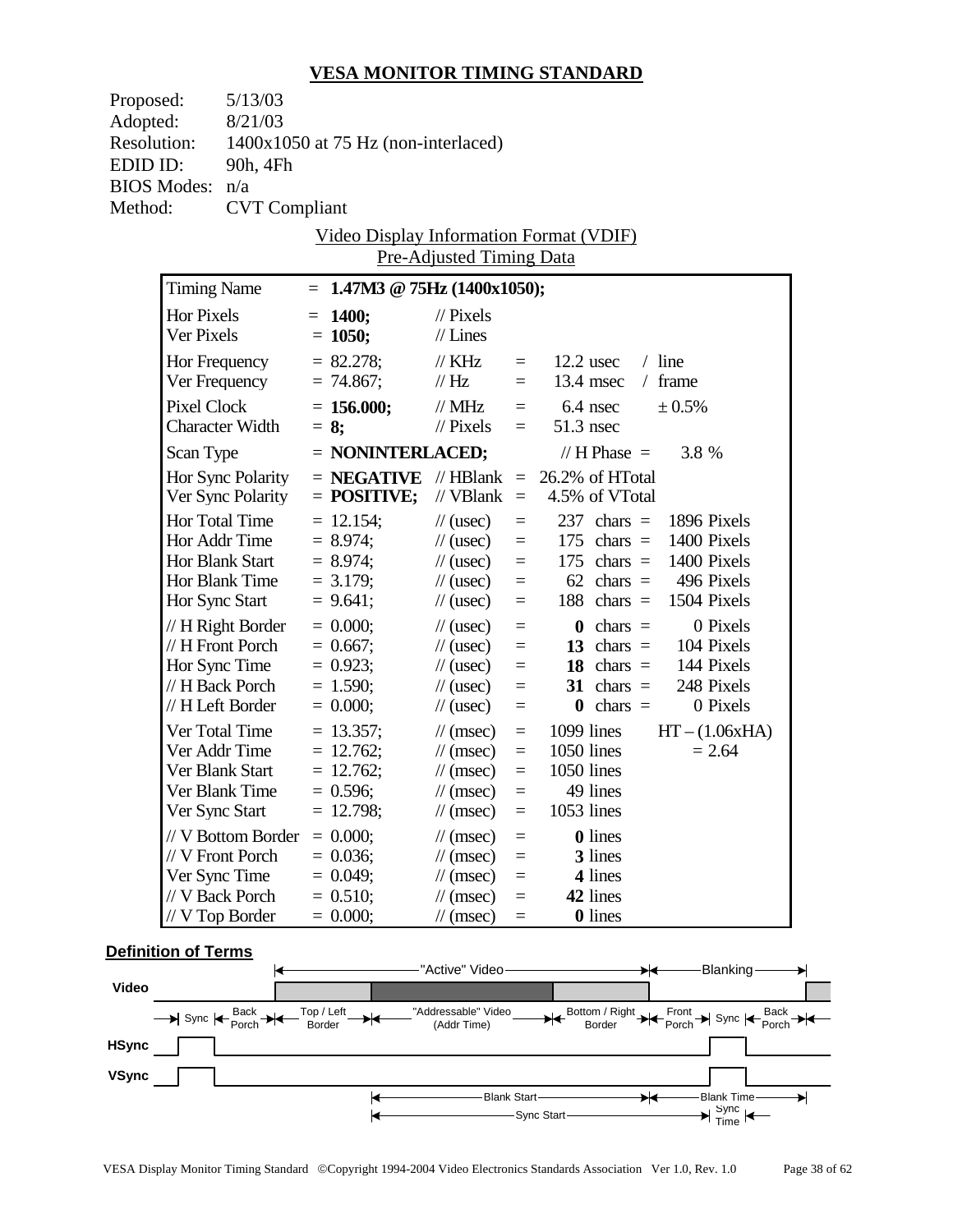| Proposed:          |                                  | 5/13/03                |                                                  |                      |                             |                      |              |                      |                                                        |                  |
|--------------------|----------------------------------|------------------------|--------------------------------------------------|----------------------|-----------------------------|----------------------|--------------|----------------------|--------------------------------------------------------|------------------|
| Adopted:           |                                  | 8/21/03                |                                                  |                      |                             |                      |              |                      |                                                        |                  |
| <b>Resolution:</b> |                                  |                        | 1400 x 1050 at 85 Hz (non-interlaced)            |                      |                             |                      |              |                      |                                                        |                  |
| EDID ID:           |                                  | 90h, 59h               |                                                  |                      |                             |                      |              |                      |                                                        |                  |
| <b>BIOS Modes:</b> |                                  | n/a                    |                                                  |                      |                             |                      |              |                      |                                                        |                  |
| Method:            |                                  | <b>CVT</b> Compliant   |                                                  |                      |                             |                      |              |                      |                                                        |                  |
|                    |                                  |                        | Video Display Information Format (VDIF)          |                      |                             |                      |              |                      |                                                        |                  |
|                    |                                  |                        | Pre-Adjusted Timing Data                         |                      |                             |                      |              |                      |                                                        |                  |
|                    | <b>Timing Name</b>               |                        | $= 1.47M3 \otimes 85Hz (1400x1050);$             |                      |                             |                      |              |                      |                                                        |                  |
|                    | <b>Hor Pixels</b>                |                        | $= 1400;$                                        | $\frac{1}{2}$ Pixels |                             |                      |              |                      |                                                        |                  |
|                    | Ver Pixels                       |                        | $= 1050;$                                        | $//$ Lines           |                             |                      |              |                      |                                                        |                  |
|                    |                                  | Hor Frequency          | $= 93.881;$                                      | $\frac{1}{K}$ KHz    |                             | $=$                  | $10.7$ usec  |                      | $/$ line                                               |                  |
|                    |                                  | Ver Frequency          | $= 84.960;$                                      | $\frac{1}{1}$ Hz     |                             | $=$                  |              | $11.8$ msec          | $/$ frame                                              |                  |
|                    | <b>Pixel Clock</b>               |                        | $= 179.500;$                                     |                      | $\frac{1}{2}$ MHz           |                      |              | $5.6$ nsec           | ± 0.5%                                                 |                  |
|                    |                                  | <b>Character Width</b> | $= 8$ ;                                          | $\frac{1}{2}$ Pixels |                             | $=$<br>$=$ $-$       | 44.6 nsec    |                      |                                                        |                  |
|                    |                                  |                        |                                                  |                      |                             |                      |              |                      |                                                        |                  |
|                    | Scan Type                        |                        | $=$ NONINTERLACED;                               |                      |                             |                      |              | // H Phase $=$       | 4.0 %                                                  |                  |
|                    |                                  | Hor Sync Polarity      | $=$ <b>NEGATIVE</b> //HBlank $=$ 26.8% of HTotal |                      |                             |                      |              |                      |                                                        |                  |
|                    |                                  | Ver Sync Polarity      | $=$ POSITIVE;                                    |                      | // $VBlank =$               |                      |              | 5.0% of VTotal       |                                                        |                  |
|                    | <b>Hor Total Time</b>            |                        | $= 10.652;$                                      | $\frac{1}{2}$ (usec) |                             | $\equiv$             |              | $239$ chars =        |                                                        | 1912 Pixels      |
|                    | Hor Addr Time<br>Hor Blank Start |                        | $= 7.799;$<br>$= 7.799;$                         |                      | $\frac{1}{2}$ (usec)        | $\equiv$             |              |                      | 175 chars $=$ 1400 Pixels<br>175 chars $=$ 1400 Pixels |                  |
|                    |                                  | Hor Blank Time         | $= 2.852;$                                       | $\frac{1}{2}$ (usec) | $\frac{1}{2}$ (usec)        | $\equiv$<br>$\equiv$ |              | $64 \text{ chars} =$ |                                                        | 512 Pixels       |
|                    | Hor Sync Start                   |                        | $= 8.379;$                                       | $\frac{1}{2}$ (usec) |                             | $\equiv$             |              | 188 chars $=$        | 1504 Pixels                                            |                  |
|                    |                                  | // H Right Border      | $= 0.000;$                                       | $\frac{1}{2}$ (usec) |                             |                      |              | $\mathbf{0}$ chars = |                                                        | 0 Pixels         |
|                    |                                  | // H Front Porch       | $= 0.579;$                                       | $\frac{1}{2}$ (usec) |                             | $\equiv$<br>$\equiv$ |              | 13 chars $=$         |                                                        | 104 Pixels       |
|                    |                                  | Hor Sync Time          | $= 0.847;$                                       | $\frac{1}{2}$ (usec) |                             | $\equiv$             |              |                      | 19 chars $=$ 152 Pixels                                |                  |
|                    | // H Back Porch                  |                        | $= 1.426$ ;                                      | $\frac{1}{2}$ (usec) |                             | $=$                  |              | $32 \text{ chars} =$ |                                                        | 256 Pixels       |
|                    | // H Left Border                 |                        | $= 0.000;$                                       | $\frac{1}{2}$ (usec) |                             | $\equiv$             |              | $\mathbf{0}$ chars = |                                                        | 0 Pixels         |
|                    | Ver Total Time                   |                        | $= 11.770;$                                      |                      | $\frac{1}{\tan(\theta)}$    | $\equiv$             | $1105$ lines |                      |                                                        | $HT - (1.06xHA)$ |
|                    |                                  | Ver Addr Time          | $= 11.184;$                                      |                      | $\frac{1}{\tan(\theta)}$    | $\equiv$             | 1050 lines   |                      |                                                        | $= 2.38$         |
|                    | Ver Blank Start                  |                        | $= 11.184;$                                      |                      | $\frac{1}{\tan(\theta)}$    | $\equiv$             | 1050 lines   |                      |                                                        |                  |
|                    |                                  | Ver Blank Time         | $= 0.586;$                                       |                      | $\frac{1}{\sqrt{2}}$ (msec) | $=$                  |              | 55 lines             |                                                        |                  |
|                    | Ver Sync Start                   |                        | $= 11.216;$                                      |                      | $\frac{1}{\sqrt{2}}$ (msec) | $=$                  | 1053 lines   |                      |                                                        |                  |
|                    |                                  | // V Bottom Border     | $= 0.000;$                                       |                      | $\frac{1}{\sqrt{2}}$ (msec) | $=$                  |              | <b>0</b> lines       |                                                        |                  |
|                    | // V Front Porch                 |                        | $= 0.032;$                                       |                      | $\frac{1}{\sqrt{2}}$ (msec) | $=$                  |              | 3 lines              |                                                        |                  |
|                    | Ver Sync Time                    |                        | $= 0.043;$                                       |                      | $\frac{1}{\sqrt{2}}$ (msec) | $=$                  |              | 4 lines              |                                                        |                  |
|                    | // V Back Porch                  |                        | $= 0.511$ ;                                      |                      | $\frac{1}{\sqrt{2}}$ (msec) | $=$                  |              | 48 lines             |                                                        |                  |
|                    | // V Top Border                  |                        | $= 0.000;$                                       |                      | $\frac{1}{\sqrt{2}}$ (msec) | $=$                  |              | <b>0</b> lines       |                                                        |                  |

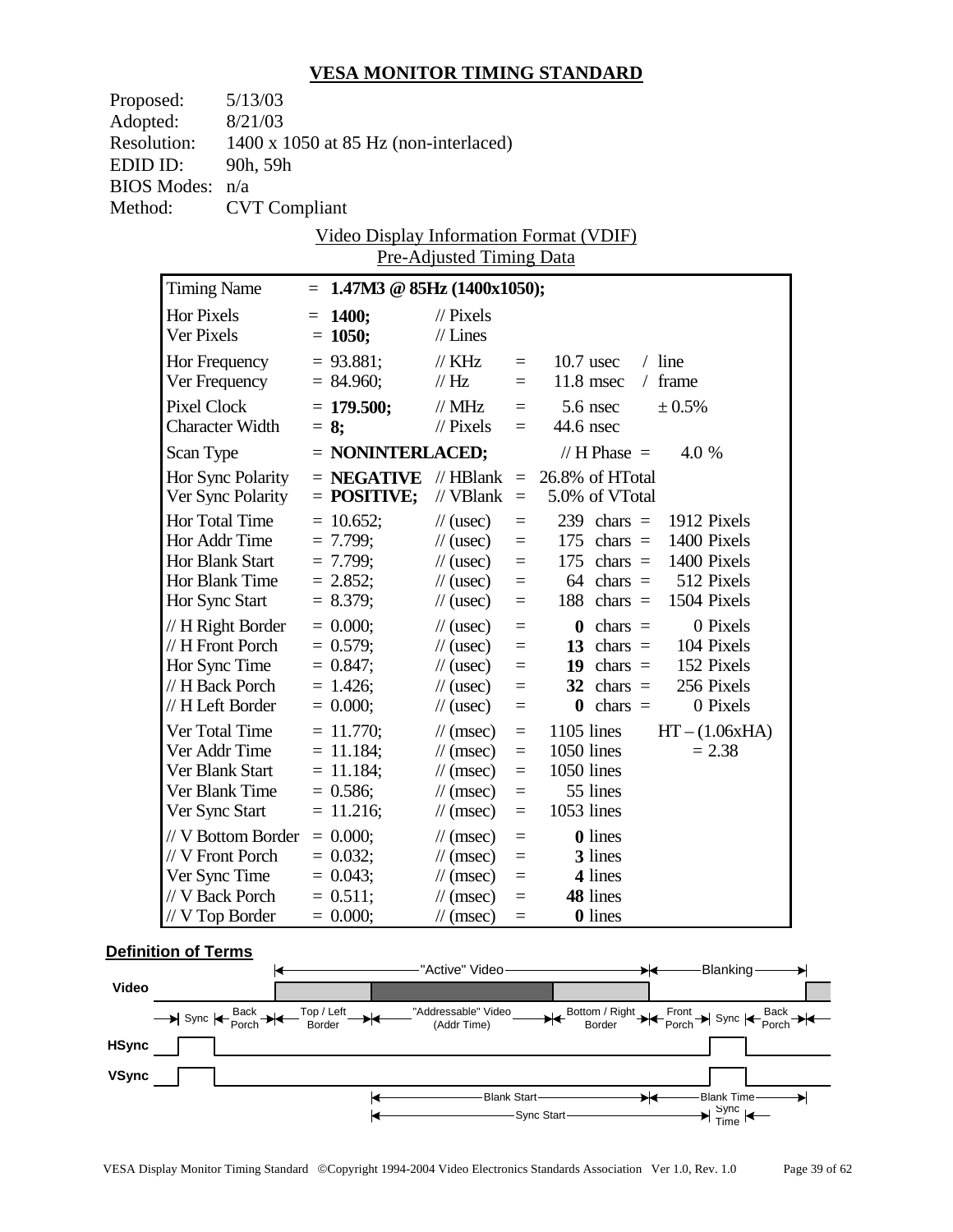| Proposed:          |                        | 5/10/04                     |         |                                           |                             |          |                                                           |  |
|--------------------|------------------------|-----------------------------|---------|-------------------------------------------|-----------------------------|----------|-----------------------------------------------------------|--|
| Adopted:           |                        |                             |         |                                           |                             |          | *** Date will be set to Doc Date once doc is approved *** |  |
| <b>Resolution:</b> |                        |                             |         |                                           |                             |          | 1440 x 900 at 60 Hz (non-interlaced) REDUCED BLANKING     |  |
| EDID ID:           |                        | n/a                         |         |                                           |                             |          |                                                           |  |
|                    | <b>BIOS Modes:</b>     | n/a                         |         |                                           |                             |          |                                                           |  |
| Method:            |                        | <b>CVT Reduced Blanking</b> |         |                                           |                             |          |                                                           |  |
|                    |                        |                             |         |                                           |                             |          | <u>Video Display Information Format (VDIF)</u>            |  |
|                    |                        |                             |         |                                           | Pre-Adjusted Timing Data    |          |                                                           |  |
|                    | <b>Timing Name</b>     |                             |         | $= 1.30MA-R (1440x900 Reduced Blanking);$ |                             |          |                                                           |  |
|                    | Hor Pixels             |                             |         | $= 1440;$                                 | $\mathcal{U}$ Pixels        |          |                                                           |  |
|                    | Ver Pixels             |                             |         | $= 900;$                                  | $//$ Lines                  |          |                                                           |  |
|                    | Hor Frequency          |                             |         | $= 55.469;$                               | $\frac{1}{K}$ KHz           | $=$      | $18.0$ usec<br>$/$ line                                   |  |
|                    | Ver Frequency          |                             |         | $= 59.901;$                               | $\mathcal{U}$ Hz            | $\equiv$ | $16.7$ msec<br>$/$ frame                                  |  |
|                    | Pixel Clock            |                             |         | $=$ 88.750;                               | $\text{/}/\text{MHz}$       |          | $=$ 11.3 nsec<br>± 0.5%                                   |  |
|                    | <b>Character Width</b> |                             | $= 8$ ; |                                           | $\mathcal{U}$ Pixels        | $=$      | $90.1$ nsec                                               |  |
|                    | Scan Type              |                             |         | $=$ NONINTERLACED;                        |                             |          | $// H Phase =$<br>1.0%                                    |  |
|                    |                        | Hor Sync Polarity           |         | $=$ POSITIVE;                             | // $HBlank =$               |          | 10.0% of HTotal                                           |  |
|                    |                        | Ver Sync Polarity           |         | $=$ NEGATIVE                              | // VBlank                   | $\equiv$ | 2.8% of VTotal                                            |  |
|                    | Hor Total Time         |                             |         | $= 18.028;$                               | $\frac{1}{2}$ (usec)        | $\equiv$ | $200 \text{ chars} =$<br>1600 Pixels                      |  |
|                    | Hor Addr Time          |                             |         | $= 16.225;$                               | $\frac{1}{2}$ (usec)        | $\equiv$ | $180 \text{ chars} =$<br>1440 Pixels                      |  |
|                    | Hor Blank Start        |                             |         | $= 16.225;$                               | $\frac{1}{2}$ (usec)        | $\equiv$ | $180 \text{ chars} =$<br>1440 Pixels                      |  |
|                    | Hor Blank Time         |                             |         | $= 1.803;$                                | $\frac{1}{2}$ (usec)        | $=$      | $20 \text{ chars} =$<br>160 Pixels                        |  |
|                    | Hor Sync Start         |                             |         | $= 16.766;$                               | $\frac{1}{2}$ (usec)        | $\equiv$ | $186 \text{ chars} =$<br>1488 Pixels                      |  |
|                    | $// H$ Right Border    |                             |         | $= 0.000;$                                | $\frac{1}{2}$ (usec)        | $\equiv$ | 0 Pixels<br>$\theta$ chars =                              |  |
|                    | // H Front Porch       |                             |         | $= 0.541$ ;                               | $\frac{1}{2}$ (usec)        | $=$      | 6 chars $=$<br>48 Pixels                                  |  |
|                    |                        | Hor Sync Time               |         | $= 0.361;$                                | $\frac{1}{2}$ (usec)        | $=$      | 4 chars $=$<br>32 Pixels                                  |  |
|                    |                        | // H Back Porch             |         | $= 0.901;$                                | $\frac{1}{2}$ (usec)        | $\equiv$ | 80 Pixels<br>10 chars $=$                                 |  |
|                    |                        | // H Left Border            |         | $= 0.000;$                                | $\frac{1}{2}$ (usec)        | $\equiv$ | $\theta$ chars =<br>0 Pixels                              |  |
|                    | Ver Total Time         |                             |         | $= 16.694;$                               | $\mathcal{U}(\text{msec})$  | $\equiv$ | 926 lines<br>$HT - (1.06xHA)$                             |  |
|                    | Ver Addr Time          |                             |         | $= 16.225;$                               | $\mathcal{U}(\text{msec})$  | $\equiv$ | 900 lines<br>$= 0.83$                                     |  |
|                    | Ver Blank Start        |                             |         | $= 16.225$ ;                              | $\mathcal{U}$ (msec)        | $\equiv$ | 900 lines                                                 |  |
|                    | Ver Blank Time         |                             |         | $= 0.469;$                                | $\frac{1}{\sqrt{2}}$ (msec) | $\equiv$ | 26 lines                                                  |  |
|                    | Ver Sync Start         |                             |         | $= 16.279;$                               | $\mathcal{U}$ (msec)        | $=$      | 903 lines                                                 |  |
|                    |                        | // V Bottom Border          |         | $= 0.000;$                                | $\frac{1}{\sqrt{2}}$ (msec) | $\equiv$ | 0 lines                                                   |  |
|                    | // V Front Porch       |                             |         | $= 0.054;$                                | $\frac{1}{\sqrt{2}}$ (msec) | $=$      | 3 lines                                                   |  |
|                    | Ver Sync Time          |                             |         | $= 0.108;$                                | $\frac{1}{\sqrt{2}}$ (msec) | $=$      | <b>6</b> lines                                            |  |
|                    | // V Back Porch        |                             |         | $= 0.306;$                                | $\mathcal{N}(msec)$         | $=$      | 17 lines                                                  |  |
|                    | // V Top Border        |                             |         | $= 0.000;$                                | $\frac{1}{\sqrt{2}}$ (msec) | $\equiv$ | <b>0</b> lines                                            |  |

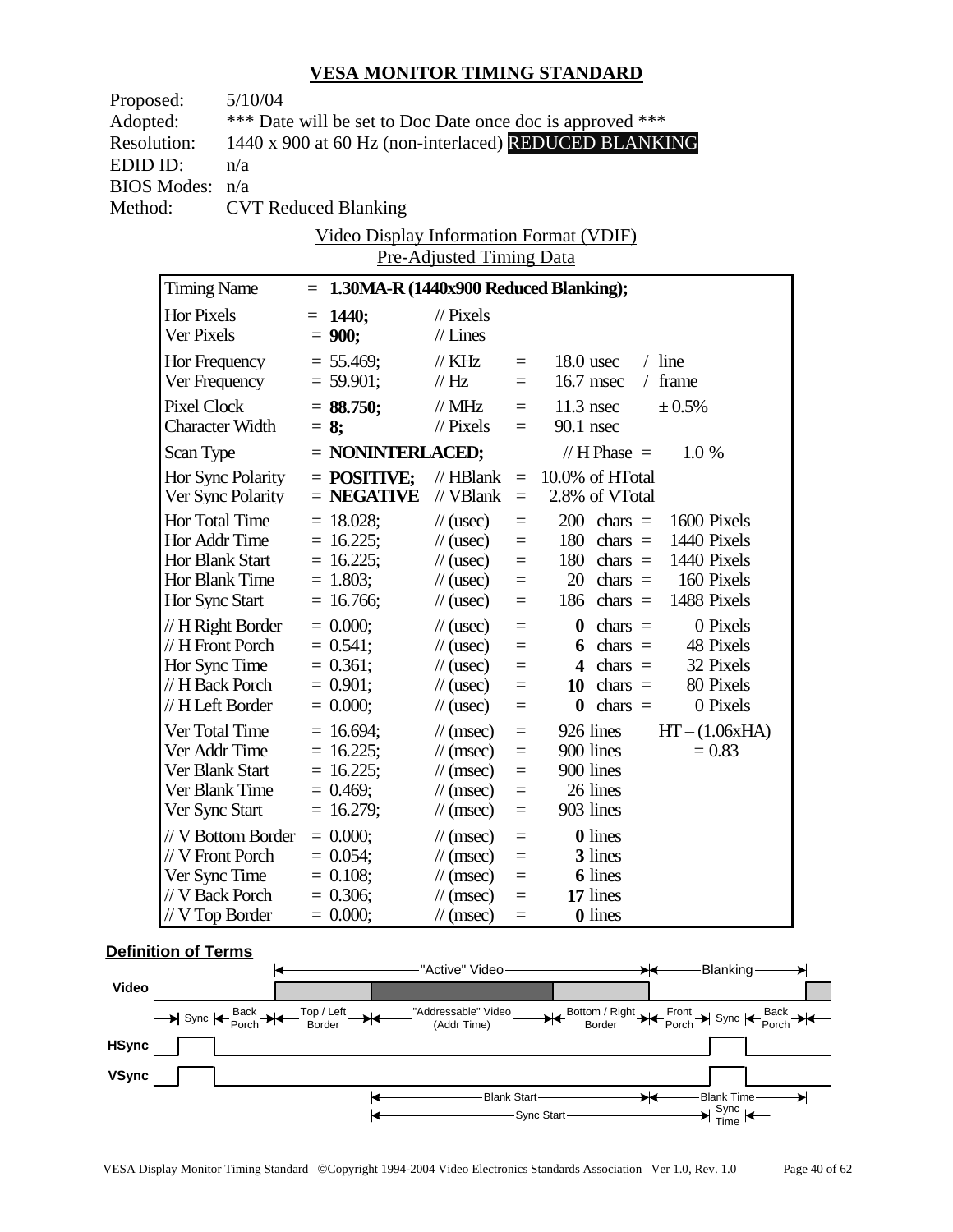| Proposed:          |                                       | 5/10/04              |  |                                            |                                                                      |                 |                                                                    |  |  |
|--------------------|---------------------------------------|----------------------|--|--------------------------------------------|----------------------------------------------------------------------|-----------------|--------------------------------------------------------------------|--|--|
| Adopted:           |                                       |                      |  |                                            |                                                                      |                 | *** Date will be set to Doc Date once doc is approved ***          |  |  |
| <b>Resolution:</b> |                                       |                      |  | 1440 x 900 at 60 Hz (non-interlaced)       |                                                                      |                 |                                                                    |  |  |
| EDID ID:           |                                       | 95h, 00h             |  |                                            |                                                                      |                 |                                                                    |  |  |
|                    | <b>BIOS Modes:</b>                    | n/a                  |  |                                            |                                                                      |                 |                                                                    |  |  |
| Method:            |                                       | <b>CVT</b> Compliant |  |                                            |                                                                      |                 |                                                                    |  |  |
|                    |                                       |                      |  |                                            |                                                                      |                 | <u>Video Display Information Format (VDIF)</u>                     |  |  |
|                    |                                       |                      |  |                                            | Pre-Adjusted Timing Data                                             |                 |                                                                    |  |  |
|                    | <b>Timing Name</b>                    |                      |  | $= 1.30MA \t\circledcirc 60Hz (1440x900);$ |                                                                      |                 |                                                                    |  |  |
|                    | Hor Pixels                            |                      |  | $= 1440;$                                  | $\frac{1}{2}$ Pixels                                                 |                 |                                                                    |  |  |
|                    | Ver Pixels                            |                      |  | $= 900;$                                   | $//$ Lines                                                           |                 |                                                                    |  |  |
|                    |                                       |                      |  | $= 55.935$ ;                               | $\mathbin{/}\hspace{-0.75cm}\mathbin{/}\hspace{-0.75cm}\mathbf{KHz}$ | $=$             | $/$ line<br>$17.9$ usec                                            |  |  |
|                    | Hor Frequency<br>Ver Frequency        |                      |  | $= 59.887;$                                | $\mathcal{U}$ Hz                                                     | $=$             | $16.7$ msec<br>$/$ frame                                           |  |  |
|                    |                                       |                      |  |                                            |                                                                      |                 |                                                                    |  |  |
|                    | Pixel Clock<br><b>Character Width</b> |                      |  | $= 106.500;$<br>$= 8$ ;                    | $\mathcal{N}$ MHz<br>$\frac{1}{2}$ Pixels                            | $=$             | $=$ 9.4 nsec<br>± 0.5%<br>$75.1$ nsec                              |  |  |
|                    |                                       |                      |  |                                            |                                                                      |                 |                                                                    |  |  |
|                    | Scan Type                             |                      |  | $=$ NONINTERLACED;                         |                                                                      |                 | $// H Phase =$<br>4.0 %                                            |  |  |
|                    |                                       | Hor Sync Polarity    |  | $=$ NEGATIVE                               | $\mathcal{U}$ HBlank                                                 |                 | $= 24.4\%$ of HTotal                                               |  |  |
|                    |                                       | Ver Sync Polarity    |  | $=$ POSITIVE;                              | // VBlank                                                            | $\equiv$        | 3.6% of VTotal                                                     |  |  |
|                    | Hor Total Time                        |                      |  | $= 17.878$ ;                               | $\frac{1}{2}$ (usec)                                                 | $=$             | $238$ chars =<br>1904 Pixels                                       |  |  |
|                    | Hor Addr Time                         |                      |  | $= 13.521;$                                | $\frac{1}{\sqrt{2}}$ (usec)                                          | $\equiv$        | $180 \text{ chars} =$<br>1440 Pixels                               |  |  |
|                    | Hor Blank Start                       |                      |  | $= 13.521;$                                | $\frac{1}{2}$ (usec)                                                 | $\equiv$        | $180 \text{ chars} =$<br>1440 Pixels                               |  |  |
|                    | Hor Blank Time                        |                      |  | $= 4.357$ ;                                | $\frac{1}{2}$ (usec)                                                 | $=$             | 464 Pixels<br>$58 \text{ chars} =$                                 |  |  |
|                    | Hor Sync Start                        |                      |  | $= 14.272;$                                | $\frac{1}{2}$ (usec)                                                 | $=$             | 190 chars $=$<br>1520 Pixels                                       |  |  |
|                    |                                       | // H Right Border    |  | $= 0.000;$                                 | $\frac{1}{2}$ (usec)                                                 | $=$             | 0 Pixels<br>$\theta$ chars =                                       |  |  |
|                    | // H Front Porch                      |                      |  | $= 0.751$ ;                                | $\frac{1}{2}$ (usec)                                                 | $=$             | 10 chars $=$<br>80 Pixels                                          |  |  |
|                    | Hor Sync Time                         |                      |  | $= 1.427;$                                 | $\frac{1}{2}$ (usec)                                                 | $\equiv$        | 19 chars $=$<br>152 Pixels                                         |  |  |
|                    | // H Back Porch<br>// H Left Border   |                      |  | $= 2.178$ ;<br>$= 0.000;$                  | $\frac{1}{2}$ (usec)<br>$\frac{1}{2}$ (usec)                         | $=$<br>$=$      | 232 Pixels<br>$29 \text{ chars} =$<br>$\theta$ chars =<br>0 Pixels |  |  |
|                    |                                       |                      |  |                                            |                                                                      |                 |                                                                    |  |  |
|                    |                                       | Ver Total Time       |  | $= 16.698;$                                | $\mathcal{U}(\text{msec})$                                           | $\equiv$        | $HT - (1.06xHA)$<br>934 lines                                      |  |  |
|                    | Ver Blank Start                       | Ver Addr Time        |  | $= 16.090$ ;<br>$= 16.090$ ;               | $\mathcal{U}$ (msec)<br>$\mathcal{U}(\text{msec})$                   | $\equiv$<br>$=$ | 900 lines<br>$= 3.55$<br>900 lines                                 |  |  |
|                    | Ver Blank Time                        |                      |  | $= 0.608;$                                 | $\frac{1}{\sqrt{2}}$ (msec)                                          | $\equiv$        | 34 lines                                                           |  |  |
|                    | Ver Sync Start                        |                      |  | $= 16.144;$                                | $\mathcal{U}$ (msec)                                                 | $\equiv$        | 903 lines                                                          |  |  |
|                    |                                       | // V Bottom Border   |  | $= 0.000;$                                 | $\mathcal{U}$ (msec)                                                 |                 | <b>0</b> lines                                                     |  |  |
|                    | // V Front Porch                      |                      |  | $= 0.054;$                                 | $\frac{1}{\sqrt{2}}$ (msec)                                          | $\equiv$<br>$=$ | 3 lines                                                            |  |  |
|                    | Ver Sync Time                         |                      |  | $= 0.107;$                                 | $\frac{1}{\sqrt{2}}$ (msec)                                          | $=$             | <b>6</b> lines                                                     |  |  |
|                    | // V Back Porch                       |                      |  | $= 0.447;$                                 | $\frac{1}{\sqrt{2}}$ (msec)                                          | $=$             | 25 lines                                                           |  |  |
|                    | // V Top Border                       |                      |  | $= 0.000;$                                 | $\frac{1}{\sqrt{2}}$ (msec)                                          | $\equiv$        | 0 lines                                                            |  |  |
|                    |                                       |                      |  |                                            |                                                                      |                 |                                                                    |  |  |

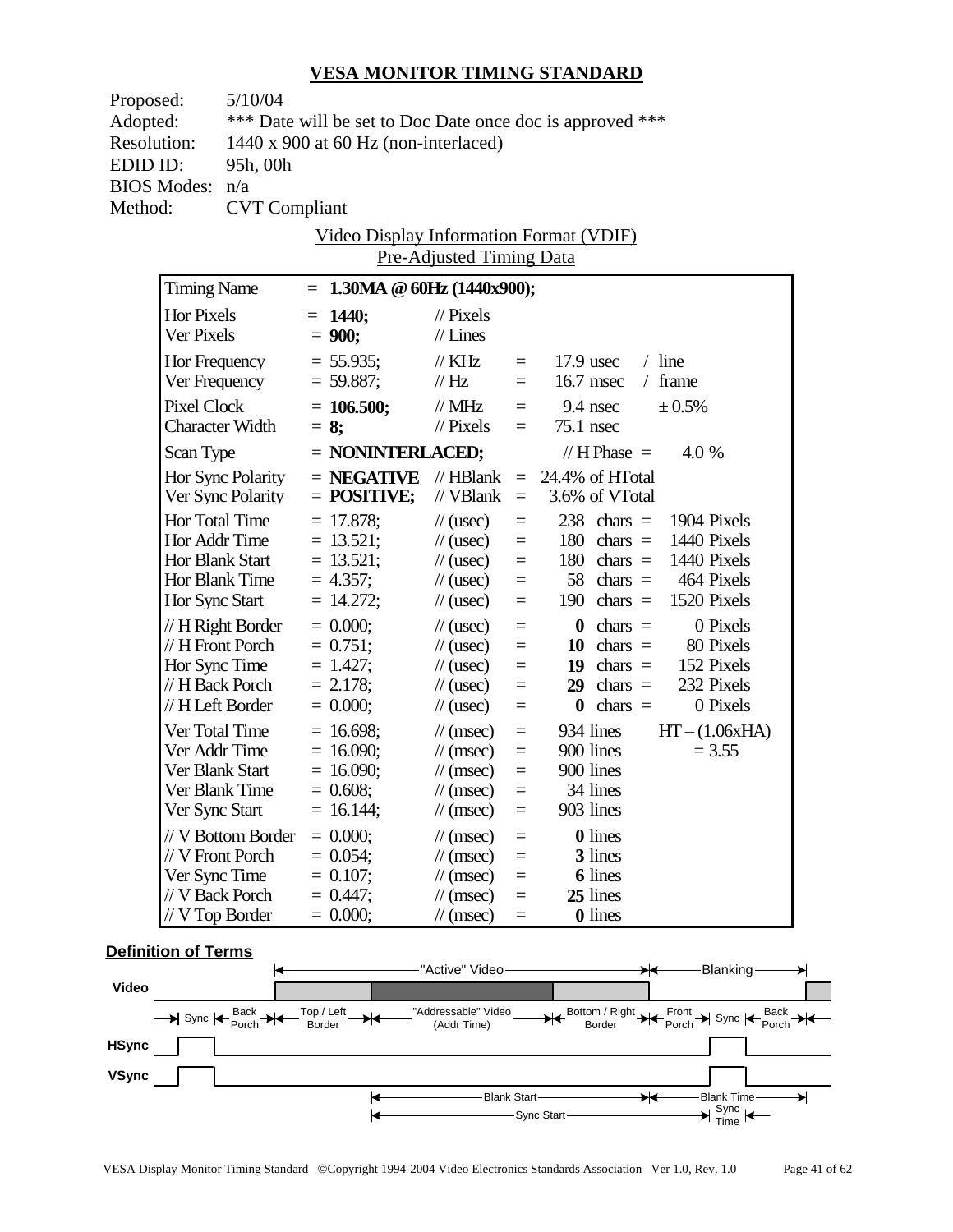| Proposed:          | 5/10/04                         |                                      |                                              |                      |                                                           |                  |
|--------------------|---------------------------------|--------------------------------------|----------------------------------------------|----------------------|-----------------------------------------------------------|------------------|
| Adopted:           |                                 |                                      |                                              |                      | *** Date will be set to Doc Date once doc is approved *** |                  |
| <b>Resolution:</b> |                                 | 1440 x 900 at 75 Hz (non-interlaced) |                                              |                      |                                                           |                  |
| EDID ID:           | 95h, 0Fh                        |                                      |                                              |                      |                                                           |                  |
| <b>BIOS Modes:</b> | n/a                             |                                      |                                              |                      |                                                           |                  |
| Method:            | <b>CVT</b> Compliant            |                                      |                                              |                      |                                                           |                  |
|                    |                                 |                                      |                                              |                      | <u>Video Display Information Format (VDIF)</u>            |                  |
|                    |                                 |                                      | Pre-Adjusted Timing Data                     |                      |                                                           |                  |
|                    | <b>Timing Name</b>              | $= 1.30MA \tQ 75Hz (1440x900);$      |                                              |                      |                                                           |                  |
|                    | Hor Pixels                      | $= 1440;$                            | $\frac{1}{2}$ Pixels                         |                      |                                                           |                  |
|                    | Ver Pixels                      | $= 900;$                             | $//$ Lines                                   |                      |                                                           |                  |
|                    | Hor Frequency                   | $= 70.635$ ;                         | $\mathbin{/\!\!/\,}$ KHz                     | $=$ $-$              | $14.2$ usec<br>$/$ line                                   |                  |
|                    | Ver Frequency                   | $= 74.984;$                          | $\mathcal{U}$ Hz                             | $=$                  | $13.3$ msec<br>$/$ frame                                  |                  |
|                    | <b>Pixel Clock</b>              | $= 136.750$ ;                        | $\text{/}/\text{/}$ MHz                      |                      | $7.3$ nsec                                                | ± 0.5%           |
|                    | <b>Character Width</b>          | $= 8$ ;                              | $\mathcal{U}$ Pixels                         | $=$<br>$=$           | 58.5 nsec                                                 |                  |
|                    |                                 |                                      |                                              |                      |                                                           |                  |
|                    | Scan Type                       | $=$ NONINTERLACED;                   |                                              |                      | // $H$ Phase $=$                                          | 3.9 %            |
|                    | Hor Sync Polarity               | $=$ NEGATIVE                         | // HBlank<br>// VBlank                       |                      | $= 25.6\%$ of HTotal<br>4.5% of VTotal                    |                  |
|                    | Ver Sync Polarity               | $=$ POSITIVE;                        |                                              | $\equiv$             |                                                           |                  |
|                    | Hor Total Time<br>Hor Addr Time | $= 14.157;$                          | $\frac{1}{2}$ (usec)                         | $\equiv$             | $242$ chars = 1936 Pixels                                 |                  |
|                    | Hor Blank Start                 | $= 10.530$ ;<br>$= 10.530;$          | $\frac{1}{2}$ (usec)<br>$\frac{1}{2}$ (usec) | $\equiv$<br>$\equiv$ | 180 chars $=$ 1440 Pixels<br>$180 \text{ chars} =$        | 1440 Pixels      |
|                    | Hor Blank Time                  | $= 3.627$ ;                          | $\frac{1}{2}$ (usec)                         | $\qquad \qquad =$    | $62 \text{ chars} =$                                      | 496 Pixels       |
|                    | Hor Sync Start                  | $= 11.232;$                          | $\frac{1}{2}$ (usec)                         | $\equiv$             | $192 \text{ chars} =$                                     | 1536 Pixels      |
|                    | $// H$ Right Border             | $= 0.000;$                           | $\frac{1}{2}$ (usec)                         | $\equiv$             | $\theta$ chars =                                          | 0 Pixels         |
|                    | $// H$ Front Porch              | $= 0.702$ ;                          | $\frac{1}{2}$ (usec)                         | $\qquad \qquad =$    | 12 chars $=$                                              | 96 Pixels        |
|                    | Hor Sync Time                   | $= 1.112;$                           | $\frac{1}{2}$ (usec)                         | $\equiv$             | 19 chars $=$                                              | 152 Pixels       |
|                    | // H Back Porch                 | $= 1.814;$                           | $\frac{1}{2}$ (usec)                         | $\equiv$             | 31 chars $=$                                              | 248 Pixels       |
|                    | // H Left Border                | $= 0.000;$                           | $\frac{1}{2}$ (usec)                         | $\equiv$             | $\mathbf{0}$ chars =                                      | 0 Pixels         |
|                    | Ver Total Time                  | $= 13.336;$                          | $\mathcal{U}(\text{msec})$                   | $\equiv$             | 942 lines                                                 | $HT - (1.06xHA)$ |
|                    | Ver Addr Time                   | $= 12.741;$                          | $\mathcal{U}(\text{msec})$                   | $\equiv$             | 900 lines                                                 | $=$ 3            |
|                    | Ver Blank Start                 | $= 12.741;$                          | $\mathcal{U}(\text{msec})$                   | $\equiv$             | 900 lines                                                 |                  |
|                    | Ver Blank Time                  | $= 0.595;$                           | $\frac{1}{\cos \theta}$ =                    |                      | 42 lines                                                  |                  |
|                    | Ver Sync Start                  | $= 12.784;$                          | $\mathcal{U}$ (msec)                         | $\equiv$             | 903 lines                                                 |                  |
|                    | // V Bottom Border              | $= 0.000;$                           | $\frac{1}{\sqrt{2}}$ (msec)                  | $\equiv$             | <b>0</b> lines                                            |                  |
|                    | // V Front Porch                | $= 0.042;$                           | $\mathcal{U}$ (msec)                         | $=$                  | 3 lines                                                   |                  |
|                    | Ver Sync Time                   | $= 0.085$ ;                          | $\frac{1}{\pi}$ (msec)                       | $=$                  | <b>6</b> lines                                            |                  |
|                    | // V Back Porch                 | $= 0.467;$                           | $\frac{1}{\sqrt{2}}$ (msec)                  | $=$                  | 33 lines                                                  |                  |
|                    | $//$ V Top Border               | $= 0.000;$                           | $\frac{1}{\sqrt{2}}$ (msec)                  | $\equiv$             | 0 lines                                                   |                  |

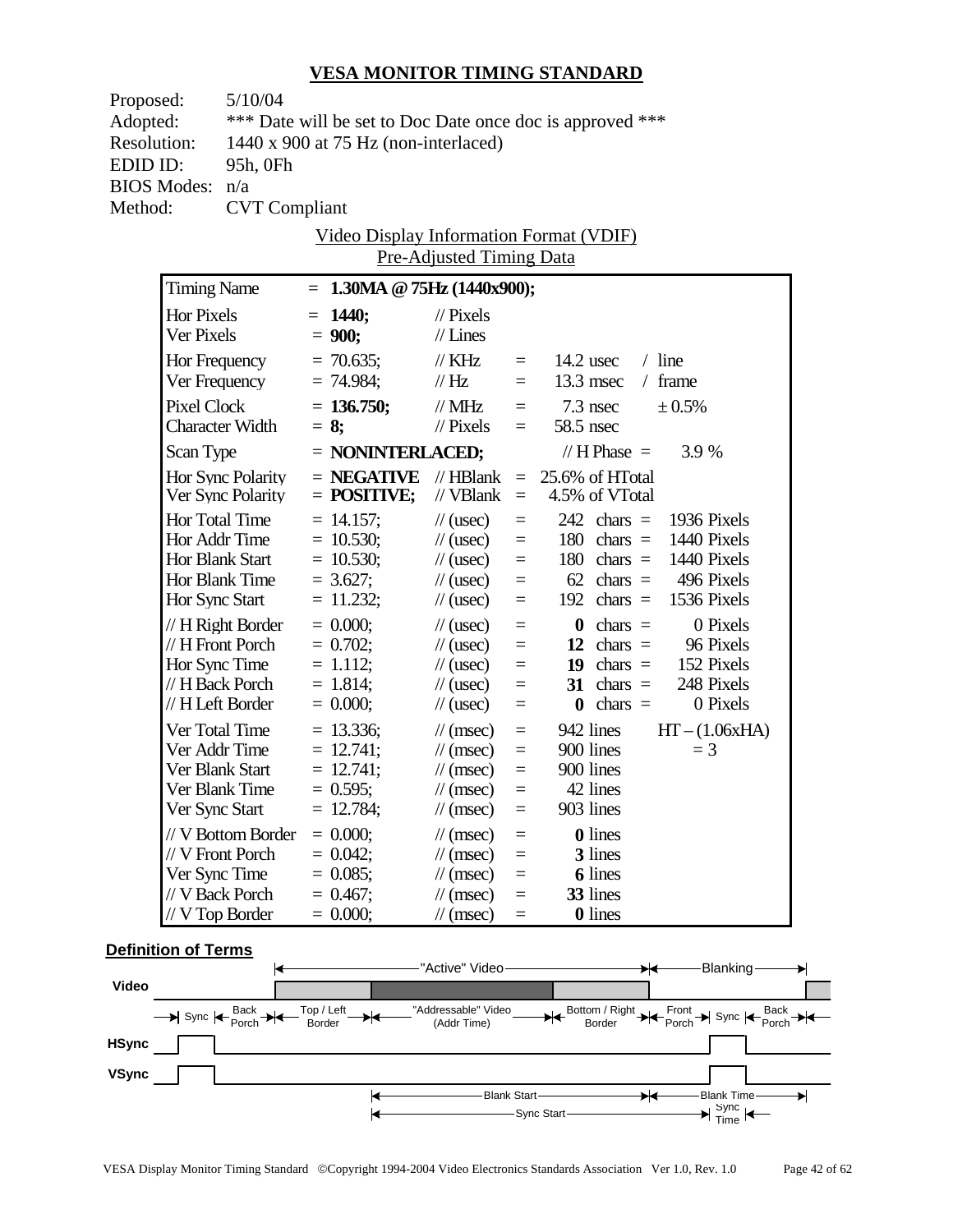| Proposed:          | 5/10/04                |                                                           |                                                |                                              |          |                              |  |                  |  |
|--------------------|------------------------|-----------------------------------------------------------|------------------------------------------------|----------------------------------------------|----------|------------------------------|--|------------------|--|
| Adopted:           |                        | *** Date will be set to Doc Date once doc is approved *** |                                                |                                              |          |                              |  |                  |  |
| <b>Resolution:</b> |                        |                                                           | 1440 x 900 at 85 Hz (non-interlaced)           |                                              |          |                              |  |                  |  |
| EDID ID:           | 95h, 19h               |                                                           |                                                |                                              |          |                              |  |                  |  |
| <b>BIOS Modes:</b> | n/a                    |                                                           |                                                |                                              |          |                              |  |                  |  |
| Method:            | <b>CVT</b> Compliant   |                                                           |                                                |                                              |          |                              |  |                  |  |
|                    |                        |                                                           | <u>Video Display Information Format (VDIF)</u> |                                              |          |                              |  |                  |  |
|                    |                        |                                                           |                                                | Pre-Adjusted Timing Data                     |          |                              |  |                  |  |
| <b>Timing Name</b> |                        |                                                           | $= 1.30MA \t@ 85Hz (1440x900);$                |                                              |          |                              |  |                  |  |
| Hor Pixels         |                        |                                                           | $= 1440;$                                      | $\frac{1}{2}$ Pixels                         |          |                              |  |                  |  |
| Ver Pixels         |                        |                                                           | $= 900;$                                       | $//$ Lines                                   |          |                              |  |                  |  |
| Hor Frequency      |                        |                                                           | $= 80.430$ ;                                   | $\mathbin{/}\hspace{-0.75cm}\mathbin{/}$ KHz | $=$      | $12.4$ usec                  |  | $/$ line         |  |
| Ver Frequency      |                        |                                                           | $= 84.842;$                                    | $\mathcal{U}$ Hz                             | $=$      | $11.8$ msec                  |  | $/$ frame        |  |
| <b>Pixel Clock</b> |                        |                                                           | $= 157.000;$                                   | $\text{/}\text{/}$ MHz                       |          | $=$ 6.4 nsec                 |  | ± 0.5%           |  |
|                    | <b>Character Width</b> |                                                           | $= 8$ ;                                        | $\mathcal{U}$ Pixels                         | $=$      | $51.0$ nsec                  |  |                  |  |
| Scan Type          |                        |                                                           | $=$ NONINTERLACED;                             |                                              |          | // H Phase $=$               |  | 3.9 %            |  |
|                    | Hor Sync Polarity      |                                                           | $=$ NEGATIVE                                   | $\mathcal{U}$ HBlank                         |          | $= 26.2\% \text{ of HTotal}$ |  |                  |  |
|                    | Ver Sync Polarity      |                                                           | $=$ POSITIVE;                                  | // VBlank                                    | $=$      | 5.1% of VTotal               |  |                  |  |
|                    | Hor Total Time         |                                                           | $= 12.433;$                                    | $\frac{1}{2}$ (usec)                         | $=$      | $244 \text{ chars} =$        |  | 1952 Pixels      |  |
|                    | Hor Addr Time          |                                                           | $= 9.172$ ;                                    | $\frac{1}{2}$ (usec)                         | $=$      | $180 \text{ chars} =$        |  | 1440 Pixels      |  |
|                    | Hor Blank Start        |                                                           | $= 9.172$ ;                                    | $\frac{1}{2}$ (usec)                         | $=$      | $180 \text{ chars} =$        |  | 1440 Pixels      |  |
|                    | Hor Blank Time         |                                                           | $= 3.261;$                                     | $\frac{1}{2}$ (usec)                         | $=$      | $64 \text{ chars} =$         |  | 512 Pixels       |  |
| Hor Sync Start     |                        |                                                           | $= 9.834;$                                     | $\frac{1}{2}$ (usec)                         | $=$      | 193 chars $=$                |  | 1544 Pixels      |  |
|                    | $// H$ Right Border    |                                                           | $= 0.000;$                                     | $\frac{1}{2}$ (usec)                         | $=$      | $\theta$ chars =             |  | 0 Pixels         |  |
|                    | $// H$ Front Porch     |                                                           | $= 0.662;$                                     | $\mathcal{U}$ (usec)                         | $=$      | 13 chars $=$                 |  | 104 Pixels       |  |
|                    | Hor Sync Time          |                                                           | $= 0.968$ ;                                    | $\frac{1}{2}$ (usec)                         | $=$      | 19 chars $=$                 |  | 152 Pixels       |  |
|                    | // H Back Porch        |                                                           | $= 1.631;$                                     | $\frac{1}{2}$ (usec)                         | $=$      | $32 \text{ chars} =$         |  | 256 Pixels       |  |
|                    | // H Left Border       |                                                           | $= 0.000;$                                     | $\mathcal{U}$ (usec)                         | $=$      | $\mathbf{0}$ chars =         |  | 0 Pixels         |  |
|                    | Ver Total Time         |                                                           | $= 11.787;$                                    | $\mathcal{U}(\text{msec})$                   | $\equiv$ | 948 lines                    |  | $HT - (1.06xHA)$ |  |
|                    | Ver Addr Time          |                                                           | $= 11.190$ ;                                   | $\mathcal{U}(\text{msec})$                   | $=$      | 900 lines                    |  | $= 2.71$         |  |
|                    | Ver Blank Start        |                                                           | $= 11.190;$                                    | $\mathcal{N}(\text{msec})$                   | $=$      | 900 lines                    |  |                  |  |
|                    | Ver Blank Time         |                                                           | $= 0.597;$                                     | $\frac{1}{\cos \theta}$ =                    |          | 48 lines                     |  |                  |  |
| Ver Sync Start     |                        |                                                           | $= 11.227;$                                    | $\mathcal{U}$ (msec)                         | $\equiv$ | 903 lines                    |  |                  |  |
|                    | // V Bottom Border     |                                                           | $= 0.000;$                                     | $\frac{1}{\sqrt{2}}$ (msec)                  | $\equiv$ | <b>0</b> lines               |  |                  |  |
|                    | // V Front Porch       |                                                           | $= 0.037;$                                     | $\mathcal{U}$ (msec)                         | $=$      | 3 lines                      |  |                  |  |
|                    | Ver Sync Time          |                                                           | $= 0.075$ ;                                    | $\frac{1}{\pi}$ (msec)                       | $=$      | <b>6</b> lines               |  |                  |  |
|                    | // V Back Porch        |                                                           | $= 0.485$ ;                                    | $\mathcal{N}(msec)$                          | $\equiv$ | 39 lines                     |  |                  |  |
|                    | $// V$ Top Border      |                                                           | $= 0.000;$                                     | $\mathcal{N}(msec)$                          | $\equiv$ | <b>0</b> lines               |  |                  |  |

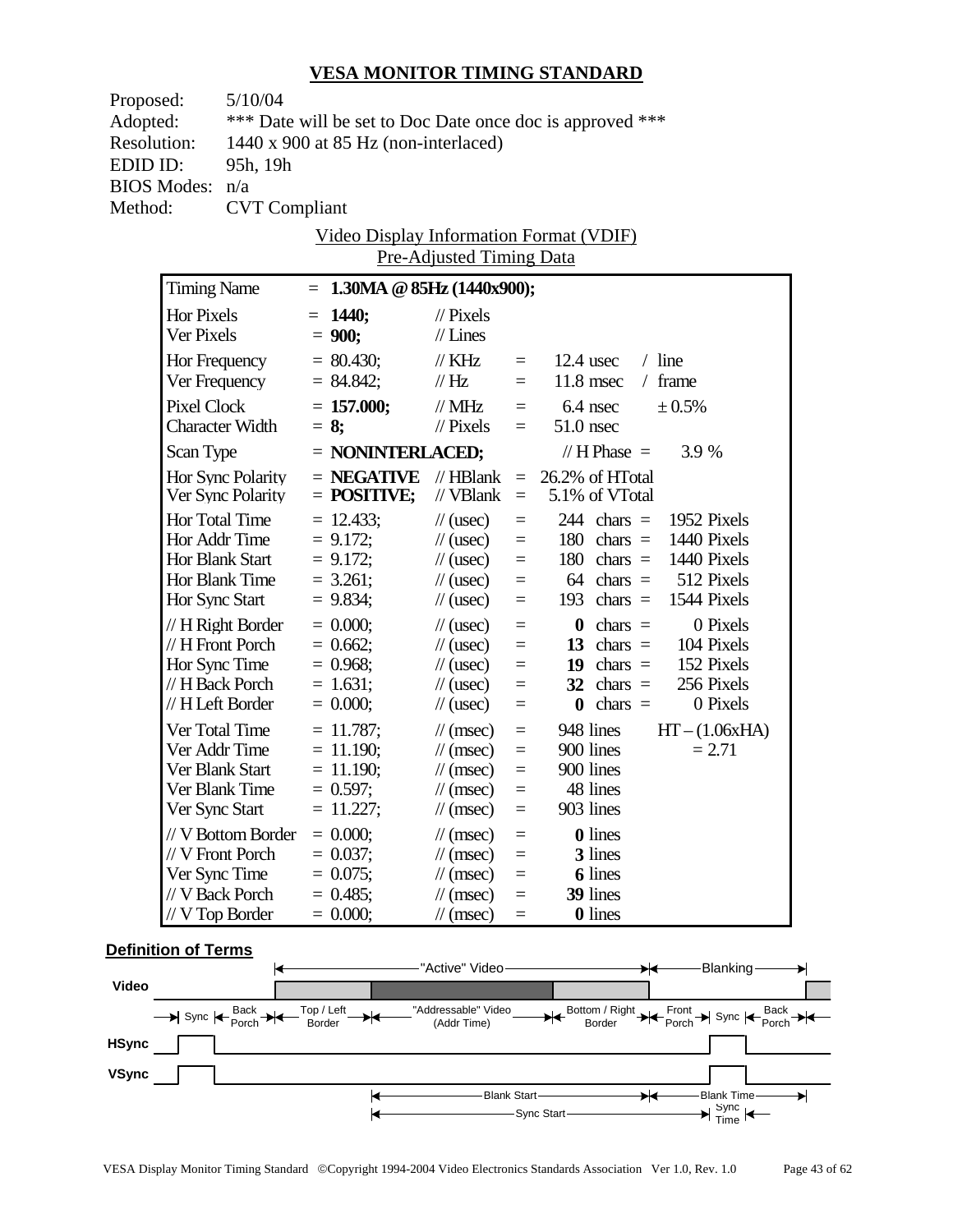| Adopted:<br>12/18/96<br><b>Resolution:</b><br>1600 x 1200 at 60 Hz (non-interlaced)<br>EDID ID:<br>0A9h, 040h |                                                                                               |                                                                           |                                                                                                                                                    |                                 |                                                                                                                                                                           |  |
|---------------------------------------------------------------------------------------------------------------|-----------------------------------------------------------------------------------------------|---------------------------------------------------------------------------|----------------------------------------------------------------------------------------------------------------------------------------------------|---------------------------------|---------------------------------------------------------------------------------------------------------------------------------------------------------------------------|--|
|                                                                                                               |                                                                                               |                                                                           |                                                                                                                                                    |                                 |                                                                                                                                                                           |  |
| <b>BIOS Modes:</b>                                                                                            | n/a                                                                                           |                                                                           |                                                                                                                                                    |                                 |                                                                                                                                                                           |  |
| Method:                                                                                                       |                                                                                               | *** NOT CVT COMPLIANT ***                                                 |                                                                                                                                                    |                                 |                                                                                                                                                                           |  |
|                                                                                                               |                                                                                               |                                                                           |                                                                                                                                                    |                                 | <b>Video Display Information Format (VDIF)</b>                                                                                                                            |  |
|                                                                                                               |                                                                                               |                                                                           | Pre-Adjusted Timing Data                                                                                                                           |                                 |                                                                                                                                                                           |  |
|                                                                                                               | <b>Timing Name</b>                                                                            | $1600 \times 1200 \& 60$ Hz;<br>$=$                                       |                                                                                                                                                    |                                 |                                                                                                                                                                           |  |
| <b>Hor Pixels</b><br>Ver Pixels                                                                               |                                                                                               | <b>1600;</b><br>$=$<br>$= 1200;$                                          | $//$ Pixels<br>$//$ Lines                                                                                                                          |                                 |                                                                                                                                                                           |  |
|                                                                                                               | Hor Frequency<br>Ver Frequency                                                                | $= 75.000$ ;<br>$= 60.000;$                                               | $\frac{1}{K}$ KHz<br>//Hz                                                                                                                          | $=$<br>$=$                      | $13.3$ usec<br>$/$ line<br>16.7 msec<br>/ frame                                                                                                                           |  |
| <b>Pixel Clock</b>                                                                                            | <b>Character Width</b>                                                                        | $= 162.000;$<br>$= 8;$                                                    | $//$ MHz<br>$//$ Pixels                                                                                                                            | $=$<br>$=$                      | $6.2$ nsec<br>± 0.5%<br>49.4 nsec                                                                                                                                         |  |
| Scan Type                                                                                                     |                                                                                               | = NONINTERLACED;                                                          |                                                                                                                                                    |                                 | // $H$ Phase $=$<br>5.6 %                                                                                                                                                 |  |
|                                                                                                               | Hor Sync Polarity<br>Ver Sync Polarity                                                        | $=$ POSITIVE;<br>$=$ POSITIVE;                                            | $//$ HBlank<br>// VBlank                                                                                                                           | $=$<br>$=$                      | 25.9% of HTotal<br>4.0% of VTotal                                                                                                                                         |  |
|                                                                                                               | Hor Total Time<br>Hor Addr Time<br>Hor Blank Start<br>Hor Blank Time<br>Hor Sync Start        | $= 13.333;$<br>$= 9.877$ ;<br>$= 9.877;$<br>$= 3.457$ ;<br>$= 10.272;$    | $\frac{1}{2}$ (usec)<br>$\frac{1}{2}$ (usec)<br>$\frac{1}{2}$ (usec)<br>$\frac{1}{2}$ (usec)<br>$\frac{1}{2}$ (usec)                               | $=$<br>$=$<br>$=$<br>$=$<br>$=$ | $270 \text{ chars} =$<br>2160 Pixels<br>1600 Pixels<br>$200$ chars =<br>$200$ chars =<br>1600 Pixels<br>70 chars $=$<br>560 Pixels<br>$208$ chars =<br>1664 Pixels        |  |
|                                                                                                               | // H Right Border<br>// H Front Porch<br>Hor Sync Time<br>// H Back Porch<br>// H Left Border | $= 0.000;$<br>$= 0.395$ ;<br>$= 1.185$ ;<br>$= 1.877;$<br>$= 0.000;$      | $\frac{1}{2}$ (usec)<br>$\frac{1}{2}$ (usec)<br>$\frac{1}{2}$ (usec)<br>$\frac{1}{2}$ (usec)<br>$\frac{1}{2}$ (usec)                               | $=$<br>$=$<br>$=$<br>$=$<br>$=$ | chars $=$<br>0 Pixels<br>$\boldsymbol{0}$<br>chars $=$<br>64 Pixels<br>8<br>24 chars $=$<br>192 Pixels<br>304 Pixels<br>$38$ chars =<br>$chars =$<br>0 Pixels<br>$\bf{0}$ |  |
|                                                                                                               | Ver Total Time<br>Ver Addr Time<br>Ver Blank Start<br>Ver Blank Time<br>Ver Sync Start        | $= 16.667$ ;<br>$= 16.000;$<br>$= 16.000$ ;<br>$= 0.667$ ;<br>$= 16.013;$ | $\frac{1}{\sqrt{2}}$ (msec)<br>$\frac{1}{\sqrt{2}}$ (msec)<br>$\frac{1}{\pi}$ (msec)<br>$\frac{1}{\sqrt{2}}$ (msec)<br>$\frac{1}{\sqrt{2}}$ (msec) | $=$<br>$=$<br>$=$<br>$=$<br>$=$ | 1250 lines<br>$HT - (1.06xHA)$<br>1200 lines<br>$= 2.86$<br>1200 lines<br>50 lines<br>1201 lines                                                                          |  |
|                                                                                                               | // V Bottom Border<br>// V Front Porch<br>Ver Sync Time<br>// V Back Porch                    | $= 0.000;$<br>$= 0.013;$<br>$= 0.040;$<br>$= 0.613$ ;                     | $\frac{1}{\sqrt{2}}$ (msec)<br>$\frac{1}{\sqrt{2}}$ (msec)<br>$\frac{1}{\sqrt{2}}$ (msec)<br>$\frac{1}{\sqrt{2}}$ (msec)                           | $=$<br>$=$<br>$=$<br>$=$        | <b>0</b> lines<br>1 lines<br>3 lines<br>46 lines                                                                                                                          |  |
|                                                                                                               | // V Top Border                                                                               | $= 0.000;$                                                                | $\frac{1}{\sqrt{2}}$ (msec)                                                                                                                        | $=$                             | <b>0</b> lines                                                                                                                                                            |  |

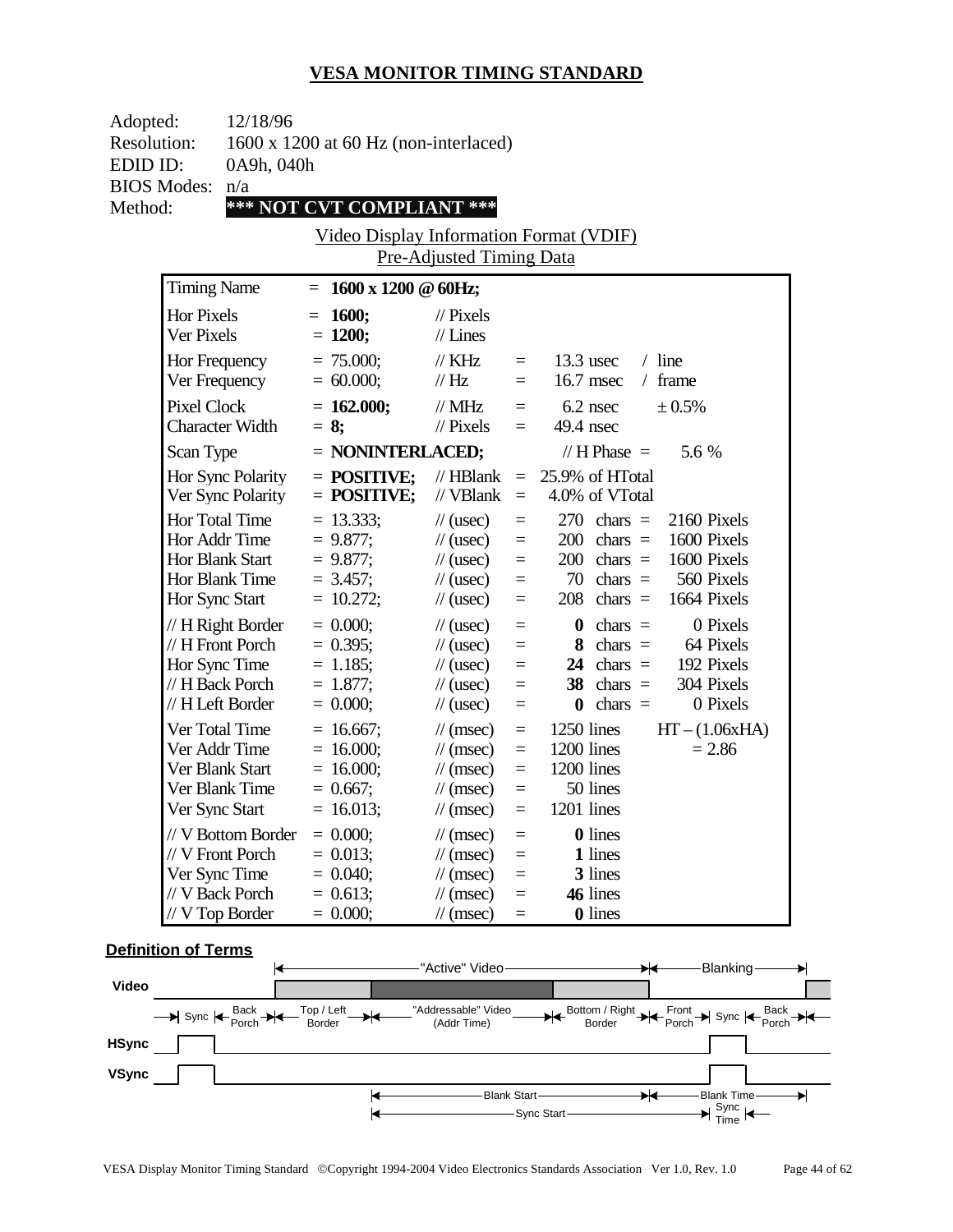| Adopted:           | 12/18/96                               |                                               |                                |          |                                      |
|--------------------|----------------------------------------|-----------------------------------------------|--------------------------------|----------|--------------------------------------|
| <b>Resolution:</b> |                                        | 1600 x 1200 at 65 Hz (non-interlaced)         |                                |          |                                      |
| EDID ID:           | 0A9h, 045h                             |                                               |                                |          |                                      |
|                    | <b>BIOS Modes:</b><br>n/a              |                                               |                                |          |                                      |
| Method:            |                                        | *** NOT CVT COMPLIANT ***                     |                                |          |                                      |
|                    |                                        | Video Display Information Format (VDIF)       |                                |          |                                      |
|                    |                                        |                                               | Pre-Adjusted Timing Data       |          |                                      |
|                    |                                        |                                               |                                |          |                                      |
|                    | <b>Timing Name</b>                     | $= 1600 \times 1200 \text{ @ } 65 \text{Hz};$ |                                |          |                                      |
|                    | <b>Hor Pixels</b>                      | $= 1600;$                                     | $\frac{1}{2}$ Pixels           |          |                                      |
|                    | Ver Pixels                             | $= 1200;$                                     | $//$ Lines                     |          |                                      |
|                    | Hor Frequency                          | $= 81.250$ ;                                  | $\frac{1}{K}$ KHz              | $=$ $-$  | $/$ line<br>$12.3$ usec              |
|                    | Ver Frequency                          | $= 65.000;$                                   | $\frac{1}{1}$ Hz               | $=$      | $15.4$ msec<br>$/$ frame             |
|                    | <b>Pixel Clock</b>                     | $= 175.500;$                                  | // $MHz$                       | $\equiv$ | 5.7 nsec<br>± 0.5%                   |
|                    | <b>Character Width</b>                 | $= 8$ ;                                       | $\frac{1}{2}$ Pixels           | $\equiv$ | 45.6 nsec                            |
|                    |                                        |                                               |                                |          | 5.6 %<br>// H Phase $=$              |
|                    | Scan Type                              | = NONINTERLACED;                              |                                |          |                                      |
|                    | Hor Sync Polarity<br>Ver Sync Polarity | $=$ POSITIVE;<br>$=$ POSITIVE;                | // $HBlank =$<br>// $VBlank =$ |          | 25.9% of HTotal<br>4.0% of VTotal    |
|                    |                                        |                                               |                                |          |                                      |
|                    | Hor Total Time                         | $= 12.308;$                                   | $\frac{1}{2}$ (usec)           | $=$      | 2160 Pixels<br>$270 \text{ chars} =$ |
|                    | Hor Addr Time                          | $= 9.117;$                                    | $\frac{1}{2}$ (usec)           | $\equiv$ | 1600 Pixels<br>$200 \text{ chars} =$ |
|                    | Hor Blank Start                        | $= 9.117;$                                    | $\frac{1}{2}$ (usec)           | $\equiv$ | $200 \text{ chars} =$<br>1600 Pixels |
|                    | Hor Blank Time                         | $= 3.191;$                                    | $\frac{1}{2}$ (usec)           | $=$      | $70 \text{ chars} =$<br>560 Pixels   |
|                    | Hor Sync Start                         | $= 9.481;$                                    | $\frac{1}{2}$ (usec)           | $=$      | 1664 Pixels<br>$208$ chars =         |
|                    | $// H$ Right Border                    | $= 0.000;$                                    | $\frac{1}{2}$ (usec)           | $\equiv$ | $\theta$ chars =<br>0 Pixels         |
|                    | // H Front Porch                       | $= 0.365$ ;                                   | $\frac{1}{2}$ (usec)           | $\equiv$ | $8 \text{ chars} =$<br>64 Pixels     |
|                    | Hor Sync Time                          | $= 1.094;$                                    | $\frac{1}{2}$ (usec)           | $\equiv$ | 24 chars $=$<br>192 Pixels           |
|                    | // H Back Porch                        | $= 1.732$ ;                                   | $\frac{1}{2}$ (usec)           | $\equiv$ | $38$ chars =<br>304 Pixels           |
|                    | // H Left Border                       | $= 0.000;$                                    | $\frac{1}{2}$ (usec)           | $\equiv$ | $chars =$<br>0 Pixels<br>$\bf{0}$    |
|                    | Ver Total Time                         | $= 15.385;$                                   | $\mathcal{U}$ (msec)           | $\equiv$ | $HT - (1.06xHA)$<br>1250 lines       |
|                    | Ver Addr Time                          | $= 14.769;$                                   | $\frac{1}{\tan(\theta)}$       | $\equiv$ | 1200 lines<br>$= 2.64$               |
|                    | Ver Blank Start                        | $= 14.769;$                                   | $\frac{1}{\tan(\theta)}$       | $\equiv$ | 1200 lines                           |
|                    | Ver Blank Time                         | $= 0.615$ ;                                   | $\frac{1}{\tan(\theta)}$       | $\equiv$ | 50 lines                             |
|                    | Ver Sync Start                         | $= 14.782;$                                   | $\frac{1}{\sqrt{2}}$ (msec)    | $\equiv$ | 1201 lines                           |
|                    | // V Bottom Border                     | $= 0.000;$                                    | $\frac{1}{\pi}$ (msec)         | $=$      | <b>0</b> lines                       |
|                    | // V Front Porch                       | $= 0.012;$                                    | $\frac{1}{\sqrt{2}}$ (msec)    | $\equiv$ | 1 lines                              |
|                    | Ver Sync Time                          | $= 0.037;$                                    | $\frac{1}{\sqrt{2}}$ (msec)    | $=$      | 3 lines                              |
|                    | // V Back Porch                        | $= 0.566$ ;                                   | $\frac{1}{\sqrt{2}}$ (msec)    | $=$      | 46 lines                             |
|                    | // V Top Border                        | $= 0.000;$                                    | $\frac{1}{\sqrt{2}}$ (msec)    | $=$      | <b>0</b> lines                       |

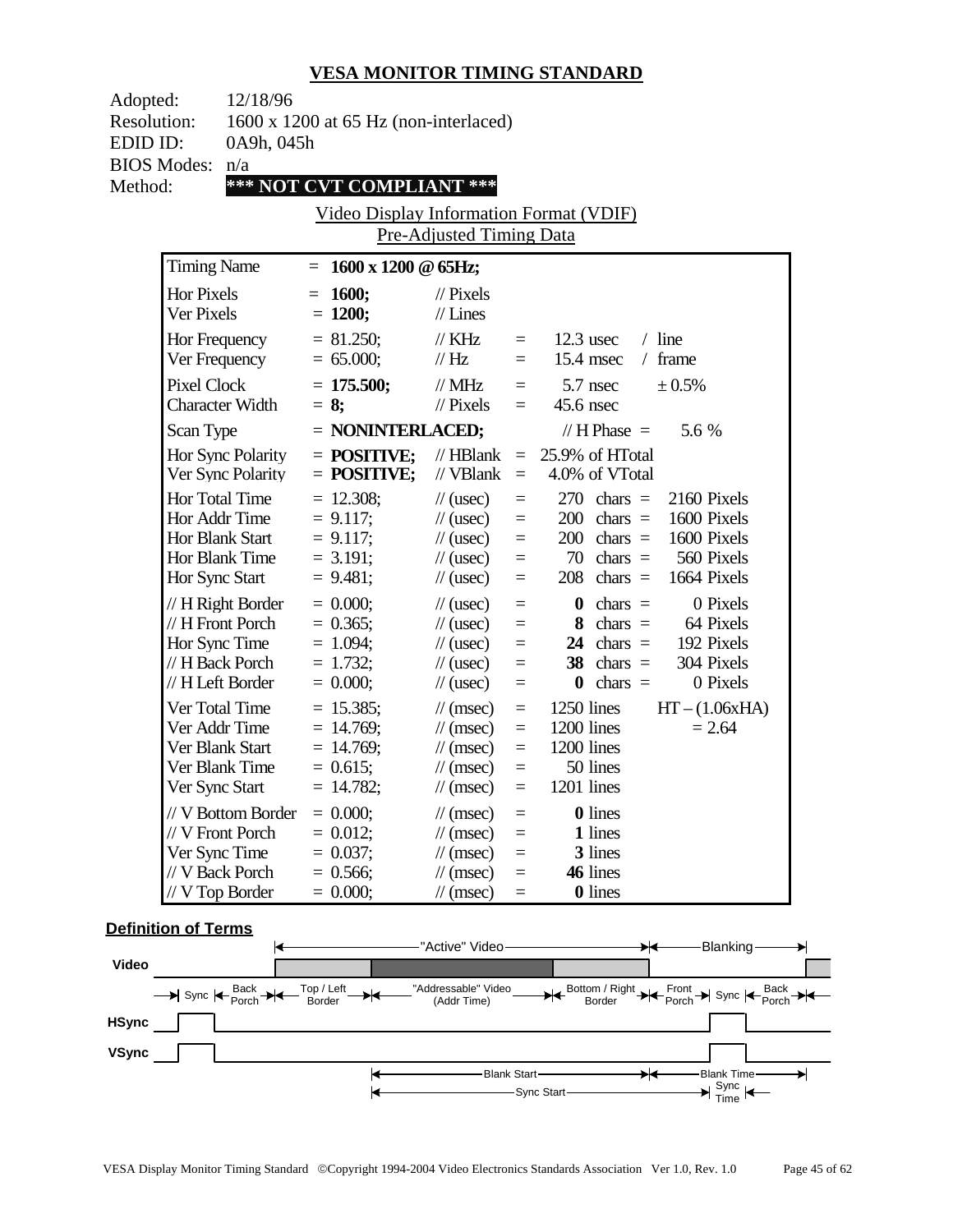| Adopted:           | 12/18/96                                |                                               |                                              |                      |                                                               |
|--------------------|-----------------------------------------|-----------------------------------------------|----------------------------------------------|----------------------|---------------------------------------------------------------|
| <b>Resolution:</b> |                                         | 1600 x 1200 at 70 Hz (non-interlaced)         |                                              |                      |                                                               |
| EDID ID:           | 0A9h, 04Ah                              |                                               |                                              |                      |                                                               |
| <b>BIOS Modes:</b> | n/a                                     |                                               |                                              |                      |                                                               |
| Method:            |                                         | *** NOT CVT COMPLIANT ***                     |                                              |                      |                                                               |
|                    |                                         | Video Display Information Format (VDIF)       |                                              |                      |                                                               |
|                    |                                         |                                               | Pre-Adjusted Timing Data                     |                      |                                                               |
|                    |                                         |                                               |                                              |                      |                                                               |
|                    | <b>Timing Name</b>                      | $= 1600 \times 1200 \text{ @ } 70 \text{Hz};$ |                                              |                      |                                                               |
|                    | <b>Hor Pixels</b>                       | $= 1600;$                                     | $\frac{1}{2}$ Pixels                         |                      |                                                               |
|                    | Ver Pixels                              | $= 1200;$                                     | $//$ Lines                                   |                      |                                                               |
|                    | Hor Frequency                           | $= 87.500;$                                   | $\frac{1}{K}$ KHz                            | $=$ $-$              | $/$ line<br>$11.4$ usec                                       |
|                    | Ver Frequency                           | $= 70.000;$                                   | $\frac{1}{1}$ Hz                             | $=$                  | 14.3 msec<br>$/$ frame                                        |
|                    | <b>Pixel Clock</b>                      | $= 189.000;$                                  | // $MHz$                                     | $\equiv$             | 5.3 nsec<br>± 0.5%                                            |
|                    | <b>Character Width</b>                  | $= 8;$                                        | $\frac{1}{2}$ Pixels                         | $=$                  | $42.3$ nsec                                                   |
|                    | Scan Type                               | = NONINTERLACED;                              |                                              |                      | 5.6 %<br>// H Phase $=$                                       |
|                    |                                         |                                               |                                              |                      |                                                               |
|                    | Hor Sync Polarity<br>Ver Sync Polarity  | $=$ POSITIVE;<br>$=$ POSITIVE;                | // $HBlank =$<br>// $VBlank =$               |                      | 25.9% of HTotal<br>4.0% of VTotal                             |
|                    |                                         |                                               |                                              |                      |                                                               |
|                    | Hor Total Time                          | $= 11.429$ ;                                  | $\frac{1}{2}$ (usec)                         | $=$                  | 2160 Pixels<br>$270 \text{ chars} =$<br>1600 Pixels           |
|                    | Hor Addr Time<br>Hor Blank Start        | $= 8.466;$<br>$= 8.466;$                      | $\frac{1}{2}$ (usec)<br>$\frac{1}{2}$ (usec) | $\equiv$<br>$\equiv$ | $200 \text{ chars} =$<br>$200 \text{ chars} =$<br>1600 Pixels |
|                    | Hor Blank Time                          | $= 2.963$ ;                                   | $\frac{1}{2}$ (usec)                         | $=$                  | $70 \text{ chars} =$<br>560 Pixels                            |
|                    | Hor Sync Start                          | $= 8.804;$                                    | $\frac{1}{2}$ (usec)                         | $\equiv$             | 1664 Pixels<br>$208$ chars =                                  |
|                    |                                         | $= 0.000;$                                    |                                              |                      | 0 Pixels                                                      |
|                    | $// H$ Right Border<br>// H Front Porch | $= 0.339;$                                    | $\frac{1}{2}$ (usec)<br>$\frac{1}{2}$ (usec) | $\equiv$<br>$\equiv$ | $\theta$ chars =<br>$8 \text{ chars} =$<br>64 Pixels          |
|                    | Hor Sync Time                           | $= 1.016;$                                    | $\frac{1}{2}$ (usec)                         | $\equiv$             | 24 chars $=$<br>192 Pixels                                    |
|                    | // H Back Porch                         | $= 1.608;$                                    | $\frac{1}{2}$ (usec)                         | $\equiv$             | 38<br>$chars =$<br>304 Pixels                                 |
|                    | // H Left Border                        | $= 0.000;$                                    | $\frac{1}{2}$ (usec)                         | $\equiv$             | $chars =$<br>0 Pixels<br>$\bf{0}$                             |
|                    | Ver Total Time                          | $= 14.286$ ;                                  | $\mathcal{U}$ (msec)                         | $\equiv$             | $HT - (1.06xHA)$<br>1250 lines                                |
|                    | Ver Addr Time                           | $= 13.714;$                                   | $\frac{1}{\tan(\theta)}$                     | $\equiv$             | 1200 lines<br>$= 2.46$                                        |
|                    | Ver Blank Start                         | $= 13.714;$                                   | $\frac{1}{\tan(\theta)}$                     | $\equiv$             | 1200 lines                                                    |
|                    | Ver Blank Time                          | $= 0.571;$                                    | $\frac{1}{\tan(\theta)}$                     | $\equiv$             | 50 lines                                                      |
|                    | Ver Sync Start                          | $= 13.726;$                                   | $\frac{1}{\sqrt{2}}$ (msec)                  | $\equiv$             | 1201 lines                                                    |
|                    | // V Bottom Border                      | $= 0.000;$                                    | $\frac{1}{\pi}$ (msec)                       | $=$                  | <b>0</b> lines                                                |
|                    | // V Front Porch                        | $= 0.011;$                                    | $\frac{1}{\sqrt{2}}$ (msec)                  | $\equiv$             | 1 lines                                                       |
|                    | Ver Sync Time                           | $= 0.034;$                                    | $\frac{1}{\pi}$ (msec)                       | $=$                  | 3 lines                                                       |
|                    | // V Back Porch                         | $= 0.526;$                                    | $\frac{1}{\pi}$ (msec)                       | $=$                  | 46 lines                                                      |
|                    | // V Top Border                         | $= 0.000;$                                    | $\frac{1}{\sqrt{2}}$ (msec)                  | $=$                  | <b>0</b> lines                                                |

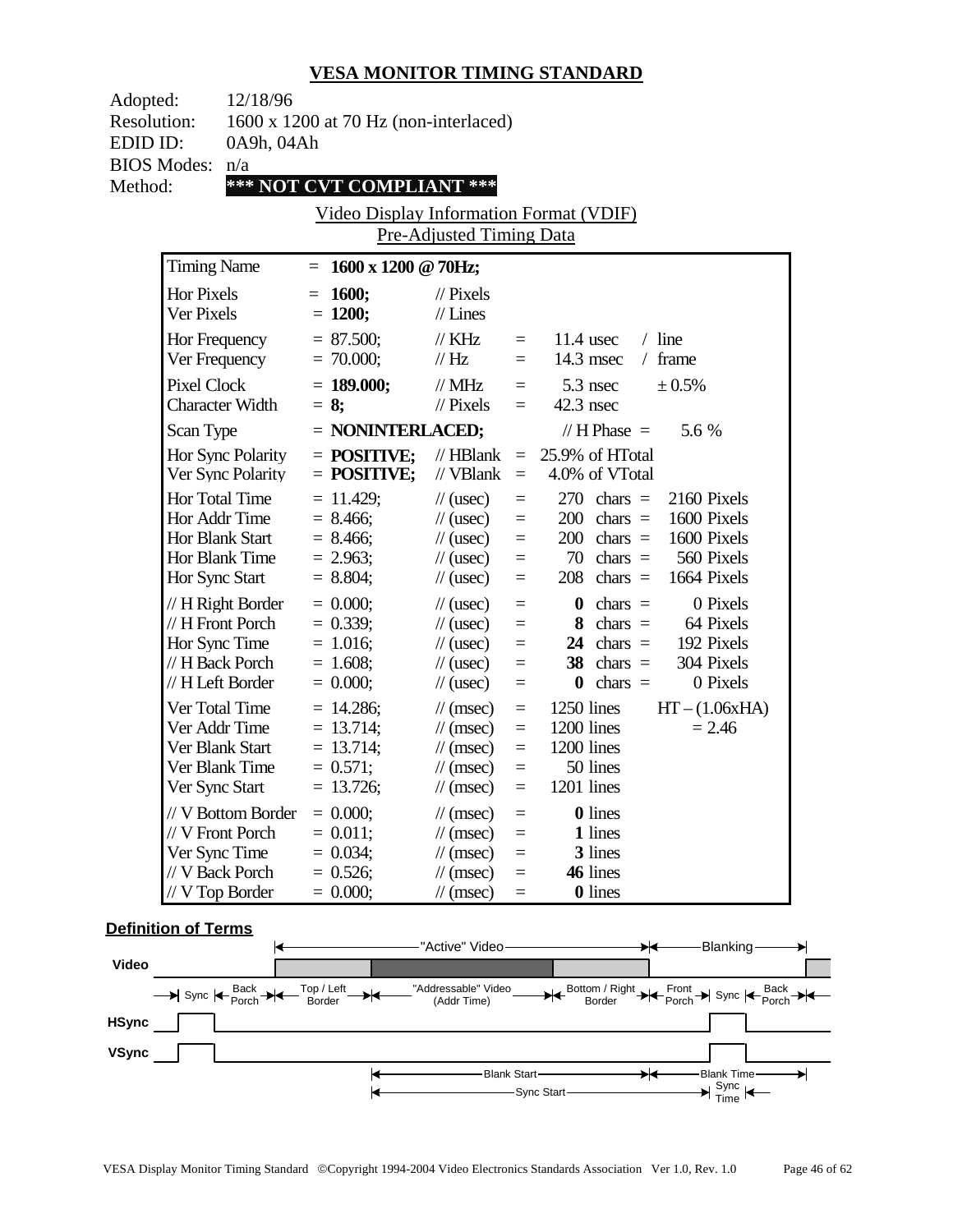| 12/18/96<br>Adopted:<br><b>Resolution:</b>        |                                                                                                 | 1600 x 1200 at 75 Hz (non-interlaced)                                  |                                                                                                                                                    |                                                          |                                                                                                                                                                                    |  |
|---------------------------------------------------|-------------------------------------------------------------------------------------------------|------------------------------------------------------------------------|----------------------------------------------------------------------------------------------------------------------------------------------------|----------------------------------------------------------|------------------------------------------------------------------------------------------------------------------------------------------------------------------------------------|--|
| EDID ID:<br><b>BIOS Modes:</b>                    | 0A9h, 04Fh<br>n/a                                                                               |                                                                        |                                                                                                                                                    |                                                          |                                                                                                                                                                                    |  |
| Method:                                           |                                                                                                 | *** NOT CVT COMPLIANT ***                                              |                                                                                                                                                    |                                                          |                                                                                                                                                                                    |  |
|                                                   |                                                                                                 | Video Display Information Format (VDIF)                                |                                                                                                                                                    |                                                          |                                                                                                                                                                                    |  |
|                                                   |                                                                                                 |                                                                        | Pre-Adjusted Timing Data                                                                                                                           |                                                          |                                                                                                                                                                                    |  |
| <b>Timing Name</b>                                |                                                                                                 | $= 1600 \times 1200 \text{ @ } 75 \text{Hz};$                          |                                                                                                                                                    |                                                          |                                                                                                                                                                                    |  |
| Hor Pixels<br>Ver Pixels                          |                                                                                                 | $= 1600;$<br>$= 1200;$                                                 | $\frac{1}{2}$ Pixels<br>$//$ Lines                                                                                                                 |                                                          |                                                                                                                                                                                    |  |
| Hor Frequency<br>Ver Frequency                    |                                                                                                 | $= 93.750$ ;<br>$= 75.000;$                                            | $\frac{1}{K}$ KHz<br>$\frac{1}{1}$ Hz                                                                                                              | $=$ $-$<br>$=$                                           | $10.7$ usec<br>$/$ line<br>$13.3$ msec<br>/ frame                                                                                                                                  |  |
| <b>Pixel Clock</b>                                | <b>Character Width</b>                                                                          | $= 202.500;$<br>$= 8$ ;                                                | $\mathcal{N}$ MHz<br>$\frac{1}{2}$ Pixels                                                                                                          | $\equiv$<br>$=$                                          | 4.9 nsec<br>± 0.5%<br>39.5 nsec                                                                                                                                                    |  |
| Scan Type                                         |                                                                                                 | = NONINTERLACED;                                                       |                                                                                                                                                    |                                                          | // H Phase $=$<br>5.6 %                                                                                                                                                            |  |
|                                                   | Hor Sync Polarity<br>Ver Sync Polarity                                                          | $=$ POSITIVE;<br>$=$ POSITIVE;                                         | // $HBlank =$<br>// $VBlank =$                                                                                                                     |                                                          | 25.9% of HTotal<br>4.0% of VTotal                                                                                                                                                  |  |
| Hor Total Time<br>Hor Addr Time<br>Hor Sync Start | Hor Blank Start<br>Hor Blank Time                                                               | $= 10.667$ ;<br>$= 7.901;$<br>$= 7.901;$<br>$= 2.765$ ;<br>$= 8.217;$  | $\frac{1}{2}$ (usec)<br>$\frac{1}{2}$ (usec)<br>$\frac{1}{2}$ (usec)<br>$\frac{1}{2}$ (usec)<br>$\frac{1}{2}$ (usec)                               | $\equiv$<br>$\equiv$<br>$\equiv$<br>$=$<br>$\equiv$      | 2160 Pixels<br>$270 \text{ chars} =$<br>1600 Pixels<br>$200 \text{ chars} =$<br>1600 Pixels<br>$200 \text{ chars} =$<br>70 chars $=$<br>560 Pixels<br>$208$ chars =<br>1664 Pixels |  |
|                                                   | $// H$ Right Border<br>// H Front Porch<br>Hor Sync Time<br>// H Back Porch<br>// H Left Border | $= 0.000;$<br>$= 0.316$ ;<br>$= 0.948$ ;<br>$= 1.501$ ;<br>$= 0.000;$  | $\frac{1}{2}$ (usec)<br>$\frac{1}{2}$ (usec)<br>$\frac{1}{2}$ (usec)<br>$\frac{1}{2}$ (usec)<br>$\frac{1}{2}$ (usec)                               | $\equiv$<br>$\equiv$<br>$\equiv$<br>$\equiv$<br>$\equiv$ | $\theta$ chars =<br>0 Pixels<br>8 chars $=$<br>64 Pixels<br>24 chars $=$<br>192 Pixels<br>$38 \text{ chars} =$<br>304 Pixels<br>$chars =$<br>0 Pixels<br>$\bf{0}$                  |  |
|                                                   | Ver Total Time<br>Ver Addr Time<br>Ver Blank Start<br>Ver Blank Time<br>Ver Sync Start          | $= 13.333;$<br>$= 12.800;$<br>$= 12.800;$<br>$= 0.533;$<br>$= 12.811;$ | $\frac{1}{\tan(\theta)}$<br>$\frac{1}{\tan(\theta)}$<br>$\frac{1}{\sqrt{2}}$ (msec)<br>$\frac{1}{\tan(\theta)}$<br>$\frac{1}{\sqrt{2}}$ (msec)     | $\equiv$<br>$\equiv$<br>$\equiv$<br>$\equiv$<br>$\equiv$ | 1250 lines<br>$HT - (1.06xHA)$<br>1200 lines<br>$= 2.29$<br>1200 lines<br>50 lines<br>1201 lines                                                                                   |  |
| Ver Sync Time                                     | // V Bottom Border<br>// V Front Porch<br>// V Back Porch<br>// V Top Border                    | $= 0.000;$<br>$= 0.011;$<br>$= 0.032;$<br>$= 0.491;$<br>$= 0.000;$     | $\frac{1}{\pi}$ (msec)<br>$\frac{1}{\sqrt{2}}$ (msec)<br>$\frac{1}{\sqrt{2}}$ (msec)<br>$\frac{1}{\sqrt{2}}$ (msec)<br>$\frac{1}{\sqrt{2}}$ (msec) | $=$<br>$\equiv$<br>$=$<br>$=$<br>$=$                     | <b>0</b> lines<br>1 lines<br>3 lines<br>46 lines<br><b>0</b> lines                                                                                                                 |  |

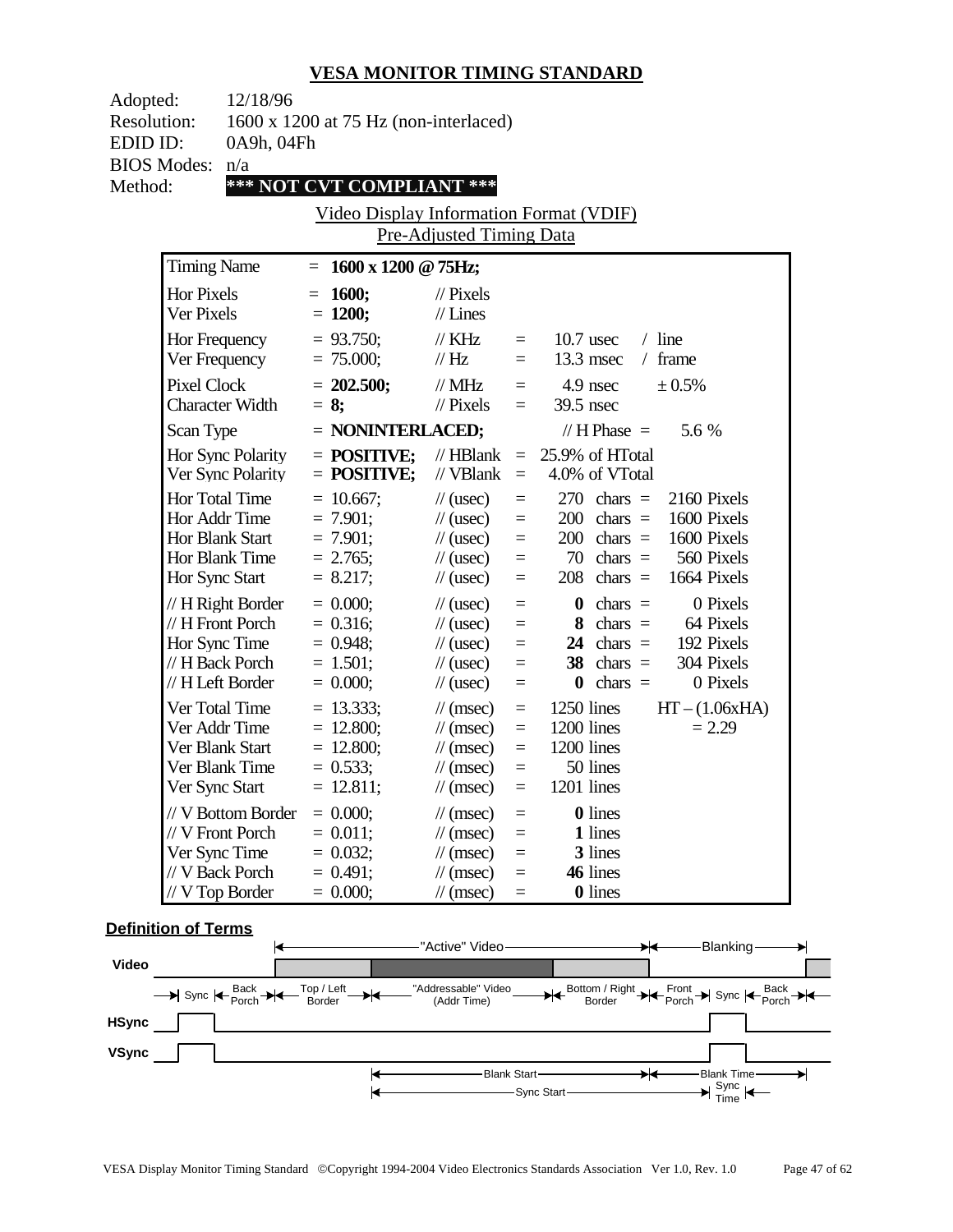| Adopted:           | 12/18/96                         |                                               |                                                       |            |                                      |
|--------------------|----------------------------------|-----------------------------------------------|-------------------------------------------------------|------------|--------------------------------------|
| <b>Resolution:</b> |                                  | 1600 x 1200 at 85 Hz (non-interlaced)         |                                                       |            |                                      |
| EDID ID:           | 0A9h, 059h                       |                                               |                                                       |            |                                      |
|                    | <b>BIOS Modes:</b><br>n/a        |                                               |                                                       |            |                                      |
| Method:            |                                  | *** NOT CVT COMPLIANT ***                     |                                                       |            |                                      |
|                    |                                  | Video Display Information Format (VDIF)       |                                                       |            |                                      |
|                    |                                  |                                               | Pre-Adjusted Timing Data                              |            |                                      |
|                    |                                  |                                               |                                                       |            |                                      |
|                    | <b>Timing Name</b>               | $= 1600 \times 1200 \text{ @ } 85 \text{Hz};$ |                                                       |            |                                      |
|                    | <b>Hor Pixels</b>                | $= 1600;$                                     | $\frac{1}{2}$ Pixels                                  |            |                                      |
|                    | Ver Pixels                       | $= 1200;$                                     | $//$ Lines                                            |            |                                      |
|                    | Hor Frequency                    | $= 106.250$ ;                                 | $\frac{1}{K}$ KHz                                     |            | $/$ line<br>9.4 usec<br>$\equiv$     |
|                    | Ver Frequency                    | $= 85.000;$                                   | //Hz                                                  | $=$        | $11.8$ msec<br>$/$ frame             |
|                    | <b>Pixel Clock</b>               | $= 229.500;$                                  | // $MHz$                                              | $\equiv$   | 4.4 nsec<br>± 0.5%                   |
|                    | <b>Character Width</b>           | $= 8;$                                        | $\frac{1}{2}$ Pixels                                  | $=$        | 34.9 nsec                            |
|                    | Scan Type                        | = NONINTERLACED;                              |                                                       |            | 5.6 %<br>// H Phase $=$              |
|                    | Hor Sync Polarity                | $=$ POSITIVE;                                 | // $HBlank =$                                         |            | 25.9% of HTotal                      |
|                    | Ver Sync Polarity                | $=$ POSITIVE;                                 | // $VBlank =$                                         |            | 4.0% of VTotal                       |
|                    | Hor Total Time                   | $= 9.412;$                                    | $\frac{1}{2}$ (usec)                                  | $=$        | 2160 Pixels<br>$270 \text{ chars} =$ |
|                    | Hor Addr Time                    | $= 6.972$ ;                                   | $\frac{1}{2}$ (usec)                                  | $\equiv$   | 1600 Pixels<br>$200 \text{ chars} =$ |
|                    | Hor Blank Start                  | $= 6.972;$                                    | $\frac{1}{2}$ (usec)                                  | $\equiv$   | $200 \text{ chars} =$<br>1600 Pixels |
|                    | Hor Blank Time                   | $= 2.440;$                                    | $\frac{1}{2}$ (usec)                                  | $=$        | $70 \text{ chars} =$<br>560 Pixels   |
|                    | Hor Sync Start                   | $= 7.251;$                                    | $\frac{1}{2}$ (usec)                                  | $\equiv$   | 1664 Pixels<br>$208$ chars =         |
|                    | $// H$ Right Border              | $= 0.000;$                                    | $\frac{1}{2}$ (usec)                                  | $\equiv$   | $\theta$ chars =<br>0 Pixels         |
|                    | // H Front Porch                 | $= 0.279$ ;                                   | $\frac{1}{2}$ (usec)                                  | $\equiv$   | $8 \text{ chars} =$<br>64 Pixels     |
|                    | Hor Sync Time                    | $= 0.837;$                                    | $\frac{1}{2}$ (usec)                                  | $\equiv$   | 24 chars $=$<br>192 Pixels           |
|                    | // H Back Porch                  | $= 1.325;$                                    | $\frac{1}{2}$ (usec)                                  | $\equiv$   | $38 \text{ chars} =$<br>304 Pixels   |
|                    | // H Left Border                 | $= 0.000;$                                    | $\frac{1}{2}$ (usec)                                  | $\equiv$   | $chars =$<br>0 Pixels<br>$\bf{0}$    |
|                    | Ver Total Time                   | $= 11.765$ ;                                  | $\frac{1}{\tan(\theta)}$                              | $\equiv$   | $HT - (1.06xHA)$<br>1250 lines       |
|                    | Ver Addr Time                    | $= 11.294$ ;                                  | $\frac{1}{\tan(\theta)}$                              | $\equiv$   | 1200 lines<br>$= 2.02$               |
|                    | Ver Blank Start                  | $= 11.294$ ;                                  | $\frac{1}{\tan(\theta)}$                              | $\equiv$   | 1200 lines                           |
|                    | Ver Blank Time                   | $= 0.471;$                                    | $\frac{1}{\tan(\theta)}$                              | $\equiv$   | 50 lines                             |
|                    | Ver Sync Start                   | $= 11.304;$                                   | $\frac{1}{\sqrt{2}}$ (msec)                           | $\equiv$   | 1201 lines                           |
|                    | // V Bottom Border               | $= 0.000;$                                    | $\frac{1}{\pi}$ (msec)                                | $=$        | <b>0</b> lines                       |
|                    | // V Front Porch                 | $= 0.009;$                                    | $\frac{1}{\sqrt{2}}$ (msec)                           | $\equiv$   | 1 lines                              |
|                    | Ver Sync Time<br>// V Back Porch | $= 0.028;$<br>$= 0.433;$                      | $\frac{1}{\sqrt{2}}$ (msec)                           | $=$        | 3 lines<br>46 lines                  |
|                    | $// V$ Top Border                | $= 0.000;$                                    | $\frac{1}{\sqrt{2}}$ (msec)<br>$\frac{1}{\pi}$ (msec) | $=$<br>$=$ | <b>0</b> lines                       |
|                    |                                  |                                               |                                                       |            |                                      |

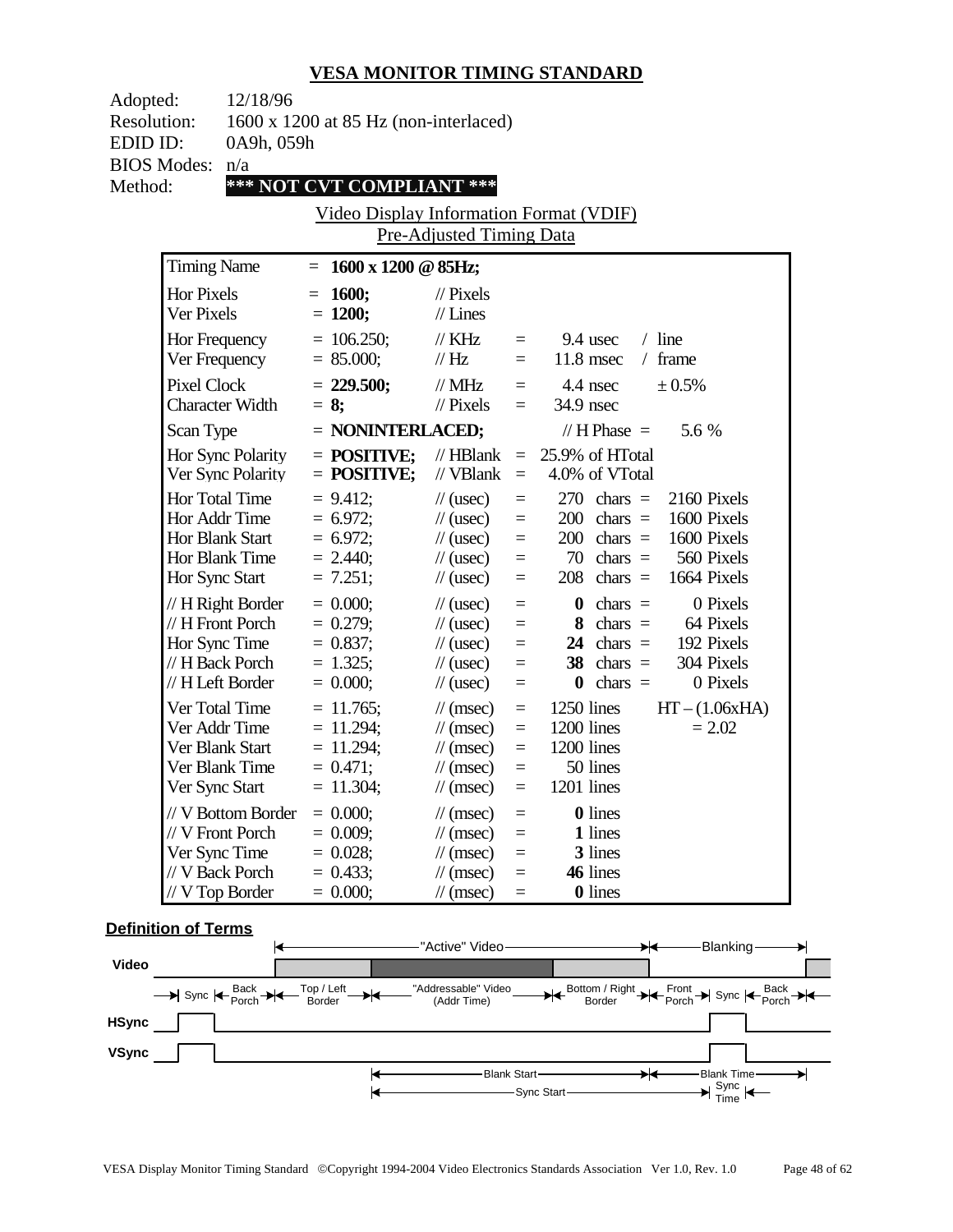| Proposed:          |                                   | 5/10/04                |                                                           |                                              |                 |                                                                            |  |  |  |
|--------------------|-----------------------------------|------------------------|-----------------------------------------------------------|----------------------------------------------|-----------------|----------------------------------------------------------------------------|--|--|--|
| Adopted:           |                                   |                        | *** Date will be set to Doc Date once doc is approved *** |                                              |                 |                                                                            |  |  |  |
| <b>Resolution:</b> |                                   |                        |                                                           |                                              |                 | 1680 x 1050 at 60 Hz (non-interlaced) REDUCED BLANKING                     |  |  |  |
| EDID ID:           |                                   | n/a                    |                                                           |                                              |                 |                                                                            |  |  |  |
| <b>BIOS Modes:</b> |                                   | n/a                    |                                                           |                                              |                 |                                                                            |  |  |  |
| Method:            |                                   |                        | <b>CVT Reduced Blanking</b>                               |                                              |                 |                                                                            |  |  |  |
|                    |                                   |                        | <u>Video Display Information Format (VDIF)</u>            |                                              |                 |                                                                            |  |  |  |
|                    |                                   |                        |                                                           | Pre-Adjusted Timing Data                     |                 |                                                                            |  |  |  |
|                    | <b>Timing Name</b>                |                        | $= 1.76MA-R (1680x1050 Reduced Blanking);$                |                                              |                 |                                                                            |  |  |  |
|                    | Hor Pixels                        |                        | $= 1680;$                                                 | $\frac{1}{2}$ Pixels                         |                 |                                                                            |  |  |  |
|                    | Ver Pixels                        |                        | $= 1050;$                                                 | $//$ Lines                                   |                 |                                                                            |  |  |  |
|                    |                                   |                        | $= 64.674;$                                               |                                              |                 | $/$ line                                                                   |  |  |  |
|                    | Hor Frequency<br>Ver Frequency    |                        | $= 59.883;$                                               | $\frac{1}{K}$ KHz<br>$\mathcal{U}$ Hz        | $=$<br>$=$      | $15.5$ usec<br>$/$ frame<br>$16.7$ msec                                    |  |  |  |
|                    |                                   |                        |                                                           |                                              |                 |                                                                            |  |  |  |
|                    | Pixel Clock                       | <b>Character Width</b> | $= 119.000;$<br>$= 8;$                                    | $\mathcal{N}$ MHz<br>$\mathcal{U}$ Pixels    | $\equiv$<br>$=$ | 8.4 nsec<br>± 0.5%<br>$67.2$ nsec                                          |  |  |  |
|                    |                                   |                        |                                                           |                                              |                 |                                                                            |  |  |  |
|                    | Scan Type                         |                        | $=$ NONINTERLACED;                                        |                                              |                 | // $H$ Phase $=$<br>0.9%                                                   |  |  |  |
|                    |                                   | Hor Sync Polarity      | $=$ POSITIVE;                                             | $//$ HBlank =                                |                 | 8.7% of HTotal                                                             |  |  |  |
|                    |                                   | Ver Sync Polarity      | $=$ NEGATIVE                                              | // VBlank                                    | $\equiv$        | 2.8% of VTotal                                                             |  |  |  |
|                    | Hor Total Time                    |                        | $= 15.462;$                                               | $\frac{1}{2}$ (usec)                         | $=$             | $230 \text{ chars} =$<br>1840 Pixels                                       |  |  |  |
|                    |                                   | Hor Addr Time          | $= 14.118;$                                               | $\frac{1}{2}$ (usec)                         | $=$             | $210 \text{ chars} =$<br>1680 Pixels                                       |  |  |  |
|                    | Hor Blank Start<br>Hor Blank Time |                        | $= 14.118;$<br>$= 1.345;$                                 | $\frac{1}{2}$ (usec)<br>$\frac{1}{2}$ (usec) | $=$<br>$\equiv$ | $210 \text{ chars} =$<br>1680 Pixels<br>$20 \text{ chars} =$<br>160 Pixels |  |  |  |
|                    | Hor Sync Start                    |                        | $= 14.521;$                                               | $\frac{1}{2}$ (usec)                         | $\equiv$        | $216 \text{ chars} =$<br>1728 Pixels                                       |  |  |  |
|                    |                                   | $// H$ Right Border    | $= 0.000;$                                                |                                              |                 | 0 Pixels<br>$\mathbf{0}$ chars =                                           |  |  |  |
|                    | // H Front Porch                  |                        | $= 0.403;$                                                | $\frac{1}{2}$ (usec)<br>$\frac{1}{2}$ (usec) | $\equiv$<br>$=$ | 6 chars $=$<br>48 Pixels                                                   |  |  |  |
|                    |                                   | Hor Sync Time          | $= 0.269;$                                                | $\frac{1}{2}$ (usec)                         | $\quad =$       | 4 chars $=$<br>32 Pixels                                                   |  |  |  |
|                    |                                   | // H Back Porch        | $= 0.672;$                                                | $\frac{1}{2}$ (usec)                         | $\equiv$        | $10 \text{ chars} =$<br>80 Pixels                                          |  |  |  |
|                    | // H Left Border                  |                        | $= 0.000;$                                                | $\frac{1}{2}$ (usec)                         | $=$             | 0 Pixels<br>$\theta$ chars =                                               |  |  |  |
|                    | Ver Total Time                    |                        | $= 16.699$ ;                                              | $\frac{1}{\pi}$ (msec)                       | $\equiv$        | 1080 lines<br>$HT - (1.06xHA)$                                             |  |  |  |
|                    | Ver Addr Time                     |                        | $= 16.235;$                                               | $\mathcal{N}(msec)$                          | $=$             | 1050 lines<br>$= 0.5$                                                      |  |  |  |
|                    | Ver Blank Start                   |                        | $= 16.235;$                                               | $\mathcal{U}$ (msec)                         | $\equiv$        | 1050 lines                                                                 |  |  |  |
|                    | Ver Blank Time                    |                        | $= 0.464;$                                                | $\frac{1}{\sqrt{2}}$ (msec)                  | $\equiv$        | 30 lines                                                                   |  |  |  |
|                    | Ver Sync Start                    |                        | $= 16.282;$                                               | $\mathcal{U}$ (msec)                         | $\equiv$        | 1053 lines                                                                 |  |  |  |
|                    |                                   | // V Bottom Border     | $= 0.000;$                                                | $\mathcal{U}$ (msec)                         | $=$             | <b>0</b> lines                                                             |  |  |  |
|                    | // V Front Porch                  |                        | $= 0.046;$                                                | $\mathcal{N}(msec)$                          | $=$             | 3 lines                                                                    |  |  |  |
|                    | Ver Sync Time                     |                        | $= 0.093;$                                                | $\mathcal{N}(msec)$                          | $=$             | <b>6</b> lines                                                             |  |  |  |
|                    | // V Back Porch                   |                        | $= 0.325;$                                                | $\mathcal{N}(msec)$                          | $=$             | 21 lines                                                                   |  |  |  |
|                    | // V Top Border                   |                        | $= 0.000;$                                                | $\mathcal{U}$ (msec)                         |                 | <b>0</b> lines                                                             |  |  |  |

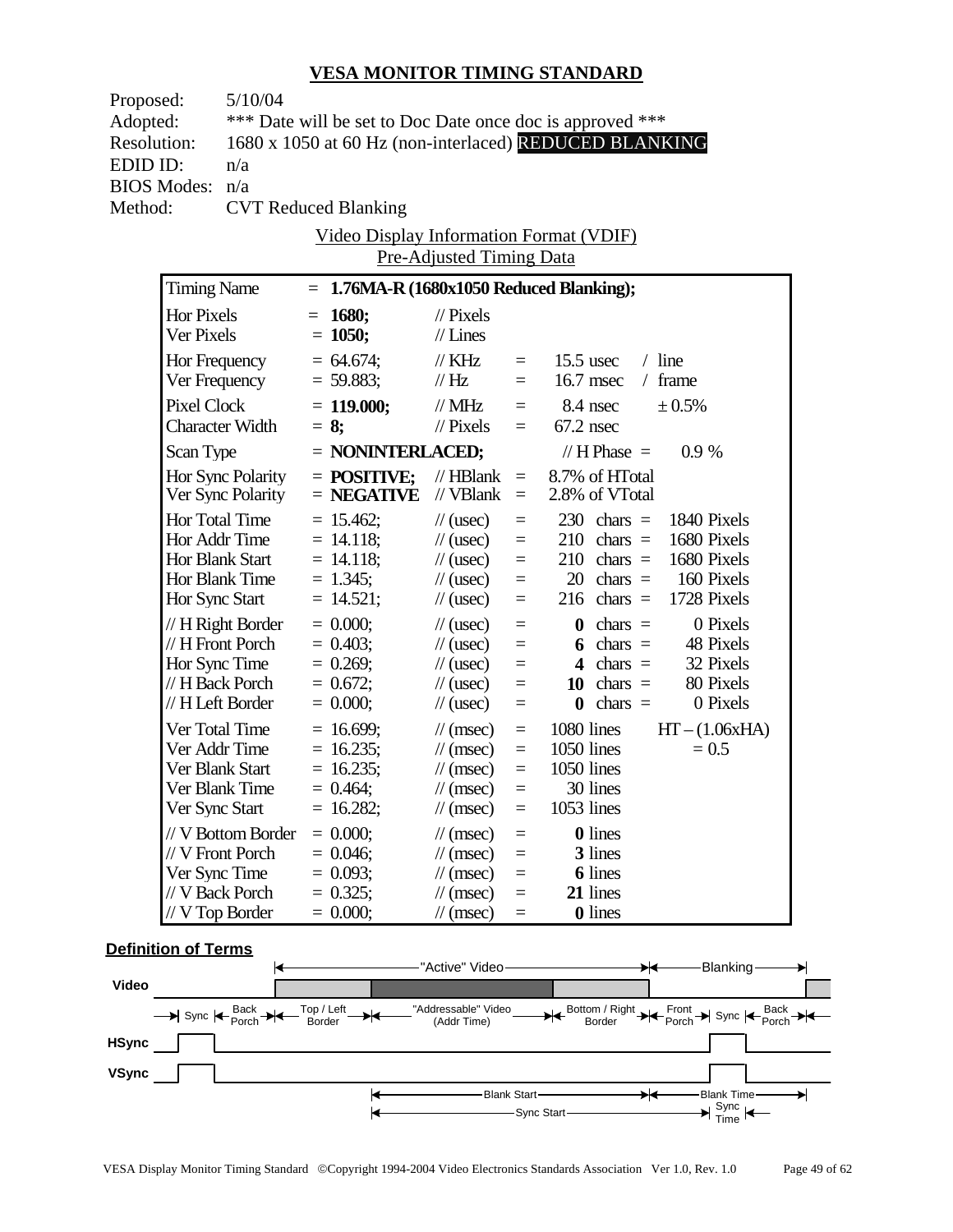| Proposed:          |                                  | 5/10/04                         |                                                           |                                                          |                          |                            |                                              |  |                                           |
|--------------------|----------------------------------|---------------------------------|-----------------------------------------------------------|----------------------------------------------------------|--------------------------|----------------------------|----------------------------------------------|--|-------------------------------------------|
|                    | Adopted:                         |                                 | *** Date will be set to Doc Date once doc is approved *** |                                                          |                          |                            |                                              |  |                                           |
| <b>Resolution:</b> |                                  |                                 | $1680 \times 1050$ at 60 Hz (non-interlaced)              |                                                          |                          |                            |                                              |  |                                           |
| EDID ID:           |                                  | <b>B</b> 3h, 00h                |                                                           |                                                          |                          |                            |                                              |  |                                           |
|                    | <b>BIOS Modes:</b>               | n/a                             |                                                           |                                                          |                          |                            |                                              |  |                                           |
| Method:            |                                  | <b>CVT</b> Compliant            |                                                           |                                                          |                          |                            |                                              |  |                                           |
|                    |                                  |                                 | <u>Video Display Information Format (VDIF)</u>            |                                                          |                          |                            |                                              |  |                                           |
|                    |                                  |                                 |                                                           | Pre-Adjusted Timing Data                                 |                          |                            |                                              |  |                                           |
|                    | <b>Timing Name</b>               |                                 | $= 1.76MA \t@ 60Hz (1680x1050);$                          |                                                          |                          |                            |                                              |  |                                           |
|                    | Hor Pixels                       |                                 | $= 1680;$                                                 | $\frac{1}{2}$ Pixels                                     |                          |                            |                                              |  |                                           |
|                    | Ver Pixels                       |                                 | $= 1050;$                                                 | $//$ Lines                                               |                          |                            |                                              |  |                                           |
|                    |                                  |                                 | $= 65.290;$                                               |                                                          |                          | $15.3$ usec                |                                              |  | $/$ line                                  |
|                    | Hor Frequency<br>Ver Frequency   |                                 | $= 59.954;$                                               | // KHz<br>$\mathcal{U}$ Hz                               | $=$<br>$=$               |                            | $16.7$ msec                                  |  | $/$ frame                                 |
|                    |                                  |                                 |                                                           |                                                          |                          |                            |                                              |  |                                           |
|                    | Pixel Clock                      |                                 | $= 146.250$ ;                                             | $\frac{1}{2}$ MHz<br>$\frac{1}{2}$ Pixels                | $=$ $-$                  | $=$ 6.8 nsec<br>54.7 nsec  |                                              |  | ± 0.5%                                    |
|                    |                                  | <b>Character Width</b>          | $= 8$ ;                                                   |                                                          |                          |                            |                                              |  |                                           |
|                    | Scan Type                        |                                 | $=$ NONINTERLACED;                                        |                                                          |                          |                            | // $H$ Phase $=$                             |  | 3.9 %                                     |
|                    |                                  | Hor Sync Polarity               | $=$ NEGATIVE                                              | $\mathcal{U}$ HBlank                                     |                          | $= 25.0\%$ of HTotal       |                                              |  |                                           |
|                    |                                  | Ver Sync Polarity               | $=$ POSITIVE;                                             | // VBlank                                                | $\equiv$ .               |                            | 3.6% of VTotal                               |  |                                           |
|                    | Hor Total Time                   |                                 | $= 15.316;$                                               | $\frac{1}{2}$ (usec)                                     | $\equiv$                 |                            |                                              |  | $280 \text{ chars} = 2240 \text{ Pixels}$ |
|                    | Hor Addr Time                    |                                 | $= 11.487;$                                               | $\frac{1}{2}$ (usec)                                     | $=$                      |                            |                                              |  | $210 \text{ chars} = 1680 \text{ Pixels}$ |
|                    | Hor Blank Start                  |                                 | $= 11.487;$                                               | $\frac{1}{2}$ (usec)                                     | $\quad =$                |                            | $210 \text{ chars} =$                        |  | 1680 Pixels                               |
|                    | Hor Blank Time                   |                                 | $= 3.829;$                                                | $\frac{1}{2}$ (usec)                                     | $\qquad \qquad =$<br>$=$ |                            | $70 \text{ chars} =$<br>$223$ chars =        |  | 560 Pixels<br>1784 Pixels                 |
|                    | Hor Sync Start                   |                                 | $= 12.198;$                                               | $\frac{1}{2}$ (usec)                                     |                          |                            |                                              |  |                                           |
|                    |                                  | $// H$ Right Border             | $= 0.000;$                                                | $\frac{1}{2}$ (usec)                                     | $\equiv$                 |                            | $\theta$ chars =                             |  | 0 Pixels                                  |
|                    | $// H$ Front Porch               |                                 | $= 0.711;$                                                | $\frac{1}{2}$ (usec)                                     | $\equiv$                 |                            | 13 chars $=$                                 |  | 104 Pixels                                |
|                    | Hor Sync Time<br>// H Back Porch |                                 | $= 1.203$ ;<br>$= 1.915$ ;                                | $\frac{1}{2}$ (usec)<br>$\frac{1}{2}$ (usec)             | $\equiv$<br>$=$          |                            | $22 \text{ chars} =$<br>$35 \text{ chars} =$ |  | 176 Pixels<br>280 Pixels                  |
|                    | // H Left Border                 |                                 | $= 0.000;$                                                | $\frac{1}{2}$ (usec)                                     | $\equiv$                 |                            | $\mathbf{0}$ chars =                         |  | 0 Pixels                                  |
|                    |                                  |                                 |                                                           |                                                          |                          |                            |                                              |  |                                           |
|                    |                                  | Ver Total Time<br>Ver Addr Time | $= 16.679;$<br>$= 16.082$ ;                               | $\mathcal{U}(\text{msec})$<br>$\mathcal{U}(\text{msec})$ | $=$<br>$=$               | 1089 lines<br>$1050$ lines |                                              |  | $HT - (1.06xHA)$<br>$= 3.14$              |
|                    | Ver Blank Start                  |                                 | $= 16.082$ ;                                              | $\mathcal{U}$ (msec)                                     | $=$                      | 1050 lines                 |                                              |  |                                           |
|                    | Ver Blank Time                   |                                 | $= 0.597;$                                                | $\pi$ (msec) =                                           |                          |                            | 39 lines                                     |  |                                           |
|                    | Ver Sync Start                   |                                 | $= 16.128;$                                               | $\mathcal{U}$ (msec)                                     | $\equiv$                 | 1053 lines                 |                                              |  |                                           |
|                    |                                  | // V Bottom Border              | $= 0.000;$                                                | $\frac{1}{\sqrt{2}}$ (msec)                              | $\equiv$                 |                            | <b>0</b> lines                               |  |                                           |
|                    | // V Front Porch                 |                                 | $= 0.046$ ;                                               | $\mathcal{N}(msec)$                                      | $\equiv$                 |                            | 3 lines                                      |  |                                           |
|                    | Ver Sync Time                    |                                 | $= 0.092;$                                                | $\mathcal{N}(msec)$                                      | $=$                      |                            | <b>6</b> lines                               |  |                                           |
|                    | // V Back Porch                  |                                 | $= 0.459;$                                                | $\frac{1}{\sqrt{2}}$ (msec)                              | $=$                      |                            | 30 lines                                     |  |                                           |
|                    | $// V$ Top Border                |                                 | $= 0.000;$                                                | $\mathcal{U}$ (msec)                                     | $\equiv$                 |                            | <b>0</b> lines                               |  |                                           |

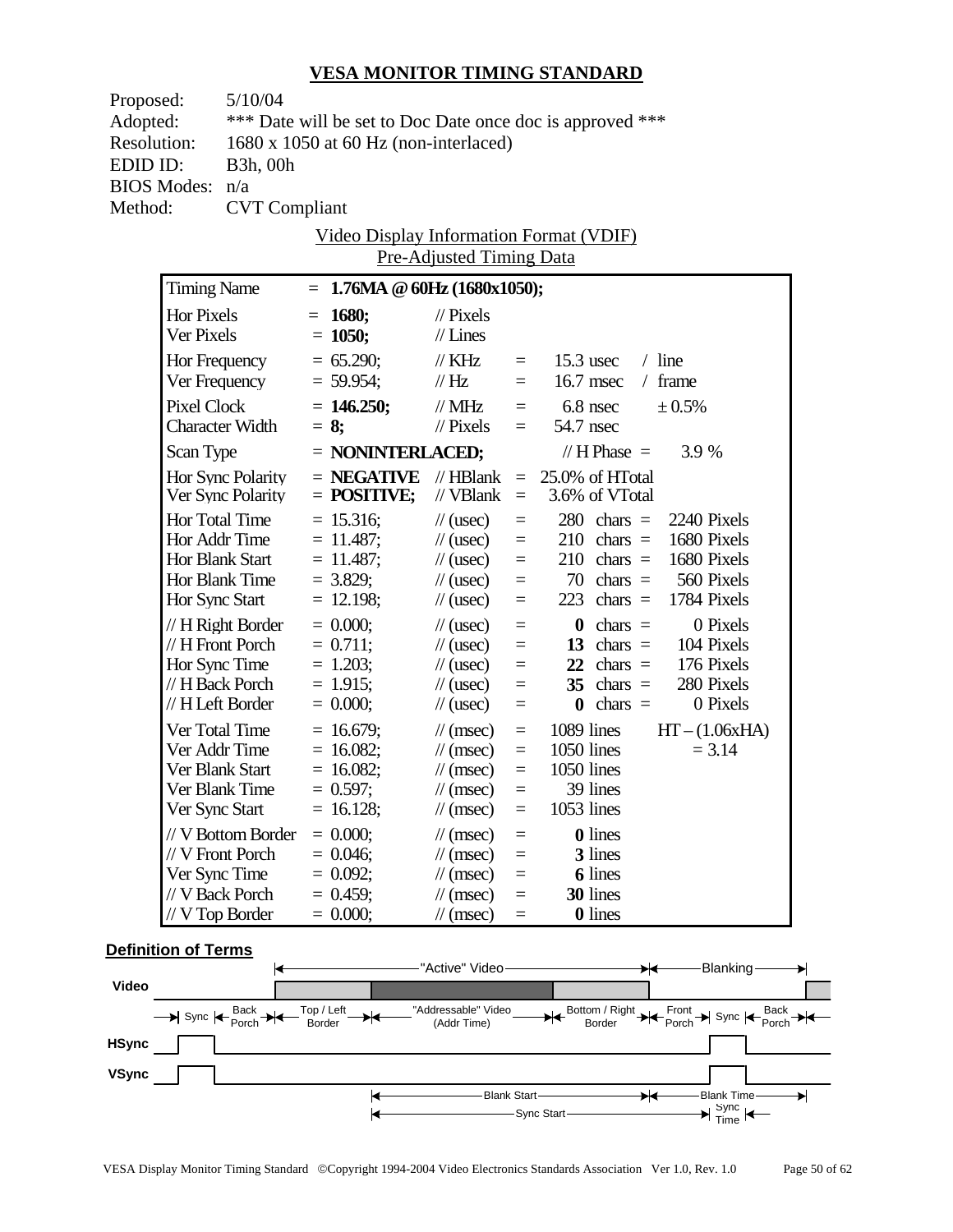| Proposed:          |                                   | 5/10/04                |  |                                                           |                                                     |                   |                        |                           |  |                                           |  |
|--------------------|-----------------------------------|------------------------|--|-----------------------------------------------------------|-----------------------------------------------------|-------------------|------------------------|---------------------------|--|-------------------------------------------|--|
|                    | Adopted:                          |                        |  | *** Date will be set to Doc Date once doc is approved *** |                                                     |                   |                        |                           |  |                                           |  |
| <b>Resolution:</b> |                                   |                        |  | $1680 \times 1050$ at 75 Hz (non-interlaced)              |                                                     |                   |                        |                           |  |                                           |  |
| EDID ID:           |                                   | B <sub>3</sub> h, OFh  |  |                                                           |                                                     |                   |                        |                           |  |                                           |  |
| <b>BIOS Modes:</b> |                                   | n/a                    |  |                                                           |                                                     |                   |                        |                           |  |                                           |  |
| Method:            |                                   | <b>CVT</b> Compliant   |  |                                                           |                                                     |                   |                        |                           |  |                                           |  |
|                    |                                   |                        |  | <u>Video Display Information Format (VDIF)</u>            |                                                     |                   |                        |                           |  |                                           |  |
|                    |                                   |                        |  |                                                           | Pre-Adjusted Timing Data                            |                   |                        |                           |  |                                           |  |
|                    | <b>Timing Name</b>                |                        |  | $= 1.76MA \tQ 75Hz (1680x1050);$                          |                                                     |                   |                        |                           |  |                                           |  |
|                    |                                   |                        |  |                                                           |                                                     |                   |                        |                           |  |                                           |  |
|                    | Hor Pixels<br>Ver Pixels          |                        |  | $= 1680;$<br>$= 1050;$                                    | $\frac{1}{2}$ Pixels<br>$//$ Lines                  |                   |                        |                           |  |                                           |  |
|                    |                                   |                        |  |                                                           |                                                     |                   |                        |                           |  |                                           |  |
|                    | Hor Frequency                     |                        |  | $= 82.306;$                                               | // KHz                                              | $=$               |                        | $12.1$ usec               |  | $/$ line                                  |  |
|                    | Ver Frequency                     |                        |  | $= 74.892;$                                               | $\mathcal{U}$ Hz                                    | $=$               |                        | $13.4$ msec               |  | $/$ frame                                 |  |
|                    | Pixel Clock                       |                        |  | $= 187.000;$                                              | $\text{/}/\text{/}$ MHz                             |                   | $= 5.3$ nsec           |                           |  | ± 0.5%                                    |  |
|                    |                                   | <b>Character Width</b> |  | $= 8$ ;                                                   | $\frac{1}{2}$ Pixels                                | $=$               | $42.8$ nsec            |                           |  |                                           |  |
|                    | Scan Type                         |                        |  | $=$ NONINTERLACED;                                        |                                                     |                   |                        | // $H$ Phase $=$          |  | 3.9 %                                     |  |
|                    |                                   | Hor Sync Polarity      |  | $=$ NEGATIVE                                              | $\mathcal{N}$ HBlank                                |                   | $= 26.1\%$ of HTotal   |                           |  |                                           |  |
|                    |                                   | Ver Sync Polarity      |  | $=$ POSITIVE;                                             | // VBlank                                           | $\equiv$          |                        | 4.5% of VTotal            |  |                                           |  |
|                    | Hor Total Time                    |                        |  | $= 12.150$ ;                                              | $\frac{1}{2}$ (usec)                                | $=$               |                        | $284$ chars =             |  | 2272 Pixels                               |  |
|                    | Hor Addr Time                     |                        |  | $= 8.984;$                                                | $\frac{1}{2}$ (usec)                                | $=$               |                        |                           |  | $210 \text{ chars} = 1680 \text{ Pixels}$ |  |
|                    | Hor Blank Start                   |                        |  | $= 8.984;$                                                | $\frac{1}{2}$ (usec)                                | $\quad \  \  =$   |                        | $210 \text{ chars} =$     |  | 1680 Pixels                               |  |
|                    | Hor Blank Time                    |                        |  | $=$ 3.166;                                                | $\frac{1}{2}$ (usec)                                | $\qquad \qquad =$ |                        | $74 \text{ chars} =$      |  | 592 Pixels                                |  |
|                    | Hor Sync Start                    |                        |  | $= 9.626$ ;                                               | $\frac{1}{2}$ (usec)                                | $=$               |                        | $225$ chars =             |  | 1800 Pixels                               |  |
|                    |                                   | $// H$ Right Border    |  | $= 0.000;$                                                | $\frac{1}{2}$ (usec)                                | $\equiv$          |                        | $\theta$ chars =          |  | 0 Pixels                                  |  |
|                    | $// H$ Front Porch                |                        |  | $= 0.642$ ;                                               | $\frac{1}{2}$ (usec)                                | $\equiv$          |                        | 15 chars $=$              |  | 120 Pixels                                |  |
|                    | Hor Sync Time                     |                        |  | $= 0.941;$                                                | $\frac{1}{2}$ (usec)                                | $=$               |                        | $22 \text{ chars} =$      |  | 176 Pixels                                |  |
|                    | // H Back Porch                   |                        |  | $= 1.583;$                                                | $\frac{1}{2}$ (usec)                                | $\equiv$          |                        | $37 \text{ chars} =$      |  | 296 Pixels                                |  |
|                    | // H Left Border                  |                        |  | $= 0.000;$                                                | $\frac{1}{2}$ (usec)                                | $\equiv$          |                        | $\mathbf{0}$ chars $=$    |  | 0 Pixels                                  |  |
|                    | Ver Total Time                    |                        |  | $= 13.353$ ;                                              | $\mathcal{U}(\text{msec})$                          | $=$               | $1099$ lines           |                           |  | $HT - (1.06xHA)$                          |  |
|                    |                                   | Ver Addr Time          |  | $= 12.757$ ;                                              | $\frac{1}{\tan(\theta)}$                            | $=$               | $1050$ lines           |                           |  | $= 2.63$                                  |  |
|                    | Ver Blank Start<br>Ver Blank Time |                        |  | $= 12.757;$<br>$= 0.595$ ;                                | $\mathcal{U}$ (msec)<br>$\pi$ (msec) =              | $=$               | 1050 lines             |                           |  |                                           |  |
|                    | Ver Sync Start                    |                        |  | $= 12.794;$                                               | $\mathcal{U}$ (msec)                                | $\equiv$          | 49 lines<br>1053 lines |                           |  |                                           |  |
|                    |                                   |                        |  |                                                           |                                                     |                   |                        |                           |  |                                           |  |
|                    |                                   | // V Bottom Border     |  | $= 0.000;$                                                | $\frac{1}{\sqrt{2}}$ (msec)                         | $\equiv$          |                        | <b>0</b> lines<br>3 lines |  |                                           |  |
|                    | // V Front Porch<br>Ver Sync Time |                        |  | $= 0.036;$<br>$= 0.073;$                                  | $\mathcal{U}$ (msec)<br>$\frac{1}{\sqrt{2}}$ (msec) | $\equiv$<br>$=$   |                        | <b>6</b> lines            |  |                                           |  |
|                    | // V Back Porch                   |                        |  | $= 0.486;$                                                | $\frac{1}{\sqrt{2}}$ (msec)                         | $=$               |                        | 40 lines                  |  |                                           |  |
|                    | $//$ V Top Border                 |                        |  | $= 0.000;$                                                | $\mathcal{N}(msec)$                                 | $\equiv$          |                        | <b>0</b> lines            |  |                                           |  |
|                    |                                   |                        |  |                                                           |                                                     |                   |                        |                           |  |                                           |  |

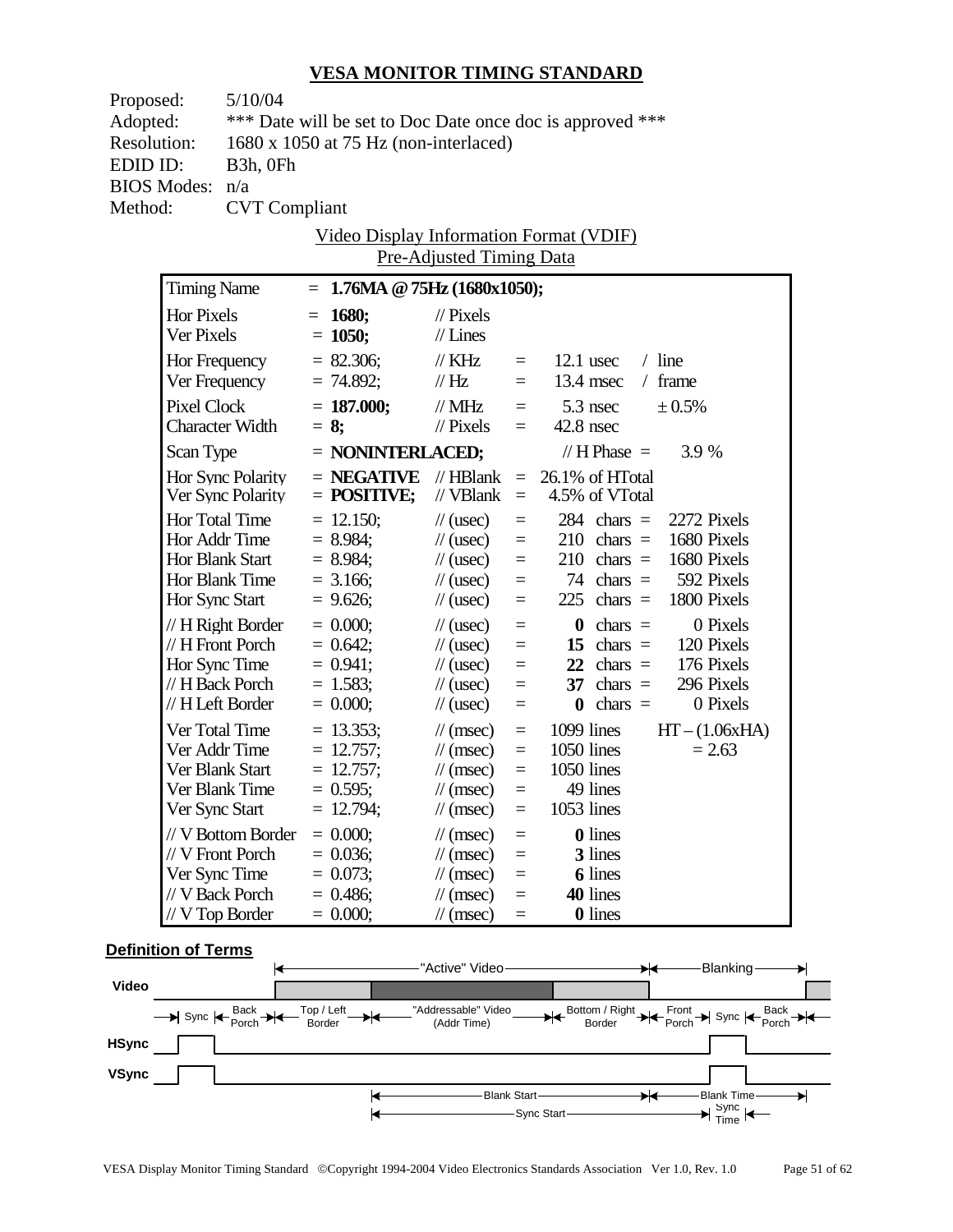| Proposed:          | 5/10/04                                   |  |                                                           |                                                |                                   |                                                                            |  |  |  |
|--------------------|-------------------------------------------|--|-----------------------------------------------------------|------------------------------------------------|-----------------------------------|----------------------------------------------------------------------------|--|--|--|
| Adopted:           |                                           |  | *** Date will be set to Doc Date once doc is approved *** |                                                |                                   |                                                                            |  |  |  |
| <b>Resolution:</b> |                                           |  | $1680 \times 1050$ at 85 Hz (non-interlaced)              |                                                |                                   |                                                                            |  |  |  |
| EDID ID:           | B3h, 19h                                  |  |                                                           |                                                |                                   |                                                                            |  |  |  |
| <b>BIOS Modes:</b> | n/a                                       |  |                                                           |                                                |                                   |                                                                            |  |  |  |
| Method:            | <b>CVT</b> Compliant                      |  |                                                           |                                                |                                   |                                                                            |  |  |  |
|                    |                                           |  |                                                           |                                                |                                   | <b>Video Display Information Format (VDIF)</b>                             |  |  |  |
|                    |                                           |  |                                                           | <b>Pre-Adjusted Timing Data</b>                |                                   |                                                                            |  |  |  |
|                    | <b>Timing Name</b>                        |  | $= 1.76MA \& 85Hz (1680x1050);$                           |                                                |                                   |                                                                            |  |  |  |
| Hor Pixels         |                                           |  | $= 1680$ ;                                                | $\frac{1}{2}$ Pixels                           |                                   |                                                                            |  |  |  |
| Ver Pixels         |                                           |  | $= 1050;$                                                 | $//$ Lines                                     |                                   |                                                                            |  |  |  |
|                    | Hor Frequency                             |  | $= 93.859$ ;                                              | // $KHz$                                       | $=$                               | $/$ line<br>$10.7$ usec                                                    |  |  |  |
|                    | Ver Frequency                             |  | $= 84.941;$                                               | $\mathcal{U}$ Hz                               | $=$                               | $11.8$ msec<br>$/$ frame                                                   |  |  |  |
|                    | <b>Pixel Clock</b>                        |  | $= 214.750$ ;                                             |                                                |                                   | $= 4.7$ nsec<br>$± 0.5\%$                                                  |  |  |  |
|                    | <b>Character Width</b>                    |  | $= 8$ ;                                                   | $\text{/}\text{/}$ MHz<br>$\frac{1}{2}$ Pixels | $=$                               | $37.3$ nsec                                                                |  |  |  |
|                    |                                           |  |                                                           |                                                |                                   |                                                                            |  |  |  |
| Scan Type          |                                           |  | $=$ NONINTERLACED;                                        |                                                |                                   | $// H Phase =$<br>3.8 %                                                    |  |  |  |
|                    | Hor Sync Polarity                         |  | $=$ NEGATIVE                                              | $\mathcal{U}$ HBlank                           |                                   | $= 26.6\%$ of HTotal                                                       |  |  |  |
|                    | Ver Sync Polarity                         |  | $=$ POSITIVE;                                             | // VBlank                                      | $=$                               | 5.0% of VTotal                                                             |  |  |  |
|                    | Hor Total Time                            |  | $= 10.654$ ;                                              | $\frac{1}{2}$ (usec)                           | $\qquad \qquad =$                 | $286 \text{ chars} =$<br>2288 Pixels                                       |  |  |  |
|                    | Hor Addr Time                             |  | $= 7.823;$                                                | $\frac{1}{2}$ (usec)                           | $=$                               | $210 \text{ chars} =$<br>1680 Pixels                                       |  |  |  |
|                    | Hor Blank Start<br>Hor Blank Time         |  | $= 7.823;$<br>$= 2.831;$                                  | $\frac{1}{2}$ (usec)<br>$\frac{1}{2}$ (usec)   | $=$<br>$=$                        | $210 \text{ chars} =$<br>1680 Pixels<br>608 Pixels<br>$76 \text{ chars} =$ |  |  |  |
|                    | Hor Sync Start                            |  | $= 8.419;$                                                | $\frac{1}{2}$ (usec)                           | $\equiv$                          | $226$ chars =<br>1808 Pixels                                               |  |  |  |
|                    |                                           |  |                                                           |                                                |                                   | 0 Pixels                                                                   |  |  |  |
|                    | $// H$ Right Border<br>$// H$ Front Porch |  | $= 0.000;$<br>$= 0.596$ ;                                 | $\frac{1}{2}$ (usec)<br>$\frac{1}{2}$ (usec)   | $\quad =$<br>$\equiv$             | $\theta$ chars =<br>$16 \text{ chars} =$<br>128 Pixels                     |  |  |  |
|                    | Hor Sync Time                             |  | $= 0.820;$                                                | $\frac{1}{2}$ (usec)                           | $\equiv$                          | $22 \text{ chars} =$<br>176 Pixels                                         |  |  |  |
|                    | // H Back Porch                           |  | $= 1.416$ ;                                               | $\frac{1}{2}$ (usec)                           | $\equiv$                          | $38 \text{ chars} =$<br>304 Pixels                                         |  |  |  |
|                    | // H Left Border                          |  | $= 0.000;$                                                | $\frac{1}{2}$ (usec)                           | $\equiv$                          | $\mathbf{0}$ chars =<br>0 Pixels                                           |  |  |  |
|                    | Ver Total Time                            |  | $= 11.773$ ;                                              | $\mathcal{U}(\text{msec})$                     | $=$                               | $1105$ lines<br>$HT - (1.06xHA)$                                           |  |  |  |
|                    | Ver Addr Time                             |  | $= 11.187$ ;                                              | $\mathcal{U}(\text{msec})$                     | $=$                               | $1050$ lines<br>$= 2.36$                                                   |  |  |  |
|                    | Ver Blank Start                           |  | $= 11.187;$                                               | $\mathcal{U}(\text{msec})$                     | $=$                               | 1050 lines                                                                 |  |  |  |
|                    | Ver Blank Time                            |  | $= 0.586;$                                                | $\mathcal{U}$ (msec)                           | $=$ $\,$                          | 55 lines                                                                   |  |  |  |
|                    | Ver Sync Start                            |  | $= 11.219;$                                               | $\mathcal{U}$ (msec)                           | $\equiv$                          | 1053 lines                                                                 |  |  |  |
|                    | // V Bottom Border                        |  | $= 0.000;$                                                | $\frac{1}{\sqrt{2}}$ (msec)                    | $=$                               | <b>0</b> lines                                                             |  |  |  |
|                    | // V Front Porch                          |  | $= 0.032;$                                                | $\mathcal{N}(msec)$                            | $=$                               | 3 lines                                                                    |  |  |  |
|                    | Ver Sync Time                             |  | $= 0.064;$                                                | $\mathcal{N}(msec)$                            | $=$                               | <b>6</b> lines                                                             |  |  |  |
|                    | // V Back Porch                           |  | $= 0.490;$                                                | $\frac{1}{\sqrt{2}}$ (msec)                    | $=$                               | 46 lines                                                                   |  |  |  |
|                    | $// V$ Top Border                         |  | $= 0.000;$                                                | $\mathcal{N}(msec)$                            | $\hspace{1.6cm} = \hspace{1.6cm}$ | <b>0</b> lines                                                             |  |  |  |

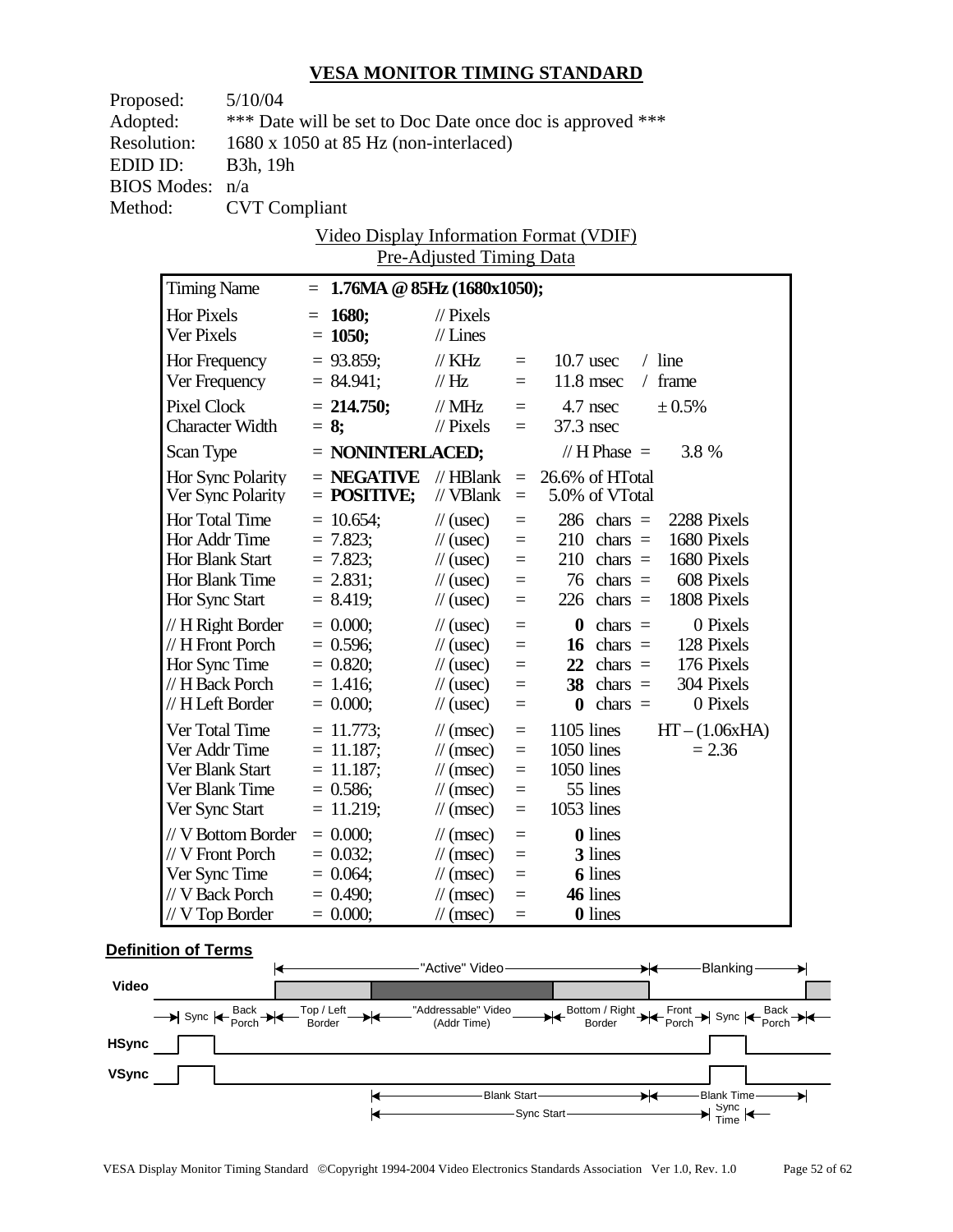| Adopted:<br>9/17/98<br><b>Resolution:</b> |                                                                              |                                                                      |                                                                                                                                                   |                                                          |                                                                                                                                                                                            |  |
|-------------------------------------------|------------------------------------------------------------------------------|----------------------------------------------------------------------|---------------------------------------------------------------------------------------------------------------------------------------------------|----------------------------------------------------------|--------------------------------------------------------------------------------------------------------------------------------------------------------------------------------------------|--|
| EDID ID:                                  | 0C1h, 040h                                                                   | 1792 x 1344 at 60 Hz (non-interlaced)                                |                                                                                                                                                   |                                                          |                                                                                                                                                                                            |  |
| <b>BIOS Modes:</b>                        | n/a                                                                          |                                                                      |                                                                                                                                                   |                                                          |                                                                                                                                                                                            |  |
| Method:                                   |                                                                              | *** NOT CVT COMPLIANT ***                                            |                                                                                                                                                   |                                                          |                                                                                                                                                                                            |  |
|                                           |                                                                              | Video Display Information Format (VDIF)                              |                                                                                                                                                   |                                                          |                                                                                                                                                                                            |  |
|                                           |                                                                              |                                                                      | Pre-Adjusted Timing Data                                                                                                                          |                                                          |                                                                                                                                                                                            |  |
| <b>Timing Name</b>                        |                                                                              | $= 1792x1344 \& 60 \text{ Hz}$                                       |                                                                                                                                                   |                                                          |                                                                                                                                                                                            |  |
| <b>Hor Pixels</b><br>Ver Pixels           |                                                                              | $= 1792;$<br>$= 1344;$                                               | $\frac{1}{2}$ Pixels<br>$//$ Lines                                                                                                                |                                                          |                                                                                                                                                                                            |  |
| Hor Frequency<br>Ver Frequency            |                                                                              | $= 83.640;$<br>$= 60.000;$                                           | $\frac{1}{K}$ KHz<br>$\mathcal{U}$ Hz                                                                                                             | $=$<br>$=$                                               | $12.0$ usec<br>$/$ line<br>16.7 msec<br>/ frame                                                                                                                                            |  |
| <b>Pixel Clock</b>                        | <b>Character Width</b>                                                       | $= 204.750;$<br>$= 8$ ;                                              | $\text{/}\text{/}$ MHz<br>$\frac{1}{2}$ Pixels                                                                                                    | $=$ $-$                                                  | ± 0.5%<br>$=$ 4.9 nsec<br>39.1 nsec                                                                                                                                                        |  |
| Scan Type                                 |                                                                              | $=$ NONINTERLACED;                                                   |                                                                                                                                                   |                                                          | $// H Phase =$<br>4.1 %                                                                                                                                                                    |  |
|                                           | Hor Sync Polarity<br>Ver Sync Polarity                                       | $=$ POSITIVE;                                                        | // $VBlank =$                                                                                                                                     |                                                          | $=$ <b>NEGATIVE;</b> // HBlank $=$ 26.8% of HTotal<br>3.6% of VTotal                                                                                                                       |  |
| Hor Total Time<br>Hor Sync Start          | Hor Addr Time<br>Hor Blank Start<br>Hor Blank Time                           | $= 11.956;$<br>$= 8.752;$<br>$= 8.752;$<br>$= 3.204;$<br>$= 9.377;$  | $\frac{1}{2}$ (usec)<br>$\frac{1}{2}$ (usec)<br>$\frac{1}{2}$ (usec)<br>$\frac{1}{2}$ (usec)<br>$\frac{1}{2}$ (usec)                              | $\equiv$<br>$\equiv$<br>$\equiv$<br>$\equiv$<br>$\equiv$ | $306$ chars =<br>2448 Pixels<br>1792 Pixels<br>$224 \text{ chars} =$<br>1792 Pixels<br>$224 \text{ chars} =$<br>$82 \text{ chars} =$<br>656 Pixels<br>1920 Pixels<br>$240 \text{ chars} =$ |  |
| Hor Sync Time                             | // H Right Border<br>// H Front Porch<br>// H Back Porch<br>// H Left Border | $= 0.000;$<br>$= 0.625;$<br>$= 0.977;$<br>$= 1.602$ ;<br>$= 0.000;$  | $\frac{1}{2}$ (usec)<br>$\frac{1}{2}$ (usec)<br>$\frac{1}{2}$ (usec)<br>$\frac{1}{2}$ (usec)<br>$\frac{1}{2}$ (usec)                              | $\equiv$<br>$\equiv$<br>$\equiv$<br>$\equiv$<br>$=$      | 0 Pixels<br>$\theta$ chars =<br>128 Pixels<br>16 chars $=$<br>$25$ chars $=$ 200 Pixels<br>41 chars $=$<br>328 Pixels<br>0 Pixels<br>$\theta$ chars =                                      |  |
| Ver Total Time                            | Ver Addr Time<br>Ver Blank Start<br>Ver Blank Time<br>Ver Sync Start         | $= 16.667$ ;<br>$= 16.069;$<br>$= 16.069;$<br>$= 0.598$ ;<br>16.081; | $\frac{1}{\sqrt{2}}$ (msec)<br>$\frac{1}{\tan(\theta)}$<br>$\frac{1}{\tan(\theta)}$<br>$\frac{1}{\sqrt{2}}$ (msec)<br>$\frac{1}{\sqrt{2}}$ (msec) | $\equiv$<br>$\equiv$<br>$\equiv$<br>$\equiv$<br>$\equiv$ | 1394 lines<br>$HT - (1.06xHA)$<br>1344 lines<br>$= 2.68$<br>1344 lines<br>50 lines<br>1345 lines                                                                                           |  |
| Ver Sync Time                             | // V Bottom Border<br>// V Front Porch<br>// V Back Porch<br>// V Top Border | $= 0.000;$<br>$= 0.012;$<br>$= 0.036;$<br>$= 0.550;$<br>$= 0.000;$   | $\frac{1}{\pi}$ (msec)<br>$\frac{1}{\pi}$ (msec)<br>$\frac{1}{\sqrt{2}}$ (msec)<br>$\frac{1}{\sqrt{2}}$ (msec)<br>$\frac{1}{\sqrt{2}}$ (msec)     | $=$<br>$=$<br>$=$<br>$=$<br>$=$                          | <b>0</b> lines<br>1 lines<br>3 lines<br>46 lines<br><b>0</b> lines                                                                                                                         |  |

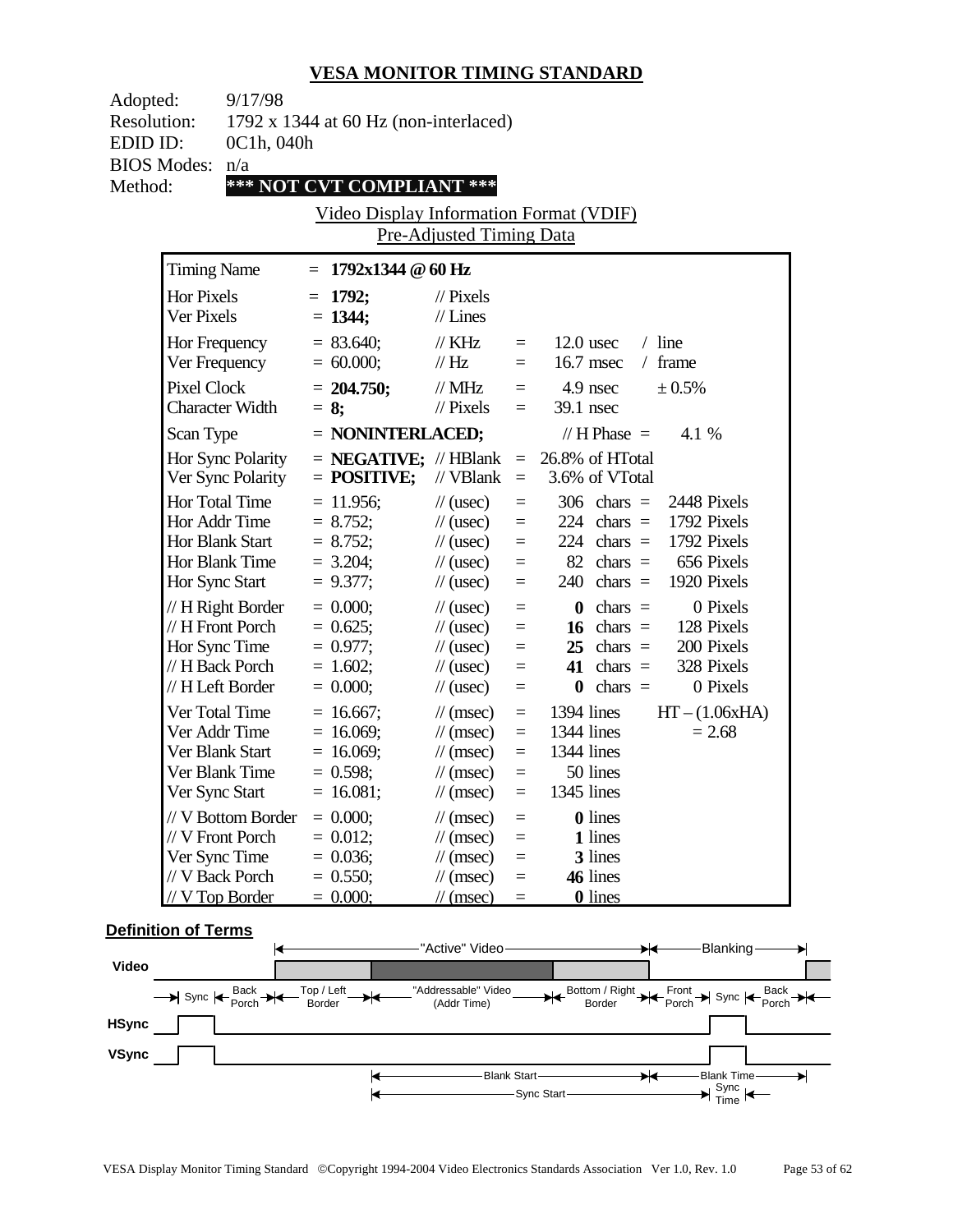| Adopted:<br>9/17/98<br><b>Resolution:</b> |                                                                                                 | 1792 x 1344 at 75 Hz (non-interlaced)                                    |                                                                                                                                                      |                                                           |                                                                                                                                                                                |  |
|-------------------------------------------|-------------------------------------------------------------------------------------------------|--------------------------------------------------------------------------|------------------------------------------------------------------------------------------------------------------------------------------------------|-----------------------------------------------------------|--------------------------------------------------------------------------------------------------------------------------------------------------------------------------------|--|
| EDID ID:                                  | 0C1h, 04Fh                                                                                      |                                                                          |                                                                                                                                                      |                                                           |                                                                                                                                                                                |  |
| <b>BIOS Modes:</b>                        | n/a                                                                                             |                                                                          |                                                                                                                                                      |                                                           |                                                                                                                                                                                |  |
| Method:                                   |                                                                                                 | *** NOT CVT COMPLIANT ***                                                |                                                                                                                                                      |                                                           |                                                                                                                                                                                |  |
|                                           |                                                                                                 | Video Display Information Format (VDIF)                                  |                                                                                                                                                      |                                                           |                                                                                                                                                                                |  |
|                                           |                                                                                                 |                                                                          | Pre-Adjusted Timing Data                                                                                                                             |                                                           |                                                                                                                                                                                |  |
| <b>Timing Name</b>                        |                                                                                                 | $= 1792x1344 \text{ } \textcircled{a} 75 \text{ Hz};$                    |                                                                                                                                                      |                                                           |                                                                                                                                                                                |  |
| Hor Pixels<br>Ver Pixels                  |                                                                                                 | $= 1792;$<br>$= 1344;$                                                   | $\frac{1}{2}$ Pixels<br>$//$ Lines                                                                                                                   |                                                           |                                                                                                                                                                                |  |
| Hor Frequency<br>Ver Frequency            |                                                                                                 | $= 106.270;$<br>$= 74.997;$                                              | $\frac{1}{K}$ KHz<br>$\mathcal{U}$ Hz                                                                                                                | $=$                                                       | $/$ line<br>$=$ 9.4 usec<br>$13.3$ msec<br>$/$ frame                                                                                                                           |  |
| Pixel Clock                               | <b>Character Width</b>                                                                          | $= 261.000;$<br>$= 8;$                                                   | // $MHz$<br>$\frac{1}{2}$ Pixels                                                                                                                     | $=$<br>$=$                                                | $3.8$ nsec<br>$± 0.5\%$<br>30.7 nsec                                                                                                                                           |  |
| Scan Type                                 |                                                                                                 | $=$ NONINTERLACED;                                                       |                                                                                                                                                      |                                                           | 5.2 %<br>// H Phase $=$                                                                                                                                                        |  |
|                                           | Hor Sync Polarity<br>Ver Sync Polarity                                                          | $=$ POSITIVE;                                                            | // $VBlank =$                                                                                                                                        |                                                           | $=$ <b>NEGATIVE;</b> // HBlank $=$ 27.0% of HTotal<br>5.2% of VTotal                                                                                                           |  |
| <b>Hor Total Time</b><br>Hor Sync Start   | Hor Addr Time<br>Hor Blank Start<br>Hor Blank Time                                              | $= 9.410$ ;<br>$= 6.866$ ;<br>$= 6.866$ ;<br>$= 2.544;$<br>$= 7.234;$    | $\frac{1}{2}$ (usec)<br>$\frac{1}{2}$ (usec)<br>$\frac{1}{2}$ (usec)<br>$\frac{1}{2}$ (usec)<br>$\frac{1}{2}$ (usec)                                 | $\equiv$<br>$\equiv$<br>$\equiv$<br>$=$<br>$\equiv$       | 2456 Pixels<br>$307 \text{ chars} =$<br>1792 Pixels<br>$224$ chars =<br>1792 Pixels<br>$224$ chars =<br>664 Pixels<br>83 chars $=$<br>$236$ chars =<br>1888 Pixels             |  |
|                                           | $// H$ Right Border<br>// H Front Porch<br>Hor Sync Time<br>// H Back Porch<br>// H Left Border | $= 0.000;$<br>$= 0.368;$<br>$= 0.828;$<br>$= 1.349;$<br>$= 0.000;$       | $\frac{1}{2}$ (usec)<br>$\frac{1}{2}$ (usec)<br>$\frac{1}{2}$ (usec)<br>$\frac{1}{2}$ (usec)<br>$\frac{1}{2}$ (usec)                                 | $\equiv$<br>$\equiv$<br>$\quad =$<br>$\equiv$<br>$\equiv$ | $\mathbf{0}$ chars =<br>0 Pixels<br>12 chars $=$<br>96 Pixels<br>$27 \text{ chars} = 216 \text{ Pixels}$<br>$44 \text{ chars} =$<br>352 Pixels<br>0 Pixels<br>$\theta$ chars = |  |
| Ver Total Time<br>Ver Addr Time           | Ver Blank Start<br>Ver Blank Time<br>Ver Sync Start                                             | $= 13.334;$<br>$= 12.647$ ;<br>$= 12.647$ ;<br>$= 0.687;$<br>$= 12.656;$ | $\frac{1}{\tan(\theta)}$<br>$\frac{1}{\sqrt{2}}$ (msec)<br>$\frac{1}{\sqrt{2}}$ (msec)<br>$\frac{1}{\sqrt{2}}$ (msec)<br>$\frac{1}{\sqrt{2}}$ (msec) | $\equiv$<br>$\equiv$<br>$\equiv$<br>$\equiv$<br>$\equiv$  | $1417$ lines<br>$HT - (1.06xHA)$<br>1344 lines<br>$= 2.13$<br>1344 lines<br>73 lines<br>1345 lines                                                                             |  |
| Ver Sync Time                             | // V Bottom Border<br>// V Front Porch<br>// V Back Porch<br>/ V Top Border                     | $= 0.000;$<br>$= 0.009;$<br>$= 0.028;$<br>$= 0.649;$<br>$= 0.000;$       | $\frac{1}{\pi}$ (msec)<br>$\frac{1}{2}$ (msec)<br>$\frac{1}{\sqrt{2}}$ (msec)<br>$\frac{1}{\sqrt{2}}$ (msec)<br>$\frac{1}{\sqrt{2}}$ (msec)          | $=$<br>$=$<br>$=$<br>$=$<br>$=$                           | <b>0</b> lines<br>1 lines<br>3 lines<br>69 lines<br><b>0</b> lines                                                                                                             |  |

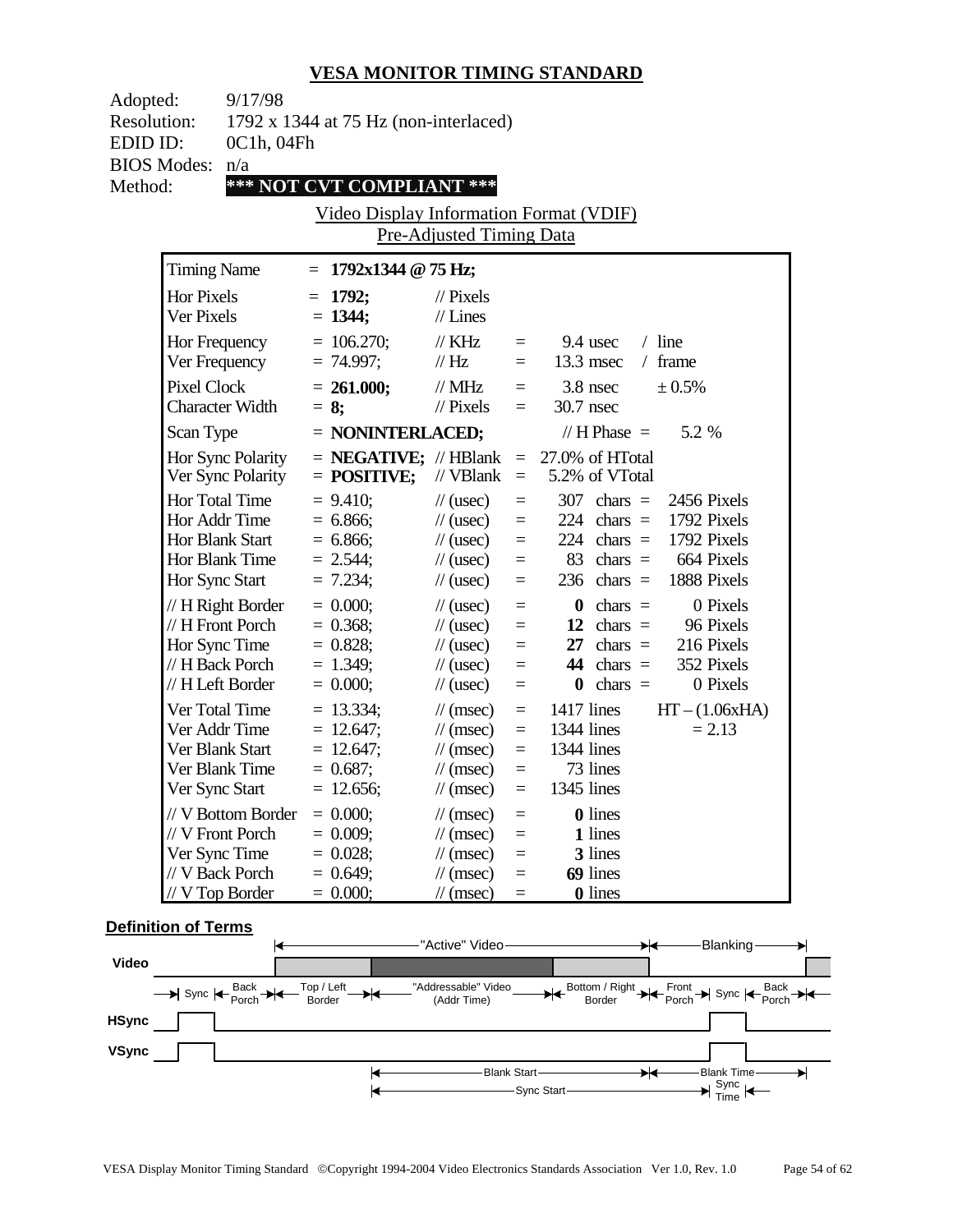| Adopted:<br><b>Resolution:</b><br>EDID ID:                           | 9/17/98<br>0C9h, 040h                                                                         | 1856 x 1392 at 60 Hz (non-interlaced)                                  |                                                                                                                           |                                                                         |                                                                                                                                                                                         |  |
|----------------------------------------------------------------------|-----------------------------------------------------------------------------------------------|------------------------------------------------------------------------|---------------------------------------------------------------------------------------------------------------------------|-------------------------------------------------------------------------|-----------------------------------------------------------------------------------------------------------------------------------------------------------------------------------------|--|
| <b>BIOS Modes:</b>                                                   | n/a                                                                                           |                                                                        |                                                                                                                           |                                                                         |                                                                                                                                                                                         |  |
| Method:                                                              |                                                                                               | *** NOT CVT COMPLIANT ***                                              |                                                                                                                           |                                                                         |                                                                                                                                                                                         |  |
|                                                                      |                                                                                               | Video Display Information Format (VDIF)                                | Pre-Adjusted Timing Data                                                                                                  |                                                                         |                                                                                                                                                                                         |  |
| <b>Timing Name</b>                                                   |                                                                                               | $= 1856 \times 1392$ at 60 Hz;                                         |                                                                                                                           |                                                                         |                                                                                                                                                                                         |  |
| <b>Hor Pixels</b><br>Ver Pixels                                      |                                                                                               | $= 1856;$<br>$= 1392;$                                                 | $\frac{1}{2}$ Pixels<br>$//$ Lines                                                                                        |                                                                         |                                                                                                                                                                                         |  |
| Hor Frequency<br>Ver Frequency                                       |                                                                                               | $= 86.333;$<br>$= 59.995;$                                             | $\frac{1}{K}$ KHz<br>$\mathcal{U}$ Hz                                                                                     | $=$ $-$<br>$\equiv$                                                     | $/$ line<br>$11.6$ usec<br>16.7 msec<br>/ frame                                                                                                                                         |  |
| <b>Pixel Clock</b>                                                   | <b>Character Width</b>                                                                        | $= 218.250;$<br>$= 8;$                                                 | $\mathcal N$ MHz<br>$\mathcal{U}$ Pixels                                                                                  | $=$<br>$=$                                                              | $4.6$ nsec<br>± 0.5%<br>36.7 nsec                                                                                                                                                       |  |
| Scan Type                                                            |                                                                                               | $=$ NONINTERLACED;                                                     |                                                                                                                           |                                                                         | // H Phase $=$<br>5.1 %                                                                                                                                                                 |  |
|                                                                      | Hor Sync Polarity<br>Ver Sync Polarity                                                        | $=$ POSITIVE;                                                          | // $VBlank =$                                                                                                             |                                                                         | $=$ <b>NEGATIVE;</b> // HBlank $=$ 26.6% of HTotal<br>3.3% of VTotal                                                                                                                    |  |
| Hor Total Time<br>Hor Addr Time<br>Hor Blank Start<br>Hor Sync Start | Hor Blank Time                                                                                | $= 11.583;$<br>$= 8.504;$<br>$= 8.504;$<br>$= 3.079;$<br>$= 8.944;$    | $\frac{1}{2}$ (usec)<br>$\frac{1}{2}$ (usec)<br>$\frac{1}{2}$ (usec)<br>$\frac{1}{2}$ (usec)<br>$\frac{1}{2}$ (usec)      | $\equiv$<br>$=$<br>$\equiv$<br>$=$<br>$\equiv$                          | $316 \text{ chars} =$<br>2528 Pixels<br>1856 Pixels<br>$232 \text{ chars} =$<br>$232 \text{ chars} =$<br>1856 Pixels<br>84 chars $=$ 672 Pixels<br>$244 \text{ chars} =$<br>1952 Pixels |  |
|                                                                      | // H Right Border<br>// H Front Porch<br>Hor Sync Time<br>// H Back Porch<br>// H Left Border | $= 0.000;$<br>$= 0.440;$<br>$= 1.026$ ;<br>$= 1.613;$<br>$= 0.000;$    | $\frac{1}{2}$ (usec)<br>$\frac{1}{2}$ (usec)<br>$\frac{1}{2}$ (usec)<br>$\frac{1}{2}$ (usec)<br>$\frac{1}{2}$ (usec)      | $=$<br>$\equiv$<br>$\equiv$<br>$\equiv$<br>$=$                          | 0 Pixels<br>$\theta$ chars =<br>12 chars $=$<br>96 Pixels<br>$28 \text{ chars} =$<br>224 Pixels<br>$44 \text{ chars} =$<br>352 Pixels<br>0 Pixels<br>$\theta$ chars =                   |  |
| Ver Total Time<br>Ver Addr Time<br>Ver Sync Start                    | Ver Blank Start<br>Ver Blank Time                                                             | $= 16.668;$<br>$= 16.124;$<br>$= 16.124;$<br>$= 0.544;$<br>$= 16.135;$ | $\mathcal{U}$ (msec)<br>$\mathcal{U}$ (msec)<br>$\mathcal{U}$ (msec)<br>$\mathcal{U}$ (msec)<br>$\mathcal{U}$ (msec)      | $\qquad \qquad =\qquad$<br>$\equiv$<br>$\equiv$<br>$\equiv$<br>$\equiv$ | $1439$ lines<br>$HT - (1.06xHA)$<br>1392 lines<br>$= 2.57$<br>1392 lines<br>47 lines<br>1393 lines                                                                                      |  |
| // V Front Porch<br>Ver Sync Time<br>// V Back Porch                 | // V Bottom Border<br>// V Top Border                                                         | $= 0.000;$<br>$= 0.012$ ;<br>$= 0.035$ ;<br>$= 0.498;$<br>$= 0.000;$   | $\mathcal{U}$ (msec)<br>$\mathcal{U}$ (msec)<br>$\mathcal{N}(msec)$<br>$\mathcal{N}(msec)$<br>$\frac{1}{\sqrt{2}}$ (msec) | $=$<br>$=$<br>$=$<br>$=$<br>$=$                                         | <b>0</b> lines<br>1 lines<br>3 lines<br>43 lines<br><b>0</b> lines                                                                                                                      |  |

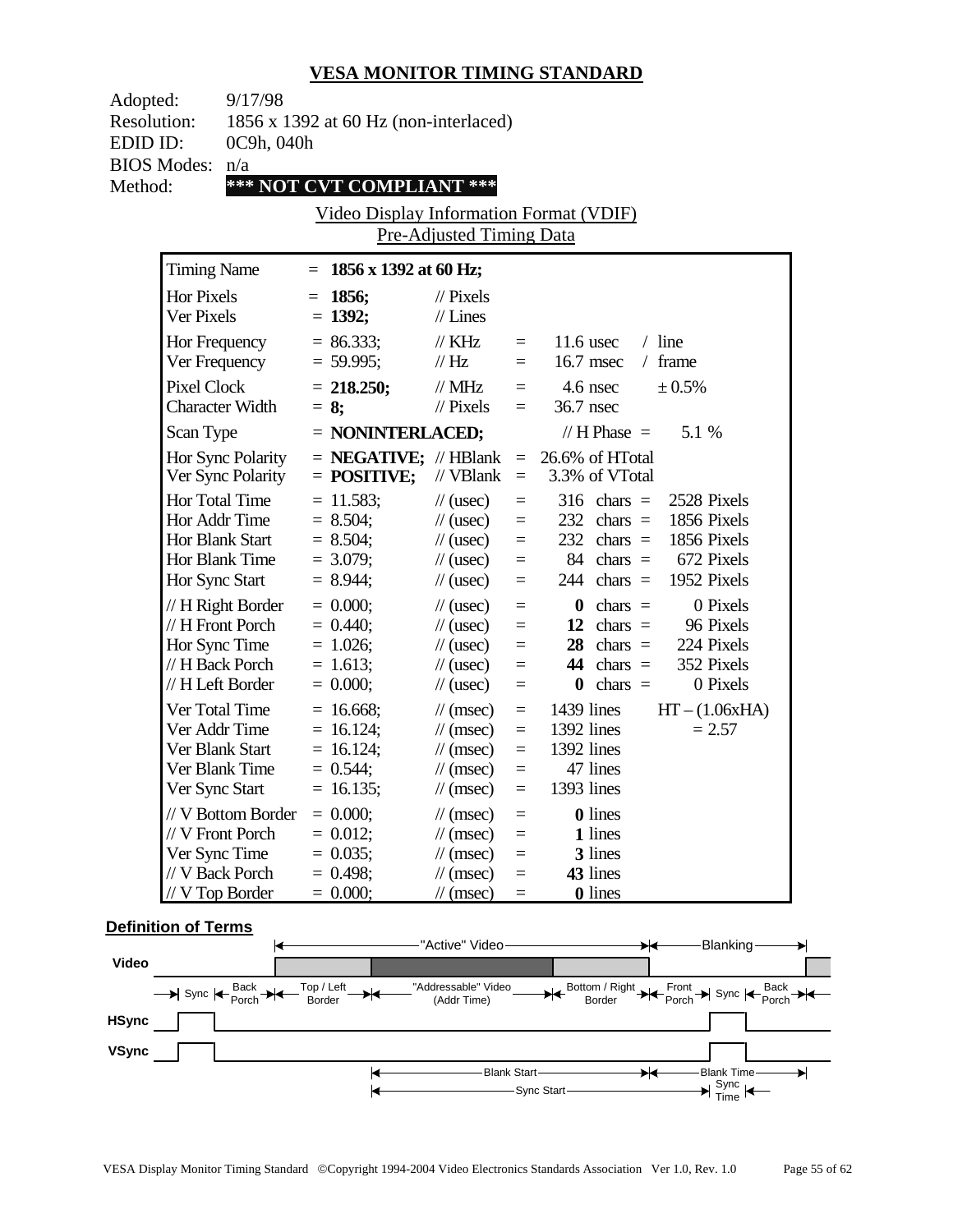| Adopted:<br><b>Resolution:</b><br>EDID ID:<br><b>BIOS Modes:</b><br>Method: | 9/17/98<br>0C9h, 04Fh<br>n/a                               | 1856 x 1392 at 75 Hz (non-interlaced)<br>*** NOT CVT COMPLIANT ***<br>Video Display Information Format (VDIF) | Pre-Adjusted Timing Data                                                                                                                       |                                                          |                                                                                                                                                                                            |  |
|-----------------------------------------------------------------------------|------------------------------------------------------------|---------------------------------------------------------------------------------------------------------------|------------------------------------------------------------------------------------------------------------------------------------------------|----------------------------------------------------------|--------------------------------------------------------------------------------------------------------------------------------------------------------------------------------------------|--|
| <b>Timing Name</b>                                                          |                                                            | $= 1856 \times 1392 \text{ } \textcircled{ } 75 \text{ Hz};$                                                  |                                                                                                                                                |                                                          |                                                                                                                                                                                            |  |
| <b>Hor Pixels</b><br>Ver Pixels                                             |                                                            | $= 1856;$<br>$= 1392;$                                                                                        | $\frac{1}{2}$ Pixels<br>$//$ Lines                                                                                                             |                                                          |                                                                                                                                                                                            |  |
| Hor Frequency<br>Ver Frequency                                              |                                                            | $= 112.500;$<br>$= 75.000;$                                                                                   | $\frac{1}{K}$ KHz<br>$\mathcal{U}$ Hz                                                                                                          | $=$                                                      | $/$ line<br>8.9 usec<br>$\equiv$ $\equiv$<br>$13.3$ msec<br>$/$ frame                                                                                                                      |  |
| <b>Pixel Clock</b>                                                          | <b>Character Width</b>                                     | $= 288.000;$<br>$= 8;$                                                                                        | // $MHz$<br>$\mathcal{U}$ Pixels                                                                                                               | $\equiv$<br>$\equiv$                                     | $3.5$ nsec<br>± 0.5%<br>$27.8$ nsec                                                                                                                                                        |  |
| Scan Type                                                                   |                                                            | $=$ NONINTERLACED;                                                                                            |                                                                                                                                                |                                                          | 4.4 %<br>$// H Phase =$                                                                                                                                                                    |  |
|                                                                             | Hor Sync Polarity<br>Ver Sync Polarity                     | $=$ <b>NEGATIVE;</b> // HBlank $=$<br>$=$ POSITIVE;                                                           | // VBlank                                                                                                                                      | $\equiv$                                                 | 27.5% of HTotal<br>7.2% of VTotal                                                                                                                                                          |  |
| Hor Total Time<br>Hor Addr Time<br>Hor Blank Start<br>Hor Sync Start        | Hor Blank Time                                             | $= 8.889;$<br>$= 6.444$ ;<br>$= 6.444;$<br>$= 2.444$ ;<br>$= 6.889;$                                          | $\frac{1}{2}$ (usec)<br>$\frac{1}{2}$ (usec)<br>$\frac{1}{2}$ (usec)<br>$\frac{1}{2}$ (usec)<br>$\frac{1}{2}$ (usec)                           | $\equiv$<br>$\equiv$<br>$\equiv$<br>$\equiv$<br>$\equiv$ | 2560 Pixels<br>$320 \text{ chars} =$<br>1856 Pixels<br>$232 \text{ chars} =$<br>$232 \text{ chars} =$<br>1856 Pixels<br>$88 \text{ chars} =$<br>704 Pixels<br>1984 Pixels<br>$248$ chars = |  |
| Hor Sync Time<br>// H Left Border                                           | $// H$ Right Border<br>// H Front Porch<br>// H Back Porch | $= 0.000;$<br>$= 0.444;$<br>$= 0.778;$<br>$= 1.222$ ;<br>$= 0.000;$                                           | $\frac{1}{2}$ (usec)<br>$\frac{1}{2}$ (usec)<br>$\frac{1}{2}$ (usec)<br>$\frac{1}{2}$ (usec)<br>$\frac{1}{2}$ (usec)                           | $\equiv$<br>$\equiv$<br>$\equiv$<br>$\equiv$<br>$=$      | 0 Pixels<br>$\theta$ chars =<br>16 chars $=$<br>128 Pixels<br>$28 \text{ chars} =$<br>224 Pixels<br>44 chars $=$<br>352 Pixels<br>0 Pixels<br>$\theta$ chars =                             |  |
| Ver Total Time<br>Ver Addr Time<br>Ver Blank Start<br>Ver Sync Start        | Ver Blank Time                                             | $= 13.333;$<br>$= 12.373;$<br>$= 12.373;$<br>$= 0.960;$<br>$= 12.382;$                                        | $\mathcal{U}$ (msec)<br>$\frac{1}{\sqrt{2}}$ (msec)<br>$\frac{1}{\sqrt{2}}$ (msec)<br>$\frac{1}{\sqrt{2}}$ (msec)<br>$\frac{1}{\cos \theta}$ = | $\equiv$<br>$\equiv$<br>$\equiv$<br>$\equiv$             | 1500 lines<br>$HT - (1.06xHA)$<br>1392 lines<br>$= 2.06$<br>1392 lines<br>108 lines<br>1393 lines                                                                                          |  |
| // V Front Porch<br>Ver Sync Time<br>// V Back Porch                        | // V Bottom Border<br>V Top Border                         | $= 0.000;$<br>$= 0.009;$<br>$= 0.027;$<br>$= 0.924;$<br>$= 0.000;$                                            | $\frac{1}{\pi}$ (msec)<br>$\frac{1}{\sqrt{2}}$ (msec)<br>$\mathcal{N}(msec)$<br>$\mathcal{U}$ (msec)<br>$\frac{1}{\sqrt{2}}$ (msec)            | $=$<br>$=$<br>$=$<br>$=$<br>$\equiv$                     | <b>0</b> lines<br>1 lines<br>3 lines<br>104 lines<br><b>0</b> lines                                                                                                                        |  |

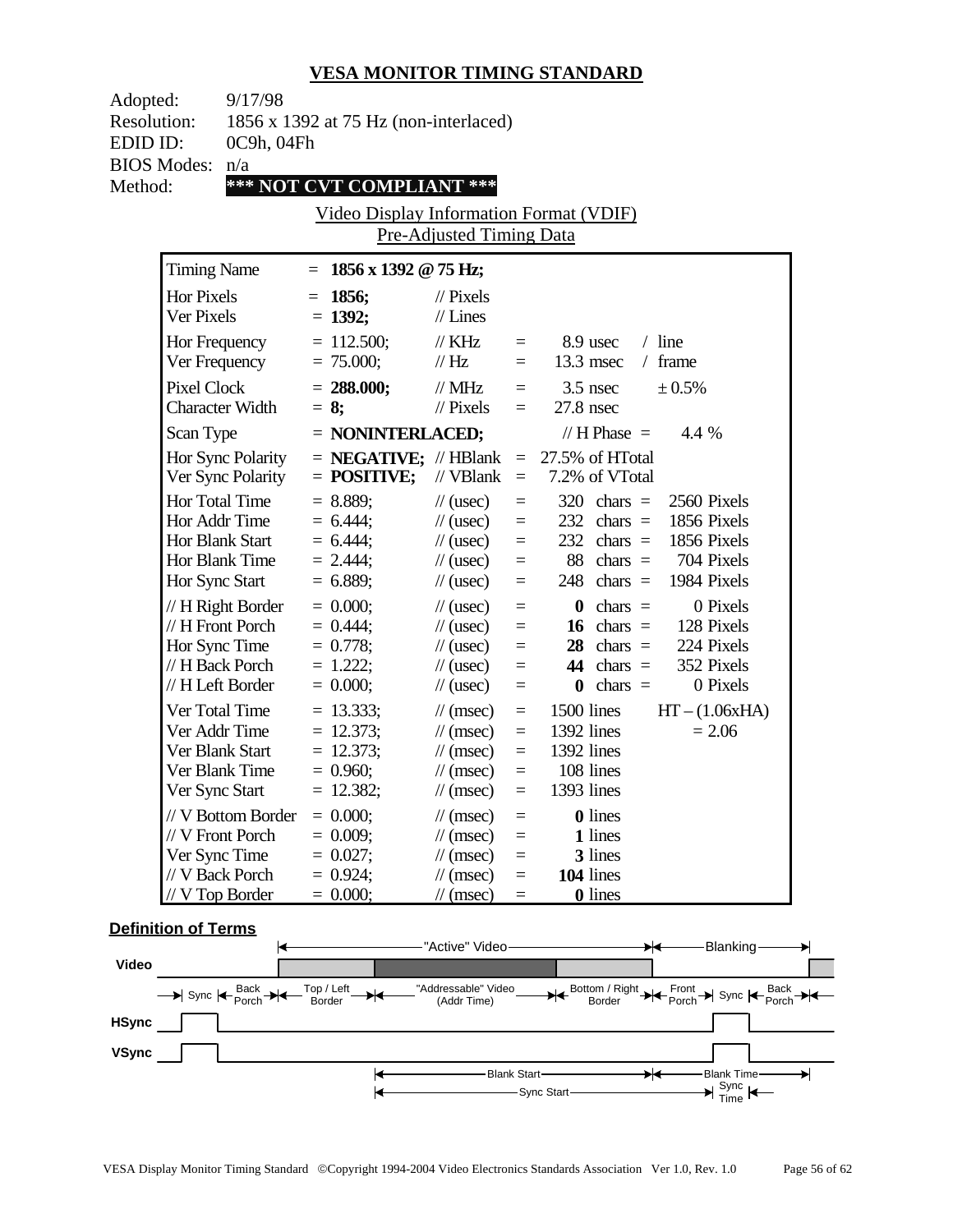| Proposed:          |                        | 3/4/03             |                                                        |                             |          |              |                                           |             |                  |
|--------------------|------------------------|--------------------|--------------------------------------------------------|-----------------------------|----------|--------------|-------------------------------------------|-------------|------------------|
| Adopted:           |                        | 8/21/03            |                                                        |                             |          |              |                                           |             |                  |
| <b>Resolution:</b> |                        |                    | 1920 x 1200 at 60 Hz (non-interlaced) REDUCED BLANKING |                             |          |              |                                           |             |                  |
| EDID ID:           |                        | n/a                |                                                        |                             |          |              |                                           |             |                  |
| <b>BIOS Modes:</b> |                        | n/a                |                                                        |                             |          |              |                                           |             |                  |
| Method:            |                        |                    | <b>CVT Reduced Blanking</b>                            |                             |          |              |                                           |             |                  |
|                    |                        |                    | <b>Video Display Information Format (VDIF)</b>         |                             |          |              |                                           |             |                  |
|                    |                        |                    |                                                        | Pre-Adjusted Timing Data    |          |              |                                           |             |                  |
|                    | <b>Timing Name</b>     |                    | $= 2.30MA-R (1920x1200 Reduced Blanking);$             |                             |          |              |                                           |             |                  |
|                    | Hor Pixels             |                    | $= 1920;$                                              | $\frac{1}{2}$ Pixels        |          |              |                                           |             |                  |
|                    | Ver Pixels             |                    | $= 1200;$                                              | $//$ Lines                  |          |              |                                           |             |                  |
|                    | Hor Frequency          |                    | $= 74.038;$                                            | $\frac{1}{K}$ KHz           | $=$      | $13.5$ usec  |                                           | $/$ line    |                  |
|                    |                        | Ver Frequency      | $= 59.950;$                                            | $\frac{1}{1}$ Hz            | $=$      | 16.7 msec    |                                           | / frame     |                  |
|                    | Pixel Clock            |                    | $= 154.000;$                                           | $\text{/}/\text{/}$ MHz     | $=$      | $6.5$ nsec   |                                           | ± 0.5%      |                  |
|                    | <b>Character Width</b> |                    | $= 8$ ;                                                | $//$ Pixels                 | $=$      | $51.9$ nsec  |                                           |             |                  |
|                    | Scan Type              |                    | $=$ NONINTERLACED;                                     |                             |          |              | // H Phase $=$                            | $0.8 \%$    |                  |
|                    |                        | Hor Sync Polarity  | $=$ POSITIVE;                                          | // $HBlank =$               |          |              | 7.7% of HTotal                            |             |                  |
|                    |                        | Ver Sync Polarity  | $=$ NEGATIVE                                           | // $VB$ lank =              |          |              | 2.8% of VTotal                            |             |                  |
|                    | Hor Total Time         |                    | $= 13.506;$                                            | $\frac{1}{2}$ (usec)        | $\equiv$ |              | $260 \text{ chars} =$                     |             | 2080 Pixels      |
|                    | Hor Addr Time          |                    | $= 12.468;$                                            | $\frac{1}{2}$ (usec)        | $\equiv$ |              | $240 \text{ chars} = 1920 \text{ Pixels}$ |             |                  |
|                    | Hor Blank Start        |                    | $= 12.468;$                                            | $\frac{1}{2}$ (usec)        | $\equiv$ |              | $240 \text{ chars} =$                     | 1920 Pixels |                  |
|                    | Hor Blank Time         |                    | $= 1.039;$                                             | $\frac{1}{2}$ (usec)        | $\equiv$ |              | $20 \text{ chars} = 160 \text{ Pixels}$   |             |                  |
|                    | Hor Sync Start         |                    | $= 12.779;$                                            | $\frac{1}{2}$ (usec)        | $\equiv$ |              | $246$ chars =                             |             | 1968 Pixels      |
|                    |                        | // H Right Border  | $= 0.000;$                                             | $\frac{1}{2}$ (usec)        | $=$      |              | $\mathbf{0}$ chars =                      |             | 0 Pixels         |
|                    | // H Front Porch       |                    | $= 0.312;$                                             | $\frac{1}{2}$ (usec)        | $=$      |              | 6 chars $=$                               |             | 48 Pixels        |
|                    | Hor Sync Time          |                    | $= 0.208;$                                             | $\frac{1}{2}$ (usec)        | $\equiv$ |              | 4 chars $=$                               |             | 32 Pixels        |
|                    | // H Back Porch        |                    | $= 0.519;$                                             | $\frac{1}{2}$ (usec)        | $=$      |              | 10 chars $=$                              |             | 80 Pixels        |
|                    | // H Left Border       |                    | $= 0.000;$                                             | $\frac{1}{2}$ (usec)        | $=$      |              | $\mathbf{0}$ chars =                      |             | 0 Pixels         |
|                    | Ver Total Time         |                    | $= 16.681;$                                            | $\frac{1}{\tan(\theta)}$    | $\equiv$ | $1235$ lines |                                           |             | $HT - (1.06xHA)$ |
|                    | Ver Addr Time          |                    | $= 16.208;$                                            | $\frac{1}{\tan(\theta)}$    | $\equiv$ | 1200 lines   |                                           |             | $= 0.29$         |
|                    | Ver Blank Start        |                    | $= 16.208$ ;                                           | $\frac{1}{\tan(\theta)}$    | $\equiv$ | 1200 lines   |                                           |             |                  |
|                    | Ver Blank Time         |                    | $= 0.473;$                                             | $\frac{1}{\sqrt{2}}$ (msec) |          |              | 35 lines                                  |             |                  |
|                    | Ver Sync Start         |                    | $= 16.248;$                                            | $\frac{1}{\sqrt{2}}$ (msec) | $=$      | 1203 lines   |                                           |             |                  |
|                    |                        | // V Bottom Border | $= 0.000;$                                             | $\frac{1}{\sqrt{2}}$ (msec) | $=$      |              | <b>0</b> lines                            |             |                  |
|                    | // V Front Porch       |                    | $= 0.041$ ;                                            | $\frac{1}{\sqrt{2}}$ (msec) | $=$      |              | 3 lines                                   |             |                  |
|                    | Ver Sync Time          |                    | $= 0.081;$                                             | $\frac{1}{\sqrt{2}}$ (msec) | $=$      |              | <b>6</b> lines                            |             |                  |
|                    | // V Back Porch        |                    | $= 0.351;$                                             | $\frac{1}{\sqrt{2}}$ (msec) | $=$      |              | 26 lines                                  |             |                  |
|                    | // V Top Border        |                    | $= 0.000;$                                             | $\frac{1}{\sqrt{2}}$ (msec) | $=$      |              | <b>0</b> lines                            |             |                  |
|                    |                        |                    |                                                        |                             |          |              |                                           |             |                  |

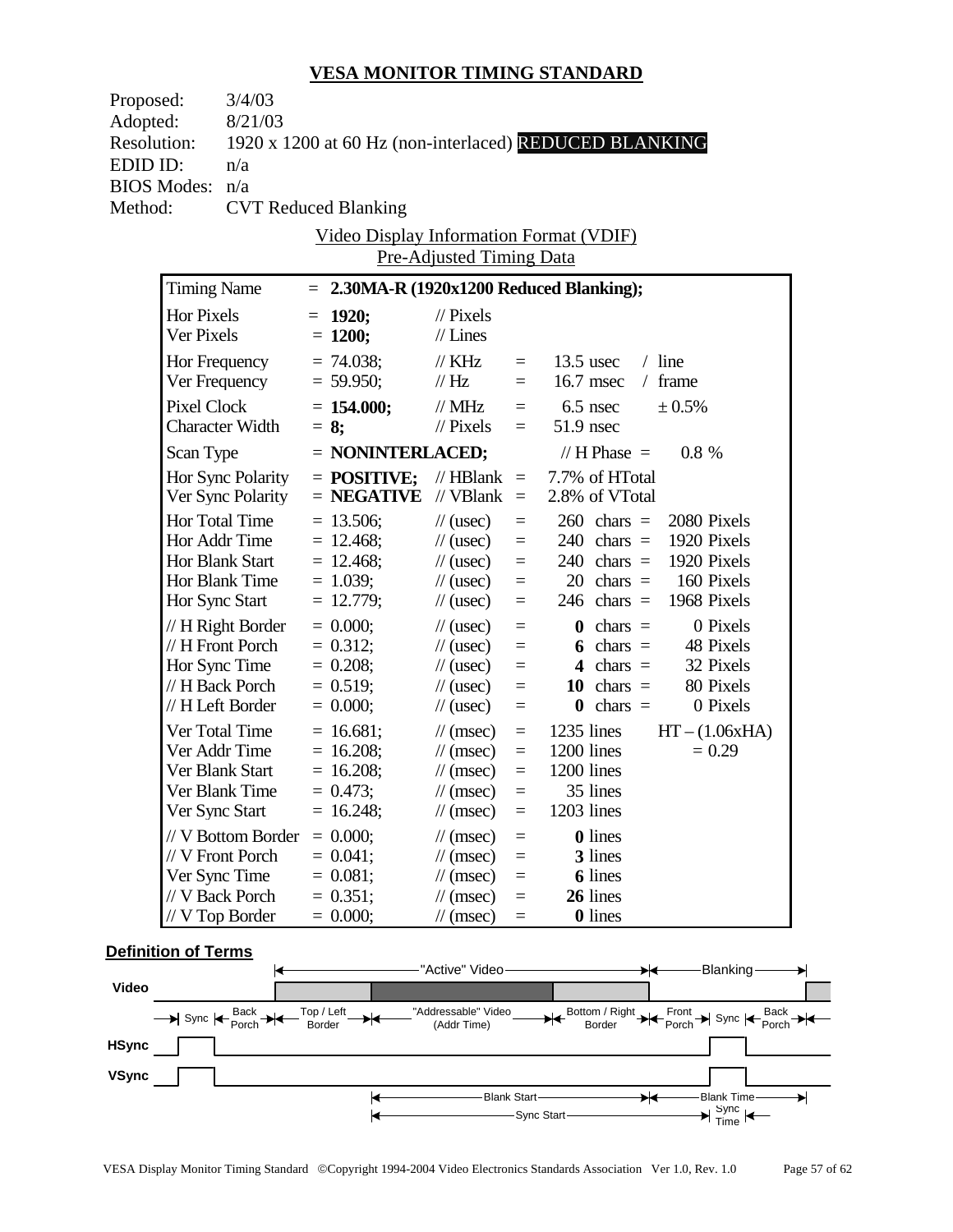| Proposed:<br>Adopted:    | 3/4/03<br>8/21/03      |                                                   |                                    |          |              |                       |                         |
|--------------------------|------------------------|---------------------------------------------------|------------------------------------|----------|--------------|-----------------------|-------------------------|
| <b>Resolution:</b>       |                        | 1920 x 1200 at 60 Hz (non-interlaced)             |                                    |          |              |                       |                         |
| EDID ID:                 | D1h, 00h               |                                                   |                                    |          |              |                       |                         |
| <b>BIOS Modes:</b>       | n/a                    |                                                   |                                    |          |              |                       |                         |
| Method:                  | <b>CVT</b> Compliant   |                                                   |                                    |          |              |                       |                         |
|                          |                        | Video Display Information Format (VDIF)           |                                    |          |              |                       |                         |
|                          |                        |                                                   | Pre-Adjusted Timing Data           |          |              |                       |                         |
| <b>Timing Name</b>       |                        | $= 2.30MA \& 60Hz (1920x1200);$                   |                                    |          |              |                       |                         |
| Hor Pixels<br>Ver Pixels |                        | $= 1920;$<br>$= 1200;$                            | $\frac{1}{2}$ Pixels<br>$//$ Lines |          |              |                       |                         |
|                          | Hor Frequency          | $= 74.556;$                                       | $\frac{1}{K}$ KHz                  | $=$ $-$  |              | $13.4$ usec           | $/$ line                |
|                          | Ver Frequency          | $= 59.885;$                                       | $\mathcal{U}$ Hz                   | $=$ $-$  |              | $16.7$ msec           | $/$ frame               |
| Pixel Clock              |                        | $= 193.250;$                                      | $\frac{1}{2}$ MHz                  | $=$      | $5.2$ nsec   |                       | ± 0.5%                  |
|                          | <b>Character Width</b> | $= 8$ ;                                           | $\frac{1}{2}$ Pixels               | $=$ $-$  | $41.4$ nsec  |                       |                         |
| Scan Type                |                        | $=$ NONINTERLACED;                                |                                    |          |              | // $H$ Phase $=$      | 3.9 %                   |
|                          | Hor Sync Polarity      | $=$ <b>NEGATIVE</b> // HBlank $=$ 25.9% of HTotal |                                    |          |              |                       |                         |
|                          | Ver Sync Polarity      | $=$ POSITIVE;                                     | // $VBlank = 3.6\%$ of VTotal      |          |              |                       |                         |
| Hor Total Time           |                        | $= 13.413$ ;                                      | $\frac{1}{2}$ (usec)               | $\equiv$ |              | $324 \text{ chars} =$ | 2592 Pixels             |
|                          | Hor Addr Time          | $= 9.935;$                                        | $\frac{1}{2}$ (usec)               | $\equiv$ |              | $240 \text{ chars} =$ | 1920 Pixels             |
|                          | Hor Blank Start        | $= 9.935;$                                        | $\frac{1}{2}$ (usec)               | $\equiv$ |              | $240 \text{ chars} =$ | 1920 Pixels             |
|                          | Hor Blank Time         | $= 3.477;$                                        | $\frac{1}{2}$ (usec)               | $\equiv$ |              |                       | 84 chars $=$ 672 Pixels |
|                          | Hor Sync Start         | $= 10.639;$                                       | $\frac{1}{2}$ (usec)               | $\equiv$ |              | $257 \text{ chars} =$ | 2056 Pixels             |
|                          | // H Right Border      | $= 0.000;$                                        | $\frac{1}{2}$ (usec)               | $\equiv$ |              | $\mathbf{0}$ chars =  | 0 Pixels                |
|                          | // H Front Porch       | $= 0.704;$                                        | $\frac{1}{2}$ (usec)               | $\equiv$ |              | 17 chars $=$          | 136 Pixels              |
|                          | Hor Sync Time          | $= 1.035;$                                        | $\frac{1}{2}$ (usec)               | $\equiv$ |              | $25$ chars =          | 200 Pixels              |
|                          | // H Back Porch        | $= 1.739;$                                        | $\frac{1}{2}$ (usec)               | $=$      |              | 42 chars $=$          | 336 Pixels              |
| // H Left Border         |                        | $= 0.000;$                                        | $\frac{1}{2}$ (usec)               | $\equiv$ |              | $\mathbf{0}$ chars =  | 0 Pixels                |
|                          | Ver Total Time         | $= 16.699;$                                       | $\frac{1}{\tan(\theta)}$           | $\equiv$ | $1245$ lines |                       | $HT - (1.06xHA)$        |
|                          | Ver Addr Time          | $= 16.095$ ;                                      | $\frac{1}{\tan(\theta)}$           | $\equiv$ | 1200 lines   |                       | $= 2.88$                |
| Ver Blank Start          |                        | $= 16.095$ ;                                      | $\frac{1}{\tan(\theta)}$           | $\equiv$ | 1200 lines   |                       |                         |
|                          | Ver Blank Time         | $= 0.604;$                                        | $\frac{1}{\sqrt{2}}$ (msec)        | $=$      |              | 45 lines              |                         |
| Ver Sync Start           |                        | $= 16.135;$                                       | $\frac{1}{\pi}$ (msec)             | $=$      | 1203 lines   |                       |                         |
|                          | // V Bottom Border     | $= 0.000;$                                        | $\frac{1}{\sqrt{2}}$ (msec)        | $=$      |              | <b>0</b> lines        |                         |
| // V Front Porch         |                        | $= 0.040$ ;                                       | $\frac{1}{\sqrt{2}}$ (msec)        | $=$      |              | 3 lines               |                         |
| Ver Sync Time            |                        | $= 0.080;$                                        | $\frac{1}{\sqrt{2}}$ (msec)        | $=$      |              | <b>6</b> lines        |                         |
| // V Back Porch          |                        | $= 0.483;$                                        | $\frac{1}{\pi}$ (msec)             | $=$      |              | 36 lines              |                         |
| $// V$ Top Border        |                        | $= 0.000;$                                        | $\frac{1}{\sqrt{2}}$ (msec)        | $=$      |              | 0 lines               |                         |

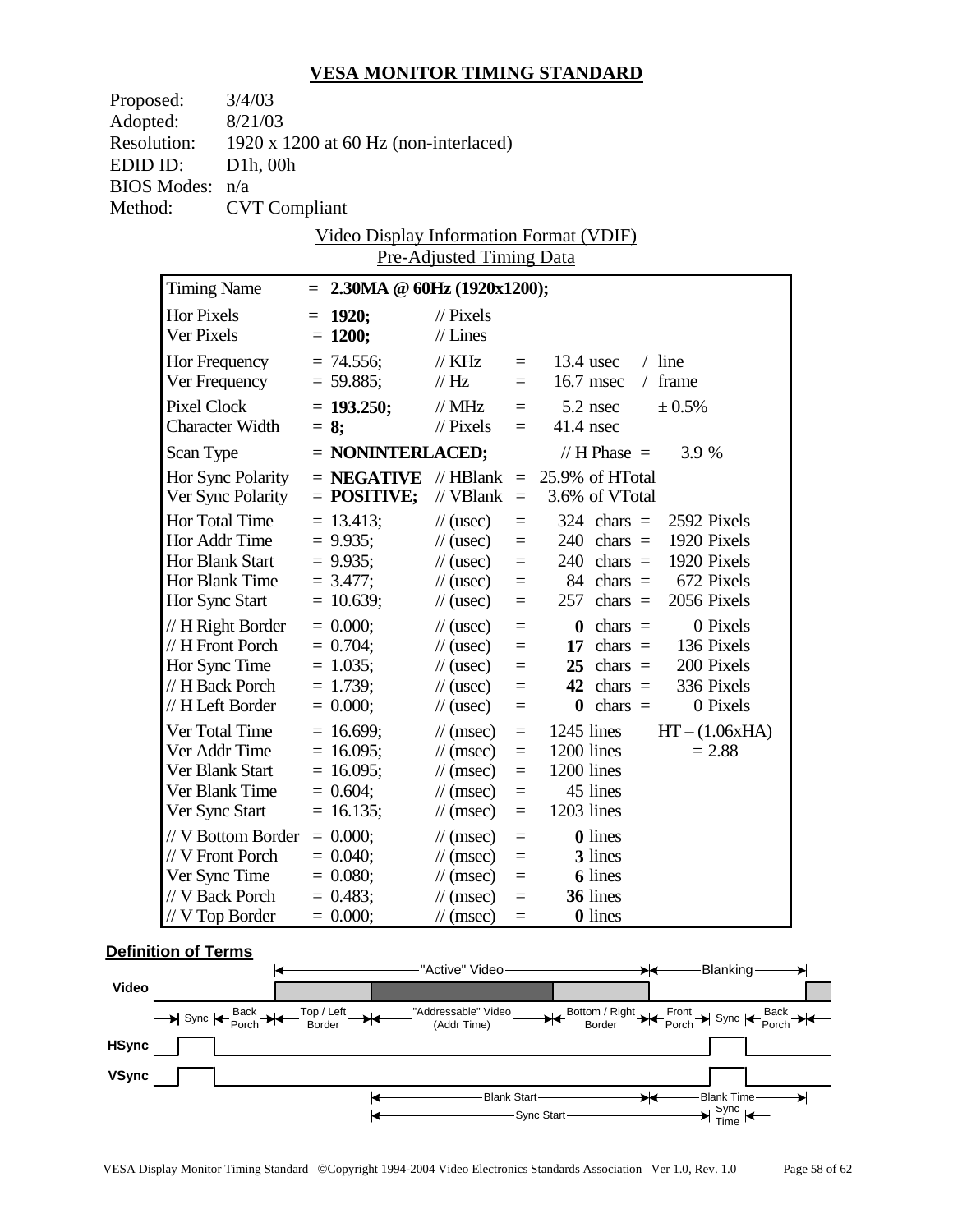| Proposed:          | 3/4/03                 |                                       |                                  |          |                                                   |  |
|--------------------|------------------------|---------------------------------------|----------------------------------|----------|---------------------------------------------------|--|
| Adopted:           | 8/21/03                |                                       |                                  |          |                                                   |  |
| <b>Resolution:</b> |                        | 1920 x 1200 at 75 Hz (non-interlaced) |                                  |          |                                                   |  |
| EDID ID:           | $D1h$ , OFh            |                                       |                                  |          |                                                   |  |
| <b>BIOS Modes:</b> | n/a                    |                                       |                                  |          |                                                   |  |
| Method:            | <b>CVT</b> Compliant   |                                       |                                  |          |                                                   |  |
|                    |                        |                                       |                                  |          | Video Display Information Format (VDIF)           |  |
|                    |                        |                                       | <b>Pre-Adjusted Timing Data</b>  |          |                                                   |  |
|                    | <b>Timing Name</b>     | $= 2.30MA \& 75Hz (1920x1200);$       |                                  |          |                                                   |  |
|                    |                        |                                       |                                  |          |                                                   |  |
|                    | Hor Pixels             | $= 1920;$                             | $//$ Pixels                      |          |                                                   |  |
|                    | Ver Pixels             | $= 1200;$                             | $//$ Lines                       |          |                                                   |  |
|                    | Hor Frequency          | $= 94.038$ ;                          | $\frac{1}{K}$ KHz                | $=$      | $/$ line<br>$10.6$ usec                           |  |
|                    | Ver Frequency          | $= 74.930;$                           | $\frac{1}{1}$ Hz                 | $=$ $-$  | $13.3$ msec<br>$/$ frame                          |  |
|                    | <b>Pixel Clock</b>     | $= 245.250;$                          | $\frac{1}{2}$ MHz                |          | ± 0.5%<br>$=$ 4.1 nsec                            |  |
|                    | <b>Character Width</b> | $= 8:$                                | $\frac{1}{2}$ Pixels             | $=$ $-$  | 32.6 nsec                                         |  |
|                    | Scan Type              | $=$ NONINTERLACED;                    |                                  |          | // H Phase $=$<br>4.0 %                           |  |
|                    | Hor Sync Polarity      |                                       |                                  |          | $=$ <b>NEGATIVE</b> // HBlank $=$ 26.4% of HTotal |  |
|                    | Ver Sync Polarity      | $=$ POSITIVE;                         | // $VBlank =$                    |          | 4.4% of VTotal                                    |  |
|                    | Hor Total Time         | $= 10.634;$                           | $\frac{1}{2}$ (usec)             | $\equiv$ | 2608 Pixels<br>$326$ chars =                      |  |
|                    | Hor Addr Time          | $= 7.829;$                            | $\frac{1}{2}$ (usec)             | $\equiv$ | 1920 Pixels<br>$240 \text{ chars} =$              |  |
|                    | Hor Blank Start        | $= 7.829;$                            | $\frac{1}{2}$ (usec)             | $\equiv$ | 1920 Pixels<br>$240 \text{ chars} =$              |  |
|                    | Hor Blank Time         | $= 2.805;$                            | $\frac{1}{2}$ (usec)             | $=$      | 688 Pixels<br>$86 \text{ chars} =$                |  |
|                    | Hor Sync Start         | $= 8.383;$                            | $\frac{1}{2}$ (usec)             | $\equiv$ | $257 \text{ chars} =$<br>2056 Pixels              |  |
|                    | // H Right Border      | $= 0.000;$                            | $\frac{1}{2}$ (usec)             | $\equiv$ | 0 Pixels<br>$\mathbf{0}$ chars =                  |  |
|                    | // H Front Porch       | $= 0.555;$                            | $\frac{1}{2}$ (usec)             | $\equiv$ | 17 chars $=$<br>136 Pixels                        |  |
|                    | Hor Sync Time          | $= 0.848;$                            | $\frac{1}{2}$ (usec)             | $\equiv$ | $26 \text{ chars} =$<br>208 Pixels                |  |
|                    | // H Back Porch        | $= 1.403;$                            | $\frac{1}{2}$ (usec)             | $\equiv$ | 43 chars $=$<br>344 Pixels                        |  |
|                    | // H Left Border       | $= 0.000;$                            | $\frac{1}{2}$ (usec)             | $\equiv$ | 0 Pixels<br>$\mathbf{0}$ chars =                  |  |
|                    | Ver Total Time         | $= 13.346;$                           | $\frac{1}{\tan(\theta)}$         | $=$      | $1255$ lines<br>$HT - (1.06xHA)$                  |  |
|                    | Ver Addr Time          | $= 12.761;$                           | $\frac{1}{\tan(\theta)}$         |          | $=$ 1200 lines<br>$= 2.34$                        |  |
|                    | Ver Blank Start        | $= 12.761;$                           | $\frac{1}{\tan(\theta)}$         | $\equiv$ | 1200 lines                                        |  |
|                    | Ver Blank Time         | $= 0.585;$                            | $\frac{1}{\tan \theta}$ (msec) = |          | 55 lines                                          |  |
|                    | Ver Sync Start         | $= 12.793;$                           | $\frac{1}{\sqrt{2}}$ (msec)      | $=$      | 1203 lines                                        |  |
|                    | // V Bottom Border     | $= 0.000;$                            | $\frac{1}{\sqrt{2}}$ (msec)      | $=$      | 0 lines                                           |  |
|                    | // V Front Porch       | $= 0.032;$                            | $\frac{1}{\sqrt{2}}$ (msec)      | $=$      | 3 lines                                           |  |
|                    | Ver Sync Time          | $= 0.064;$                            | $\frac{1}{\sqrt{2}}$ (msec)      | $\equiv$ | <b>6</b> lines                                    |  |
|                    | // V Back Porch        | $= 0.489$ ;                           | $\frac{1}{\sqrt{2}}$ (msec)      | $\equiv$ | 46 lines                                          |  |
|                    | // V Top Border        | $= 0.000;$                            | $\frac{1}{\sqrt{2}}$ (msec)      | $\equiv$ | 0 lines                                           |  |

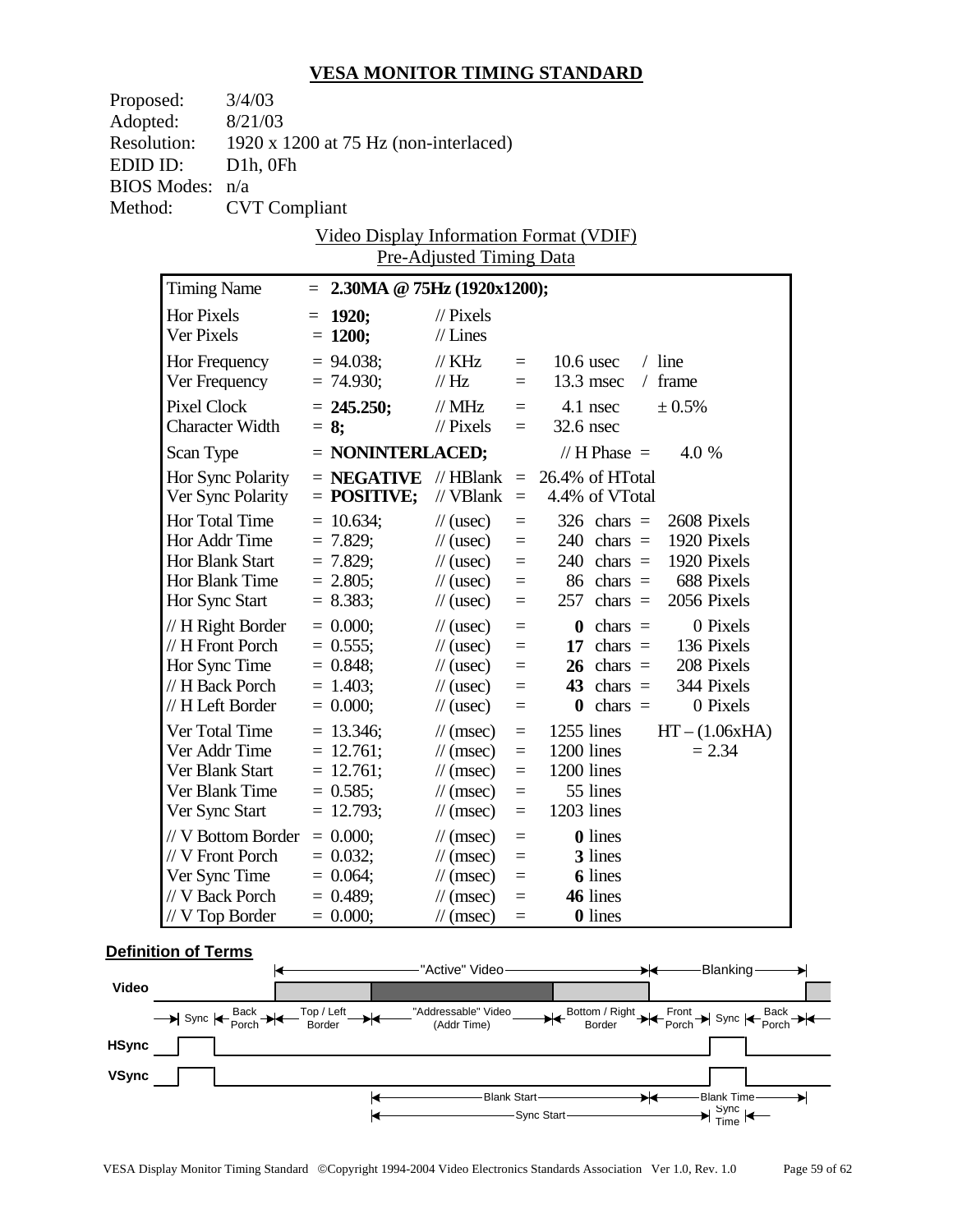| Proposed:          |                          | 3/4/03                 |                                                   |                                                            |            |                            |                      |                                         |                  |
|--------------------|--------------------------|------------------------|---------------------------------------------------|------------------------------------------------------------|------------|----------------------------|----------------------|-----------------------------------------|------------------|
| Adopted:           |                          | 8/21/03                |                                                   |                                                            |            |                            |                      |                                         |                  |
| <b>Resolution:</b> |                          |                        | 1920 x 1200 at 85 Hz (non-interlaced)             |                                                            |            |                            |                      |                                         |                  |
| EDID ID:           |                          | D1h, 19h               |                                                   |                                                            |            |                            |                      |                                         |                  |
|                    | <b>BIOS Modes:</b>       | n/a                    |                                                   |                                                            |            |                            |                      |                                         |                  |
| Method:            |                          | <b>CVT</b> Compliant   |                                                   |                                                            |            |                            |                      |                                         |                  |
|                    |                          |                        | <u>Video Display Information Format (VDIF)</u>    |                                                            |            |                            |                      |                                         |                  |
|                    |                          |                        |                                                   | <b>Pre-Adjusted Timing Data</b>                            |            |                            |                      |                                         |                  |
|                    | <b>Timing Name</b>       |                        | $= 2.30MA \t@ 85Hz (1920x1200);$                  |                                                            |            |                            |                      |                                         |                  |
|                    |                          |                        |                                                   |                                                            |            |                            |                      |                                         |                  |
|                    | Hor Pixels<br>Ver Pixels |                        | $= 1920;$<br>$= 1200;$                            | $//$ Pixels<br>$//$ Lines                                  |            |                            |                      |                                         |                  |
|                    |                          |                        |                                                   |                                                            |            |                            |                      |                                         |                  |
|                    |                          | Hor Frequency          | $= 107.184;$                                      | $\frac{1}{K}$ KHz                                          | $=$        | $9.3$ usec                 |                      | $/$ line                                |                  |
|                    |                          | Ver Frequency          | $= 84.932;$                                       | $\frac{1}{1}$ Hz                                           | $=$ $-$    | $11.8$ msec                |                      | $/$ frame                               |                  |
|                    |                          | Pixel Clock            | $= 281.250;$                                      | $\frac{1}{2}$ MHz                                          | $=$        | $3.6$ nsec                 |                      | ± 0.5%                                  |                  |
|                    |                          | <b>Character Width</b> | $= 8$ ;                                           | $\frac{1}{2}$ Pixels                                       | $=$        | 28.4 nsec                  |                      |                                         |                  |
|                    | Scan Type                |                        | $=$ NONINTERLACED;                                |                                                            |            | // H Phase $=$             |                      | 4.0 %                                   |                  |
|                    |                          | Hor Sync Polarity      | $=$ <b>NEGATIVE</b> // HBlank $=$ 26.8% of HTotal |                                                            |            |                            |                      |                                         |                  |
|                    |                          | Ver Sync Polarity      | $=$ POSITIVE;                                     | // $VBlank =$                                              |            | 4.9% of VTotal             |                      |                                         |                  |
|                    | <b>Hor Total Time</b>    |                        | $= 9.330$ ;                                       | $\frac{1}{2}$ (usec)                                       | $\equiv$   | $328$ chars =              |                      |                                         | 2624 Pixels      |
|                    |                          | Hor Addr Time          | $= 6.827;$                                        | $\frac{1}{2}$ (usec)                                       | $\equiv$   | $240 \text{ chars} =$      |                      |                                         | 1920 Pixels      |
|                    |                          | Hor Blank Start        | $= 6.827;$                                        | $\frac{1}{2}$ (usec)                                       | $=$        | $240 \text{ chars} =$      |                      |                                         | 1920 Pixels      |
|                    |                          | Hor Blank Time         | $= 2.503;$                                        | $\frac{1}{2}$ (usec)                                       | $\equiv$   |                            |                      | 88 chars $=$ 704 Pixels                 |                  |
|                    | Hor Sync Start           |                        | $= 7.339;$                                        | $\frac{1}{2}$ (usec)                                       | $\equiv$   | $258$ chars =              |                      |                                         | 2064 Pixels      |
|                    |                          | $// H$ Right Border    | $= 0.000;$                                        | $\frac{1}{2}$ (usec)                                       | $=$        |                            | $\mathbf{0}$ chars = |                                         | 0 Pixels         |
|                    |                          | // H Front Porch       | $= 0.512;$                                        | $\frac{1}{2}$ (usec)                                       | $=$        |                            | 18 chars $=$         |                                         | 144 Pixels       |
|                    |                          | Hor Sync Time          | $= 0.740;$                                        | $\frac{1}{2}$ (usec)                                       | $\equiv$   |                            |                      | $26 \text{ chars} = 208 \text{ Pixels}$ |                  |
|                    |                          | // H Back Porch        | $= 1.252;$                                        | $\frac{1}{2}$ (usec)                                       | $=$        |                            | $44 \text{ chars} =$ |                                         | 352 Pixels       |
|                    |                          | // H Left Border       | $= 0.000;$                                        | $\frac{1}{2}$ (usec)                                       | $=$        |                            | $\mathbf{0}$ chars = |                                         | 0 Pixels         |
|                    |                          | Ver Total Time         | $= 11.774;$                                       | $\frac{1}{\tan(\theta)}$                                   | $\equiv$   | $1262$ lines               |                      |                                         | $HT - (1.06xHA)$ |
|                    |                          | Ver Addr Time          | $= 11.196$ ;                                      | $\frac{1}{\tan(\theta)}$                                   | $=$        | $1200$ lines               |                      |                                         | $= 2.09$         |
|                    |                          | Ver Blank Start        | $= 11.196;$                                       | $\frac{1}{\tan(\theta)}$                                   | $=$        | 1200 lines                 |                      |                                         |                  |
|                    | Ver Sync Start           | Ver Blank Time         | $= 0.578;$                                        | $\frac{1}{\tan(\theta)}$                                   | $\equiv$   | 62 lines<br>1203 lines     |                      |                                         |                  |
|                    |                          |                        | $= 11.224;$                                       | $\frac{1}{\sqrt{2}}$ (msec)                                | $=$        |                            |                      |                                         |                  |
|                    |                          | // V Bottom Border     | $= 0.000;$                                        | $\frac{1}{\pi}$ (msec)                                     | $=$        | <b>0</b> lines             |                      |                                         |                  |
|                    |                          | // V Front Porch       | $= 0.028;$                                        | $\frac{1}{\sqrt{2}}$ (msec)                                | $=$        | 3 lines                    |                      |                                         |                  |
|                    | Ver Sync Time            | // V Back Porch        | $= 0.056;$<br>$= 0.494$ ;                         | $\frac{1}{\sqrt{2}}$ (msec)<br>$\frac{1}{\sqrt{2}}$ (msec) | $=$<br>$=$ | <b>6</b> lines<br>53 lines |                      |                                         |                  |
|                    |                          | // V Top Border        | $= 0.000;$                                        | $\frac{1}{\sqrt{2}}$ (msec)                                | $=$        | <b>0</b> lines             |                      |                                         |                  |
|                    |                          |                        |                                                   |                                                            |            |                            |                      |                                         |                  |

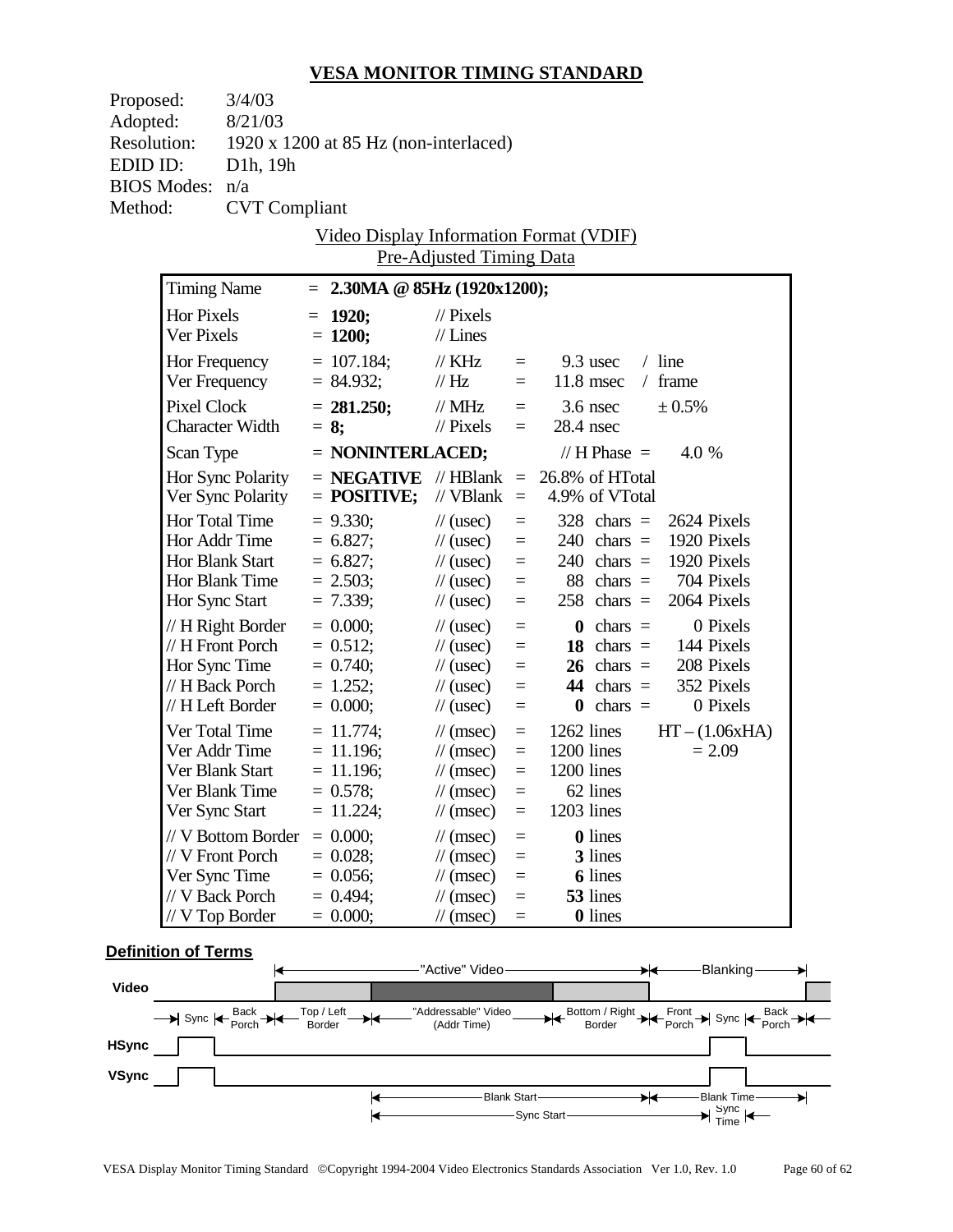| Adopted:<br><b>Resolution:</b>                      | 9/17/98                                                                                         | 1920 x 1440 at 60 Hz (non-interlaced)                                   |                                                                                                                                                      |                                                                          |                                                                                                                                                                            |  |
|-----------------------------------------------------|-------------------------------------------------------------------------------------------------|-------------------------------------------------------------------------|------------------------------------------------------------------------------------------------------------------------------------------------------|--------------------------------------------------------------------------|----------------------------------------------------------------------------------------------------------------------------------------------------------------------------|--|
| EDID ID:                                            | 0D1h, 040h                                                                                      |                                                                         |                                                                                                                                                      |                                                                          |                                                                                                                                                                            |  |
| <b>BIOS Modes:</b><br>Method:                       | n/a                                                                                             | *** NOT CVT COMPLIANT ***                                               |                                                                                                                                                      |                                                                          |                                                                                                                                                                            |  |
|                                                     |                                                                                                 | Video Display Information Format (VDIF)                                 |                                                                                                                                                      |                                                                          |                                                                                                                                                                            |  |
|                                                     |                                                                                                 |                                                                         | Pre-Adjusted Timing Data                                                                                                                             |                                                                          |                                                                                                                                                                            |  |
| <b>Timing Name</b>                                  |                                                                                                 | $= 1920 \times 1440 \text{ } \textcircled{a} 60 \text{ Hz};$            |                                                                                                                                                      |                                                                          |                                                                                                                                                                            |  |
| Hor Pixels<br>Ver Pixels                            |                                                                                                 | $= 1920$<br>$= 1440;$                                                   | $\frac{1}{2}$ Pixels<br>$//$ Lines                                                                                                                   |                                                                          |                                                                                                                                                                            |  |
| Hor Frequency<br>Ver Frequency                      |                                                                                                 | $= 90.000;$<br>$= 60.000;$                                              | $\frac{1}{K}$ KHz<br>$\mathcal{U}$ Hz                                                                                                                | $=$ $-$<br>$=$                                                           | $/$ line<br>$11.1$ usec<br>16.7 msec<br>$/$ frame                                                                                                                          |  |
|                                                     | <b>Pixel Clock</b><br><b>Character Width</b>                                                    |                                                                         | // $MHz$<br>$\frac{1}{2}$ Pixels                                                                                                                     | $=$                                                                      | $=$ 4.3 nsec<br>$\pm 0.5\%$<br>34.2 nsec                                                                                                                                   |  |
| Scan Type                                           |                                                                                                 | $=$ NONINTERLACED;                                                      |                                                                                                                                                      |                                                                          | // H Phase $=$<br>4.2 %                                                                                                                                                    |  |
|                                                     | Hor Sync Polarity<br>Ver Sync Polarity                                                          | $=$ POSITIVE;                                                           | // $VBlank =$                                                                                                                                        |                                                                          | $=$ <b>NEGATIVE;</b> // HBlank $=$ 26.2% of HTotal<br>4.0% of VTotal                                                                                                       |  |
| Hor Total Time<br>Hor Blank Start<br>Hor Sync Start | Hor Addr Time<br>Hor Blank Time                                                                 | $= 11.111;$<br>$= 8.205;$<br>$= 8.205$ ;<br>$= 2.906;$<br>$= 8.752;$    | $\frac{1}{2}$ (usec)<br>$\frac{1}{2}$ (usec)<br>$\frac{1}{2}$ (usec)<br>$\frac{1}{2}$ (usec)<br>$\frac{1}{2}$ (usec)                                 | $\quad =$<br>$\equiv$<br>$\equiv$<br>$\equiv$<br>$\equiv$                | 2600 Pixels<br>$325$ chars =<br>1920 Pixels<br>$240 \text{ chars} =$<br>1920 Pixels<br>$240 \text{ chars} =$<br>680 Pixels<br>$85$ chars =<br>$256$ chars =<br>2048 Pixels |  |
|                                                     | $// H$ Right Border<br>// H Front Porch<br>Hor Sync Time<br>// H Back Porch<br>// H Left Border | $= 0.000;$<br>$= 0.547;$<br>$= 0.889;$<br>$= 1.470;$<br>$= 0.000;$      | $\frac{1}{2}$ (usec)<br>$\frac{1}{2}$ (usec)<br>$\frac{1}{2}$ (usec)<br>$\frac{1}{2}$ (usec)<br>$\frac{1}{2}$ (usec)                                 | $\equiv$<br>$\equiv$<br>$\qquad \qquad =$<br>$\quad \  \  =$<br>$\equiv$ | $\mathbf{0}$ chars =<br>0 Pixels<br>16 chars $=$<br>128 Pixels<br>$26 \text{ chars} =$<br>208 Pixels<br>344 Pixels<br>$43 \text{ chars} =$<br>0 Pixels<br>$\theta$ chars = |  |
| Ver Total Time<br>Ver Addr Time                     | Ver Blank Start<br>Ver Blank Time<br>Ver Sync Start                                             | $= 16.667$ ;<br>$= 16.000;$<br>$= 16.000;$<br>$= 0.667;$<br>$= 16.011;$ | $\frac{1}{\sqrt{2}}$ (msec)<br>$\frac{1}{\sqrt{2}}$ (msec)<br>$\frac{1}{\tan(\theta)}$<br>$\frac{1}{\sqrt{2}}$ (msec)<br>$\frac{1}{\sqrt{2}}$ (msec) | $\equiv$<br>$\equiv$<br>$\equiv$<br>$\equiv$<br>$\overline{\phantom{0}}$ | 1500 lines<br>$HT - (1.06xHA)$<br>1440 lines<br>$= 2.41$<br>1440 lines<br>60 lines<br>1441 lines                                                                           |  |
| Ver Sync Time<br>// V Back Porch                    | // V Bottom Border<br>// V Front Porch<br>/ V Top Border                                        | $= 0.000;$<br>$= 0.011;$<br>$= 0.033;$<br>$= 0.622;$<br>$= 0.000;$      | $\frac{1}{\sqrt{2}}$ (msec)<br>$\frac{1}{\tan(\theta)}$<br>$\frac{1}{\tan(\theta)}$<br>$\frac{1}{\sqrt{2}}$ (msec)<br>$\frac{1}{\sqrt{2}}$ (msec)    | $=$<br>$=$<br>$=$<br>$=$<br>$=$                                          | <b>0</b> lines<br>1 lines<br>3 lines<br>56 lines<br><b>0</b> lines                                                                                                         |  |